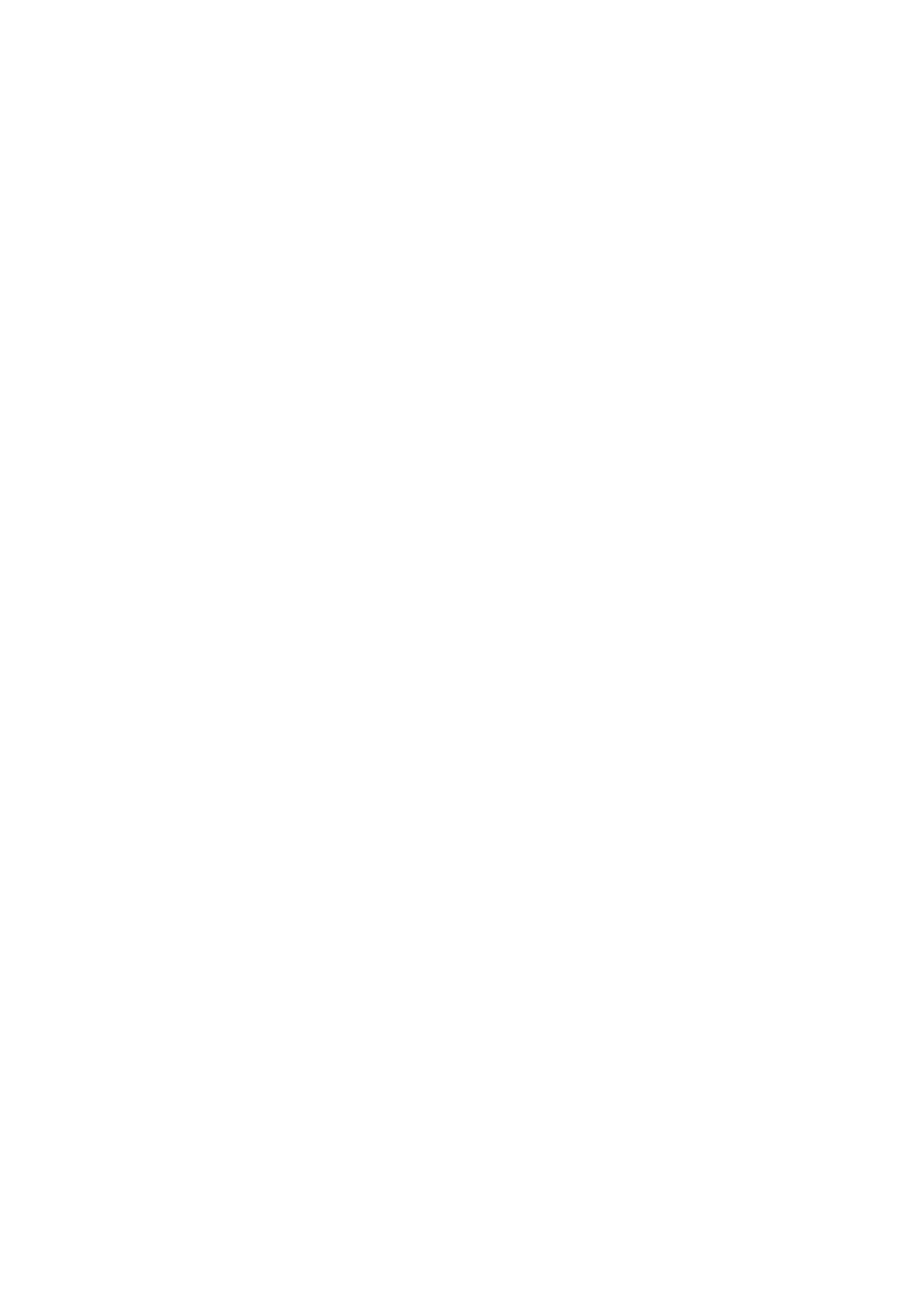# **Who are Janus Henderson Investors?**



Source: Janus Henderson Investors, Staff and assets under management (AUM) data as at 30 September 2021. AUM data excludes Exchange-Traded Note (ETN) assets.

#### **Who we are**

Janus Henderson Investors ('Janus Henderson') is a global asset manager offering a full suite of actively managed investment products across asset classes.

As a company, we believe the notion of 'connecting' is powerful – it has shaped our evolution and our world today. At Janus Henderson, we seek to benefit clients through the connections we make. Connections enable strong relationships based on trust and insight as well as the flow of ideas among our investment teams and our engagement with companies. These connections are central to our values, to what active management stands for and to the long-term outperformance we seek to deliver.

Our commitment to active management offers clients the opportunity to outperform passive strategies over the course of market cycles. Through times of both market calm and growing uncertainty, our managers apply their experience weighing risk versus reward potential – seeking to ensure clients are on the right side of change.

#### **Why Janus Henderson Investors**

At Janus Henderson, we believe in linking our world-class investment teams and experienced global distribution professionals with our clients around the world.

#### **Active because active matters**

We selectively invest in what we believe are the most compelling opportunities. Our investment teams are free to form their own views and seek to actively position portfolios to connect clients with their financial goals.

#### **Global strength to deliver local solutions**

We offer true global reach with a presence in all major markets, combined with the responsiveness, tailored solutions and personal touch you would expect from a local partner.

#### **Empowering clients through Knowledge Shared**

We connect our clients with insights and knowledge that empower them to make better investment and business decisions.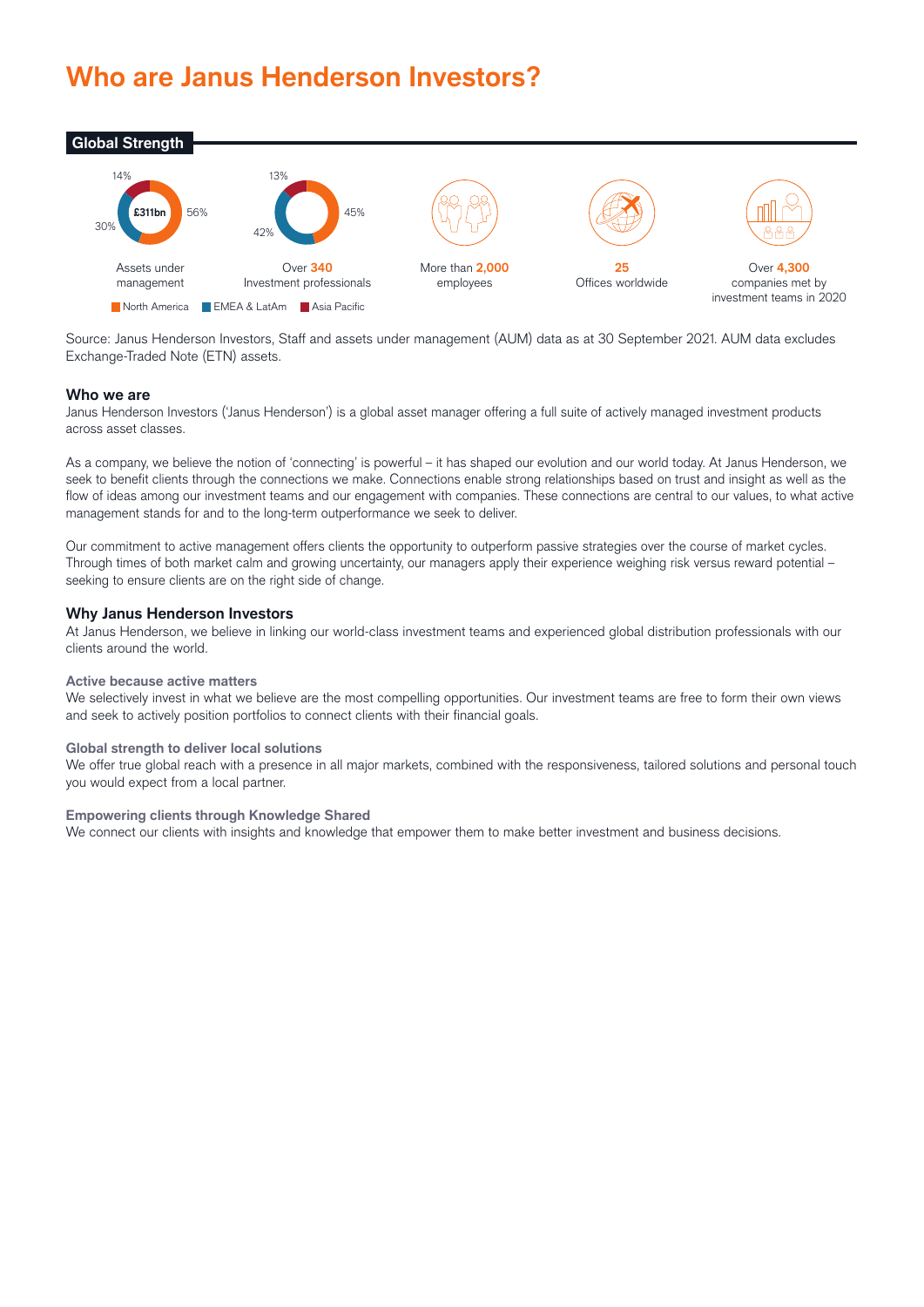# **Contents**

| Authorised Corporate Director's (ACD) report         | Page 1  |
|------------------------------------------------------|---------|
| Director's statement                                 | Page 2  |
| Market review                                        | Page 4  |
| Aggregated notes to the financial statements         | Page 6  |
| <b>Financial statements</b>                          |         |
| Janus Henderson Global Responsible Managed Fund      | Page 7  |
| Janus Henderson Global Sustainable Equity Fund       | Page 28 |
| Janus Henderson Sustainable Future Technologies Fund | Page 47 |
| Janus Henderson UK Responsible Income Fund           | Page 62 |
| Further information                                  | Page 77 |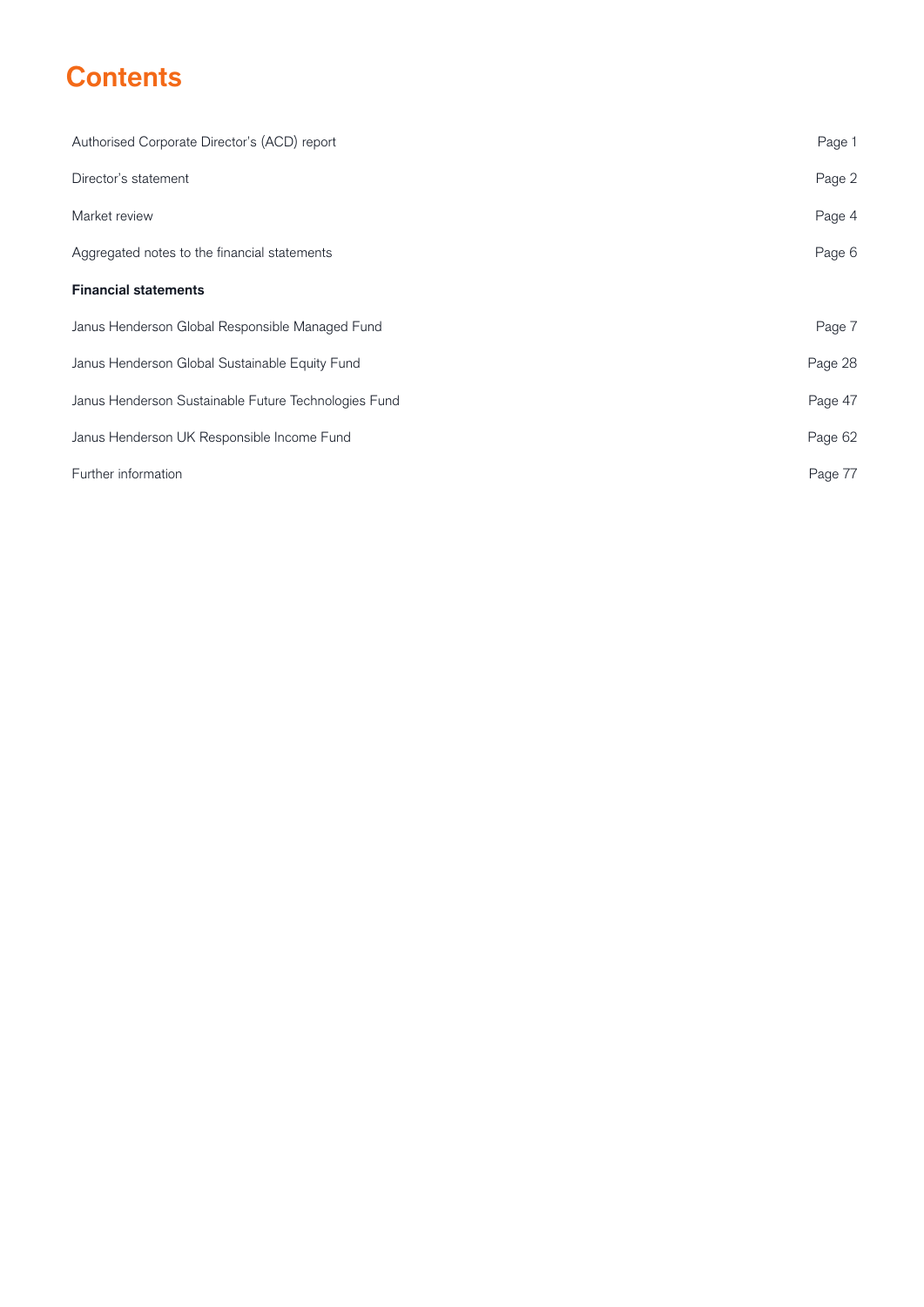We are pleased to present the Interim Report and Accounts for Janus Henderson Sustainable/Responsible Funds (the 'Company') for the six months ended 30 September 2021.

#### Authorised status

The Company is an open-ended investment company (OEIC) with variable capital incorporated in England and Wales under registered number IC15 and authorised by the Financial Conduct Authority (FCA) with effect from 14 October 1998. It is a United Kingdom Undertakings for Collective Investment in Transferable Securities (UK UCITS) scheme structured as an umbrella company, comprising of four sub-funds ('funds'), complying with chapter 5 of the Collective Investment Schemes Sourcebook (COLL). The operation of the Company is governed by the OEIC Regulations, COLL, its Instrument of Incorporation and Prospectus.

The Company has an unlimited duration. Shareholders are not liable for the debts of the Company.

#### Segregation of assets

The assets of each fund will be treated as separate from those of every other fund and will be invested in accordance with the investment objective and investment policy applicable to that fund. The funds are segregated portfolios of assets and, accordingly, the assets of a fund belong exclusively to that fund and shall not be used or made available to discharge (directly or indirectly) the liabilities of, or claims against, any other person or body, including the Company and any other fund and shall not be available for any such purpose.

#### Statement of Authorised Corporate Director's (ACD) responsibilities

The FCA's COLL requires the ACD to prepare financial statements for each annual accounting year and interim accounting period, which give a true and fair view, in accordance with the Statement of Recommended Practice (SORP) for Authorised Funds issued by the Investment Management Association (IMA) in May 2014, United Kingdom Generally Accepted Accounting Practice (UK GAAP) (United Kingdom Accounting Standards, comprising the Financial Reporting Standard 102 (FRS 102) applicable in the UK and Republic of Ireland), of the financial affairs of the Company and their revenue/expenditure for the period. The ACD is responsible for the management of the Company in accordance with its Instrument of Incorporation, Prospectus and the OEIC Regulations. The ACD is also responsible for taking reasonable steps for the prevention and detection of fraud and other irregularities.

#### Other information

The Janus Henderson Sustainable Future Technologies Fund launched on 3 August 2021.

#### Brexit update

With effect from 1 January 2021, UK domiciled investment funds that had previously operated under the UCITS regulations ceased to be classed as UCITS and were reclassified as 'UK UCITS'. The way in which the funds are managed was not impacted by this change.

#### Value assessment

The board of Henderson Investment Funds Limited (HIFL) present the value assessment report for the period to 31 December 2020, made available on our website www.janushenderson.com. Access by this link (https://www.janushenderson.com/en-gb/investor/ notice/value-assessment-report).

The FCA, the UK's financial services regulator, requires all fund management groups to perform a detailed assessment of whether funds are providing value to investors, and publish an annual statement summarising the outcome of this process, known as the value assessment. Our report is published by HIFL, the Board of the ACD (the body responsible for an investment fund) and summarises the period to 31 December 2020.

The value assessment considers a minimum of seven criteria set by the FCA; while investment performance and quality of service are clearly important factors, costs and charges paid by investors are also key considerations. At Janus Henderson, ensuring value is delivered to investors has always been central to our process and therefore the value assessment is an extension to the existing ongoing monitoring processes that provide oversight of how the funds are managed on your behalf.

The report contains an overview of the process that Janus Henderson undertook to perform this assessment along with the conclusions.

#### COVID-19

The outbreak of the novel coronavirus ('COVID-19') and subsequent global pandemic began impacting financial markets and economies during the first quarter of 2020. The worldwide spread of the virus led to uncertainty on an unprecedented scale. The impact of COVID-19 has been taken into account in the measurement of the assets and liabilities in the primary statements for the period to 30 September 2021.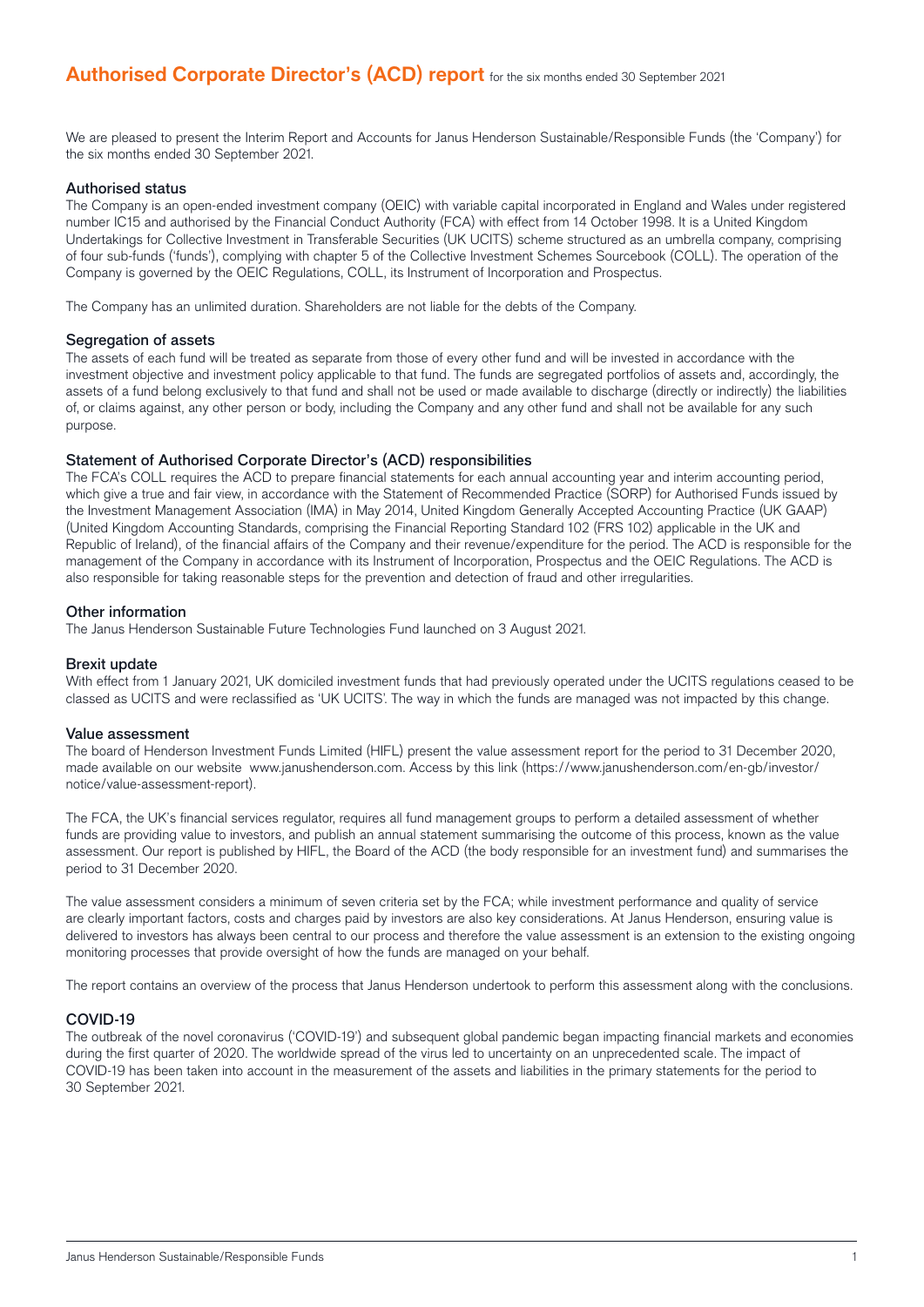# **Authorised Corporate Director's (ACD) report (continued)**

## **Director's statement**

This report has been prepared in accordance with the requirements of the Collective Investment Schemes Sourcebook as issued and amended by the Financial Conduct Authority. I hereby certify the investment reviews and financial statements on behalf of the Directors of Henderson Investment Funds Limited.

Crah Fog

G Foggin (Director)

26 November 2021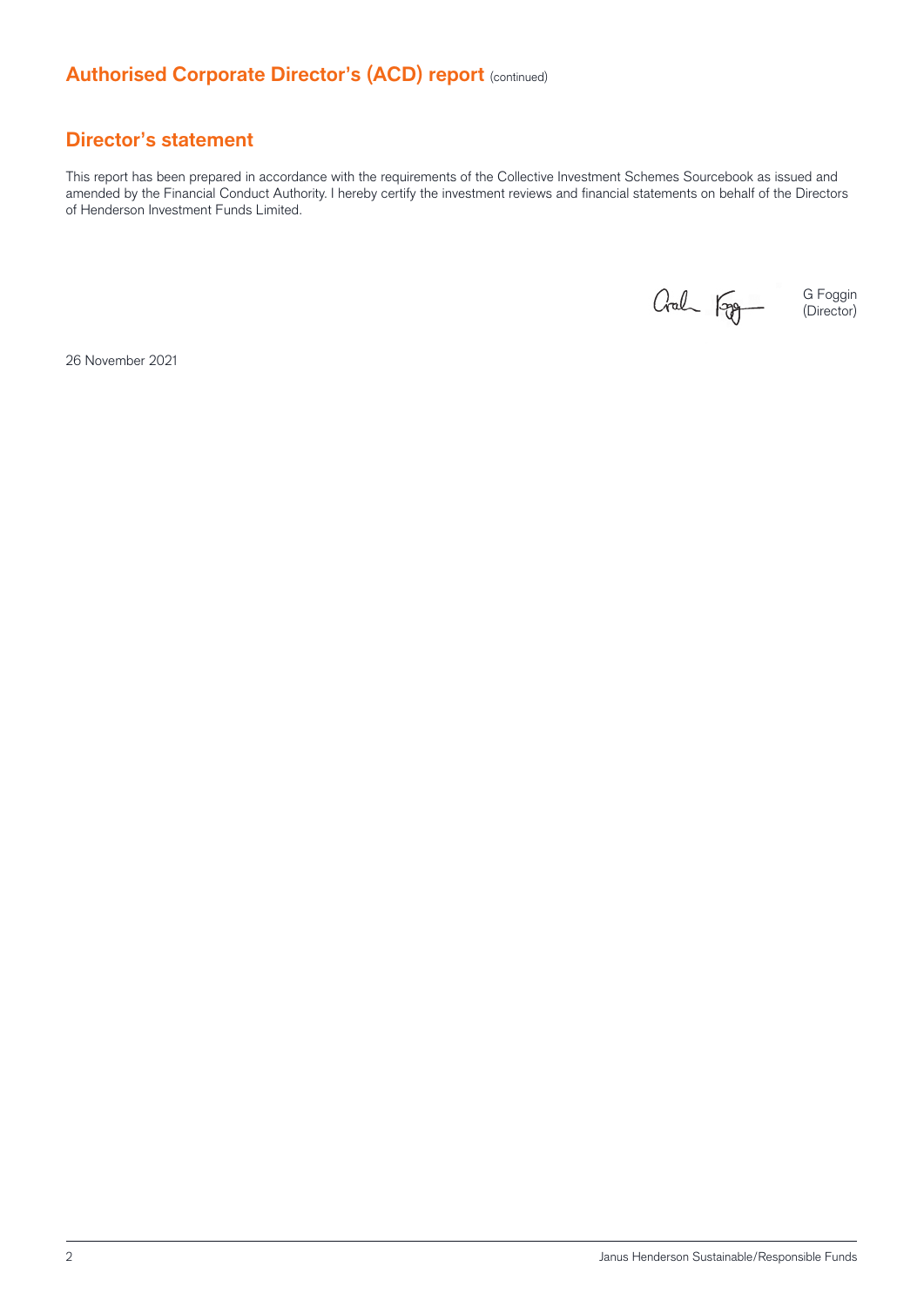# **Authorised Corporate Director's (ACD) report** (continued)

#### Service providers

|                                                | <b>Name</b>                                                                                                                                             | <b>Address</b>                                                                                                                                            | Regulator                                                                                                                                                 |
|------------------------------------------------|---------------------------------------------------------------------------------------------------------------------------------------------------------|-----------------------------------------------------------------------------------------------------------------------------------------------------------|-----------------------------------------------------------------------------------------------------------------------------------------------------------|
| <b>Authorised Corporate</b><br><b>Director</b> | <b>Henderson Investment Funds</b><br>Limited<br>Member of the Investment<br>Association<br>The ultimate holding company is<br>Janus Henderson Group plc | Registered Office:<br>201 Bishopsgate<br>London<br>EC2M 3AE<br>Registered in England<br>No 2678531<br>Dealing - 0845 608 8703<br>Enquiries - 0800 832 832 | Authorised and regulated by the<br><b>Financial Conduct Authority</b>                                                                                     |
| <b>Directors of the ACD</b>                    | R Chaudhuri<br>A Crooke<br>G Foggin<br>G Fogo<br>S Hillenbrand<br>H J de Sausmarez<br>P Shea*<br>F Smith*<br>*Independent                               |                                                                                                                                                           |                                                                                                                                                           |
| <b>Investment Manager</b>                      | <b>Henderson Global Investors</b><br>Limited<br>The ultimate holding company is<br>Janus Henderson Group plc                                            | 201 Bishopsgate<br>London<br>EC2M 3AE                                                                                                                     | Authorised and regulated by<br>the Financial Conduct Authority                                                                                            |
| <b>Shareholder Administrator</b>               | <b>SS&amp;C Financial Services</b><br><b>International Limited and</b><br><b>SS&amp;C Financial Services</b><br><b>Europe Limited</b>                   | <b>SS&amp;C House</b><br>St Nicholas Lane<br><b>Basildon</b><br><b>Essex</b><br><b>SS15 5FS</b>                                                           | Authorised and regulated by the<br><b>Financial Conduct Authority</b>                                                                                     |
| <b>Depositary</b>                              | <b>NatWest Trustee and</b><br><b>Depositary Services Limited</b><br>The ultimate holding company<br>is the Royal Bank of Scotland<br>Group plc          | 250 Bishopsgate<br>London<br>EC2M 4AA                                                                                                                     | Authorised by the Prudential<br>Regulation Authority and<br>regulated by the Financial<br>Conduct Authority and by the<br>Prudential Regulation Authority |
| <b>Independent Auditors</b>                    | <b>PricewaterhouseCoopers</b><br><b>LLP</b>                                                                                                             | 141 Bothwell Street<br>Glasgow<br><b>G2 7EQ</b>                                                                                                           | Institute of Chartered<br>Accountants in England<br>and Wales                                                                                             |
| <b>Legal Adviser</b>                           | <b>Eversheds Sutherland</b><br>(International) LLP                                                                                                      | One Wood Street<br>London<br>EC2V 7WS                                                                                                                     | The Law Society                                                                                                                                           |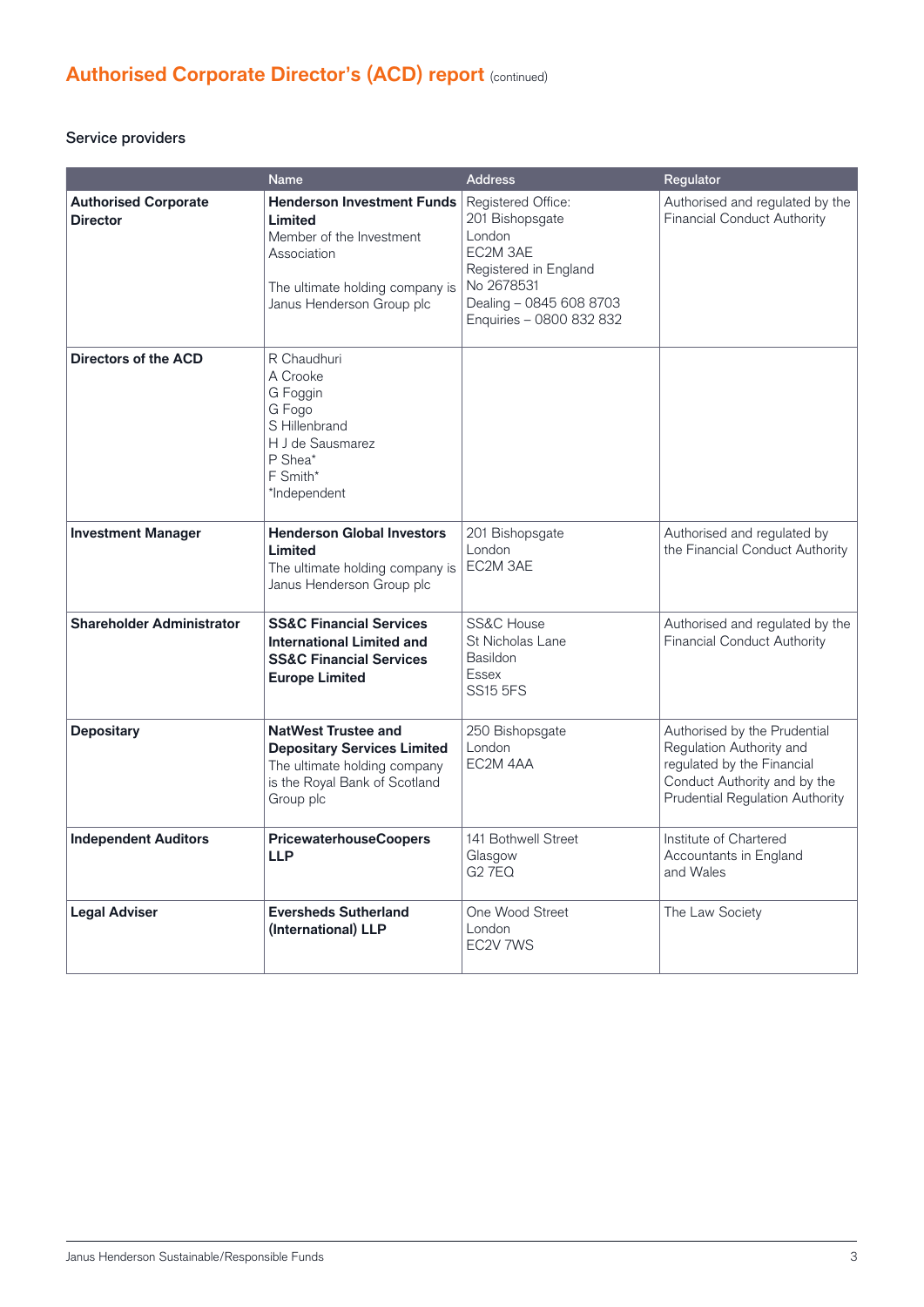Global equities rose during the period to 30 September 2021, MSCI World Index +10.5% in sterling and +8.0% in US dollar terms, on the continued roll-out of COVID-19 vaccines across the world, fiscal and monetary policy support, and further signs of economic recovery. Concerns about inflation – and signals from major central banks that they were preparing to tighten monetary policy – caused unease, however, as did worries about the spread of the Delta variant of COVID-19.

In the UK, the FTSE All Share Index increased by 8.0% in sterling terms, buoyed by progress in the roll-out of COVID-19 vaccinations, loosening lockdown restrictions and further signs of economic improvement. Concerns about inflation – the annual rate surged to a more than nine-year high of 3.2% in August 2021– exerted significant downward pressure during the period. The Bank of England (BoE) initially maintained its dovish stance. However, as pricing pressures grew, the BoE signalled in September that it would likely bring forward planned interest rate rises. In the same month, energy price rises, motor fuel shortages and persistent supply chain problems threatened to slow the economic recovery, pressuring the market. UK GDP expanded by 5.5% over the second quarter, rebounding from a 1.4% contraction over the first quarter, although the economy remained smaller than pre-pandemic levels.

European equities moved higher, FTSE World Europe ex UK Index +9.1% in sterling and +7.6% in euro terms, helped by vaccine-led optimism, continued monetary policy support and some upbeat corporate results. Worries about the Delta variant of COVID-19, a cooling global economy and inflation – particularly energy price rises – limited the gains in equities overall. The European Central Bank maintained its monetary policy support, although it indicated in September that it would reduce the pace of asset purchases under its emergency programme over the rest of 2021. Eurozone inflation of 3.4% year on year in September – a 13-year high – was up from 3.0% in August. In Germany, Europe's largest economy, the annual inflation rate hit a near 28-year high of 4.1% in September. The Eurozone economy emerged from a mild recession in the second quarter, expanding by 2.2% from the previous three months.

In the US, the S&P 500 Index gained 11.7% in sterling and 9.2% in US dollar terms, benefiting from some positive corporate results, reassuring statements about inflation from the US Federal Reserve (Fed) and optimism about further fiscal stimulus. The gains helped the main stock indices hit record highs during the period. However, worries about inflation – which remained elevated at 5.3% year on year in August, down from a near 13-year high of 5.4% in July – weighed on sentiment, as did concerns about the spread of the Delta variant of COVID-19. In response to the pricing pressures, the Fed initially maintained its dovish stance. However, in September, it indicated that it might need to raise interest rates in 2022 and that it was preparing to 'taper' its asset purchasing programme. The US economy expanded by an annualised 6.7% in the second quarter, up from 6.3% growth in the first quarter. The prospect of monetary policy tightening boosted the dollar, particularly in September.

In Japan, the TOPIX was up by 6.4% in sterling and 5.0% in yen terms. The market made most of its gains in September as the resignation of Prime Minister Yoshihide Suga, largely because of the government's inability to control COVID-19 infections, fuelled hopes that his successor would announce new measures to boost the economy. Former foreign minister Fumio Kishida was sworn in as Prime Minister shortly after the end of the period. The roll-out of COVID-19 vaccinations and hopes that the worst of the pandemic was behind the country provided further support in September and helped the TOPIX to reach a 31-year high. Before that, the market was weak, as COVID-19 infections increased – they hit record high levels in August – and the government introduced and extended restrictions. Japan's economy expanded by 1.9% in the second quarter, on an annualised basis, after contracting 4.2% in the first quarter. Deflationary pressures remained – a 0.4% year on year drop in consumer prices in August marked the 11th consecutive month of decline.

In Asia, the MSCI AC Asia Pacific ex Japan Index fell by 2.4% in sterling and 4.6% in US dollar terms, led by declines in China. Chinese stocks slumped as the government launched a regulatory crackdown against a number of sectors – notably technology companies. Concerns about a weakening economy, electricity rationing and debt problems at property giant China Evergrande exerted further pressure. South Korean shares were lower overall. Equities were initially strong, which helped the benchmark KOSPI Index hit record closing highs in June and early July, although they retreated as new cases of COVID-19 rose to record levels and as some technology stocks sold off . Rallying technology stocks fuelled gains in Taiwan's market, which recovered from a mid-May slump caused by rises in COVID-19 infections. Australian stocks were also relatively strong, on continued economic growth and the early success of its COVID-19 containment programme. However, equities came under pressure towards the end of the period as COVID-19 infections remained stubbornly high.

The MSCI Emerging Markets Index declined by 1.0% in sterling and 3.3% in US dollar terms, as concerns about slowing global economic growth and the spread of the Delta variant of COVID-19 weighed on sentiment. Indian stocks rose strongly as economic optimism – underpinned by record GDP growth of 20.1% year-on-year in the second quarter – and easing worries about the pandemic helped the benchmark S&P BSE Sensex Index hit record high levels. Brazilian equities edged up in sterling but fell in US dollar terms as the scandal-plagued presidency of Jair Bolsonaro raised investor worries about political stability in the country. Mexican shares moved sharply higher as they benefited from oil price gains. Rises in energy commodities also strongly boosted Russia's market, along with a recovering economy. South African equities declined as they came under pressure from a stronger US dollar, while violent protests in response to the jailing of former president Jacob Zuma caused significant volatility in July.

In fixed income, the JPM Global Government Bond Index advanced 2.3% in sterling but was unchanged in US dollar terms. Yields on core government bond markets – the US, UK, Germany and Japan – were mixed. The yield on US benchmark 10-year Treasury bonds was lower overall, having fallen for most of the period as calming statements from the Fed helped to ease concerns about growing inflation. However, yields rose in September as pricing pressures remained elevated and the Fed signalled that it was preparing to tighten monetary policy. UK 10-year gilt and German 10-year bund yields were higher over the period, although the latter remained in negative territory. In corporate debt markets, it emerged that companies had issued almost US\$4trn in bonds globally in 2021 so far, as they sought to benefit from the favourable conditions before major central banks start to tighten monetary policy.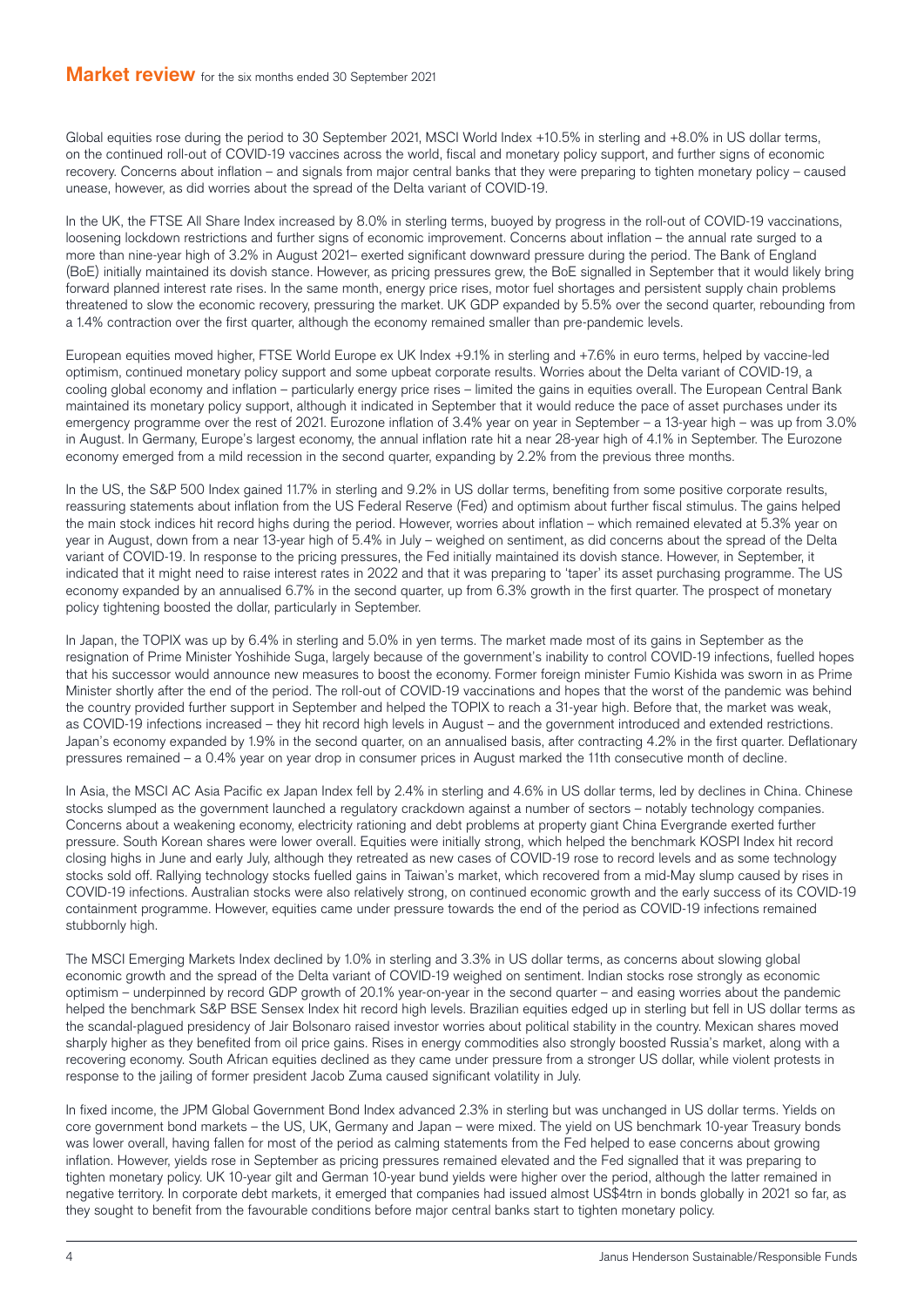## **Market review** (continued)

In commodity markets, oil prices rose strongly as the roll-out of COVID-19 vaccines, coupled with continued supply cuts from producers, boosted confidence in a demand revival. Tightening supplies helped global benchmark Brent Crude to end near a three-year high of almost US\$80 per barrel, up by more than 20%. Spot gold prices increased by almost 3%. Gains were supported by initial weakness in the US dollar while the spread of the Delta variant of COVID-19 helped maintain the appeal of the precious metal. Prices came under pressure towards the end of the period, however, as the US dollar strengthened. Copper prices hit record highs early in the period, although they increased only modestly overall as waning Chinese consumption dimmed the outlook for demand.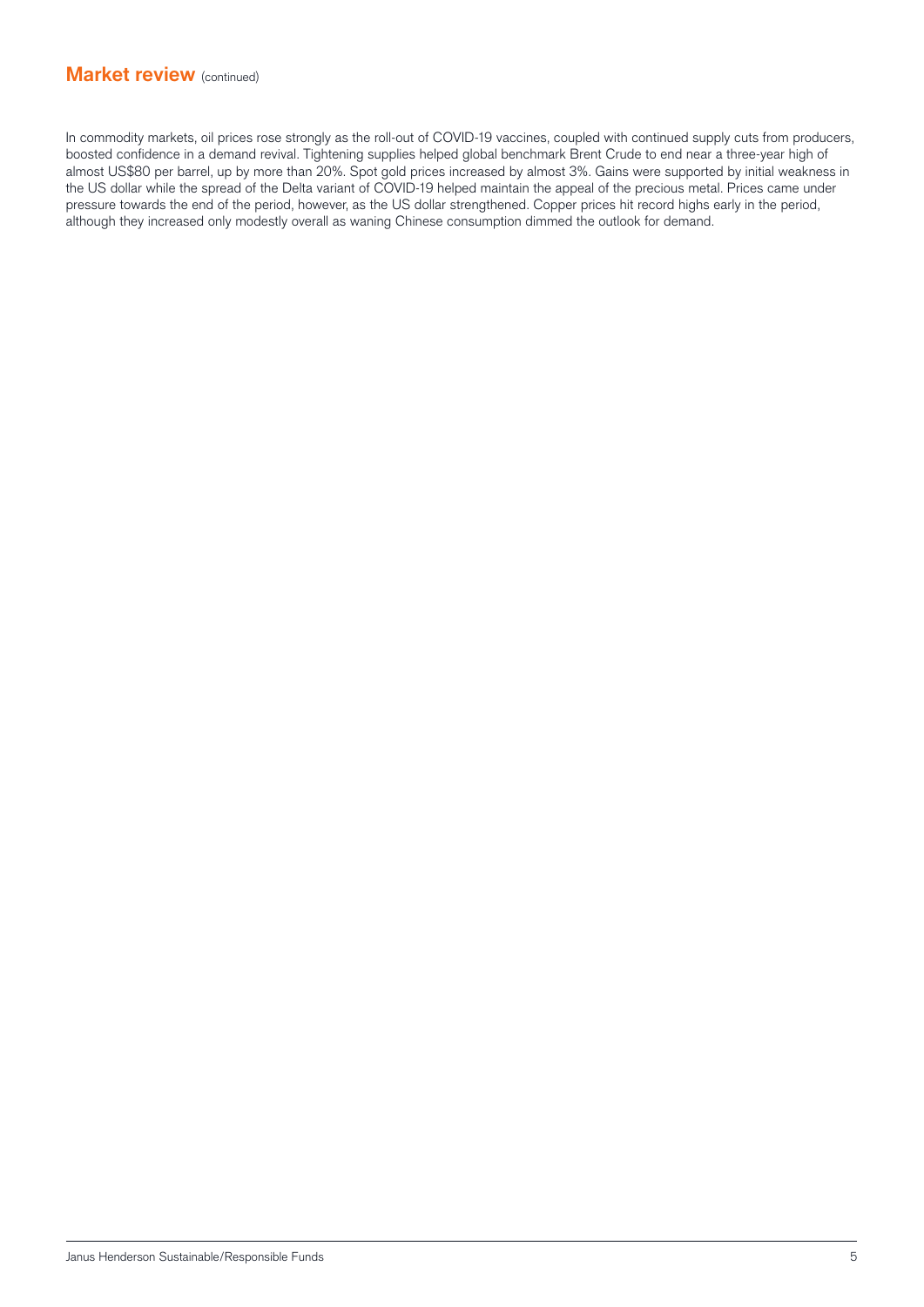#### Accounting policies

#### **Basis of preparation**

The interim financial statements have been prepared under the historical cost basis, as modified by the revaluation of investments, and in accordance with the SORP for UK Authorised Funds issued by the IMA in May 2014, FRS 102, the FCA's COLL and the Company's Instrument of Incorporation and Prospectus. The financial statements have been prepared on a going concern basis.

The accounting policies, distribution policy and potential risks are consistent with those of the financial statements for the year ended 31 March 2021 and are described in those annual accounts.

In response to the COVID-19 pandemic, the Financial Reporting Council (FRC) issued guidance to companies to ensure that they maintain sufficient capital reserves, which resulted in cancelled dividend payments. In order to assess and mitigate the risk of not receiving income accrued, procedures were put in place. We continue to monitor the effect of any cancelled dividends and to make suitable provisions when calculating the amount available for distribution.

#### Cross holdings

As at 30 September 2021 there were no sub-fund cross holdings within Janus Henderson Sustainable/Responsible Funds (31/03/2021: none).

#### Events after the Balance sheet date

As at 24 November 2021, the Net Asset Value of the Janus Henderson Sustainable Future Technologies Fund is £8,557,820 which is an increase of 68.3% from the balance sheet date and the Net Asset Value of the Janus Henderson UK Responsible Income Fund is £414,263,091 which is an increase of 12.2% from the balance sheet date. The increase in NAV is due to net inflows to the funds. The movements are considered to be a non-adjusting post balance sheet event and therefore no adjustments to the financial statements were required as a result.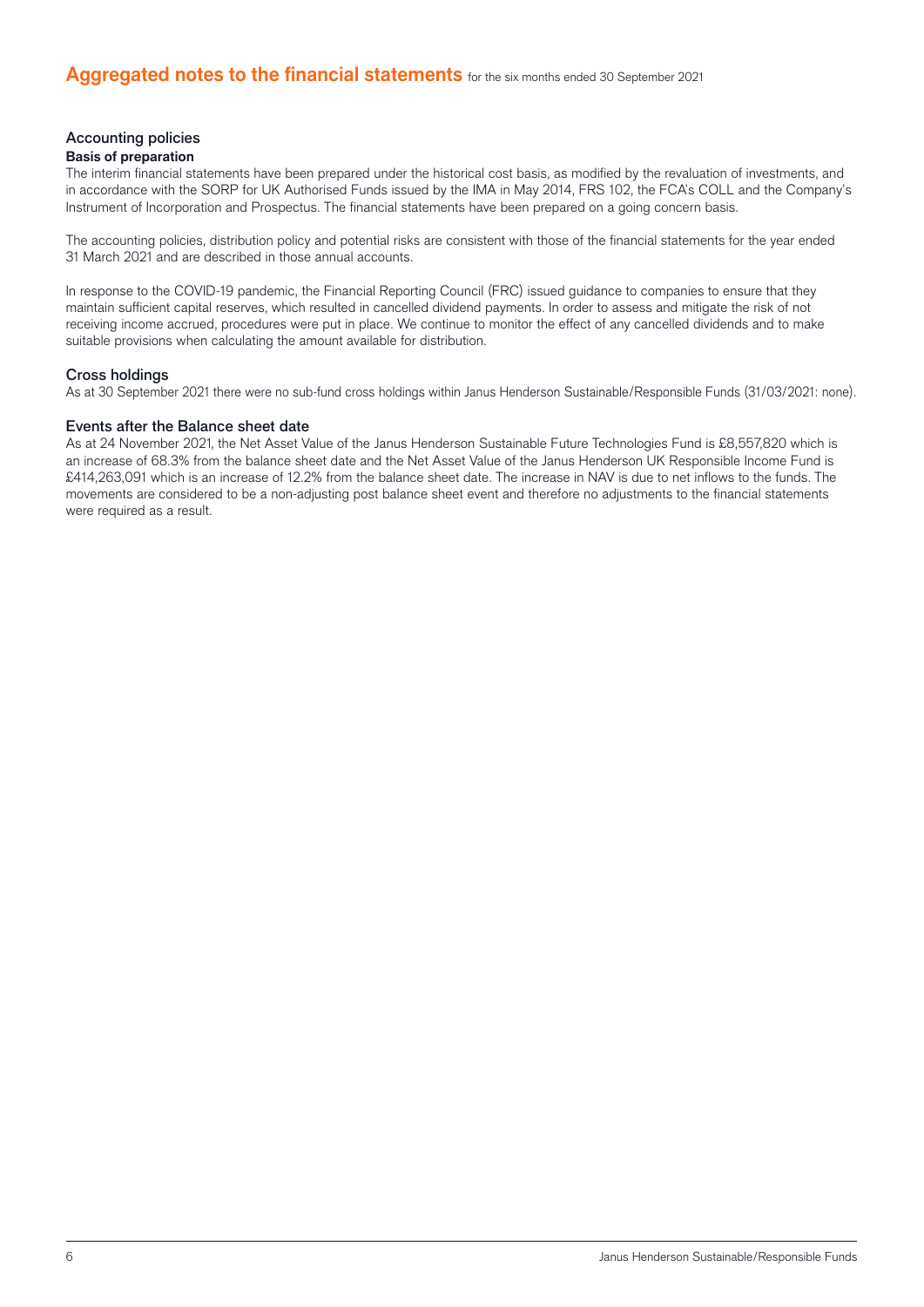# **Janus Henderson Global Responsible Managed Fund**

# **Authorised Corporate Director's report**

#### Investment Fund Managers

Hamish Chamberlayne, Philip Payne and Andrew Jones

#### Investment objective and policy

The fund aims to provide capital growth over the long term (5 years or more).

The fund invests in shares (also known as equities) and bonds of companies and issuers, in any industry, in any country, and will normally have significant allocations to the UK as well as other countries. The fund will invest in companies that are responsibly run, giving due consideration to environmental, social and governance issues. The fund will avoid investing in companies that the Investment Manager considers to potentially have a negative impact on the development of a sustainable global economy.

The fund may also invest in other assets including Collective Investment Schemes (CIS) (including those managed by Janus Henderson) and cash. The Investment Manager may use derivatives (complex financial instruments) to reduce risk or to manage the fund more efficiently.

The fund is managed with reference to the IA Mixed Investment 40–85% Shares sector average, which is based on a peer group of broadly similar funds. The Investment Manager has a high degree of freedom to choose individual investments for the fund and to vary allocations between asset types.

#### **Strategy**

The Investment Manager looks to construct a differentiated and well diversified global portfolio of company shares and fixed income securities (bonds), based on the belief that superior returns can be generated by companies that are providing solutions to environmental and social challenges. These companies should have attractive financial attributes such as persistent revenue growth and durable cash flows, as well as exhibiting strong management of environmental, social and corporate governance risks. Companies will typically be strategically aligned with themes such as climate change, resource constraints, growing populations, and ageing populations. The fund avoids investing in fossil fuels and companies that stand to be disrupted by the transition to a low-carbon economy.

#### Performance summary

#### **Cumulative performance**

| Camalative performance            | Six months  | One year    | Three years | <b>Five years</b> | -----<br>inception |
|-----------------------------------|-------------|-------------|-------------|-------------------|--------------------|
|                                   | 31 Mar 21 - | 30 Sep 20 - | 30 Sep 18 - | 30 Sep 16 -       | 13 Apr 00 -        |
|                                   | 30 Sep 21   | 30 Sep 21   | 30 Sep 21   | 30 Sep 21         | 30 Sep 21          |
|                                   | %           | %           | %           | %                 | %                  |
| <b>Class I accumulation (Net)</b> | 8.6         | 17.4        | 43.3        | 69.5              | 222.6              |
| IA Mixed Investment 40-85% Shares | 6.4         | 16.8        | 21.8        | 40.2              | 172.2              |
| Discrete performance              | 30 Sep 20 - | 30 Sep 19 - | 30 Sep 18 - | 30 Sep 17 -       | 30 Sep 16 -        |
|                                   | 30 Sep 21   | 30 Sep 20   | 30 Sep 19   | 30 Sep 18         | 30 Sep 17          |
|                                   | %           | %           | %           | %                 | %                  |
| <b>Class I accumulation (Net)</b> | 17.4        | 10.0        | 11.0        | 8.1               | 9.5                |
| IA Mixed Investment 40-85% Shares | 16.8        | (0.1)       | 4.3         | 5.4               | 9.2                |

#### Source: Morningstar

Class I accumulation (Net), NAV to NAV, net of fees and net income reinvested as at 12 noon valuation point.

Class I accumulation is disclosed as it is the representative share class.

#### **Benchmark usage**

Peer group: IA Mixed Investment 40-85% Shares

Peer group usage: Comparator

Peer group description: The Investment Association (IA) groups funds with similar geographic and/or investment remit into sectors. The fund's ranking within the sector (as calculated by a number of data providers) can be a useful performance comparison against other funds with similar aims.

Please remember that past performance is not a guide to future performance. The value of an investment and the revenue from it can fall as well as rise as a result of market and currency fluctuations and you may not get back the amount originally invested.

**Since**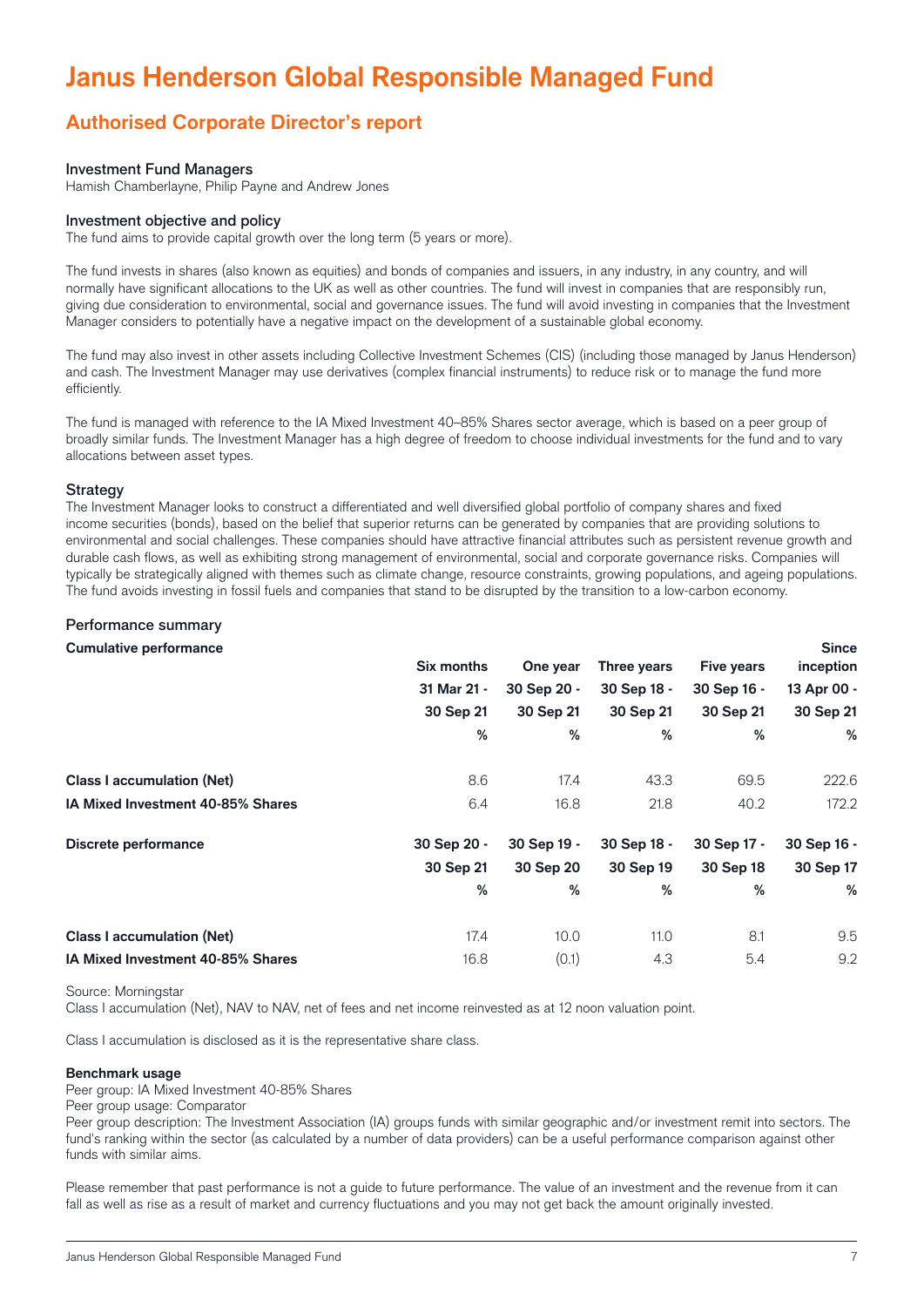# **Authorised Corporate Director's report (continued)**

# **Significant portfolio changes** for the six months ended 30 September 2021

| Largest purchases             | £000   | Largest sales/maturities      | <b>COO0</b> |
|-------------------------------|--------|-------------------------------|-------------|
| <b>ICON</b>                   | 3,526  | Lam Research                  | 2,987       |
| Home Depot                    | 2,231  | Physicians Realty Trust REIT  | 1,782       |
| Prologis                      | 2,136  | Getlink                       | 1,251       |
| Autodesk                      | 1,933  | Cadence Design Systems        | 1,054       |
| UK Treasury 0.625% 22/10/2050 | 1,826  | <b>ASML</b>                   | 1,028       |
| <b>IPG Photonics</b>          | 1.730  | <b>Standard Chartered</b>     | 904         |
| <b>Wabtec</b>                 | 1,502  | Equinix                       | 715         |
| UK Treasury 1.625% 22/10/2028 | 1,482  | UK Treasury 1.625% 22/10/2028 | 711         |
| Nvidia                        | 1.431  | UK Treasury 1.75% 22/01/2049  | 639         |
| US Treasury 1.375% 15/08/2050 | 1,393  | Rotork                        | 636         |
| <b>Total purchases</b>        | 60.311 | <b>Total sales/maturities</b> | 36,853      |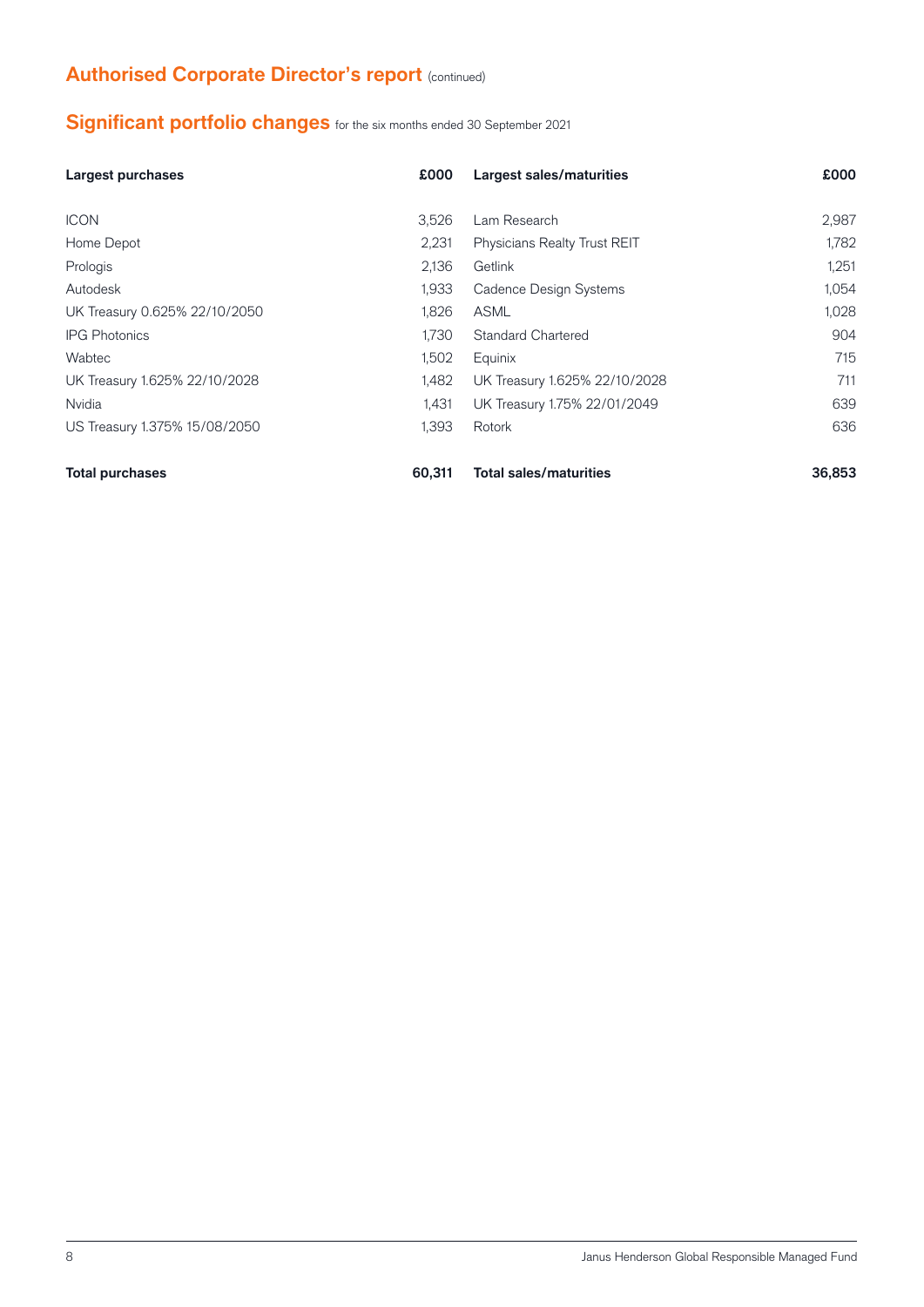## **Authorised Corporate Director's report (continued)**

#### Investment review

The fund returned 8.6% based on Class I accumulation (Net) over the period under review, compared with a return of 6.4% in the IA Mixed Investment 40-85% Shares peer group benchmark.

Despite concerns about the spread of the Delta variant of COVID-19, equity markets finished the period in positive territory, helped by strong corporate earnings. The MSCI World Index gained 10.5%, with the US market reaching all-time highs, while the FTSE All Share Total Return Index rose by 8.0%. At the sector level, technology stocks performed strongly while rising oil prices – global benchmark Brent Crude achieved its highest level in three years – helped the energy sector to outperform. Conversely, the utilities, industrials and consumer staples sectors underperformed.

As the period progressed, investors became increasingly concerned about the outlook for global growth amid rising inflationary pressures, higher oil and gas prices, supply chain bottlenecks and Chinese regulatory risks. Comments from the US Federal Reserve and the Bank of England in September about 'tapering' their asset purchases led investors to reassess the likely timing of any monetary policy tightening. The UK 10-year gilt yield started the period at 0.96%, before falling to a low of around 0.6% and sharply reversing in September to finish at 1.02%. Against this backdrop, the Barclays Sterling Aggregate Return GBP Index (unhedged) was broadly flat, rising by just 0.1%. The Barclays Global Aggregate Corporate Total Return GBP Index (unhedged) gained 4.3%, due to declining credit spreads, lower US Treasury yields and currency moves.

The fund's overweight allocation to equities and underweight bond position relative to the peer group were positive contributors, with the preference for international equities over UK stocks also beneficial. Strong stock selection within the international equity portfolio contributed to returns, with the fund benefiting from its technology exposure. Conversely, as a result of the fund's responsible investment approach, which incorporates clear avoidance criteria, there are no holdings in the energy sector. This was particularly negative for the UK equity portfolio's relative returns given the strong share price performance of Royal Dutch Shell and BP.

At the stock level, project management software developer Atlassian was the biggest contributor to performance. The company reported strong earnings and robust subscription revenue growth, helped by the shift to a cloud-based model. Other contributors were Evoqua Water Technologies, a leader in efficient technologies for the treatment and purification of water, and Nvidia, a leader in the graphics processing unit semiconductor market. Both companies reported strong earnings, with Evoqua Water Technologies benefiting from growth in water reuse and re-circulation, while Nvidia has been at the forefront of the trends in digitisation and electrification. The holding in Wm Morrison Supermarkets was also beneficial, after the company was subject to a takeover battle, with Clayton, Dubilier and Rice ultimately outbidding Fortress.

Some of the largest detractors came from stocks such as Alphabet and Apple, which the fund does not own and performed strongly. The holding in laser manufacturer IPG Photonics was also detrimental, after the company's results missed analyst expectations due to underperformance in China, where industrial activity has been hampered by power shortages and outbreaks of the Delta variant. Despite this, IPG Photonics reported strong revenue growth, with its lasers helping to increase productivity and reduce negative environmental impact in markets like electric vehicles and battery technology.

The fixed income portfolio performed in line with the peer group. The further compression of credit spreads saw lower-rated issuers do well, with bonds where credit ratings are likely to be upgraded, such as Netflix, Centene and MSCI, performing strongly. Real estate holdings including the Canary Wharf green bond and Tritax Big Box REIT also performed well. This was offset by exposure to government bonds, particularly UK gilts, as central banks became more hawkish. The bias towards higher-quality, lower beta sectors such as utilities and housing associations was also unhelpful.

Within equities, the fund initiated positions in clinical research organisation ICON, home improvement retailer Home Depot, Chinese supply chain finance technology provider Linklogis and credit services provider Experian. These purchases were funded by exiting positions in Getlink and Physicians Realty Trust REIT, and trimming holdings in Lam Research, Cadence Design Systems and ASML.

From an asset allocation perspective, there were no significant changes, with the equity weighting remaining around 77%. The fund's fixed income exposure fell due to market moves. The allocation was not increased given limited opportunities to add value in the current low yield environment, alongside the possibility that credit spreads may start to widen as central banks tighten liquidity.

In November, the UK will host the UN Climate Change Conference in Glasgow. This encompasses 12 days of talks on tackling climate change, with delegations from over 190 countries. In the past year, the most influential governments have made ambitious commitments to tackle climate change and further pledges and action plans are expected at the conference. Keeping global warming to a rise of 1.5°C is of fundamental importance and further agreement on a pathway forward is anticipated. The outcomes will be considered as part of the fund's responsible investment approach.

There are strong signals that the world is entering a period of more persistent inflation and businesses with strong franchises, robust free-cash-flow generation and pricing power should provide some protection. The fund will continue its responsible investment approach, incorporating environmental, social and governance factors, with a focus on digitisation, electrification and decarbonisation.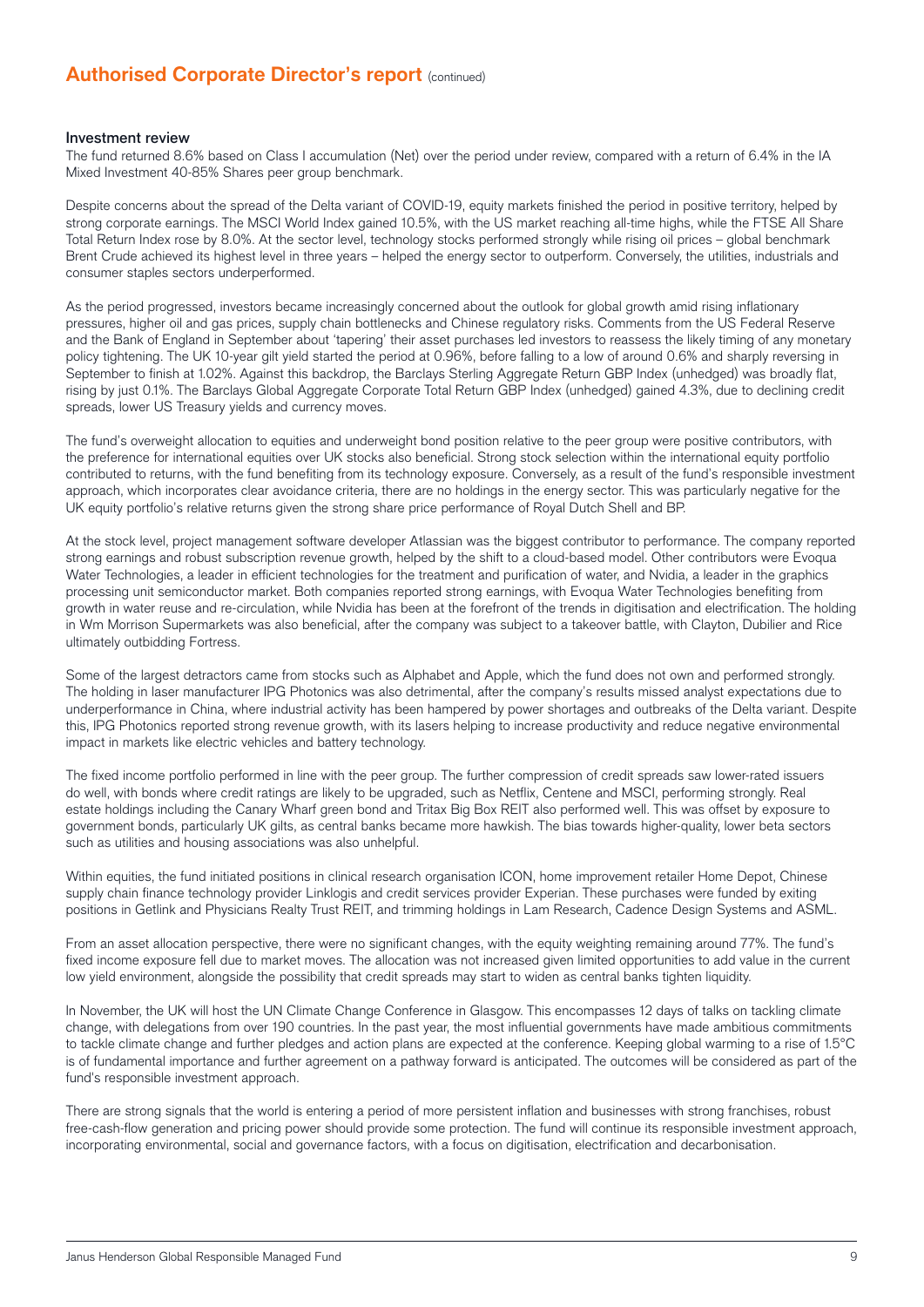## **Comparative tables** for the six months ended 30 September 2021

|                                               |                           | <b>Class A accumulation</b> |                     |                     |
|-----------------------------------------------|---------------------------|-----------------------------|---------------------|---------------------|
|                                               | Six months to<br>30/09/21 | Year to<br>31/03/21         | Year to<br>31/03/20 | Year to<br>31/03/19 |
|                                               | (pence                    | (pence                      | (pence              | (pence              |
|                                               | per share)                | per share)                  | per share)          | per share)          |
| Change in net assets per share                |                           |                             |                     |                     |
| Opening net asset value per share             | 259.63                    | 200.34                      | 199.89              | 187.37              |
| Return before operating charges*              | 21.07                     | 63.49                       | 4.13                | 15.83               |
| Operating charges                             | (2.40)                    | (4.20)                      | (3.68)              | (3.31)              |
| Return after operating charges*               | 18.67                     | 59.29                       | 0.45                | 12.52               |
| Distributions on accumulation shares          | (0.26)                    | (0.36)                      | (1.61)              | (3.58)              |
| Retained distributions on accumulation shares | 0.26                      | 0.36                        | 1.61                | 3.58                |
| Closing net asset value per share             | 278.30                    | 259.63                      | 200.34              | 199.89              |
| * after direct transaction costs of:          | 0.05                      | 0.18                        | 0.12                | 0.08                |
| <b>Performance</b>                            |                           |                             |                     |                     |
| Return after charges                          | 7.19%                     | 29.59%                      | 0.23%               | 6.68%               |
| <b>Other information</b>                      |                           |                             |                     |                     |
| Closing net asset value (£000s)               | 9,846                     | 6,217                       | 4,437               | 5,365               |
| Closing number of shares                      | 3,537,996                 | 2,394,619                   | 2,214,731           | 2,684,265           |
| Operating charges (annualised)                | 1.73%                     | 1.73%                       | 1.70%               | 1.69%               |
| Direct transaction costs                      | 0.02%                     | 0.07%                       | 0.05%               | 0.04%               |
| <b>Prices</b>                                 |                           |                             |                     |                     |
| Highest share price (pence)                   | 288.80                    | 268.70                      | 240.10              | 204.80              |
| Lowest share price (pence)                    | 258.20                    | 193.60                      | 188.50              | 179.80              |
|                                               |                           | <b>Class E accumulation</b> |                     |                     |
|                                               | Six months to             | Year to                     | 08/07/19 -          |                     |
|                                               | 30/09/21                  | 31/03/21                    | 31/03/20            |                     |
|                                               | (pence                    | (pence                      | (pence              |                     |
|                                               | per share)                | per share)                  | per share)          |                     |
| Change in net assets per share                |                           |                             |                     |                     |
| Opening net asset value per share             | 261.47                    | 200.93                      | 217.651             |                     |
| Return before operating charges*              | 21.19                     | 63.54                       | (14.78)             |                     |
| Operating charges                             | (1.72)                    | (3.00)                      | (1.94)              |                     |
| Return after operating charges*               | 19.47                     | 60.54                       | (16.72)             |                     |
| Distributions on accumulation shares          | (0.91)                    | (1.68)                      | (2.17)              |                     |
| Retained distributions on accumulation shares | 0.91                      | 1.68                        | 2.17                |                     |
| Closing net asset value per share             | 280.94                    | 261.47                      | 200.93              |                     |
| * after direct transaction costs of:          | 0.05                      | 0.18                        | 0.12                |                     |

#### **Performance**

Return after charges **1.45%** 30.13% (7.68%) **Other information**

## Closing net asset value (£000s) 2,106 1,639 1,034 Closing number of shares 749,645 626,946 514,862<br>
Operating charges (annualised) 626,946 514,862 Operating charges (annualised) 1.23% 1.23% 1.23% 1.20% Direct transaction costs 6.02% 0.07% 0.05% 0.05% 0.05% 0.05% 0.05% 0.05% 0.05% 0.05% 0.05% 0.05% 0.05% 0.05% 0.05% 0.05% 0.05% 0.05% 0.05% 0.05% 0.05% 0.05% 0.05% 0.05% 0.05% 0.05% 0.05% 0.05% 0.05% 0.05% 0.05% 0.05% 0.05% **Prices**

Highest share price (pence) 291.50 270.30 240.70 Lowest share price (pence) 260.20 194.20 189.10

<sup>1</sup> Class E accumulation launched on 8 July 2019 and this is the first published price.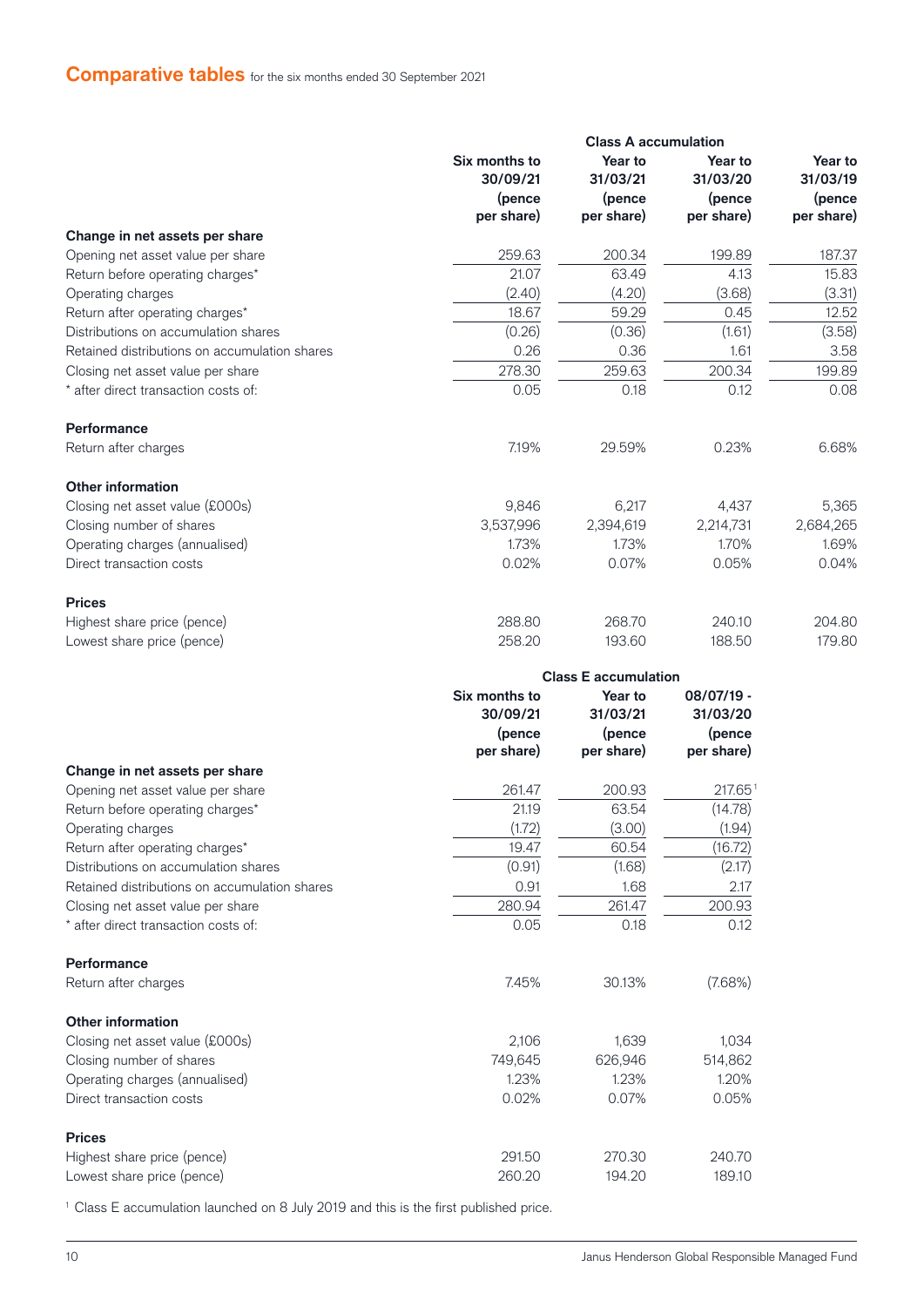# **Comparative tables** (continued)

| Six months to<br>Year to<br>Year to<br>30/09/21<br>31/03/21<br>31/03/20<br>(pence<br>(pence<br>(pence<br>per share)<br>per share)<br>per share)<br>Change in net assets per share<br>297.51<br>227.90<br>225.82<br>Opening net asset value per share<br>72.00<br>Return before operating charges*<br>24.08<br>4.15<br>Operating charges<br>(1.36)<br>(2.39)<br>(2.07)<br>Return after operating charges*<br>22.72<br>69.61<br>2.08<br>(1.59)<br>Distributions on accumulation shares<br>(2.64)<br>(3.46)<br>Retained distributions on accumulation shares<br>1.59<br>2.64<br>3.46<br>320.23<br>297.51<br>227.90<br>Closing net asset value per share<br>* after direct transaction costs of:<br>0.06<br>0.21<br>0.13<br><b>Performance</b> | Year to<br>31/03/19<br>(pence<br>per share)<br>210.23<br>17.43<br>(1.84)<br>15.59 |          |          |          |                      |
|--------------------------------------------------------------------------------------------------------------------------------------------------------------------------------------------------------------------------------------------------------------------------------------------------------------------------------------------------------------------------------------------------------------------------------------------------------------------------------------------------------------------------------------------------------------------------------------------------------------------------------------------------------------------------------------------------------------------------------------------|-----------------------------------------------------------------------------------|----------|----------|----------|----------------------|
|                                                                                                                                                                                                                                                                                                                                                                                                                                                                                                                                                                                                                                                                                                                                            |                                                                                   |          |          |          |                      |
|                                                                                                                                                                                                                                                                                                                                                                                                                                                                                                                                                                                                                                                                                                                                            |                                                                                   |          |          |          |                      |
|                                                                                                                                                                                                                                                                                                                                                                                                                                                                                                                                                                                                                                                                                                                                            |                                                                                   |          |          |          |                      |
|                                                                                                                                                                                                                                                                                                                                                                                                                                                                                                                                                                                                                                                                                                                                            |                                                                                   |          |          |          |                      |
|                                                                                                                                                                                                                                                                                                                                                                                                                                                                                                                                                                                                                                                                                                                                            |                                                                                   |          |          |          |                      |
|                                                                                                                                                                                                                                                                                                                                                                                                                                                                                                                                                                                                                                                                                                                                            |                                                                                   |          |          |          |                      |
|                                                                                                                                                                                                                                                                                                                                                                                                                                                                                                                                                                                                                                                                                                                                            |                                                                                   |          |          |          |                      |
|                                                                                                                                                                                                                                                                                                                                                                                                                                                                                                                                                                                                                                                                                                                                            |                                                                                   |          |          |          |                      |
|                                                                                                                                                                                                                                                                                                                                                                                                                                                                                                                                                                                                                                                                                                                                            | (3.27)                                                                            |          |          |          |                      |
|                                                                                                                                                                                                                                                                                                                                                                                                                                                                                                                                                                                                                                                                                                                                            | 3.27                                                                              |          |          |          |                      |
|                                                                                                                                                                                                                                                                                                                                                                                                                                                                                                                                                                                                                                                                                                                                            | 225.82                                                                            |          |          |          |                      |
|                                                                                                                                                                                                                                                                                                                                                                                                                                                                                                                                                                                                                                                                                                                                            | 0.09                                                                              |          |          |          |                      |
|                                                                                                                                                                                                                                                                                                                                                                                                                                                                                                                                                                                                                                                                                                                                            |                                                                                   |          |          |          |                      |
|                                                                                                                                                                                                                                                                                                                                                                                                                                                                                                                                                                                                                                                                                                                                            | 7.42%                                                                             | 0.92%    | 30.54%   | 7.64%    | Return after charges |
| <b>Other information</b>                                                                                                                                                                                                                                                                                                                                                                                                                                                                                                                                                                                                                                                                                                                   |                                                                                   |          |          |          |                      |
| 254,662<br>203,735<br>105,155<br>Closing net asset value (£000s)                                                                                                                                                                                                                                                                                                                                                                                                                                                                                                                                                                                                                                                                           | 98,052                                                                            |          |          |          |                      |
| Closing number of shares<br>79,525,648<br>68,480,423<br>46,141,416                                                                                                                                                                                                                                                                                                                                                                                                                                                                                                                                                                                                                                                                         | 43,421,150                                                                        |          |          |          |                      |
| Operating charges (annualised)<br>0.85%<br>0.86%<br>0.84%                                                                                                                                                                                                                                                                                                                                                                                                                                                                                                                                                                                                                                                                                  | 0.84%                                                                             |          |          |          |                      |
| Direct transaction costs<br>0.02%<br>0.07%<br>0.05%                                                                                                                                                                                                                                                                                                                                                                                                                                                                                                                                                                                                                                                                                        | 0.04%                                                                             |          |          |          |                      |
| <b>Prices</b>                                                                                                                                                                                                                                                                                                                                                                                                                                                                                                                                                                                                                                                                                                                              |                                                                                   |          |          |          |                      |
| 332.20<br>307.30<br>272.90<br>Highest share price (pence)                                                                                                                                                                                                                                                                                                                                                                                                                                                                                                                                                                                                                                                                                  | 230.40                                                                            |          |          |          |                      |
| 296.20<br>220.20<br>Lowest share price (pence)<br>214.40                                                                                                                                                                                                                                                                                                                                                                                                                                                                                                                                                                                                                                                                                   | 202.80                                                                            |          |          |          |                      |
| <b>Class Z accumulation</b>                                                                                                                                                                                                                                                                                                                                                                                                                                                                                                                                                                                                                                                                                                                |                                                                                   |          |          |          |                      |
| Six months to<br>Year to<br>Year to                                                                                                                                                                                                                                                                                                                                                                                                                                                                                                                                                                                                                                                                                                        | Year to                                                                           |          |          |          |                      |
|                                                                                                                                                                                                                                                                                                                                                                                                                                                                                                                                                                                                                                                                                                                                            | 31/03/19                                                                          |          |          |          |                      |
|                                                                                                                                                                                                                                                                                                                                                                                                                                                                                                                                                                                                                                                                                                                                            |                                                                                   | 31/03/20 | 31/03/21 | 30/09/21 |                      |
| (pence<br>(pence<br>(pence                                                                                                                                                                                                                                                                                                                                                                                                                                                                                                                                                                                                                                                                                                                 | (pence                                                                            |          |          |          |                      |
| per share)<br>per share)<br>per share)                                                                                                                                                                                                                                                                                                                                                                                                                                                                                                                                                                                                                                                                                                     | per share)                                                                        |          |          |          |                      |
| Change in net assets per share                                                                                                                                                                                                                                                                                                                                                                                                                                                                                                                                                                                                                                                                                                             |                                                                                   |          |          |          |                      |
| Opening net asset value per share<br>478.97<br>364.58<br>358.94                                                                                                                                                                                                                                                                                                                                                                                                                                                                                                                                                                                                                                                                            | 332.08                                                                            |          |          |          |                      |
| 5.88<br>Return before operating charges*<br>38.59<br>114.74                                                                                                                                                                                                                                                                                                                                                                                                                                                                                                                                                                                                                                                                                | 27.07                                                                             |          |          |          |                      |
| (0.20)<br>(0.35)<br>(0.24)<br>Operating charges                                                                                                                                                                                                                                                                                                                                                                                                                                                                                                                                                                                                                                                                                            | (0.21)                                                                            |          |          |          |                      |
| 5.64<br>38.39<br>114.39<br>Return after operating charges*                                                                                                                                                                                                                                                                                                                                                                                                                                                                                                                                                                                                                                                                                 | 26.86                                                                             |          |          |          |                      |
| (4.62)<br>(8.21)<br>Distributions on accumulation shares<br>(7.49)                                                                                                                                                                                                                                                                                                                                                                                                                                                                                                                                                                                                                                                                         | (7.59)                                                                            |          |          |          |                      |
| 8.21<br>Retained distributions on accumulation shares<br>4.62<br>7.49                                                                                                                                                                                                                                                                                                                                                                                                                                                                                                                                                                                                                                                                      | 7.59                                                                              |          |          |          |                      |
| 517.36<br>364.58<br>Closing net asset value per share<br>478.97                                                                                                                                                                                                                                                                                                                                                                                                                                                                                                                                                                                                                                                                            | 358.94                                                                            |          |          |          |                      |
| * after direct transaction costs of:<br>0.10<br>0.33<br>0.21                                                                                                                                                                                                                                                                                                                                                                                                                                                                                                                                                                                                                                                                               | 0.14                                                                              |          |          |          |                      |
| Performance                                                                                                                                                                                                                                                                                                                                                                                                                                                                                                                                                                                                                                                                                                                                |                                                                                   |          |          |          |                      |
| 8.01%<br>31.38%<br>1.57%<br>Return after charges                                                                                                                                                                                                                                                                                                                                                                                                                                                                                                                                                                                                                                                                                           | 8.09%                                                                             |          |          |          |                      |
| <b>Other information</b>                                                                                                                                                                                                                                                                                                                                                                                                                                                                                                                                                                                                                                                                                                                   |                                                                                   |          |          |          |                      |
| 162,021<br>Closing net asset value (£000s)<br>170,500<br>128,360                                                                                                                                                                                                                                                                                                                                                                                                                                                                                                                                                                                                                                                                           | 135,844                                                                           |          |          |          |                      |
| 32,955,938<br>Closing number of shares<br>33,826,907<br>35,207,772                                                                                                                                                                                                                                                                                                                                                                                                                                                                                                                                                                                                                                                                         | 37,846,310                                                                        |          |          |          |                      |
| Operating charges (annualised)<br>0.07%<br>0.06%<br>0.08%                                                                                                                                                                                                                                                                                                                                                                                                                                                                                                                                                                                                                                                                                  | 0.06%                                                                             |          |          |          |                      |
| 0.02%<br>0.07%<br>Direct transaction costs<br>0.05%                                                                                                                                                                                                                                                                                                                                                                                                                                                                                                                                                                                                                                                                                        | 0.04%                                                                             |          |          |          |                      |
| <b>Prices</b>                                                                                                                                                                                                                                                                                                                                                                                                                                                                                                                                                                                                                                                                                                                              |                                                                                   |          |          |          |                      |
| Highest share price (pence)<br>536.40<br>494.20<br>436.20                                                                                                                                                                                                                                                                                                                                                                                                                                                                                                                                                                                                                                                                                  | 364.80                                                                            |          |          |          |                      |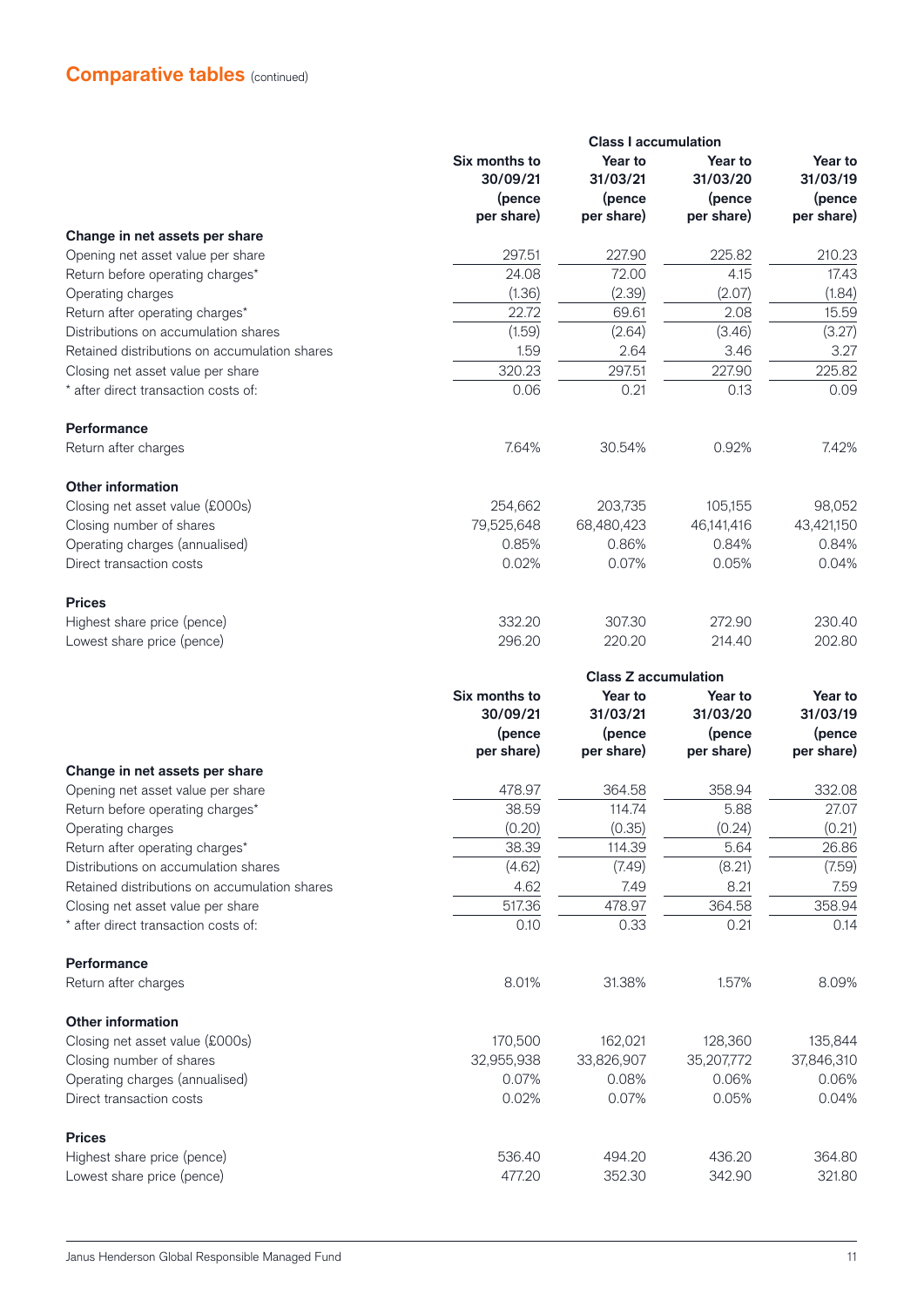## **Comparative tables** (continued)

Direct transaction costs incurred on securities transactions (including derivatives) are stated after deducting the proportion of the amounts collected from dilution adjustments that relate to direct transaction costs.

Performance values are at close of business on a bid basis, which will differ from those in the Performance summary.

#### **Operating charges**

Operating charges are expenses associated with the maintenance and administration of the fund on a day-to-day basis that are actually borne by the share class.

#### **Share class launches and closures**

There were no share classes launched or closed in the period.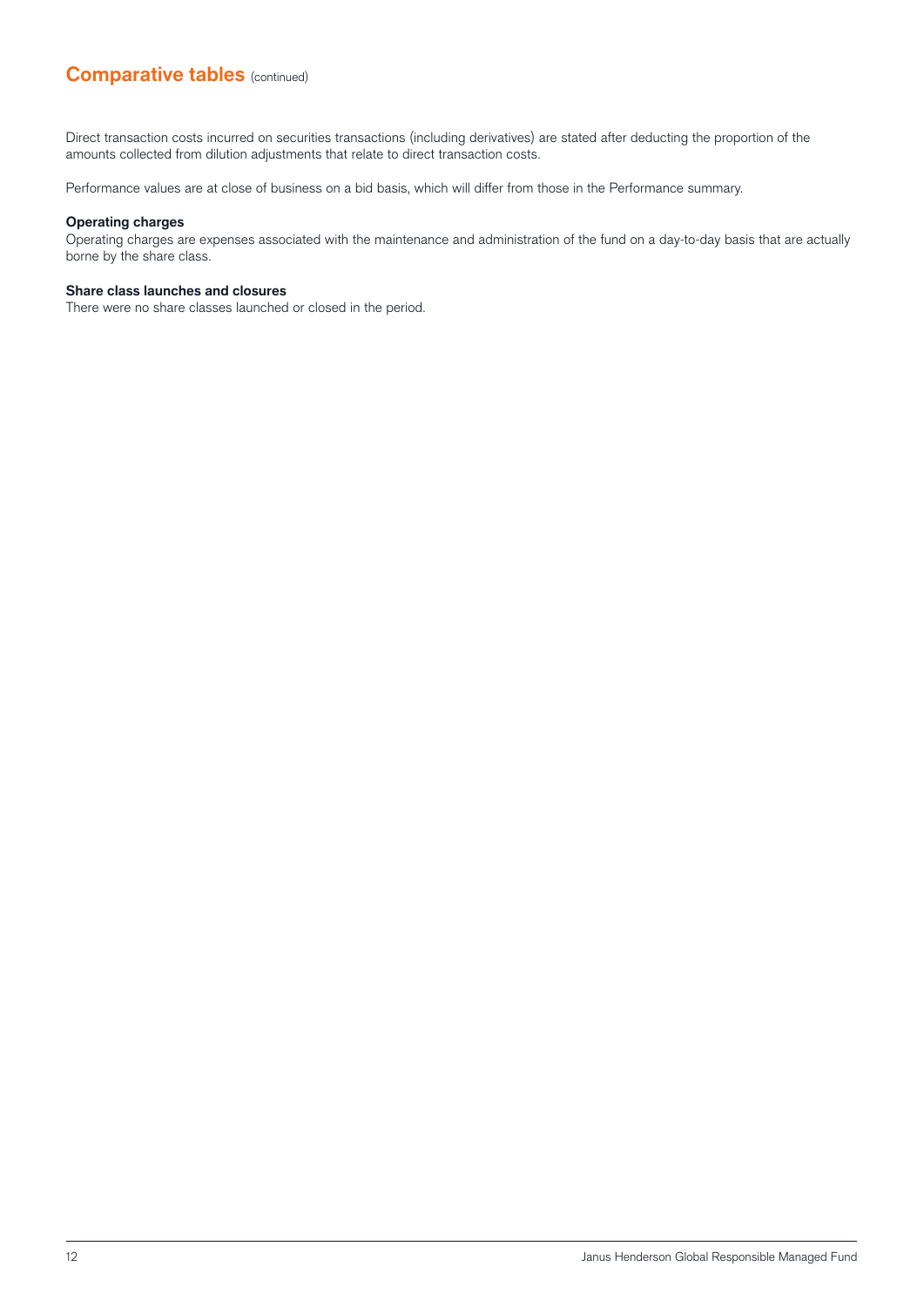# **Ongoing charge figure**

The annualised ongoing charge figure (OCF) of the fund is calculated as the ratio of the total ongoing charges to the average net asset value for twelve months. Ongoing charges are all expenses deducted from the assets of the fund during the period, except for expenses that are explicitly excluded by regulation.

|                             | 30/09/21<br>% | 31/03/21<br>%     |
|-----------------------------|---------------|-------------------|
| <b>Class A accumulation</b> | 1.73          | 1.73 <sup>1</sup> |
| <b>Class E accumulation</b> | 1.23          | 1.23 <sup>1</sup> |
| <b>Class I accumulation</b> | 0.85          | 0.86 <sup>1</sup> |
| <b>Class Z accumulation</b> | 0.07          | 0.08 <sup>1</sup> |

The OCF is calculated in accordance with guidelines issued by the European Securities and Markets Authority (ESMA).

<sup>1</sup> The OCF is a blended rate reflecting the new General Administration Charge (GAC) rate which took effect from 5 May 2020.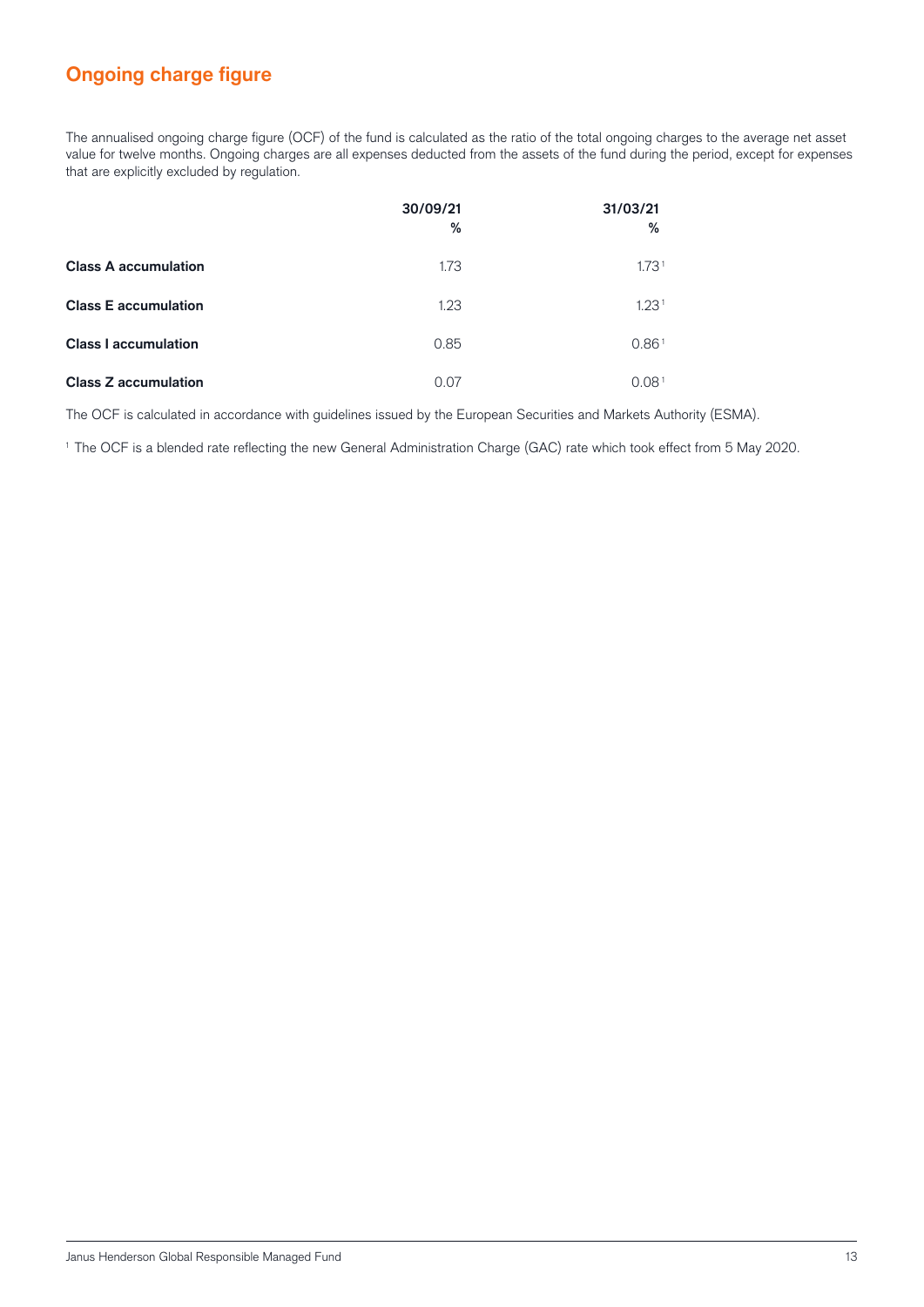# **Risk and reward profile**

The fund currently has 4 types of share class in issue: A accumulation, E accumulation, I accumulation and Z accumulation.

Each share class has the same risk and reward profile which is as follows:

| <b>Typically lower potential</b><br>risk/reward |  |  |  | <b>Typically higher potential</b><br>risk/reward |
|-------------------------------------------------|--|--|--|--------------------------------------------------|
| Lower risk                                      |  |  |  | <b>Higher risk</b>                               |
|                                                 |  |  |  |                                                  |

The share classes appear at 5 out of 7. Share classes in higher categories have shown greater and/or more frequent variations in net asset value in the past 5 years than those in lower categories. The lowest category does not mean risk free.

The Synthetic Risk and Reward Indicator (SRRI) is calculated based on historical volatility over a rolling 5\* year period, it is reviewed monthly and updated if volatility has changed materially to cause a movement in the SRRI level. The SRRI is an indicator and may not accurately reflect future volatility and market conditions.

The value of an investment and any income from it can go up or down. When you sell your shares they may be worth less than you paid for them.

The risk/reward rating above is based on medium-term volatility. In the future, the fund's actual volatility could be higher or lower and its rated risk/reward level could change.

The rating does not reflect the possible effects of unusual market conditions or large unpredictable events. Under normal market conditions the following risks may apply:

**Counterparty Risk and Operational Risk** The fund could lose money if a counterparty with which the fund trades becomes unwilling or unable to meet its obligations, or as a result of failure or delay in operational processes or the failure of a third party provider.

**Credit Risk** An issuer of a bond (or money market instrument) may become unable or unwilling to pay interest or repay capital to the fund. If this happens or the market perceives this may happen, the value of the bond will fall.

**Derivatives** The fund may use derivatives with the aim of reducing risk or managing the portfolio more efficiently. However this introduces other risks, in particular, that a derivative counterparty may not meet its contractual obligations.

**Equities** Shares can lose value rapidly, and typically involve higher risks than bonds or money market instruments. The value of your investment may fall as a result.

**Exchange Rates** If the fund holds assets in currencies other than the base currency of the fund or you invest in a share class of a different currency to the fund (unless 'hedged'), the value of your investment may be impacted by changes in exchange rates.

**Interest Rates** When interest rates rise (or fall), the prices of different securities will be affected differently. In particular, bond values generally fall when interest rates rise. This risk is generally greater the longer the maturity of a bond investment.

**Liquidity** Securities within the fund could become hard to value or to sell at a desired time and price, especially in extreme market conditions when asset prices may be falling, increasing the risk of investment losses.

**Responsible Investment** The fund follows a responsible investment approach, which may cause it to be underweight in certain sectors (due to the avoidance criteria employed) and thus perform differently than funds that have a similar financial objective but which do not apply any avoidance criteria when selecting investments.

The full list of the fund's risks are contained in the 'Risk Factors' section of the fund's prospectus.

There has been no change to the risk ratings in the period.

The SRRI conforms to the ESMA guidelines for the calculation of the SRRI.

\* Class E accumulation was launched on 8 July 2019 and as it does not have a 5 year history, a synthetic history has been created using the A accumulation share class.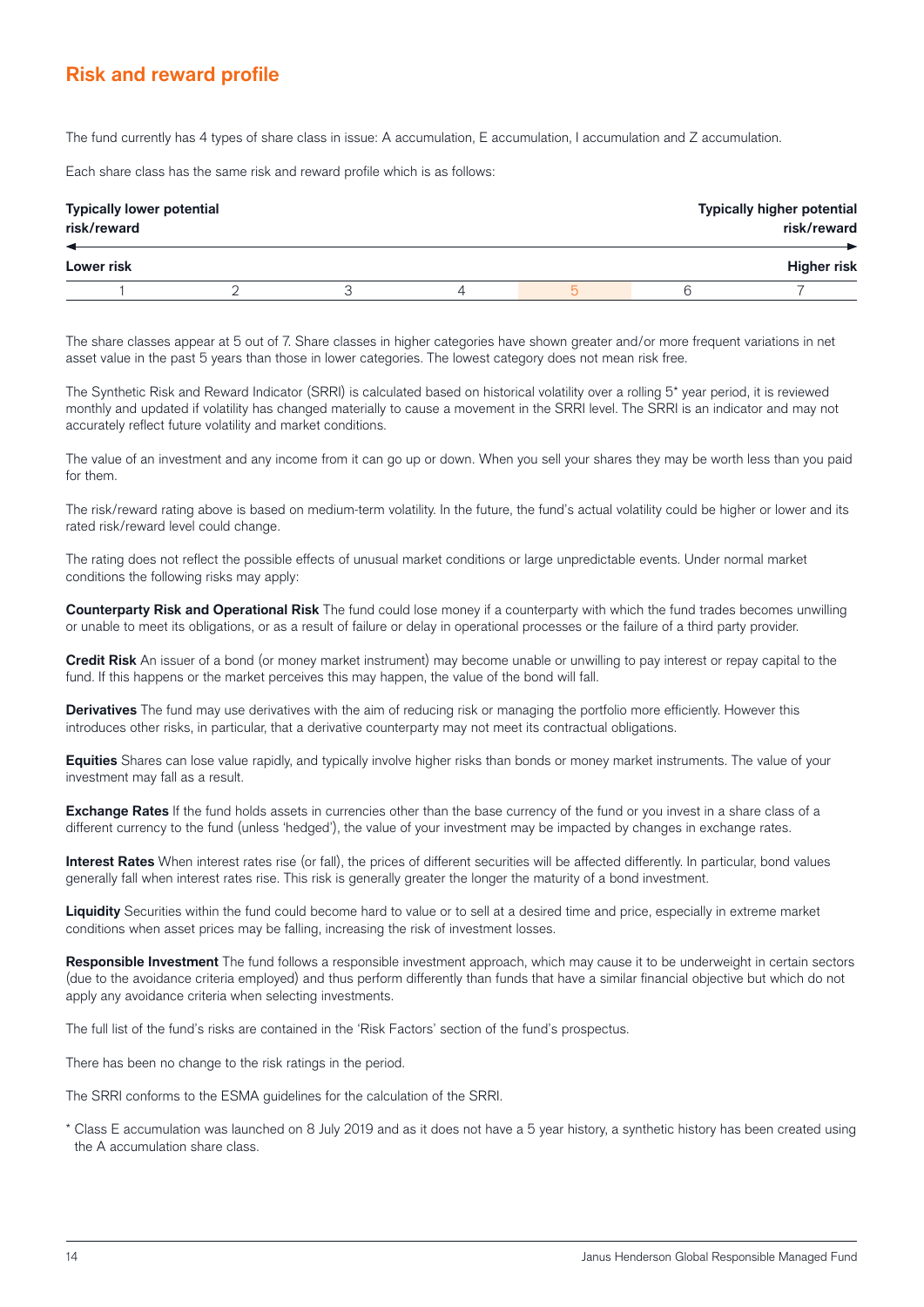# **Portfolio statement** as at 30 September 2021

| <b>Holding</b> | Investment                                                                  | Market<br>value<br>£000 | Percentage<br>of total<br>net assets<br>% |
|----------------|-----------------------------------------------------------------------------|-------------------------|-------------------------------------------|
|                | Equities 76.59% (31/03/2021: 76.60%)<br>Australia 0.22% (31/03/2021: 0.24%) |                         |                                           |
| 293,900        | Health Care 0.22% (31/03/2021: 0.24%)<br><b>Nanosonics</b>                  | 976                     | 0.22                                      |
|                | Canada 2.59% (31/03/2021: 2.88%)<br>Financials 1.20% (31/03/2021: 1.23%)    |                         |                                           |
| 53,700         | <b>Intact Financial</b>                                                     | 5,254                   | 1.20                                      |
|                | Utilities 1.39% (31/03/2021: 1.65%)                                         |                         |                                           |
| 137,300        | Boralex 'A'                                                                 | 2,989                   | 0.68                                      |
| 259,600        | Innergex Renewable Energy                                                   | 3,082<br>6,071          | 0.71<br>1.39                              |
|                |                                                                             |                         |                                           |
|                | China 0.26% (31/03/2021: 0.42%)                                             |                         |                                           |
|                | Technology 0.26% (31/03/2021: 0.42%)                                        |                         |                                           |
| 1,458,682      | Linklogis                                                                   | 1,110                   | 0.26                                      |
|                | France 2.31% (31/03/2021: 2.66%)<br>Industrials 2.08% (31/03/2021: 2.38%)   |                         |                                           |
| 48,000         | Legrand                                                                     | 3,825                   | 0.88                                      |
| 42,500         | Schneider Electric                                                          | 5,255                   | 1.20                                      |
|                |                                                                             | 9,080                   | 2.08                                      |
|                | Telecommunications 0.23% (31/03/2021: 0.28%)                                |                         |                                           |
| 123,300        | Orange                                                                      | 991                     | 0.23                                      |
|                | Germany 1.79% (31/03/2021: 1.96%)                                           |                         |                                           |
|                | Consumer Discretionary 0.83% (31/03/2021: 0.90%)                            |                         |                                           |
| 15,500         | Adidas                                                                      | 3,634                   | 0.83                                      |
|                |                                                                             |                         |                                           |
| 52,600         | Industrials 0.96% (31/03/2021: 1.06%)<br>Knorr-Bremse                       | 4,205                   | 0.96                                      |
|                |                                                                             |                         |                                           |
|                | Hong Kong 1.14% (31/03/2021: 1.32%)                                         |                         |                                           |
|                | Financials 1.14% (31/03/2021: 1.32%)                                        |                         |                                           |
| 582,807        | AIA                                                                         | 4,992                   | 1.14                                      |
|                | Ireland 1.44% (31/03/2021: 0.48%)<br>Industrials 1.44% (31/03/2021: 0.48%)  |                         |                                           |
| 21,100         | <b>ICON</b>                                                                 | 4,102                   | 0.94                                      |
| 56,501         | Smurfit Kappa                                                               | 2,188                   | 0.50                                      |
|                |                                                                             | 6,290                   | 1.44                                      |
|                | Japan 4.47% (31/03/2021: 4.64%)                                             |                         |                                           |
|                | Consumer Discretionary 2.20% (31/03/2021: 2.36%)                            |                         |                                           |
| 12,900         | Nintendo                                                                    | 4,615                   | 1.05                                      |
| 22,964         | Shimano                                                                     | 5,020                   | 1.15                                      |
|                |                                                                             | 9,635                   | 2.20                                      |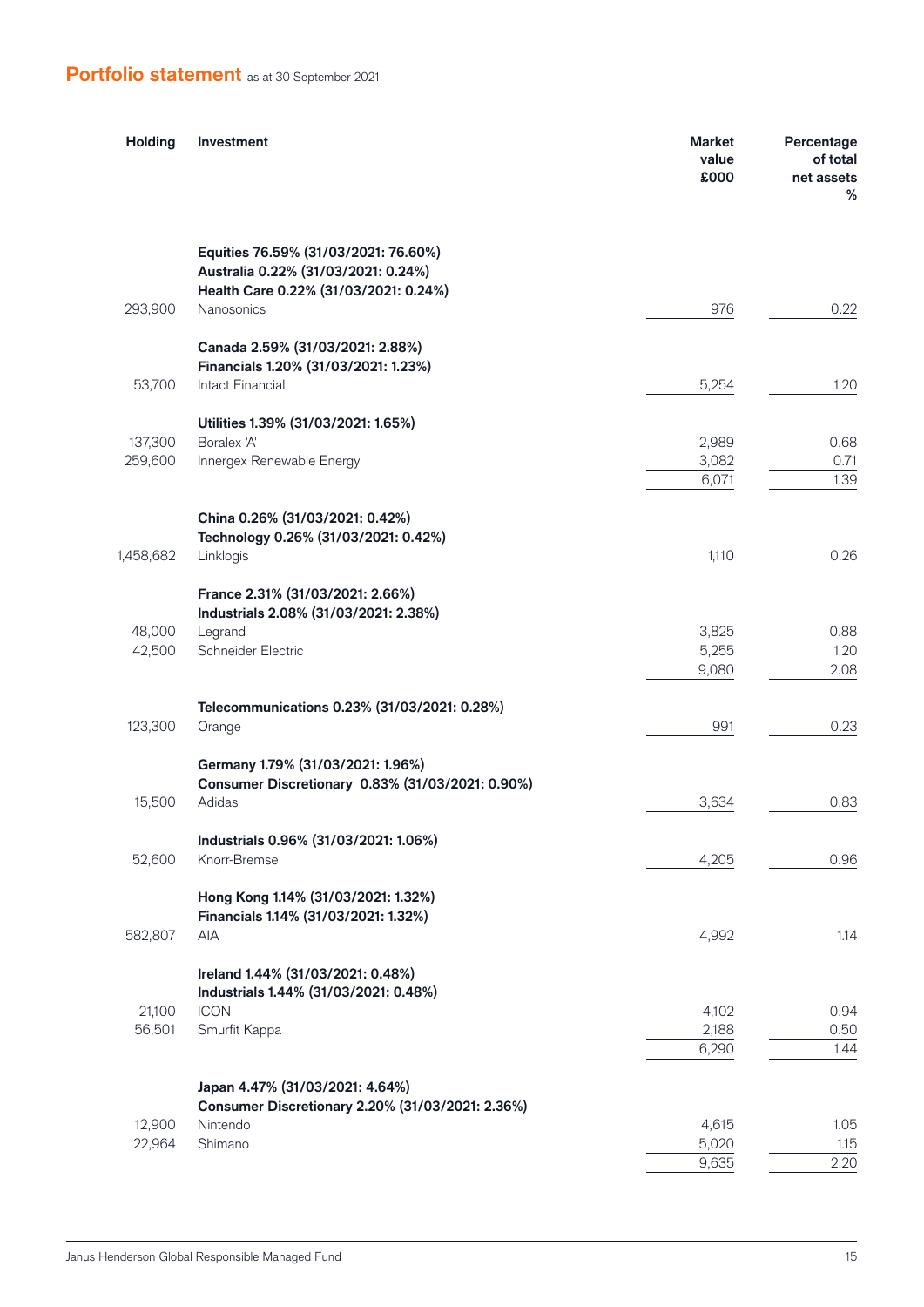| <b>Holding</b> | Investment                                                                                | <b>Market</b><br>value<br>£000 | Percentage<br>of total<br>net assets<br>% |
|----------------|-------------------------------------------------------------------------------------------|--------------------------------|-------------------------------------------|
|                | Industrials 0.77% (31/03/2021: 0.70%)                                                     |                                |                                           |
| 103,100        | Shimadzu                                                                                  | 3,361                          | 0.77                                      |
|                | Technology 1.50% (31/03/2021: 1.58%)                                                      |                                |                                           |
| 74,100         | Murata Manufacturing                                                                      | 4,840                          | 1.11                                      |
| 20,800         | Nidec                                                                                     | 1,714                          | 0.39                                      |
|                |                                                                                           | 6,554                          | 1.50                                      |
|                | Netherlands 1.87% (31/03/2021: 1.95%)<br>Consumer Discretionary 0.81% (31/03/2021: 0.74%) |                                |                                           |
| 45,282         | <b>Wolters Kluwer</b>                                                                     | 3,558                          | 0.81                                      |
| 8,300          | Technology 1.06% (31/03/2021: 1.21%)<br><b>ASML</b>                                       | 4,608                          | 1.06                                      |
|                |                                                                                           |                                |                                           |
|                | Taiwan 1.55% (31/03/2021: 1.68%)                                                          |                                |                                           |
| 438,000        | Technology 1.55% (31/03/2021: 1.68%)<br>Taiwan Semiconductor Manufacturing                | 6,763                          | 1.55                                      |
|                |                                                                                           |                                |                                           |
|                | United Kingdom 23.24% (31/03/2021: 24.54%)<br>Basic Materials 0.47% (31/03/2021: 0.57%)   |                                |                                           |
| 76,809         | Johnson Matthey                                                                           | 2,062                          | 0.47                                      |
|                | Consumer Discretionary 3.89% (31/03/2021: 4.16%)                                          |                                |                                           |
| 80,664         | Compass                                                                                   | 1,229                          | 0.28                                      |
| 68,047         | Go-Ahead                                                                                  | 544                            | 0.12                                      |
| 226,775        | Informa                                                                                   | 1,245                          | 0.28                                      |
| 1,253,091      | <b>ITV</b>                                                                                | 1,336                          | 0.31                                      |
| 448,033        | Kingfisher                                                                                | 1,508                          | 0.34                                      |
| 579,634        | <b>National Express</b>                                                                   | 1,398                          | 0.32                                      |
| 15,324         | Next                                                                                      | 1,258                          | 0.29                                      |
| 45,115         | Persimmon                                                                                 | 1,203                          | 0.28                                      |
| 163,383        | <b>RELX</b>                                                                               | 3,508                          | 0.80                                      |
| 417,458        | <b>RM</b>                                                                                 | 981                            | 0.22                                      |
| 716,316        | Taylor Wimpey                                                                             | 1,116                          | 0.26                                      |
| 51,011         | Whitbread                                                                                 | 1,692                          | 0.39                                      |
|                |                                                                                           | 17,018                         | 3.89                                      |
|                | Consumer Staples 0.95% (31/03/2021: 0.83%)                                                |                                |                                           |
| 150,605        | <b>Britvic</b>                                                                            | 1,345                          | 0.31                                      |
| 959,702        | Wm Morrison Supermarkets                                                                  | 2,826                          | 0.64                                      |
|                |                                                                                           | 4,171                          | 0.95                                      |
|                | Financials 7.36% (31/03/2021: 7.69%)                                                      |                                |                                           |
| 579,148        | abrdn                                                                                     | 1,480                          | 0.34                                      |
| 242,335        | Ashmore                                                                                   | 825                            | 0.19                                      |
| 675,718        | Aviva                                                                                     | 2,675                          | 0.61                                      |
| 760,501        | Direct Line Insurance                                                                     | 2,202                          | 0.50                                      |
| 227,695        | Greencoat UK Wind                                                                         | 296                            | 0.07                                      |
|                |                                                                                           |                                |                                           |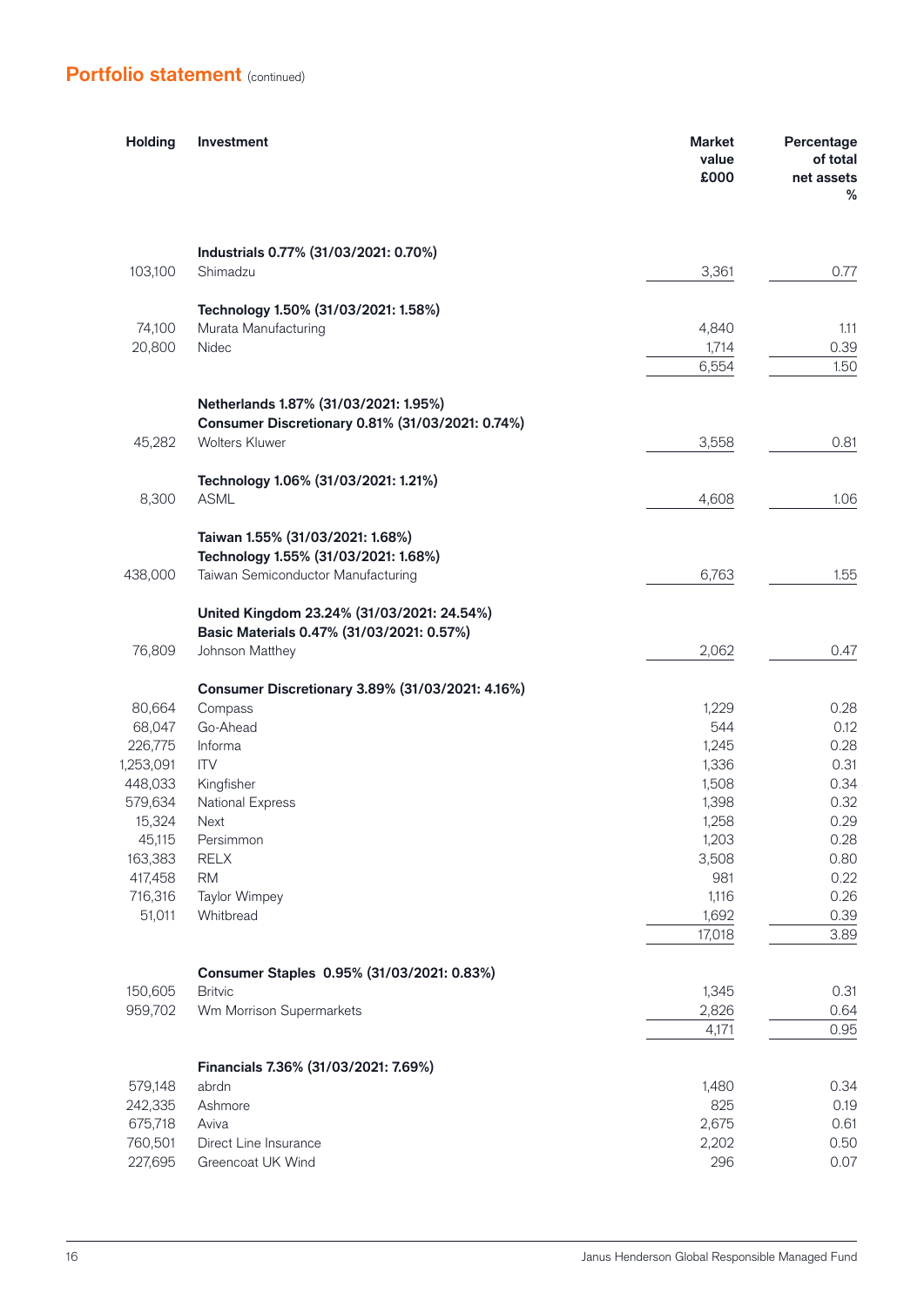| <b>Holding</b>     | Investment                                                   | <b>Market</b><br>value<br>£000 | Percentage<br>of total<br>net assets<br>% |
|--------------------|--------------------------------------------------------------|--------------------------------|-------------------------------------------|
|                    |                                                              |                                |                                           |
|                    | <b>Financials</b> (continued)                                |                                |                                           |
| 113,057            | Intermediate Capital                                         | 2,312                          | 0.53                                      |
| 521,789            | Jupiter Fund Management                                      | 1,304                          | 0.30                                      |
| 3,089,672          | Lloyds Banking                                               | 1,439                          | 0.33                                      |
| 22,108             | London Stock Exchange                                        | 1,647                          | 0.38                                      |
| 658,743            | Low Carbon Accelerator <sup>1</sup><br>M&G                   | 1,954                          | 0.45                                      |
| 959,731<br>959,216 | NatWest                                                      | 2,156                          | 0.49                                      |
| 218,494            | Paragon Banking                                              | 1,192                          | 0.27                                      |
| 394,747            | Phoenix                                                      | 2,548                          | 0.58                                      |
| 188,764            | Prudential                                                   | 2,746                          | 0.63                                      |
| 120,649            | Schroders Non-voting                                         | 2,920                          | 0.67                                      |
| 91,463             | St James's Place                                             | 1,378                          | 0.31                                      |
| 243,180            | 3i                                                           | 3,115                          | 0.71                                      |
|                    |                                                              | 32,189                         | 7.36                                      |
|                    |                                                              |                                |                                           |
|                    | Health Care 3.13% (31/03/2021: 2.97%)                        |                                |                                           |
| 71,837             | AstraZeneca                                                  | 6,434                          | 1.47                                      |
| 910,732            | ConvaTec                                                     | 1,966                          | 0.45                                      |
| 188,051            | GlaxoSmithKline                                              | 2,639                          | 0.60                                      |
| 206,242            | Smith & Nephew                                               | 2,654                          | 0.61                                      |
|                    |                                                              | 13,693                         | 3.13                                      |
|                    | Industrials 2.15% (31/03/2021: 2.41%)                        |                                |                                           |
| 477,363            | <b>DS Smith</b>                                              | 1,971                          | 0.45                                      |
| 159,687            | Electrocomponents                                            | 1,721                          | 0.39                                      |
| 131,281            | Euromoney Institutional Investor                             | 1,334                          | 0.31                                      |
| 37,097             | Experian                                                     | 1,153                          | 0.26                                      |
| 64,492             | Oxford Instruments                                           | 1,471                          | 0.34                                      |
| 44,650             | Spectris                                                     | 1,728                          | 0.40                                      |
|                    |                                                              | 9,378                          | 2.15                                      |
|                    | Real Estate 0.70% (31/03/2021: 0.80%)                        |                                |                                           |
| 1,468,489          | Assura                                                       | 1,051                          | 0.24                                      |
| 96,427             | Ethical Property <sup>2</sup>                                | 69                             | 0.01                                      |
| 281,209            | <b>Land Securities</b>                                       | 1,960                          | 0.45                                      |
|                    |                                                              | 3,080                          | 0.70                                      |
|                    |                                                              |                                |                                           |
| 546,915            | Technology 0.94% (31/03/2021: 0.91%)<br>Moneysupermarket.com | 1,164                          | 0.27                                      |
| 415,610            | Sage                                                         | 2,949                          | 0.67                                      |
|                    |                                                              | 4,113                          | 0.94                                      |
|                    |                                                              |                                |                                           |
|                    | Telecommunications 1.13% (31/03/2021: 1.44%)                 |                                |                                           |
| 1,275,931          | <b>BT</b>                                                    | 2,039                          | 0.47                                      |
| 2,544,320          | Vodafone                                                     | 2,883                          | 0.66                                      |
|                    |                                                              | 4,922                          | 1.13                                      |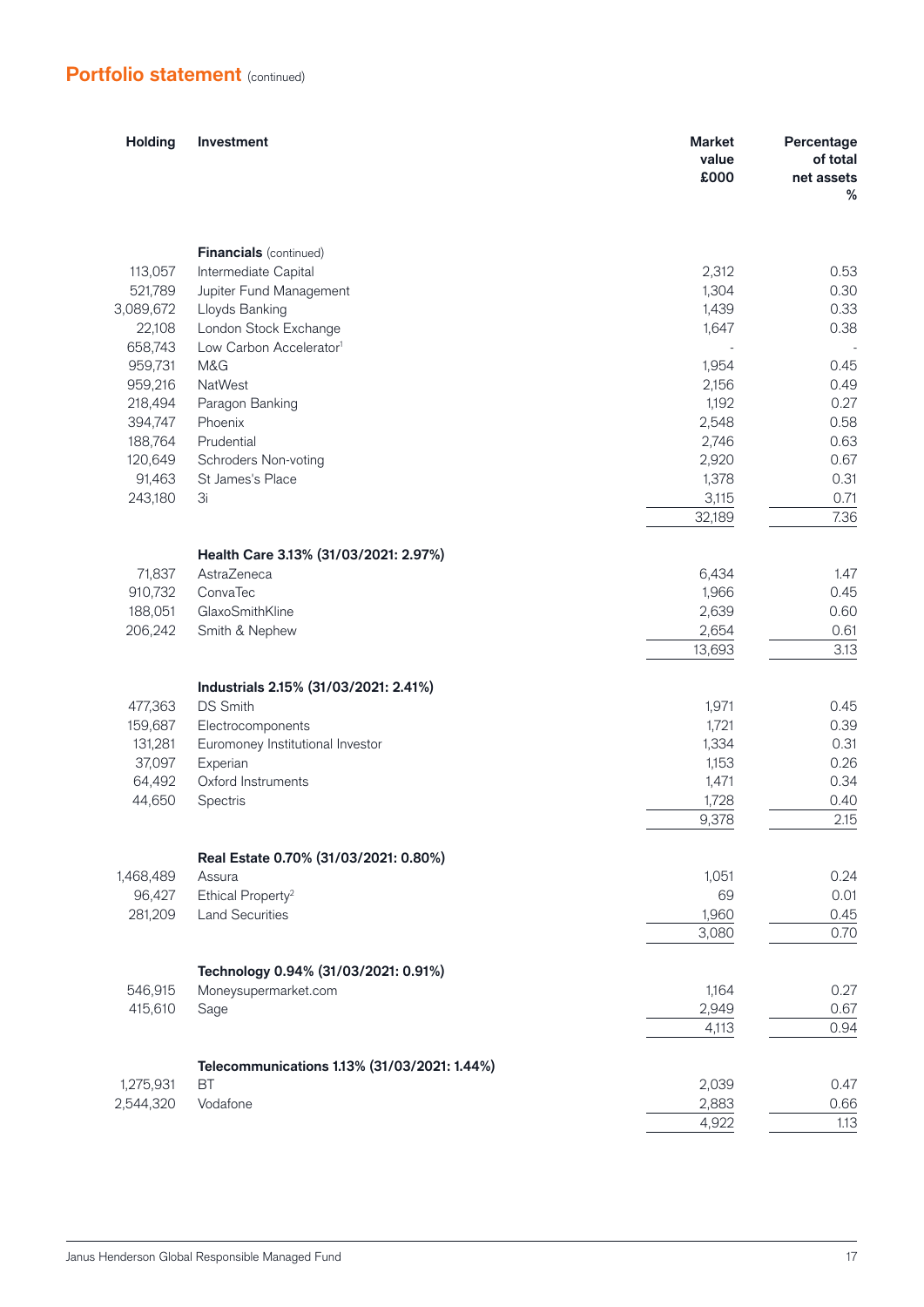| <b>Holding</b> | Investment                                       | <b>Market</b><br>value<br>£000 | Percentage<br>of total<br>net assets<br>% |
|----------------|--------------------------------------------------|--------------------------------|-------------------------------------------|
|                |                                                  |                                |                                           |
|                | Utilities 2.52% (31/03/2021: 2.76%)              |                                |                                           |
| 349,235        | National Grid                                    | 3,089                          | 0.71                                      |
| 101,016        | Pennon                                           | 1,145                          | 0.26                                      |
| 60,504         | Severn Trent                                     | 1,576                          | 0.36                                      |
| 224,419        | <b>SSE</b>                                       | 3,524                          | 0.81                                      |
| 173,767        | <b>United Utilities</b>                          | 1,683<br>11,017                | 0.38<br>2.52                              |
|                |                                                  |                                |                                           |
|                | United States 35.71% (31/03/2021: 33.83%)        |                                |                                           |
|                | Basic Materials 0.63% (31/03/2021: 0.61%)        |                                |                                           |
| 17,839         | Avery Dennison                                   | 2,740                          | 0.63                                      |
|                | Consumer Discretionary 2.42% (31/03/2021: 1.89%) |                                |                                           |
| 45,800         | Aptiv                                            | 5,057                          | 1.16                                      |
| 243,200        | Enova Systems <sup>1</sup>                       |                                |                                           |
| 9,700          | Home Depot                                       | 2,361                          | 0.54                                      |
| 18,000         | Nike 'B'                                         | 1,939                          | 0.44                                      |
| 2,100          | Tesla                                            | 1,207                          | 0.28                                      |
|                |                                                  | 10,564                         | 2.42                                      |
|                | Consumer Staples 0.22% (31/03/2021: 0.34%)       |                                |                                           |
| 15,718         | McCormick Non-Voting Shares                      | 944                            | 0.22                                      |
|                |                                                  |                                |                                           |
|                | Financials 4.53% (31/03/2021: 4.33%)             |                                |                                           |
| 33,400         | <b>AON</b>                                       | 7,076                          | 1.62                                      |
| 43,400         | Marsh & McLennan                                 | 4,872                          | 1.11                                      |
| 45,000         | Progressive                                      | 3,015                          | 0.69                                      |
| 57,500         | Walker & Dunlop                                  | 4,838                          | 1.11                                      |
|                |                                                  | 19,801                         | 4.53                                      |
|                | Health Care 2.62% (31/03/2021: 2.77%)            |                                |                                           |
| 42,300         | Accolade                                         | 1,323                          | 0.30                                      |
| 79,000         | Encompass Health                                 | 4,398                          | 1.01                                      |
| 19,900         | Humana                                           | 5,741                          | 1.31                                      |
|                |                                                  | 11,462                         | 2.62                                      |
|                |                                                  |                                |                                           |
|                | Industrials 3.63% (31/03/2021: 2.71%)            |                                |                                           |
| 14,100         | Bill.com                                         | 2,791                          | 0.64                                      |
| 15,749         | Ferguson                                         | 1,628                          | 0.37                                      |
| 15,650         | <b>MasterCard</b>                                | 4,034                          | 0.92                                      |
| 57,547         | Wabtec                                           | 3,678                          | 0.84                                      |
| 40,800         | Xylem                                            | 3,743                          | 0.86                                      |
|                |                                                  | 15,874                         | 3.63                                      |
|                | Real Estate 2.18% (31/03/2021: 2.46%)            |                                |                                           |
| 25,900         | Crown Castle International                       | 3,328                          | 0.76                                      |
| 6,500          | Equinix                                          | 3,805                          | 0.87                                      |
| 25,700         | Prologis                                         | 2,390                          | 0.55                                      |
|                |                                                  | 9,523                          | 2.18                                      |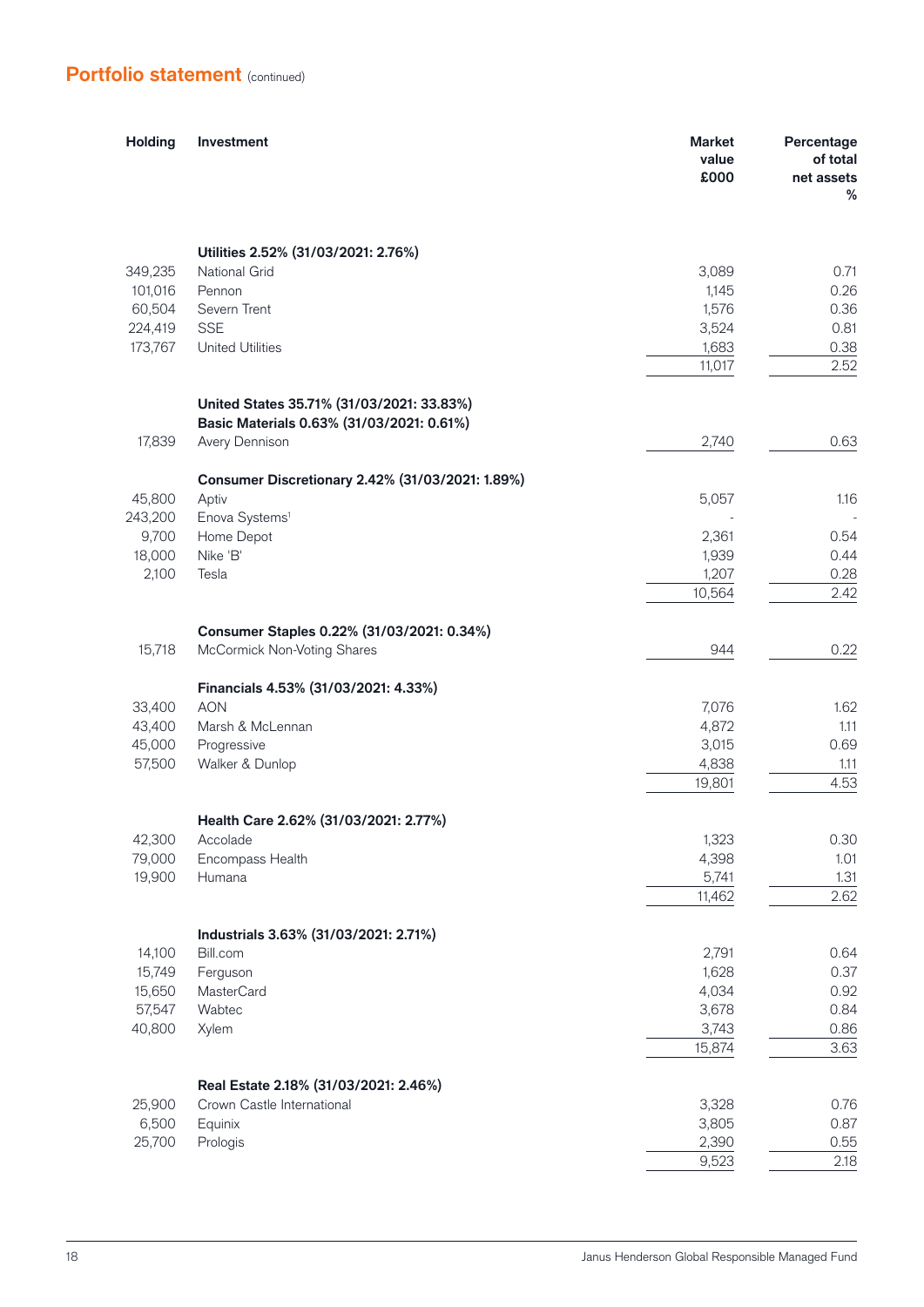| <b>Holding</b> | Investment                                                                                                          | <b>Market</b><br>value<br>£000 | Percentage<br>of total<br>net assets<br>% |
|----------------|---------------------------------------------------------------------------------------------------------------------|--------------------------------|-------------------------------------------|
|                |                                                                                                                     |                                |                                           |
| 17,802         | Technology 17.82% (31/03/2021: 17.44%)<br>Adobe                                                                     | 7,597                          | 1.74                                      |
| 15,852         | Atlassian                                                                                                           | 4,602                          | 1.05                                      |
| 39,100         | Autodesk                                                                                                            | 8,265                          | 1.89                                      |
| 38,380         | Avalara                                                                                                             | 4,978                          | 1.14                                      |
| 30,300         | Cadence Design Systems                                                                                              | 3,402                          | 0.78                                      |
| 35,100         | <b>IPG Photonics</b>                                                                                                | 4,124                          | 0.94                                      |
| 12,500         | Lam Research                                                                                                        | 5,274                          | 1.21                                      |
| 38,000         | Microchip Technology                                                                                                | 4,324                          | 0.99                                      |
| 68,900         | Microsoft                                                                                                           | 14,394                         | 3.29                                      |
| 47,200         | Nvidia                                                                                                              | 7,247                          | 1.66                                      |
| 53,000         | <b>TE Connectivity</b>                                                                                              | 5,392                          | 1.23                                      |
| 32,030         | Texas Instruments                                                                                                   | 4,564                          | 1.05                                      |
| 43,100         | Zendesk                                                                                                             | 3,722                          | 0.85                                      |
|                |                                                                                                                     | 77,885                         | 17.82                                     |
|                | Utilities 1.66% (31/03/2021: 1.28%)                                                                                 |                                |                                           |
| 259,925        | Evoqua Water Technologies                                                                                           | 7,241                          | 1.66                                      |
|                |                                                                                                                     |                                |                                           |
|                | Bonds 14.15% (31/03/2021: 16.30%)<br>Belgium 0.00% (31/12/2021: 0.07%)<br>Fixed Rate Bond 0.00% (31/12/2021: 0.07%) |                                |                                           |
|                |                                                                                                                     |                                |                                           |
|                | Canada 0.14% (31/03/2021: 0.16%)                                                                                    |                                |                                           |
|                | Fixed Rate Bond 0.14% (31/03/2021: 0.16%)                                                                           |                                |                                           |
| CAD 1,000,000  | Canada (Government of) 1.50% 01/06/2026                                                                             | 598                            | 0.14                                      |
|                | Czech Republic 0.00% (31/12/2021: 0.05%)                                                                            |                                |                                           |
|                | Fixed Rate Bond 0.00% (31/12/2021: 0.05%)                                                                           |                                |                                           |
|                | Denmark 0.29% (31/03/2021: 0.23%)                                                                                   |                                |                                           |
|                | Fixed Rate Bond 0.26% (31/03/2021: 0.23%)                                                                           |                                |                                           |
| EUR 490,000    | Danfoss Finance I 0.125% 28/04/2026                                                                                 | 420                            | 0.10                                      |
| GBP 670,000    | Orsted 2.50% 16/05/2033                                                                                             | 718                            | 0.16                                      |
|                |                                                                                                                     | 1,138                          | 0.26                                      |
|                | Variable Rate Bond 0.03% (31/03/2021: 0.00%)                                                                        |                                |                                           |
| GBP 150,000    | Orsted 2.50% 18/02/2067                                                                                             | 148                            | 0.03                                      |
|                |                                                                                                                     |                                |                                           |
|                | France 0.31% (31/03/2021: 0.37%)                                                                                    |                                |                                           |
|                | Fixed Rate Bond 0.31% (31/03/2021: 0.37%)                                                                           |                                |                                           |
| GBP 400,000    | BNP Paribas 1.25% 13/07/2031                                                                                        | 371                            | 0.08                                      |
| USD 400,000    | BPCE 5.15% 21/07/2024                                                                                               | 328                            | 0.08                                      |
| EUR 770,000    | HIME 0.125% 16/09/2025                                                                                              | 662                            | 0.15                                      |
|                |                                                                                                                     | 1,361                          | 0.31                                      |
|                | Germany 0.10% (31/03/2021: 0.41%)                                                                                   |                                |                                           |
|                | Fixed Rate Bond 0.10% (31/03/2021: 0.41%)                                                                           |                                |                                           |
| EUR 200,000    | Adler 1.875% 14/01/2026                                                                                             | 145                            | 0.03                                      |
| EUR 100,000    | Adler 2.25% 27/04/2027                                                                                              | 72                             | 0.02                                      |
| GBP 225,000    | Deutsche Bahn Finance 1.375% 07/07/2025                                                                             | 229                            | 0.05                                      |
|                |                                                                                                                     | 446                            | 0.10                                      |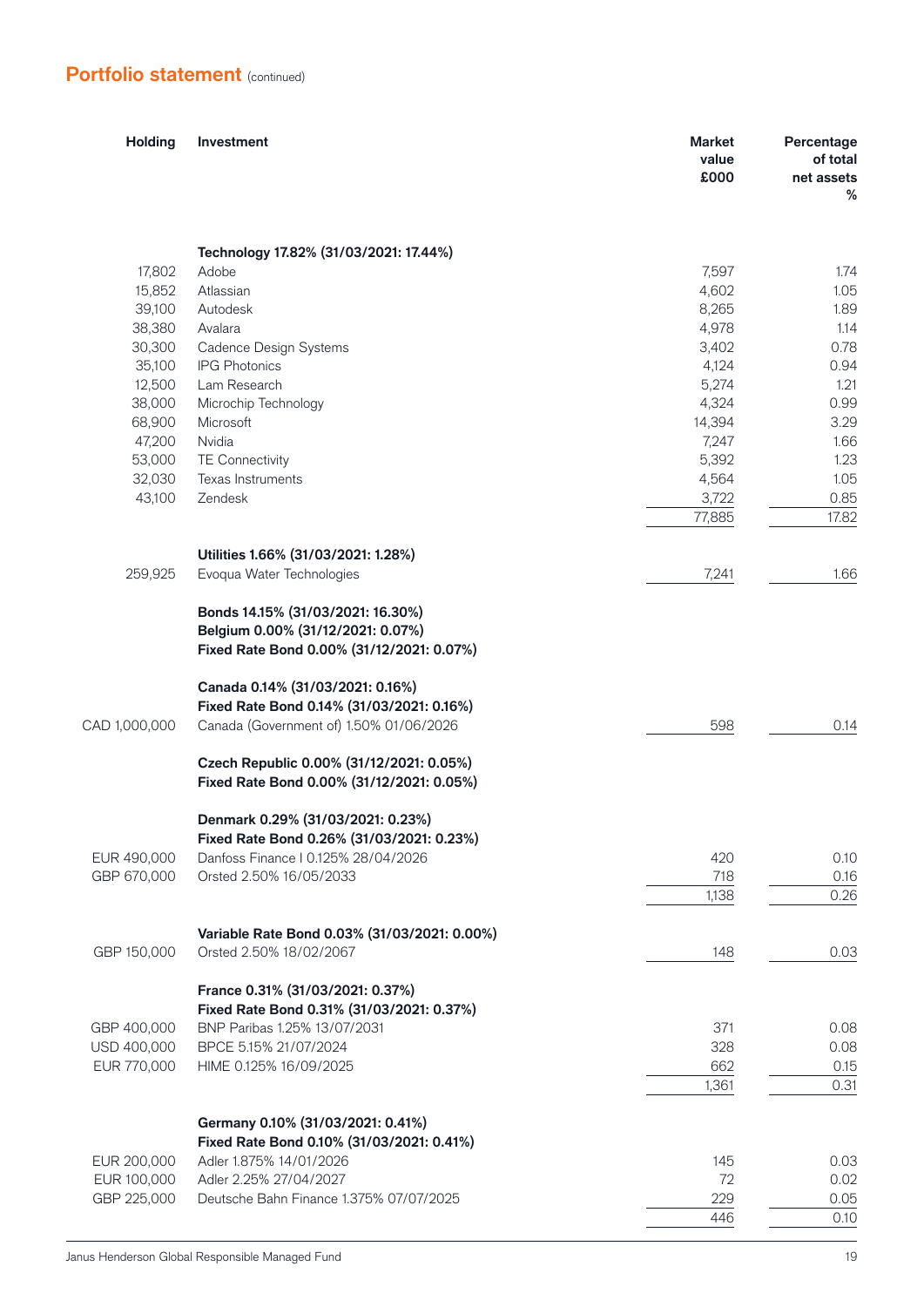| <b>Holding</b>             | <b>Investment</b>                                                                       | <b>Market</b><br>value<br>£000 | Percentage<br>of total<br>net assets<br>% |
|----------------------------|-----------------------------------------------------------------------------------------|--------------------------------|-------------------------------------------|
|                            | Hong Kong 0.10% (31/03/2021: 0.00%)<br>Variable Rate Bond 0.10% (31/03/2021: 0.00%)     |                                |                                           |
| EUR 500,000                | AIA 0.88% 09/09/2033                                                                    | 426                            | 0.10                                      |
|                            | Italy 0.20% (31/03/2021: 0.29%)                                                         |                                |                                           |
|                            | Fixed Rate Bond 0.20% (31/03/2021: 0.29%)                                               |                                |                                           |
| EUR 500,000                | Enel Finance International 0.375% 17/06/2027                                            | 433                            | 0.10                                      |
| EUR 530,000                | Intesa Sanpaolo 0.75% 16/03/2028                                                        | 461<br>894                     | 0.10<br>0.20                              |
|                            |                                                                                         |                                |                                           |
|                            | Luxembourg 0.00% (31/03/2021: 0.15%)<br>Fixed Rate Bond 0.00% (31/03/2021: 0.15%)       |                                |                                           |
|                            | Netherlands 0.29% (31/03/2021: 0.43%)                                                   |                                |                                           |
|                            | Fixed Rate Bond 0.20% (31/03/2021: 0.23%)                                               |                                |                                           |
| EUR 700,000                | Cooperatieve Rabobank 0.25% 30/10/2026                                                  | 608                            | 0.14                                      |
| EUR 300,000                | CTP 0.75% 18/02/2027                                                                    | 259<br>867                     | 0.06<br>0.20                              |
|                            |                                                                                         |                                |                                           |
|                            | Variable Rate Bond 0.09% (31/03/2021: 0.20%)                                            |                                |                                           |
| GBP 400,000                | ING FRN 07/12/2028                                                                      | 389                            | 0.09                                      |
|                            | Norway 0.04% (31/03/2021: 0.05%)                                                        |                                |                                           |
|                            | Fixed Rate Bond 0.04% (31/03/2021: 0.05%)                                               |                                |                                           |
| EUR 200,000                | Sparebank 1 Oestlandet 0.875% 13/03/2023                                                | 175                            | 0.04                                      |
|                            | Sweden 0.31% (31/03/2021: 0.23%)                                                        |                                |                                           |
|                            | Variable Rate Bond 0.31% (31/03/2021: 0.23%)                                            |                                |                                           |
| EUR 810,000                | Heimstaden Bostad 2.625% Perpetual                                                      | 679                            | 0.15                                      |
| EUR 800,000                | Samhallsbyggnadsbolaget 2.625% Perpetual                                                | 687<br>1,366                   | 0.16<br>0.31                              |
|                            |                                                                                         |                                |                                           |
|                            | Switzerland 0.06% (31/03/2021: 0.28%)<br>Fixed Rate Bond 0.06% (31/03/2021: 0.25%)      |                                |                                           |
| EUR 320,000                | ABB Finance 0.00% 19/01/2030                                                            | 267                            | 0.06                                      |
|                            | Variable Rate Bond 0.00% (31/03/2021: 0.03%)                                            |                                |                                           |
|                            | United Kingdom 6.93% (31/03/2021: 8.11%)<br>Asset Backed 0.00% (31/03/2021: 0.06%)      |                                |                                           |
|                            | Fixed Rate Bond 6.42% (31/03/2021: 8.00%)                                               |                                |                                           |
| GBP 200,000                | Accent Capital 2.625% 18/07/2049                                                        | 217                            | 0.05                                      |
| GBP 200,000                | Affordable Housing Finance 2.893% 11/08/2043                                            | 246                            | 0.06                                      |
| GBP 160,000                | Affordable Housing Finance 3.80% 20/05/2042                                             | 220                            | 0.05                                      |
| GBP 300,000<br>GBP 170,000 | Anglian Water Services Financing 1.625% 10/08/2025<br>Assura Financing 1.50% 15/09/2030 | 307<br>167                     | 0.07<br>0.04                              |
| GBP 200,000                | Assura Financing 3.00% 19/07/2028                                                       | 218                            | 0.05                                      |
| GBP 320,000                | Aster Treasury 1.405% 27/01/2036                                                        | 297                            | 0.07                                      |
| GBP 300,000                | Bazalgette Finance 2.375% 29/11/2027                                                    | 317                            | 0.07                                      |
| GBP 250,000                | Beyond Housing 2.125% 17/05/2051                                                        | 244                            | 0.06                                      |
| GBP 420,000                | Blend Funding 3.459% 21/09/2047                                                         | 510                            | 0.12                                      |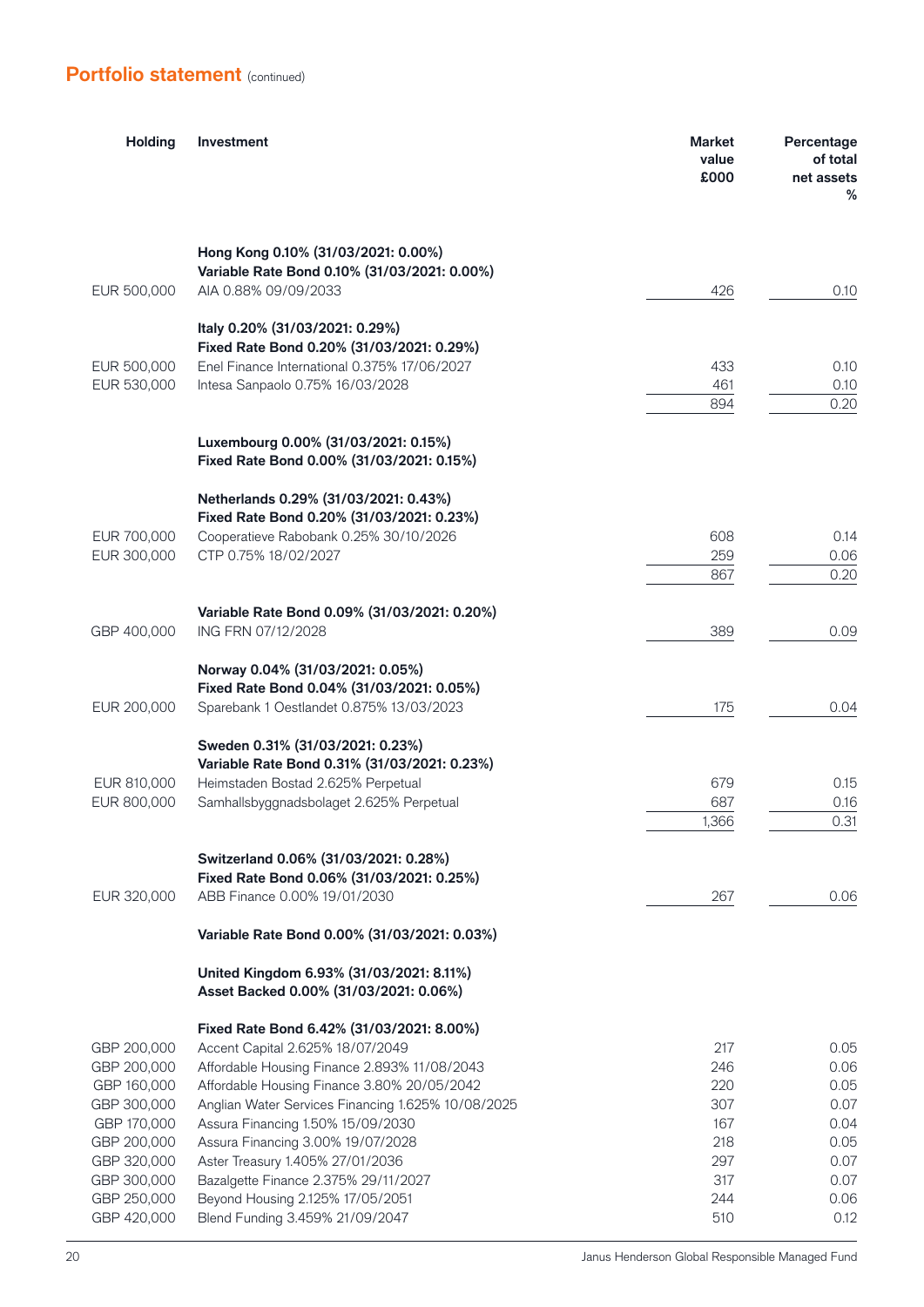| <b>Holding</b>             | Investment                                                                           | <b>Market</b><br>value<br>£000 | Percentage<br>of total<br>net assets<br>% |
|----------------------------|--------------------------------------------------------------------------------------|--------------------------------|-------------------------------------------|
|                            |                                                                                      |                                |                                           |
|                            | <b>Fixed Rate Bond (continued)</b>                                                   |                                |                                           |
| GBP 170,000                | Bunzl Finance 1.50% 30/10/2030                                                       | 163                            | 0.04                                      |
| GBP 600,000                | Canary Wharf 2.625% 23/04/2025                                                       | 609                            | 0.14                                      |
| GBP 330,000                | Clarion Funding 1.875% 07/09/2051                                                    | 297                            | 0.07                                      |
| GBP 230,000                | Co-operative 5.125% 17/05/2024                                                       | 244                            | 0.06                                      |
| GBP 900,000<br>GBP 400,000 | Coventry Building Society 1.50% 23/01/2023<br>Direct Line Insurance 4.00% 05/06/2032 | 909<br>440                     | 0.21<br>0.10                              |
| GBP 300,000                | Dwr Cymru Financing 1.375% 31/03/2033                                                | 289                            | 0.07                                      |
| GBP 380,000                | Dwr Cymru Financing 1.625% 31/03/2026                                                | 384                            | 0.09                                      |
| USD 426,000                | Experian Finance 2.75% 08/03/2030                                                    | 327                            | 0.07                                      |
| GBP 150,000                | Experian Finance 3.25% 07/04/2032                                                    | 167                            | 0.04                                      |
| GBP 600,000                | GlaxoSmithKline Capital 1.25% 12/10/2028                                             | 592                            | 0.13                                      |
| GBP 290,000                | GlaxoSmithKline Capital 1.625% 12/05/2035                                            | 275                            | 0.06                                      |
| GBP 700,000                | Grainger 3.00% 03/07/2030                                                            | 730                            | 0.17                                      |
| GBP 170,000                | Hyde Housing Association 1.75% 18/08/2055                                            | 150                            | 0.03                                      |
| GBP 200,000                | Lloyds Bank 5.125% 07/03/2025                                                        | 229                            | 0.05                                      |
| GBP 200,000                | Lloyds Bank 7.5% 15/04/2024                                                          | 233                            | 0.05                                      |
| GBP 160,000                | Lloyds Bank Corporate Markets 1.50% 23/06/2023                                       | 162                            | 0.04                                      |
| GBP 590,000                | London Stock Exchange 1.625% 06/04/2030                                              | 584                            | 0.13                                      |
| GBP 290,000                | Motability Operations 1.50% 20/01/2041                                               | 260                            | 0.06                                      |
| GBP 220,000                | Motability Operations 2.375% 03/07/2039                                              | 227                            | 0.05                                      |
| EUR 600,000                | National Grid Electricity Transmission 0.19% 20/01/2025                              | 519                            | 0.12                                      |
| GBP 600,000                | Nationwide Building Society 1.00% 24/01/2023                                         | 603                            | 0.14                                      |
| USD 500,000                | Nationwide Building Society 2.00% 27/01/2023                                         | 379                            | 0.09                                      |
| GBP 300,000                | Onward Homes 2.125% 25/03/2053                                                       | 293                            | 0.07                                      |
| GBP 300,000                | Optivo Finance 2.857% 07/10/2035                                                     | 326                            | 0.07                                      |
| GBP 300,000                | Paradigm Housing 2.25% 20/05/2051                                                    | 301                            | 0.07                                      |
| GBP 590,000                | Platform HG Financing 1.926% 15/09/2041                                              | 563                            | 0.13                                      |
| GBP 800,000                | PRS Finance 1.50% 24/08/2034                                                         | 795                            | 0.18                                      |
| GBP 200,000                | PRS Finance 2.00% 23/01/2029                                                         | 210                            | 0.05                                      |
| GBP 560,000                | Severn Trent Water 2.00% 02/06/2040                                                  | 537                            | 0.12                                      |
| GBP 730,000                | Stonewater 1.625% 10/09/2036                                                         | 688                            | 0.16                                      |
| GBP 500,000                | Thames Water Utilities Finance 3.50% 25/02/2028                                      | 549                            | 0.12                                      |
| GBP 300,000                | The Wellcome Trust 1.50% 14/07/2071                                                  | 270                            | 0.06                                      |
| GBP 200,000<br>GBP 220,000 | THFC Funding No.3 5.20% 11/10/2043<br>Transport for London 2.25% 09/08/2022          | 298<br>223                     | 0.07<br>0.05                              |
| GBP 300,000                | Tritax Big Box REIT 2.625% 14/12/2026                                                | 320                            | 0.07                                      |
| GBP 2,460,000              | UK Treasury 0.625% 22/10/2050                                                        | 2,014                          | 0.46                                      |
| GBP 575,000                | UK Treasury 1.25% 22/10/2041                                                         | 563                            | 0.13                                      |
| GBP 1,125,000              | UK Treasury 1.50% 22/07/2026                                                         | 1,175                          | 0.27                                      |
| GBP 1,740,000              | UK Treasury 1.50% 22/07/2047                                                         | 1,779                          | 0.41                                      |
| GBP 710,000                | UK Treasury 1.625% 22/10/2028                                                        | 752                            | 0.17                                      |
| GBP 270,000                | UK Treasury 1.75% 07/09/2037                                                         | 287                            | 0.07                                      |
| GBP 250,000                | UK Treasury 3.25% 22/01/2044                                                         | 339                            | 0.08                                      |
| GBP 693,000                | UK Treasury 4.25% 07/12/2040                                                         | 1,034                          | 0.24                                      |
| GBP 695,000                | UK Treasury 4.25% 07/12/2046                                                         | 1,115                          | 0.25                                      |
| GBP 940,000                | United Utilities Water Finance 0.875% 28/10/2029                                     | 889                            | 0.20                                      |
| GBP 340,000                | University College London 1.625% 04/06/2061                                          | 328                            | 0.07                                      |
| GBP 300,000                | Whitbread 2.375% 31/05/2027                                                          | 300                            | 0.07                                      |
| GBP 570,000                | Yorkshire Water Finance 1.75% 26/11/2026                                             | 581                            | 0.13                                      |
|                            |                                                                                      | 28,044                         | 6.42                                      |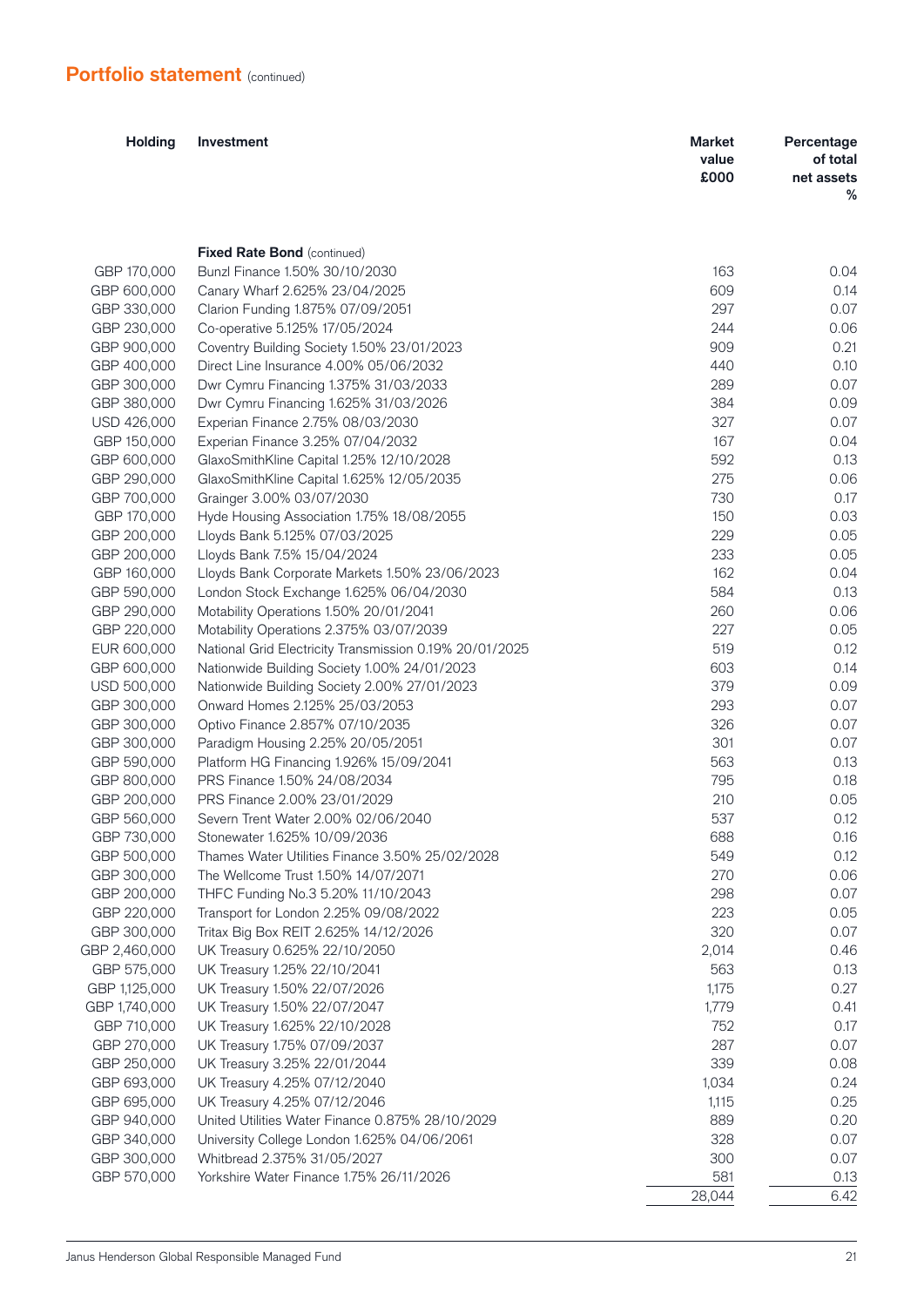| <b>Holding</b>             | Investment                                      | <b>Market</b><br>value<br>£000 | Percentage<br>of total<br>net assets<br>℅ |
|----------------------------|-------------------------------------------------|--------------------------------|-------------------------------------------|
|                            | Variable Rate Bond 0.51% (31/03/2021: 0.05%)    |                                |                                           |
| GBP 200,000                | Aviva 4.00% 03/06/2055                          | 217                            | 0.05                                      |
| GBP 350,000                | Nationwide Building Society 4.125% 18/10/2032   | 283                            | 0.07                                      |
| GBP 280,000                | NatWest 2.105% 28/11/2031                       | 280                            | 0.06                                      |
| GBP 600,000                | Royal Bank of Scotland 2.875% 19/09/2026        | 631                            | 0.14                                      |
| GBP 400,000                | Vodafone 4.875% 03/10/2078                      | 430                            | 0.10                                      |
| GBP 410,000                | Yorkshire Building Society 1.50% 15/09/2029     | 402                            | 0.09                                      |
|                            |                                                 | 2,243                          | 0.51                                      |
|                            | United States 5.38% (31/03/2021: 5.47%)         |                                |                                           |
|                            | Fixed Rate Bond 5.12% (31/03/2021: 5.47%)       |                                |                                           |
| USD 900,000                | Agilent Technologies 2.30% 12/03/2031           | 667                            | 0.15                                      |
| USD 400,000                | Bank of America 4.183% 25/11/2027               | 331                            | 0.08                                      |
| <b>USD 500,000</b>         | Bank of America 4.45% 03/03/2026                | 415                            | 0.09                                      |
| EUR 1,000,000              | Boston Scientific 0.625% 01/12/2027             | 869                            | 0.20                                      |
| USD 450,000                | Broadcom 3.469% 15/04/2034                      | 344                            | 0.08                                      |
| USD 700,000                | Centene 2.45% 15/07/2028                        | 522                            | 0.12                                      |
| USD 157,000                | Centene 2.625% 01/08/2031                       | 116                            | 0.03                                      |
| USD 786,000                | Equinix 2.625% 18/11/2024                       | 610                            | 0.14                                      |
| USD 1,000,000              | Global Payments 1.2% 01/03/2026                 | 734                            | 0.17                                      |
| USD 400,000                | Hasbro 3.90% 19/11/2029                         | 327<br>340                     | 0.08                                      |
| USD 380,000<br>USD 930,000 | Hasbro 5.1% 15/05/2044<br>HCA 2.375% 15/07/2031 | 677                            | 0.08<br>0.15                              |
| USD 700,000                | JPMorgan Chase 2.95% 01/10/2026                 | 556                            | 0.13                                      |
| USD 450,000                | Marvell Technology 2.95% 15/04/2031             | 343                            | 0.08                                      |
| USD 608,000                | McCormick 1.85% 15/02/2031                      | 435                            | 0.10                                      |
| USD 1,040,000              | Microsoft 3.45% 08/08/2036                      | 882                            | 0.20                                      |
| USD 336,000                | MSCI 3.625% 01/11/2031                          | 259                            | 0.06                                      |
| EUR 500,000                | Netflix 3.625% 15/05/2027                       | 496                            | 0.11                                      |
| USD 700,000                | T-Mobile USA 2.55% 15/02/2031                   | 521                            | 0.12                                      |
| USD 300,000                | US Treasury 0.125% 30/04/2023                   | 222                            | 0.05                                      |
| USD 2,925,000              | US Treasury 1.125% 31/03/2022                   | 2,189                          | 0.50                                      |
| USD 850,000                | US Treasury 1.25% 15/08/2031                    | 614                            | 0.14                                      |
| USD 3,700,000              | US Treasury 1.375% 15/08/2050                   | 2,309                          | 0.53                                      |
| USD 1,320,000              | US Treasury 2.375% 15/11/2049                   | 1,039                          | 0.24                                      |
| USD 2,950,000              | US Treasury 2.375% 29/02/2024                   | 2,292                          | 0.52                                      |
| USD 3,080,000              | US Treasury 2.50% 31/03/2023                    | 2,363                          | 0.54                                      |
| USD 593,000                | US Treasury 2.75% 15/08/2047                    | 498                            | 0.11                                      |
| USD 1,400,000              | Verizon Communications 1.45% 20/03/2026         | 1,048                          | 0.24                                      |
| USD 459,000                | Verizon Communications 3.55% 22/03/2051         | 357                            | 0.08                                      |
|                            |                                                 | 22,375                         | 5.12                                      |
|                            | Variable Rate Bond 0.26% (31/03/2021: 0.00%)    |                                |                                           |
| USD 439,000                | Bank of America 3.419% 20/12/2028               | 353                            | 0.08                                      |
| USD 300,000                | JPMorgan Chase 1.001% 25/07/2031                | 265                            | 0.06                                      |
| USD 700,000                | JPMorgan Chase 2.956% 13/05/2031                | 539                            | 0.12                                      |
|                            |                                                 | 1,157                          | 0.26                                      |
|                            | <b>Investment assets</b>                        | 396,653                        | 90.74                                     |
|                            | Other net assets                                | 40,461                         | 9.26                                      |
|                            | <b>Total net assets</b>                         | 437,114                        | 100.00                                    |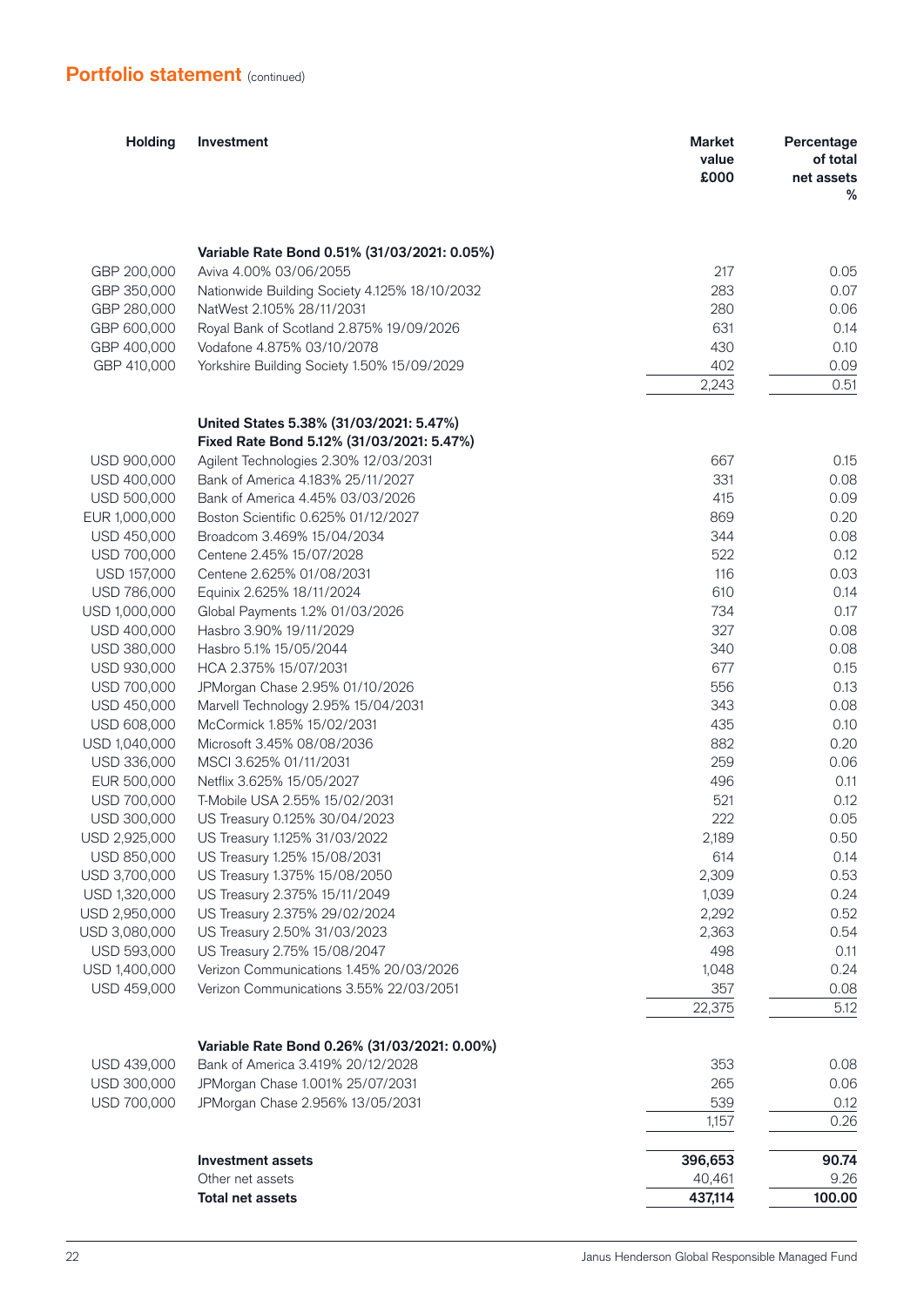- 1 Suspended or delisted securities
- 2 Manually priced securities

All investments are listed on recognised stock exchanges or are 'approved securities' within the meaning of FCA rules unless otherwise stated.

Prior year comparative percentages have changed for some sectors due to reclassification within these sectors.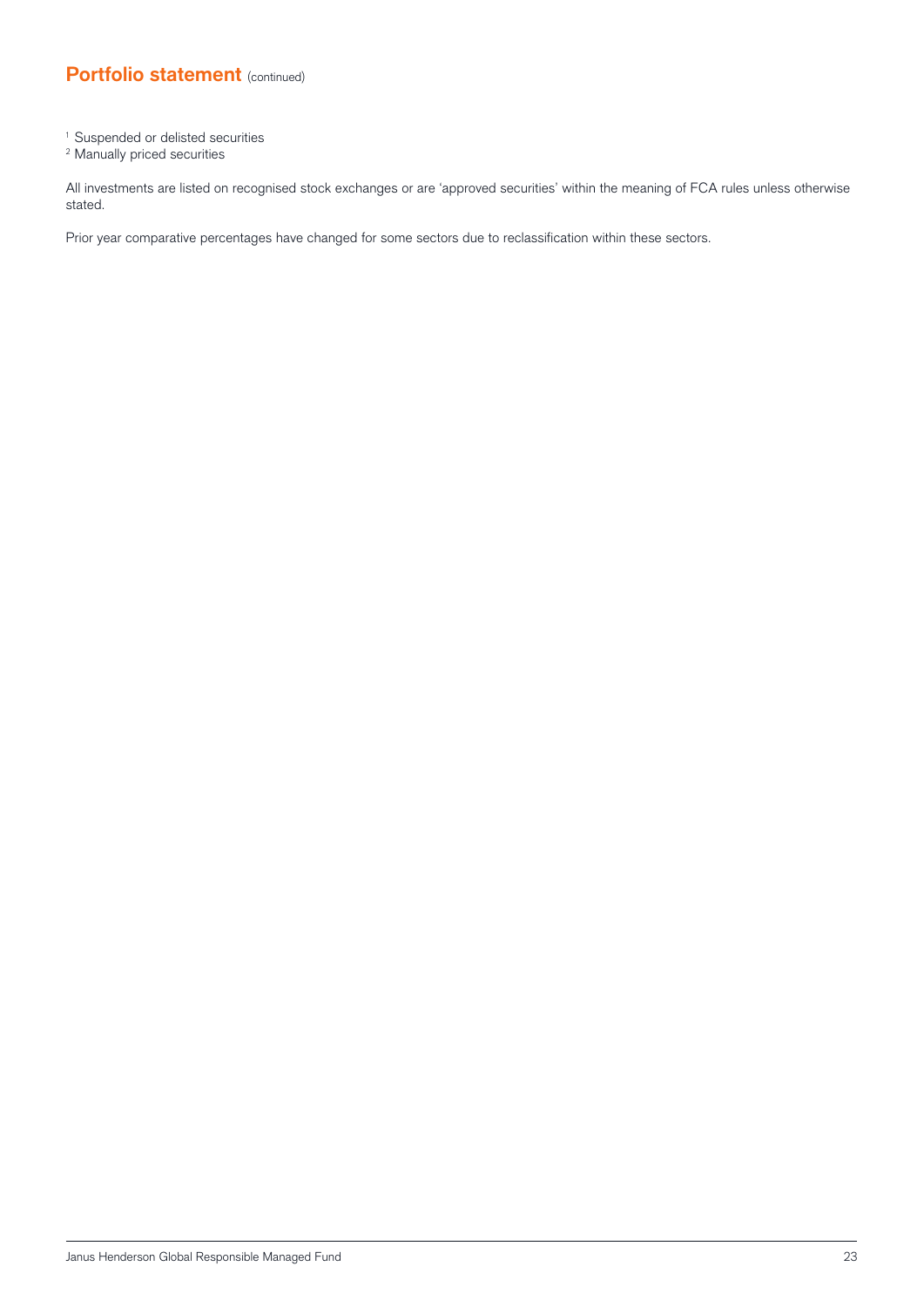# **Credit ratings**

|                                       | <b>Market</b><br>value<br>£000 | Percentage<br>of total<br>net assets |
|---------------------------------------|--------------------------------|--------------------------------------|
| 30/09/2021                            |                                | %                                    |
| <b>Investments</b>                    |                                |                                      |
| Investment grade (AAA - BBB)          | 57,791                         | 13.21                                |
| Below investment grade (BB and below) | 3,441                          | 0.79                                 |
| Unrated                               | 662                            | 0.15                                 |
| <b>Total debt securities</b>          | 61,894                         | 14.15                                |
| Equities                              | 334,759                        | 76.59                                |
| <b>Investment assets</b>              | 396,653                        | 90.74                                |
| Other net assets                      | 40,461                         | 9.26                                 |
| <b>Total net assets</b>               | 437,114                        | 100.00                               |
|                                       | <b>Market</b>                  | Percentage                           |
|                                       | value                          | of total                             |
|                                       | £000                           | net assets                           |
| 31/03/2021                            |                                | %                                    |
| <b>Investments</b>                    |                                |                                      |
| Investment grade (AAA - BBB)          | 55,222                         | 14.19                                |
| Below investment grade (BB and below) | 1,721                          | 0.46                                 |
| Unrated                               | 3,948                          | 1.65                                 |
| <b>Total debt securities</b>          | 60,891                         | 16.30                                |
| Equities                              | 286,194                        | 76.60                                |
| <b>Investment assets</b>              | 347,085                        | 92.90                                |
| Other net assets                      | 26,527                         | 7.10                                 |
| <b>Total net assets</b>               | 373,612                        | 100.00                               |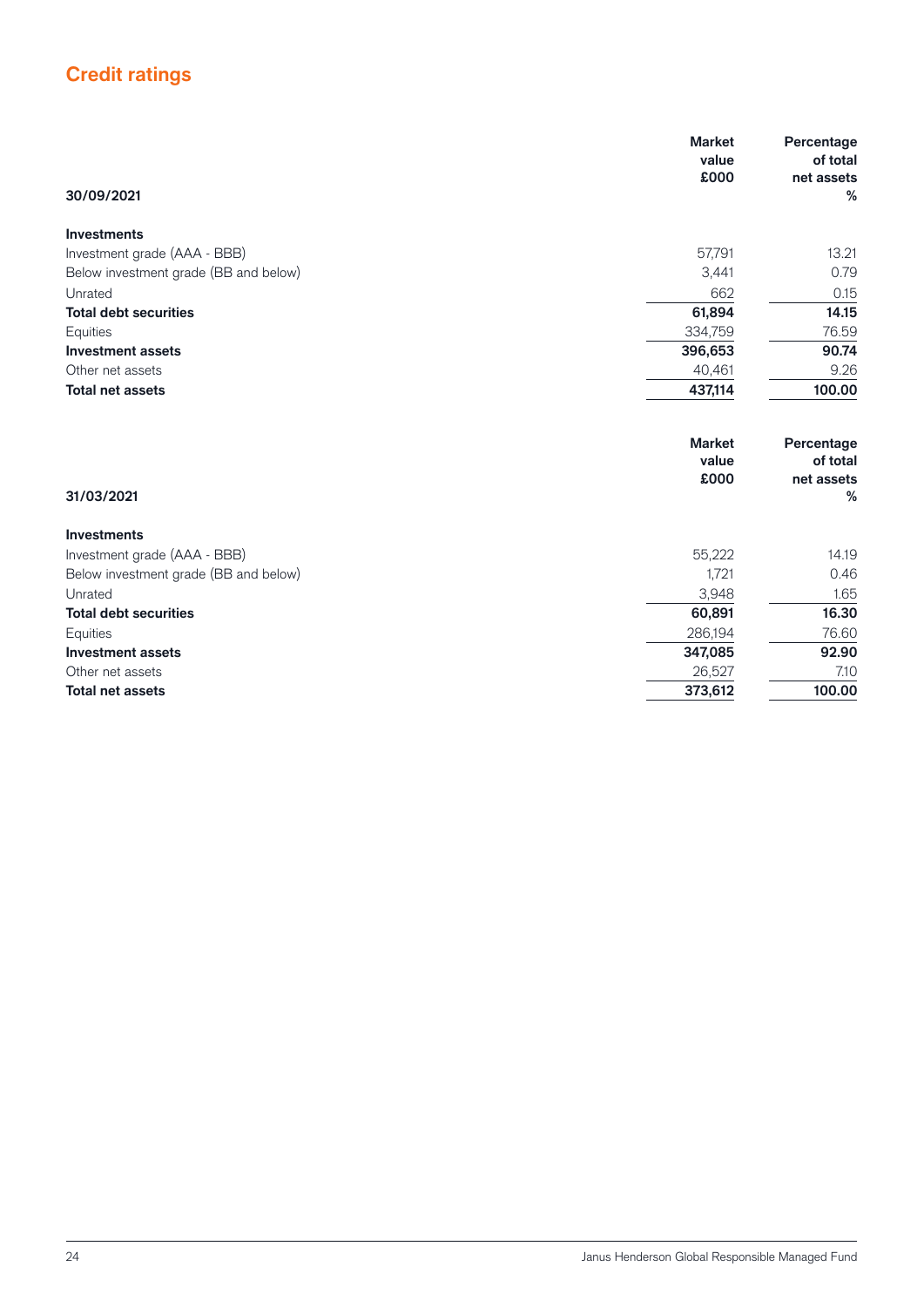# **Statement of total return** (unaudited) for the six months ended 30 September 2021

|                                                   |         | 30/09/21 | 30/09/20 |          |
|---------------------------------------------------|---------|----------|----------|----------|
|                                                   | £000    | £000     | £000     | £000     |
| Income                                            |         |          |          |          |
| Net capital gains                                 |         | 26,771   |          | 47,910   |
| Revenue                                           | 4,081   |          | 3,030    |          |
| Expenses                                          | (1,140) |          | (678)    |          |
| Interest payable and similar charges              | (1)     |          | (2)      |          |
| Net revenue before taxation                       | 2,940   |          | 2,350    |          |
| Taxation                                          | (135)   |          | (103)    |          |
| Net revenue after taxation                        |         | 2,805    |          | 2,247    |
| Total return before distributions                 |         | 29,576   |          | 50,157   |
| <b>Distributions</b>                              |         | (2,805)  |          | (2, 247) |
| Change in net assets attributable to shareholders |         |          |          |          |
| from investment activities                        |         | 26,771   |          | 47,910   |

## **Statement of change in net assets attributable to shareholders**

(unaudited) for the six months ended 30 September 2021

|                                                                                    | 30/09/21            |         | 30/09/20          |         |
|------------------------------------------------------------------------------------|---------------------|---------|-------------------|---------|
|                                                                                    | £000                | £000    | £000              | £000    |
| Opening net assets attributable to shareholders*                                   |                     | 373,612 |                   | 238,986 |
| Amounts receivable on issue of shares<br>Amounts payable on cancellation of shares | 44,197<br>(10, 271) |         | 31,366<br>(4,628) |         |
|                                                                                    |                     | 33,926  |                   | 26,738  |
| Change in net assets attributable to shareholders<br>from investment activities    |                     | 26,771  |                   | 47.910  |
| Retained distributions on accumulation shares                                      |                     | 2,805   |                   | 2.247   |
| Closing net assets attributable to shareholders                                    |                     | 437,114 |                   | 315,881 |

\* The opening net assets attributable to shareholders for the current period do not equal the closing net assets attributable for the comparative period as they are not consecutive periods.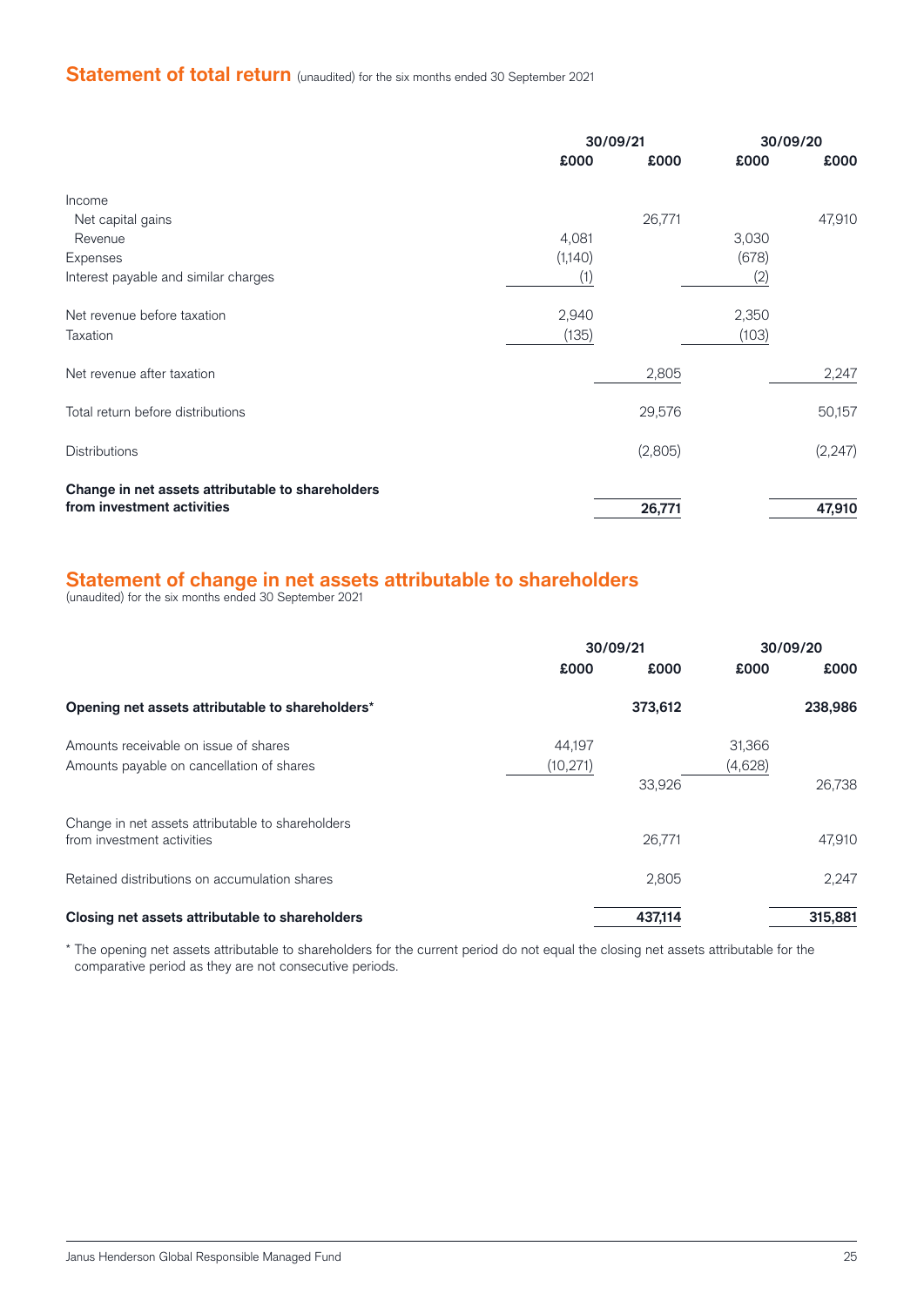# **Balance sheet** (unaudited) as at 30 September 2021

|                                         | 30/09/21<br>£000 | 31/03/21<br>£000 |
|-----------------------------------------|------------------|------------------|
| Assets:                                 |                  |                  |
| Investments                             | 396,653          | 347,085          |
| Current assets:                         |                  |                  |
| Debtors                                 | 2,991            | 5,238            |
| Cash and bank balances                  | 38,265           | 25,305           |
| <b>Total assets</b>                     | 437,909          | 377,628          |
| <b>Liabilities:</b>                     |                  |                  |
| Provisions for liabilities              |                  | 3                |
| Creditors:                              |                  |                  |
| Other creditors                         | 795              | 4,013            |
| <b>Total liabilities</b>                | 795              | 4,016            |
| Net assets attributable to shareholders | 437,114          | 373,612          |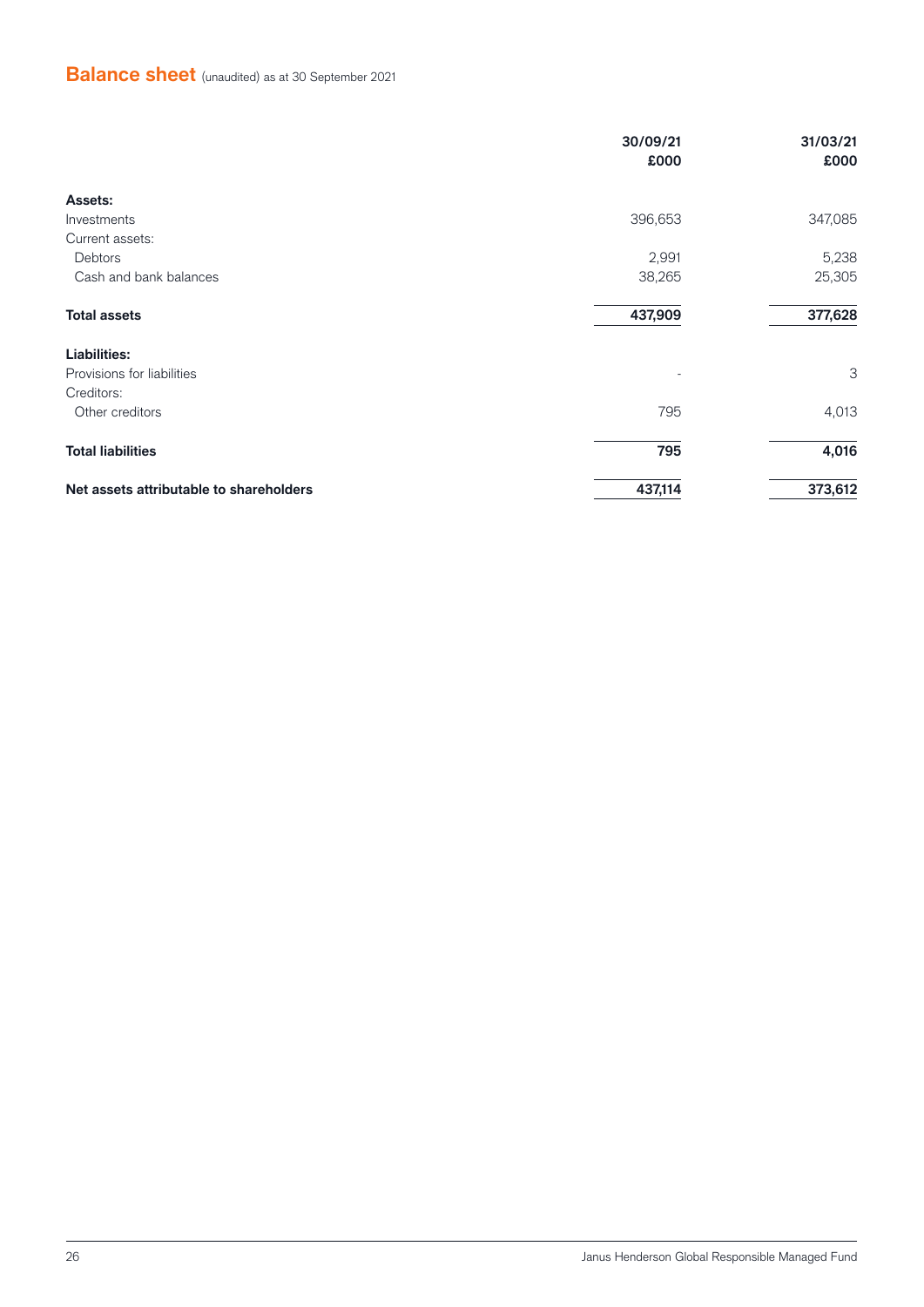### Interim dividend distribution (accounting date 30 September 2021, paid on 30 November 2021)

Group 1: shares purchased prior to 1 April 2021

Group 2: shares purchased on or after 1 April 2021

|                             | <b>Distribution</b><br>per share | <b>Total</b><br>distribution<br>per share<br>30/11/21 | <b>Total</b><br>distribution<br>per share<br>30/11/20 |
|-----------------------------|----------------------------------|-------------------------------------------------------|-------------------------------------------------------|
| <b>Class A accumulation</b> |                                  |                                                       |                                                       |
| Group 1                     | 0.2638                           | 0.2638                                                | 0.3582                                                |
| Group 2                     | 0.2638                           | 0.2638                                                | 0.3582                                                |
| <b>Class E accumulation</b> |                                  |                                                       |                                                       |
| Group 1                     | 0.9111                           | 0.9111                                                | 1.0588                                                |
| Group 2                     | 0.9111                           | 0.9111                                                | 1.0588                                                |
| <b>Class I accumulation</b> |                                  |                                                       |                                                       |
| Group 1                     | 1.5918                           | 1.5918                                                | 1.5200                                                |
| Group 2                     | 1.5918                           | 1.5918                                                | 1.5200                                                |
| <b>Class Z accumulation</b> |                                  |                                                       |                                                       |
| Group 1                     | 4.6219                           | 4.6219                                                | 4.0070                                                |
| Group 2                     | 4.6219                           | 4.6219                                                | 4.0070                                                |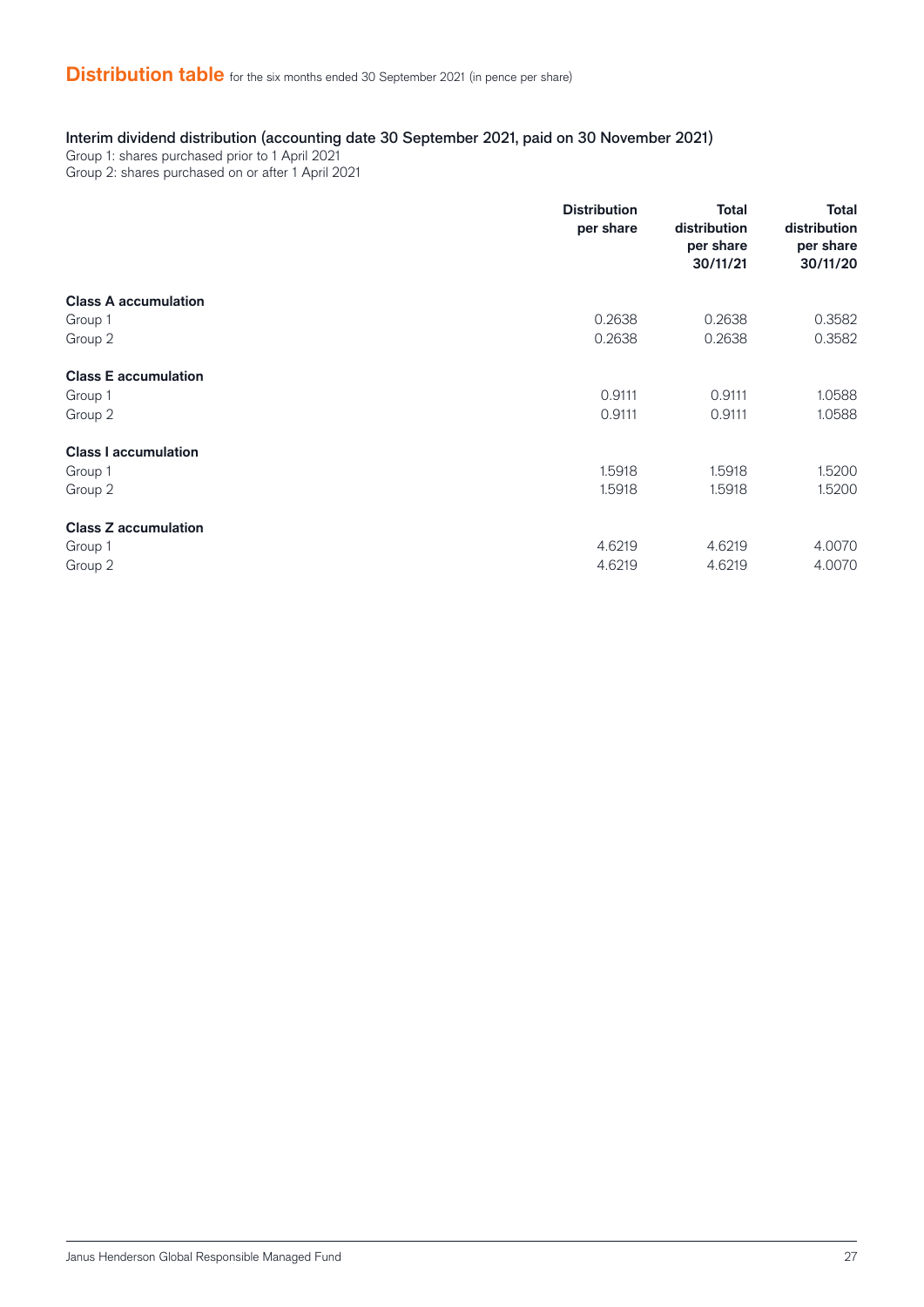# **Janus Henderson Global Sustainable Equity Fund**

# **Authorised Corporate Director's report**

#### Investment Fund Managers

Hamish Chamberlayne and Aaron Scully

#### Investment objective and policy

The fund aims to provide capital growth over the long term (5 years or more).

The fund invests at least 80% of its assets in shares (also known as equities) of companies, of any size, in any industry, in any country. The fund will invest in companies whose products and services are considered by the Investment Manager as contributing to positive environmental or social change and thereby have an impact on the development of a sustainable global economy. The fund will avoid investing in companies that the Investment Manager considers to potentially have a negative impact on the development of a sustainable global economy.

The fund may also invest in other assets including CIS (including those managed by Janus Henderson) and cash.

The Investment Manager may use derivatives (complex financial instruments) to reduce risk or to manage the fund more efficiently.

The fund is actively managed with reference to the MSCI World Index, which is broadly representative of the companies in which it may invest, as this can provide a useful comparator for assessing the fund's performance. The Investment Manager has discretion to choose investments for the fund with weightings different to the index or not in the index.

#### **Strategy**

The Investment Manager looks to construct a differentiated and well diversified global portfolio of companies, based on the belief that superior returns can be generated by companies that are providing solutions to environmental and social challenges. These companies should have attractive financial attributes such as persistent revenue growth and durable cash flows, as well as exhibiting strong management of environmental, social and corporate governance risks. Companies will typically be strategically aligned with themes such as climate change, resource constraints, growing populations, and ageing populations. The fund avoids investing in fossil fuels and companies that stand to be disrupted by the transition to a low-carbon economy.

#### Performance summary

#### **Cumulative performance**

|                                   | Six months  | One year    | Three years | Five years  | inception   |
|-----------------------------------|-------------|-------------|-------------|-------------|-------------|
|                                   | 31 Mar 21 - | 30 Sep 20 - | 30 Sep 18 - | 30 Sep 16 - | 1 Aug 91 -  |
|                                   | 30 Sep 21   | 30 Sep 21   | 30 Sep 21   | 30 Sep 21   | 30 Sep 21   |
|                                   | %           | %           | %           | %           | %           |
| <b>Class I accumulation (Net)</b> | 12.4        | 23.2        | 69.2        | 128.8       | 1,398.0     |
| <b>MSCI World Index</b>           | 10.5        | 24.1        | 42.3        | 88.3        | 1,369.1     |
| <b>IA Global Sector</b>           | 8.8         | 23.1        | 39.2        | 78.5        | 928.6       |
| Discrete performance              | 30 Sep 20 - | 30 Sep 19 - | 30 Sep 18 - | 30 Sep 17 - | 30 Sep 16 - |
|                                   | 30 Sep 21   | 30 Sep 20   | 30 Sep 19   | 30 Sep 18   | 30 Sep 17   |
|                                   | %           | %           | %           | %           | %           |
| <b>Class I accumulation (Net)</b> | 23.2        | 24.3        | 10.4        | 15.4        | 17.1        |
| <b>MSCI World Index</b>           | 24.1        | 5.8         | 8.4         | 15.1        | 15.0        |
| <b>IA Global Sector</b>           | 23.1        | 6.8         | 5.9         | 11.7        | 14.8        |

#### Source: Morningstar

Class I accumulation (Net), NAV to NAV, net of fees and net income reinvested as at 12 noon valuation point.

Benchmark values are as at close of business.

Class I accumulation is disclosed as it is the representative share class.

**Since**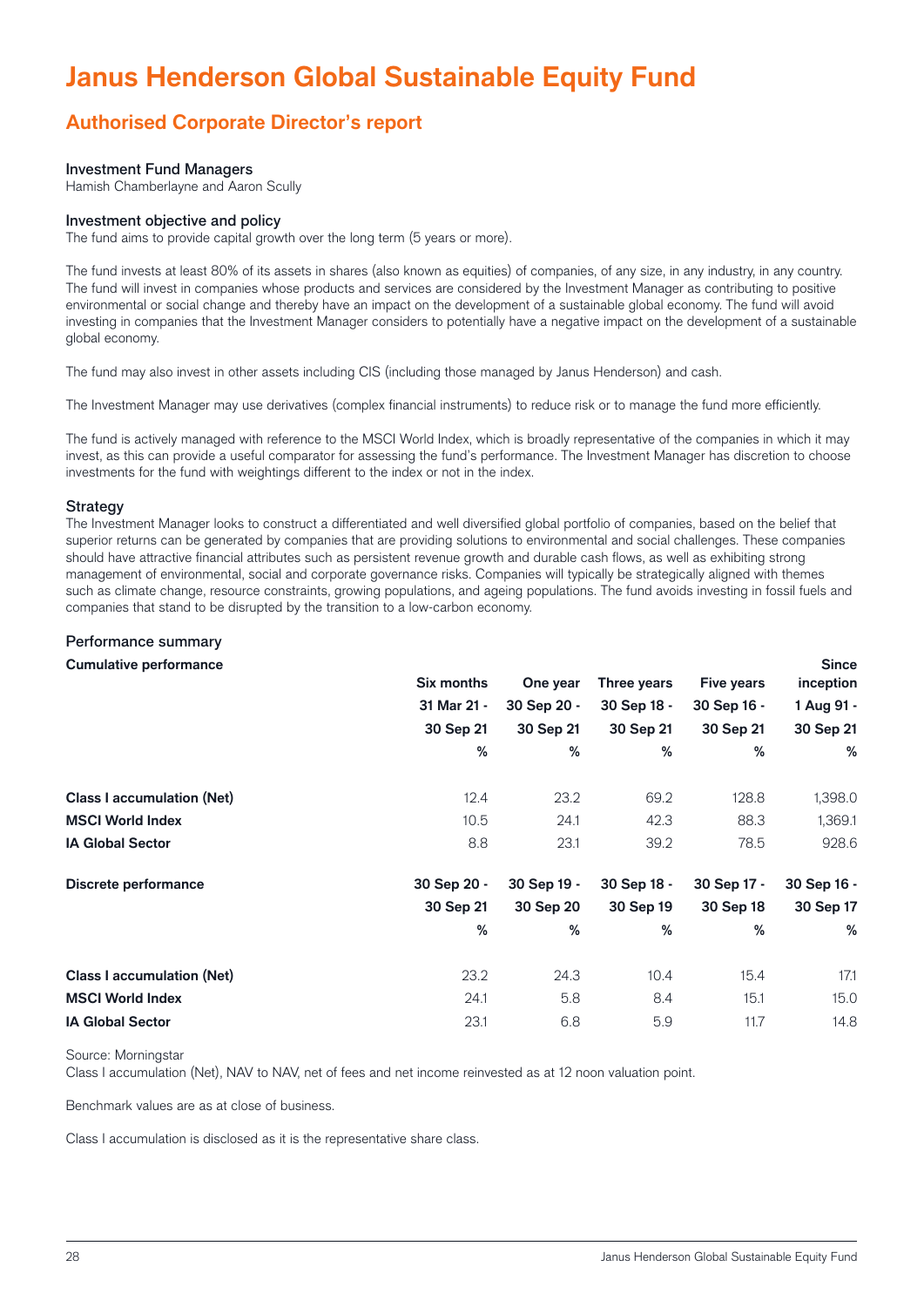## **Authorised Corporate Director's report (continued)**

# Performance summary (continued)

## **Benchmark usage**

Index: MSCI World Index Index usage: Comparator Index description: The MSCI World Index is a measure of the combined performance of large and medium sized companies from developed stock markets around the world. It provides a useful comparison against which the fund's performance can be assessed over time.

#### Peer group: IA Global Sector

Peer group usage: Comparator

Peer group description: The Investment Association (IA) groups funds with similar geographic and/or investment remit into sectors. The fund's ranking within the sector (as calculated by a number of data providers) can be a useful performance comparison against other funds with similar aims.

Please remember that past performance is not a guide to future performance. The value of an investment and the revenue from it can fall as well as rise as a result of market and currency fluctuations and you may not get back the amount originally invested.

#### **Significant portfolio changes** for the six months ended 30 September 2021

| Largest purchases      | £000    | Largest sales                | £000   |
|------------------------|---------|------------------------------|--------|
|                        |         |                              |        |
| <b>ICON</b>            | 26,373  | Lam Research                 | 22,577 |
| Autodesk               | 19,795  | Physicians Realty Trust REIT | 13,548 |
| Prologis               | 16,523  | Getlink                      | 8,851  |
| Home Depot             | 15,655  | Cadence Design Systems       | 8,183  |
| <b>IPG Photonics</b>   | 13,334  | <b>ASML</b>                  | 5,633  |
| Nvidia                 | 12,306  | Equinix                      | 4,695  |
| Legrand                | 10.371  | Crown Castle International   | 4,426  |
| Wabtec                 | 9,903   | McCormick Non-Voting Shares  | 2,197  |
| Nintendo               | 8,763   |                              |        |
| Accolade               | 8,494   |                              |        |
| <b>Total purchases</b> | 227,428 | <b>Total sales</b>           | 70,110 |

All sales have been included.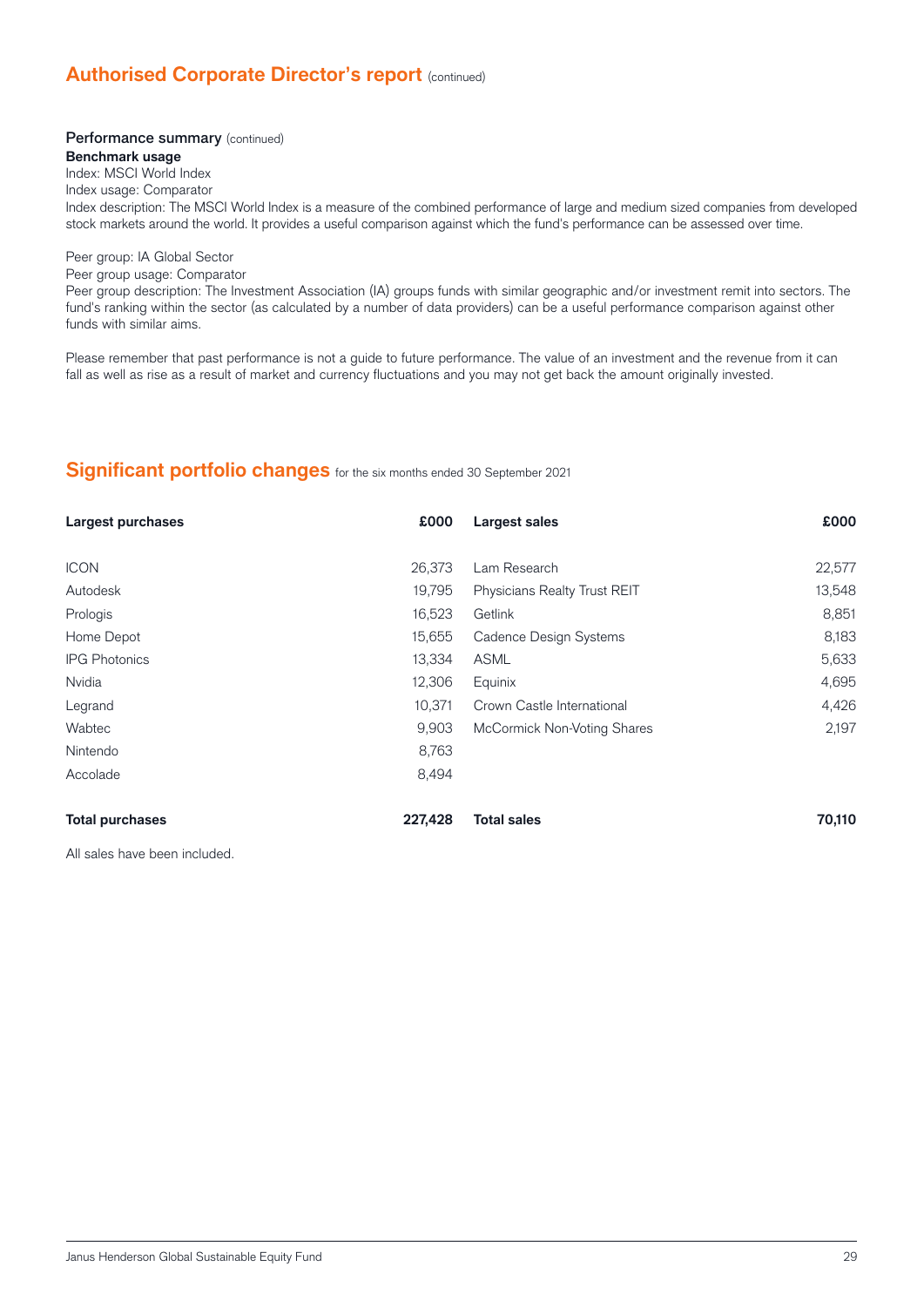## **Authorised Corporate Director's report (continued)**

#### Investment review

The fund returned 12.4% based on Class I accumulation (Net) over the period under review, compared with a return of 10.5% in the MSCI World Index and a return of 8.8% in the IA Global Sector peer group benchmark.

It was a strong period for global equity markets, with the MSCI World Index delivering double-digit returns. As societies and economies have reopened this year, improved demand has been coupled with a tight control of corporate expenses, leading to impressive operating leverage and strong overall market earnings growth. And this all came with a backdrop of 'lower-for-longer' interest rate expectations. However, towards the end of the period, once highly efficient global supply chains did not look quite so efficient, with sharp spikes in demand, severe shipping bottlenecks and factory closures as COVID-19 measures hit worker availability. These frictions led to price inflation, higher interest rate expectations and concerns about companies' ability to deliver the volumes previously expected. Combined with concerns about the leverage of the property development sector in China, and the uncertain path of public policy pronouncements there, the period ended weakly.

During the period, the Intergovernmental Panel on Climate Change's sixth assessment report showed that even under its most ambitious emission reduction scenarios, there is a less than a 50% chance of staying below the Paris Agreement's 1.5°C warming target. On the positive side, the European Union announced legislation aimed at cutting greenhouse gas emissions by at least 55% by 2030. In addition, the Japanese government unveiled an energy plan to reduce the mix of fossil fuels in the country's electricity generation mix, from 75% in 2020 to 41% by 2030. We also saw the development of innovative solutions, including patented technologies to capture carbon during the cement manufacturing process (one of the heaviest industrial emitters), and in the potential for short-range electricpowered aircraft. Both policy and innovation continue to move us towards a more sustainable future.

The fund's outperformance relative to the benchmark was driven mainly by stock selection. Many industrial holdings exposed to our sustainable themes performed well because of improved expectations under the administration of US President Joe Biden, which announced a wave of green infrastructure spending. An overweight exposure to information technology contributed to performance, as companies in the sector reported very strong second-quarter earnings.

At a stock level, project management software developer Atlassian, water technology company Evoqua Water Technologies and computer chip manufacturer Nvidia were among the top contributors to performance. Atlassian, which aligns with our knowledge and technology positive impact theme, develops collaborative project management software and has become the de facto standard in its space. The company reported impressive fourth-quarter earnings in July, with revenue growth of over 30% and subscription revenues that were up by 50%. Its transition to a cloud-based model has strengthened demand further, accelerating new product development and increasing customer adoption. Evoqua Water Technologies reported strong third-quarter earnings, with revenues growing by 6.3% year on year, driven by increased pricing across its product and service sales. Evoqua Water Technologies feeds into trends around the circular economy and water re-use and re-circulation and we expected it to benefit from the recently approved US infrastructure plan, as large corporations emphasise sustainability. Nvidia reported another robust set of quarterly results, with revenue growth of 68% year on year as it benefited from demand trends within its gaming and data centre divisions. The company continued to position itself as a critical enabler for energy efficient next-generation computing and is exposed to the growing trend of digitalisation and electrification.

The greatest detractors included laser manufacturer IPG Photonics (IPGP), consumer electronic firm Nintendo and health insurance company Humana. IPGP saw continued momentum in the US and Europe, although weaker-than-expected conditions in China caused the shares to decline. Nintendo reported stronger-than-expected full-year sales and profi t growth, although a new Switch model disappointed investor expectations. Nintendo's products aim to improve the quality of life, helping gamers to keep fit, learn new skills and be entertained, and the shift to digital and mobile content has been positive for the company. While Humana reported robust revenue growth of more than 7% year on year, the market was underwhelmed by a lack of near-term upside due to COVID-19-related headwinds and higher-than-expected non-COVID-19 utilisations for the second half of 2021. We expected these issues to be transitory and the fact that Humana maintained its full-year guidance in the face of these headwinds was a good indicator of the strength of its core operations.

The fund initiated positions in cloud and supply chain finance technology provider Linklogis, which enables the payment cycle of supply chain transactions and digitalises the entire workflow of supply chain finance for small and medium-sized businesses; home improvement retailer Home Depot; logistics real estate operator Prologis, which fits our sustainable property and finance theme; healthcare benefits manager Accolade; and clinical research organisation ICON.

Digitalisation, electrification, and decarbonisation trends continue to drive our investment decisions and portfolio construction. We identify companies that are on the right side of long-duration sustainability themes, which helps to create a sustainable global economy. We spend our time looking for the companies that will have exciting growth opportunities, with cultures of innovation and built-in financial resilience.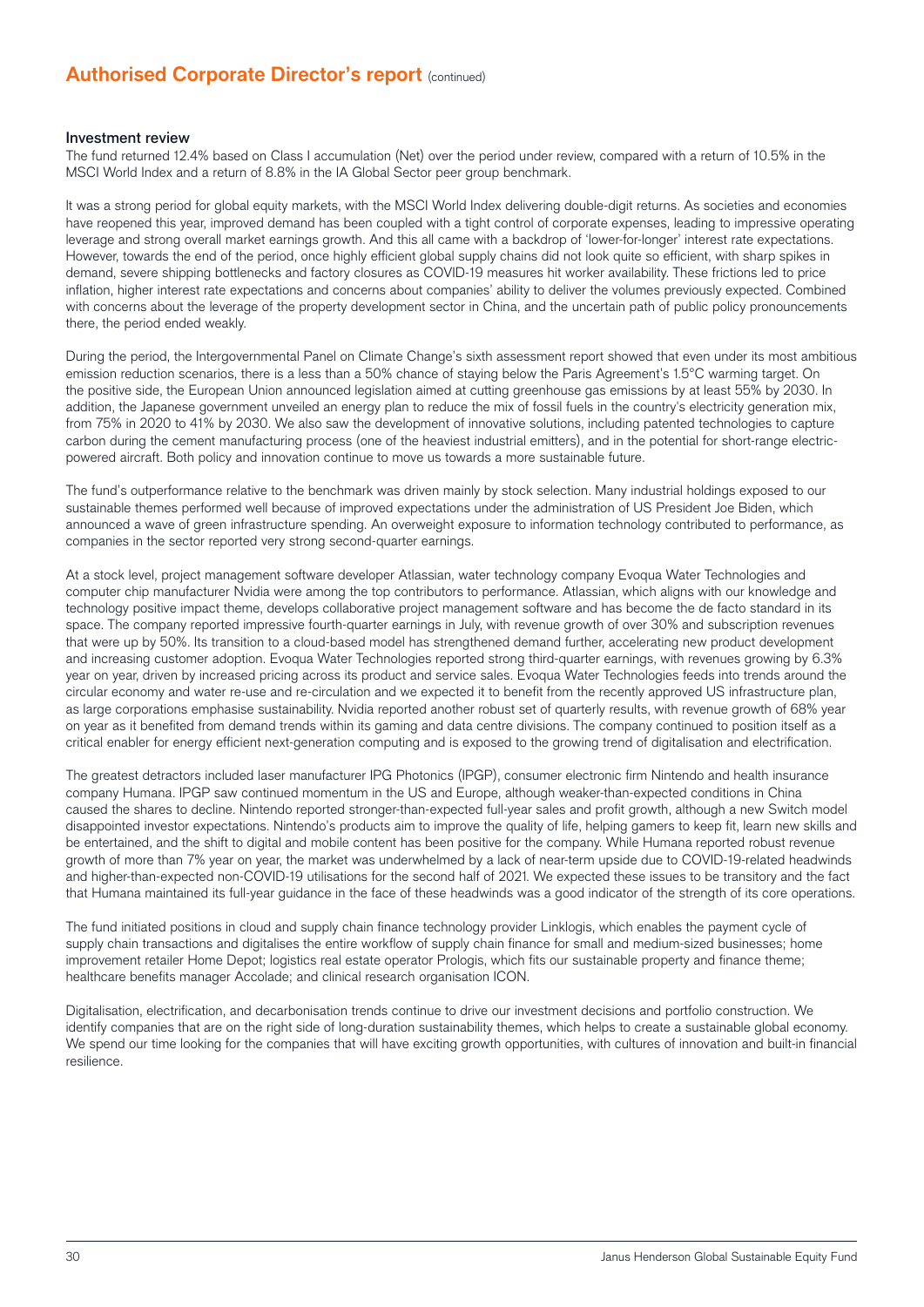# **Comparative tables** for the six months ended 30 September 2021

|                                                                           |                           | <b>Class A income</b> |                      |                      |
|---------------------------------------------------------------------------|---------------------------|-----------------------|----------------------|----------------------|
|                                                                           | Six months to<br>30/09/21 | Year to<br>31/03/21   | Year to<br>31/03/20  | Year to<br>31/03/19  |
|                                                                           | (pence<br>per share)      | (pence<br>per share)  | (pence<br>per share) | (pence<br>per share) |
| Change in net assets per share                                            |                           |                       |                      |                      |
|                                                                           | 459.22                    |                       | 303.79               | 281.89               |
| Opening net asset value per share<br>Return before operating charges*     | 50.85                     | 314.65<br>151.75      | 16.59                | 26.94                |
| Operating charges                                                         | (4.28)                    | (7.18)                | (5.67)               | (4.98)               |
| Return after operating charges*                                           | 46.57                     | 144.57                | 10.92                | 21.96                |
| Distributions on income shares                                            |                           |                       | (0.06)               | (0.06)               |
|                                                                           | 505.79                    | 459.22                |                      |                      |
| Closing net asset value per share<br>* after direct transaction costs of: | 0.07                      | 0.09                  | 314.65<br>0.09       | 303.79<br>0.09       |
|                                                                           |                           |                       |                      |                      |
| <b>Performance</b>                                                        |                           |                       |                      |                      |
| Return after charges                                                      | 10.14%                    | 45.95%                | 3.59%                | 7.79%                |
| <b>Other information</b>                                                  |                           |                       |                      |                      |
| Closing net asset value (£000s)                                           | 166,273                   | 151,805               | 104,970              | 130,690              |
| Closing number of shares                                                  | 32,873,713                | 33,056,981            | 33,361,196           | 43,020,419           |
| Operating charges (annualised)                                            | 1.73%                     | 1.73%                 | 1.69%                | 1.69%                |
| Direct transaction costs                                                  | 0.02%                     | 0.02%                 | 0.03%                | 0.03%                |
| <b>Prices</b>                                                             |                           |                       |                      |                      |
| Highest share price (pence)                                               | 528.20                    | 482.20                | 385.60               | 318.20               |
| Lowest share price (pence)                                                | 450.50                    | 299.80                | 290.70               | 261.00               |
|                                                                           |                           | <b>Class E income</b> |                      |                      |
|                                                                           | Six months to             | Year to               | Year to              |                      |
|                                                                           | 30/09/21                  | 31/03/21              | 31/03/20             |                      |
|                                                                           | (pence                    | (pence                | (pence               |                      |
|                                                                           | per share)                | per share)            | per share)           |                      |
| Change in net assets per share                                            |                           |                       |                      |                      |
| Opening net asset value per share                                         | 462.41                    | 315.44                | 339.171              |                      |
| Return before operating charges*                                          | 51.25                     | 152.41                | (20.29)              |                      |
| Operating charges                                                         | (3.08)                    | (5.17)                | (2.99)               |                      |
| Return after operating charges*                                           | 48.17                     | 147.24                | (23.28)              |                      |
| Distributions on income shares                                            |                           | (0.27)                | (0.45)               |                      |
| Closing net asset value per share                                         | 510.58                    | 462.41                | 315.44               |                      |
| * after direct transaction costs of:                                      | 0.08                      | 0.09                  | 0.09                 |                      |
| Performance                                                               |                           |                       |                      |                      |
| Return after charges                                                      | 10.42%                    | 46.68%                | (6.86%)              |                      |
| <b>Other information</b>                                                  |                           |                       |                      |                      |
| Closing net asset value (£000s)                                           | 56,885                    | 49,212                | 26,715               |                      |
| Closing number of shares                                                  | 11,141,377                | 10,642,606            | 8,469,415            |                      |
| Operating charges (annualised)                                            | 1.23%                     | 1.23%                 | 1.19%                |                      |
| Direct transaction costs                                                  | 0.02%                     | 0.02%                 | 0.03%                |                      |
|                                                                           |                           |                       |                      |                      |
| <b>Prices</b><br>Highest share price (pence)                              | 533.10                    | 485.00                | 386.30               |                      |
| Lowest share price (pence)                                                | 453.90                    | 300.60                | 291.30               |                      |
|                                                                           |                           |                       |                      |                      |

<sup>1</sup> Class E income launched on 8 July 2019 and this is the first published price.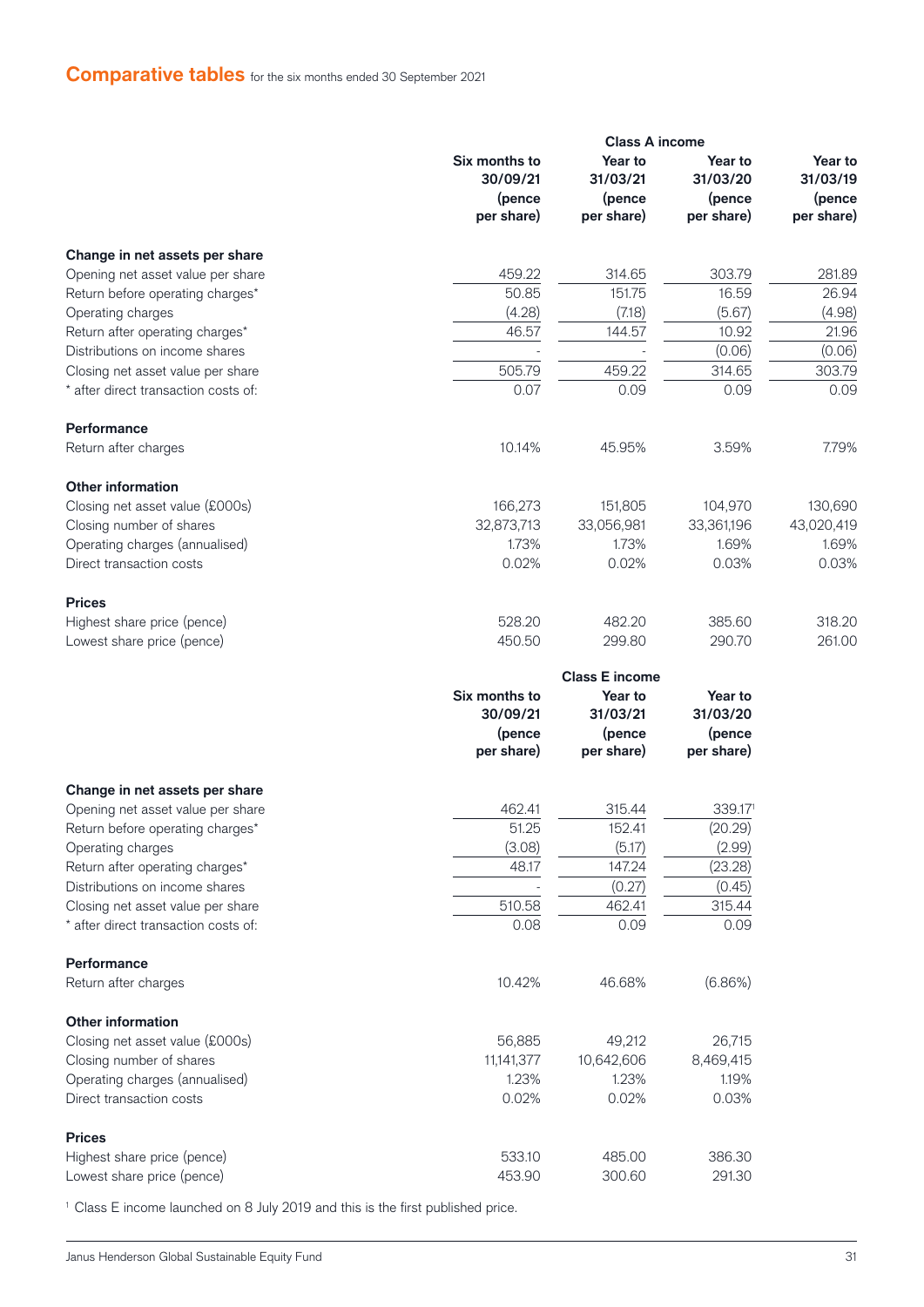# **Comparative tables** (continued)

|                                                                         | <b>Class G income</b>                             |                                             |                                             |                                             |
|-------------------------------------------------------------------------|---------------------------------------------------|---------------------------------------------|---------------------------------------------|---------------------------------------------|
|                                                                         | Six months to<br>30/09/21<br>(pence<br>per share) | Year to<br>31/03/21<br>(pence<br>per share) | Year to<br>31/03/20<br>(pence<br>per share) | Year to<br>31/03/19<br>(pence<br>per share) |
|                                                                         |                                                   |                                             |                                             |                                             |
|                                                                         |                                                   |                                             |                                             |                                             |
| Change in net assets per share                                          |                                                   |                                             |                                             |                                             |
| Opening net asset value per share                                       | 494.33                                            | 336.78                                      | 323.38                                      | 299.59                                      |
| Return before operating charges*                                        | 54.85                                             | 162.71                                      | 17.55                                       | 28.50                                       |
| Operating charges                                                       | (2.02)                                            | (3.31)                                      | (2.66)                                      | (2.22)                                      |
| Return after operating charges*                                         | 52.83                                             | 159.40                                      | 14.89                                       | 26.28                                       |
| Distributions on income shares                                          | (1.00)                                            | (1.85)                                      | (1.49)                                      | (2.49)                                      |
| Closing net asset value per share                                       | 546.15                                            | 494.33                                      | 336.78                                      | 323.38                                      |
| * after direct transaction costs of:                                    | 0.08                                              | 0.10                                        | 0.09                                        | 0.09                                        |
| <b>Performance</b>                                                      |                                                   |                                             |                                             |                                             |
| Return after charges                                                    | 10.69%                                            | 47.33%                                      | 4.60%                                       | 8.77%                                       |
| <b>Other information</b>                                                |                                                   |                                             |                                             |                                             |
| Closing net asset value (£000s)                                         | 31,389                                            | 24,199                                      | 14,219                                      | 26                                          |
| Closing number of shares                                                | 5,747,311                                         | 4,895,194                                   | 4,222,078                                   | 8,071                                       |
| Operating charges (annualised)                                          | 0.75%                                             | 0.74%                                       | 0.73%                                       | 0.73%                                       |
| Direct transaction costs                                                | 0.02%                                             | 0.02%                                       | 0.03%                                       | 0.03%                                       |
| <b>Prices</b>                                                           |                                                   |                                             |                                             |                                             |
| Highest share price (pence)                                             | 571.10                                            | 518.50                                      | 413.10                                      | 339.20                                      |
| Lowest share price (pence)                                              | 485.50                                            | 320.70                                      | 311.70                                      | 277.80                                      |
|                                                                         | <b>Class I accumulation</b>                       |                                             |                                             |                                             |
|                                                                         | Six months to                                     | Year to                                     | Year to                                     | Year to                                     |
|                                                                         | 30/09/21                                          | 31/03/21                                    | 31/03/20                                    | 31/03/19                                    |
|                                                                         | (pence<br>per share)                              | (pence<br>per share)                        | (pence<br>per share)                        | (pence<br>per share)                        |
|                                                                         |                                                   |                                             |                                             |                                             |
| Change in net assets per share                                          |                                                   |                                             |                                             |                                             |
| Opening net asset value per share                                       | 519.18<br>57.58                                   | 352.62<br>170.59                            | 337.46<br>18.32                             | 310.42<br>29.77                             |
| Return before operating charges*                                        |                                                   |                                             |                                             |                                             |
| Operating charges                                                       | (2.40)<br>55.18                                   | (4.03)<br>166.56                            | (3.16)<br>15.16                             | (2.73)<br>27.04                             |
| Return after operating charges*<br>Distributions on accumulation shares | (0.77)                                            | (1.32)                                      | (1.97)                                      | (2.07)                                      |
| Retained distributions on accumulation shares                           | 0.77                                              | 1.32                                        | 1.97                                        | 2.07                                        |
| Closing net asset value per share                                       | 574.36                                            | 519.18                                      | 352.62                                      | 337.46                                      |
| * after direct transaction costs of:                                    | 0.08                                              | 0.10                                        | 0.10                                        | 0.10                                        |
| Performance                                                             |                                                   |                                             |                                             |                                             |
| Return after charges                                                    | 10.63%                                            | 47.23%                                      | 4.49%                                       | 8.71%                                       |
| <b>Other information</b>                                                |                                                   |                                             |                                             |                                             |
| Closing net asset value (£000s)                                         | 962,116                                           | 749,627                                     | 320,105                                     | 234,089                                     |
| Closing number of shares                                                | 167,510,625                                       | 144,385,624                                 | 90,778,483                                  | 69,367,389                                  |
| Operating charges (annualised)                                          | 0.85%                                             | 0.85%                                       | 0.84%                                       | 0.84%                                       |
| Direct transaction costs                                                | 0.02%                                             | 0.02%                                       | 0.03%                                       | 0.03%                                       |
| <b>Prices</b>                                                           |                                                   |                                             |                                             |                                             |
| Highest share price (pence)                                             | 599.50                                            | 544.10                                      | 431.70                                      | 351.40                                      |
| Lowest share price (pence)                                              | 509.80                                            | 336.00                                      | 325.70                                      | 289.20                                      |
|                                                                         |                                                   |                                             |                                             |                                             |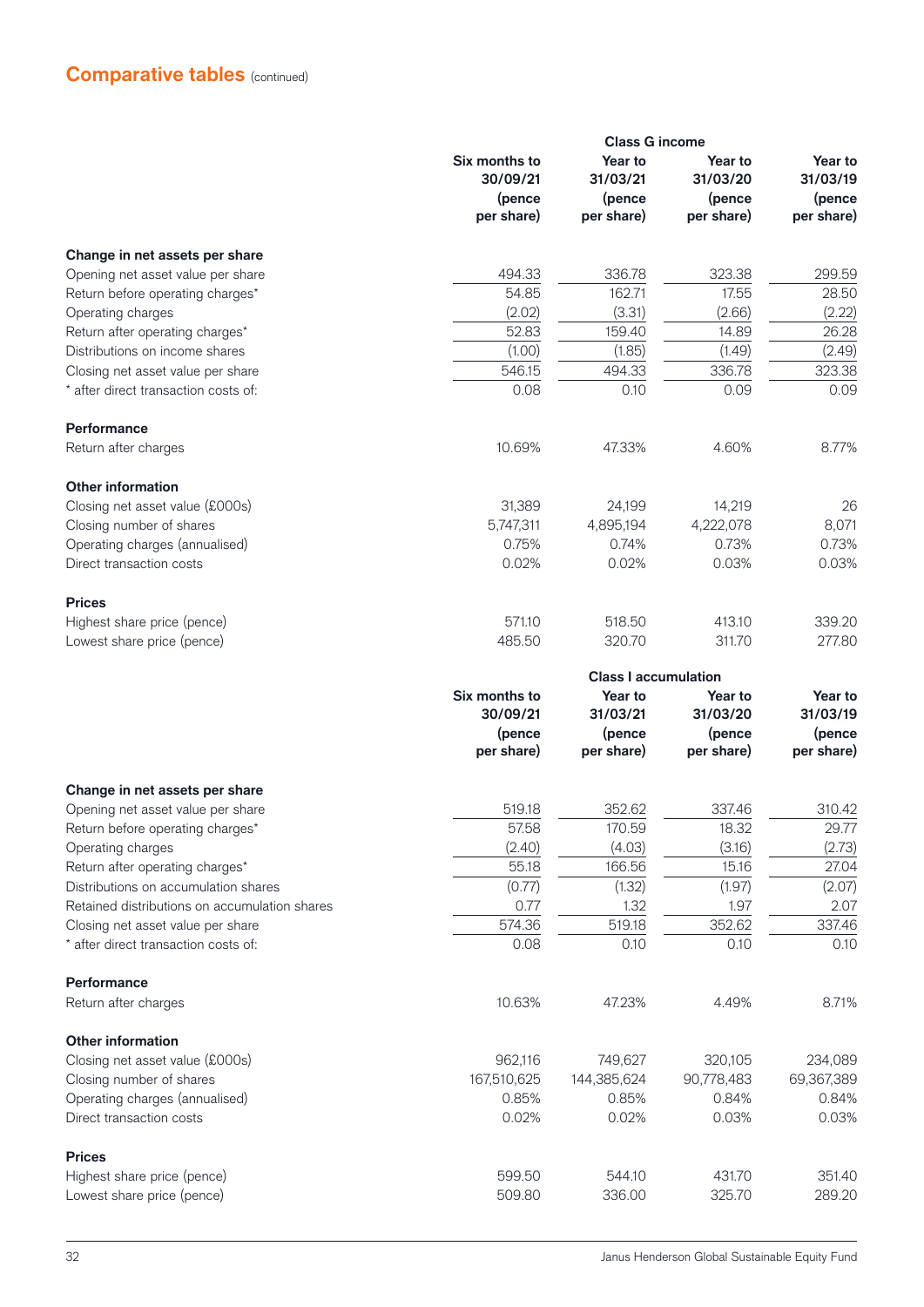|                                               |                           | <b>Class I income</b>       |                      |                      |
|-----------------------------------------------|---------------------------|-----------------------------|----------------------|----------------------|
|                                               | Six months to<br>30/09/21 | Year to<br>31/03/21         | Year to<br>31/03/20  | Year to<br>31/03/19  |
|                                               | (pence<br>per share)      | (pence<br>per share)        | (pence<br>per share) | (pence<br>per share) |
|                                               |                           |                             |                      |                      |
| Change in net assets per share                |                           |                             |                      |                      |
| Opening net asset value per share             | 493.98                    | 336.55                      | 323.99               | 300.00               |
| Return before operating charges*              | 54.78                     | 162.61                      | 17.69                | 28.79                |
| Operating charges                             | (2.28)                    | (3.79)                      | (3.02)               | (2.64)               |
| Return after operating charges*               | 52.50                     | 158.82                      | 14.67                | 26.15                |
| Distributions on income shares                | (0.75)                    | (1.39)                      | (2.11)               | (2.16)               |
| Closing net asset value per share             | 545.73                    | 493.98                      | 336.55               | 323.99               |
| after direct transaction costs of:            | 0.08                      | 0.10                        | 0.09                 | 0.10                 |
| <b>Performance</b>                            |                           |                             |                      |                      |
| Return after charges                          | 10.63%                    | 47.19%                      | 4.53%                | 8.72%                |
| <b>Other information</b>                      |                           |                             |                      |                      |
| Closing net asset value (£000s)               | 405,017                   | 334,416                     | 207,271              | 199,270              |
| Closing number of shares                      | 74,216,304                | 67,698,534                  | 61,586,737           | 61,504,563           |
| Operating charges (annualised)                | 0.85%                     | 0.85%                       | 0.84%                | 0.84%                |
| Direct transaction costs                      | 0.02%                     | 0.02%                       | 0.03%                | 0.03%                |
| <b>Prices</b>                                 |                           |                             |                      |                      |
| Highest share price (pence)                   | 570.40                    | 518.00                      | 412.60               | 339.60               |
| Lowest share price (pence)                    | 485.10                    | 320.50                      | 311.30               | 278.30               |
|                                               |                           | <b>Class Z accumulation</b> |                      |                      |
|                                               | Six months to             | Year to                     | Year to              | Year to              |
|                                               | 30/09/21                  | 31/03/21                    | 31/03/20             | 31/03/19             |
|                                               | (pence                    | (pence                      | (pence               | (pence               |
|                                               | per share)                | per share)                  | per share)           | per share)           |
| Change in net assets per share                |                           |                             |                      |                      |
| Opening net asset value per share             | 723.78                    | 487.77                      | 463.21               | 422.78               |
| Return before operating charges*              | 80.36                     | 236.46                      | 24.87                | 40.70                |
| Operating charges                             | (0.31)                    | (0.45)                      | (0.31)               | (0.27)               |
| Return after operating charges*               | 80.05                     | 236.01                      | 24.56                | 40.43                |
| Distributions on accumulation shares          | (4.26)                    | (7.19)                      | (7.15)               | (6.71)               |
| Retained distributions on accumulation shares | 4.26                      | 7.19                        | 7.15                 | 6.71                 |
| Closing net asset value per share             | 803.83                    | 723.78                      | 487.77               | 463.21               |
| after direct transaction costs of:            | 0.12                      | 0.14                        | 0.13                 | 0.14                 |
| Performance                                   |                           |                             |                      |                      |
| Return after charges                          | 11.06%                    | 48.39%                      | 5.30%                | 9.56%                |
| <b>Other information</b>                      |                           |                             |                      |                      |
| Closing net asset value (£000s)               | 172,600                   | 160,051                     | 114,021              | 118,596              |
| Closing number of shares                      | 21,472,134                | 22,113,142                  | 23,375,876           | 25,603,069           |
| Operating charges (annualised)                | 0.07%                     | 0.07%                       | 0.06%                | 0.06%                |
| Direct transaction costs                      | 0.02%                     | 0.02%                       | 0.03%                | 0.03%                |
| <b>Prices</b>                                 |                           |                             |                      |                      |
| Highest share price (pence)                   | 838.60                    | 757.20                      | 596.70               | 480.00               |
| Lowest share price (pence)                    | 711.40                    | 464.80                      | 450.40               | 396.20               |
|                                               |                           |                             |                      |                      |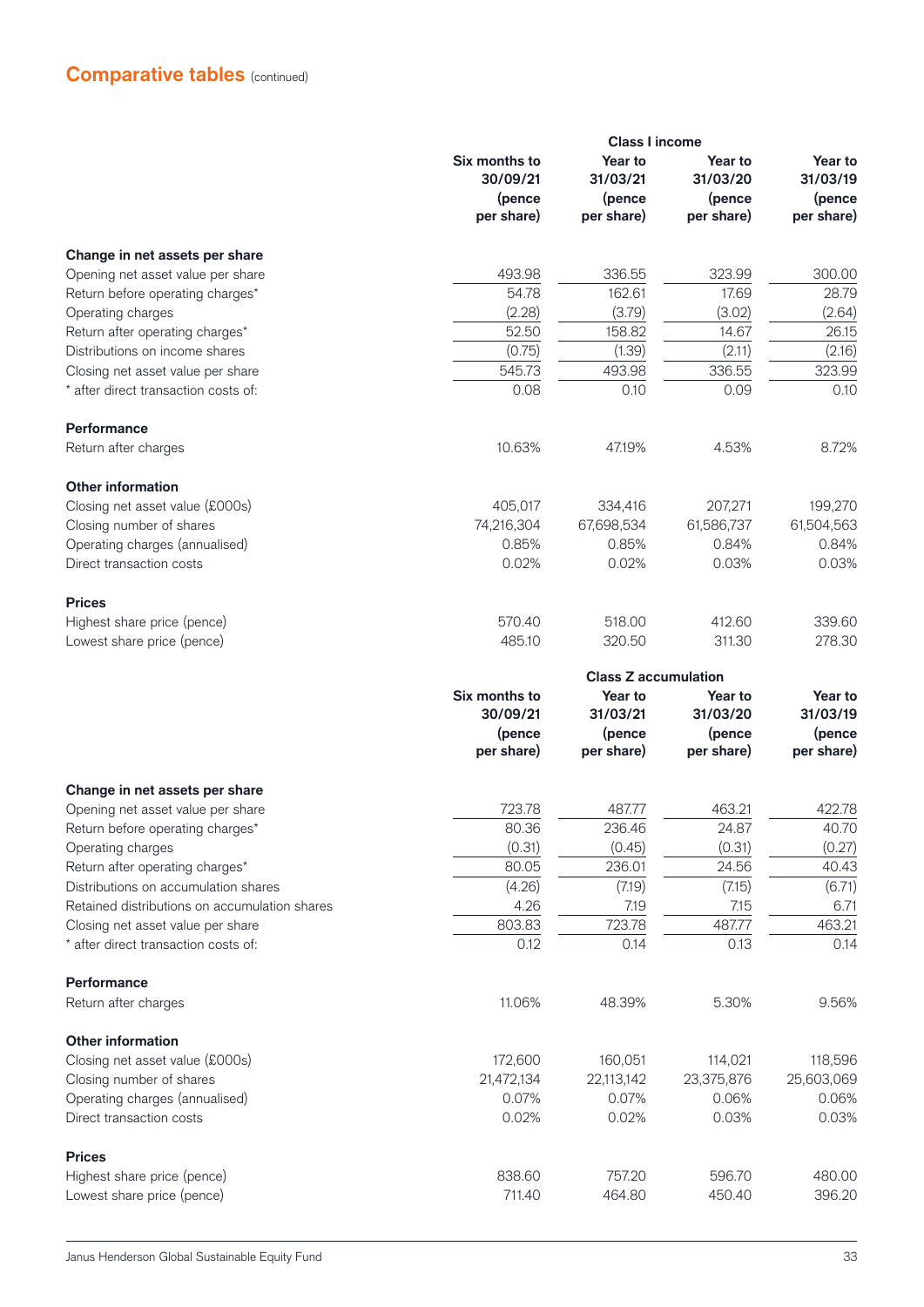|                                                    | <b>Class A Euro (hedged) accumulation</b>         |                                             |                                             |                                             |
|----------------------------------------------------|---------------------------------------------------|---------------------------------------------|---------------------------------------------|---------------------------------------------|
|                                                    | Six months to<br>30/09/21<br>(pence<br>per share) | Year to<br>31/03/21<br>(pence<br>per share) | Year to<br>31/03/20<br>(pence<br>per share) | Year to<br>31/03/19<br>(pence<br>per share) |
|                                                    |                                                   |                                             |                                             |                                             |
| Change in net assets per share                     |                                                   |                                             |                                             |                                             |
| Opening net asset value per share                  | 1,361.52                                          | 979.81                                      | 932.44                                      | 903.772                                     |
| Return before operating charges*                   | 158.14                                            | 401.76                                      | 65.16                                       | 35.24                                       |
| Operating charges                                  | (12.71)                                           | (20.05)                                     | (17.79)                                     | (6.57)                                      |
| Return after operating charges*                    | 145.43                                            | 381.71                                      | 47.37                                       | 28.67                                       |
| Distributions on accumulation shares               |                                                   |                                             |                                             | (0.18)                                      |
| Retained distributions on accumulation shares      |                                                   |                                             |                                             | 0.18                                        |
| Closing net asset value per share                  | 1,506.95                                          | 1,361.52                                    | 979.81                                      | 932.44                                      |
| * after direct transaction costs of:               | 0.22                                              | 0.26                                        | 0.27                                        | 0.27                                        |
| Performance                                        |                                                   |                                             |                                             |                                             |
| Return after charges (Share class base currency)   | 10.68%                                            | 38.96%                                      | 5.08%                                       | 3.17%                                       |
| Return after charges (Share class currency hedged) | 9.17%                                             | 44.35%                                      | 2.32%                                       | 6.19%                                       |
| <b>Other information</b>                           |                                                   |                                             |                                             |                                             |
| Closing net asset value (£000s)                    | 1,638                                             | 2,194                                       | 25,780                                      | 13                                          |
| Closing number of shares                           | 108,688                                           | 161,102                                     | 2,631,079                                   | 1,391                                       |
| Operating charges (annualised)                     | 1.73%                                             | 1.72%                                       | 1.69%                                       | 1.69%                                       |
| Direct transaction costs                           | 0.02%                                             | 0.02%                                       | 0.03%                                       | 0.03%                                       |
| <b>Prices</b>                                      |                                                   |                                             |                                             |                                             |
| Highest share price (Euro cents)                   | 1,832.00                                          | 1,682.00                                    | 1,355.00                                    | 1,082.00                                    |
| Lowest share price (Euro cents)                    | 1,566.00                                          | 1,055.00                                    | 1,022.00                                    | 934.10                                      |

 $^{\rm 2}$  Class A Euro (hedged) accumulation launched on 26 October 2018 and this is the first published price.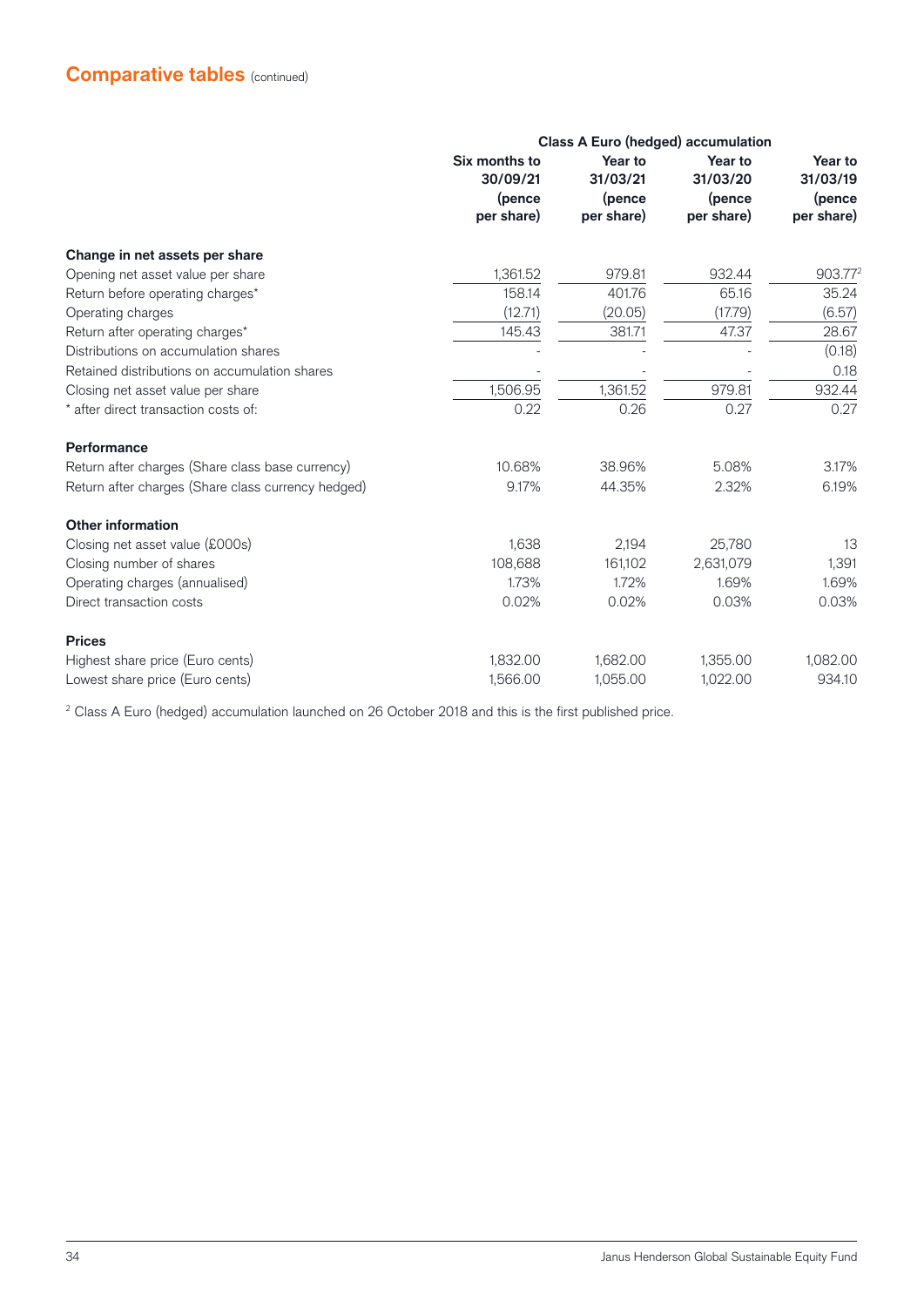|                                               | <b>Class A Euro accumulation</b>                  |                                             |                                             |                                             |  |
|-----------------------------------------------|---------------------------------------------------|---------------------------------------------|---------------------------------------------|---------------------------------------------|--|
|                                               | Six months to<br>30/09/21<br>(pence<br>per share) | Year to<br>31/03/21<br>(pence<br>per share) | Year to<br>31/03/20<br>(pence<br>per share) | Year to<br>31/03/19<br>(pence<br>per share) |  |
|                                               |                                                   |                                             |                                             |                                             |  |
| Change in net assets per share                |                                                   |                                             |                                             |                                             |  |
| Opening net asset value per share             | 40,879.56                                         | 28,013.86                                   | 27,042.30                                   | 25,089.46                                   |  |
| Return before operating charges*              | 4,524.94                                          | 13,492.26                                   | 1,481.30                                    | 2,398.65                                    |  |
| Operating charges                             | (380.37)                                          | (626.56)                                    | (509.74)                                    | (445.81)                                    |  |
| Return after operating charges*               | 4,144.57                                          | 12,865.70                                   | 971.56                                      | 1,952.84                                    |  |
| Distributions on accumulation shares          |                                                   |                                             | (5.31)                                      | (22.12)                                     |  |
| Retained distributions on accumulation shares |                                                   |                                             | 5.31                                        | 22.12                                       |  |
| Closing net asset value per share             | 45,024.13                                         | 40,879.56                                   | 28,013.86                                   | 27,042.30                                   |  |
| * after direct transaction costs of:          | 6.62                                              | 8.01                                        | 7.79                                        | 8.02                                        |  |
| Performance                                   |                                                   |                                             |                                             |                                             |  |
| Return after charges                          | 10.14%                                            | 45.93%                                      | 3.59%                                       | 7.78%                                       |  |
| <b>Other information</b>                      |                                                   |                                             |                                             |                                             |  |
| Closing net asset value (£000s)               | 3,768                                             | 4,301                                       | 5,635                                       | 1,221                                       |  |
| Closing number of shares                      | 8,369                                             | 10,522                                      | 20,116                                      | 4,513                                       |  |
| Operating charges (annualised)                | 1.73%                                             | 1.73%                                       | 1.69%                                       | 1.69%                                       |  |
| Direct transaction costs                      | 0.02%                                             | 0.02%                                       | 0.03%                                       | 0.03%                                       |  |
| <b>Prices</b>                                 |                                                   |                                             |                                             |                                             |  |
| Highest share price (Euro cents)              | 54,610.00                                         | 48,840.00                                   | 40,930.00                                   | 31,480.00                                   |  |
| Lowest share price (Euro cents)               | 46,590.00                                         | 30,420.00                                   | 27.870.00                                   | 25,780.00                                   |  |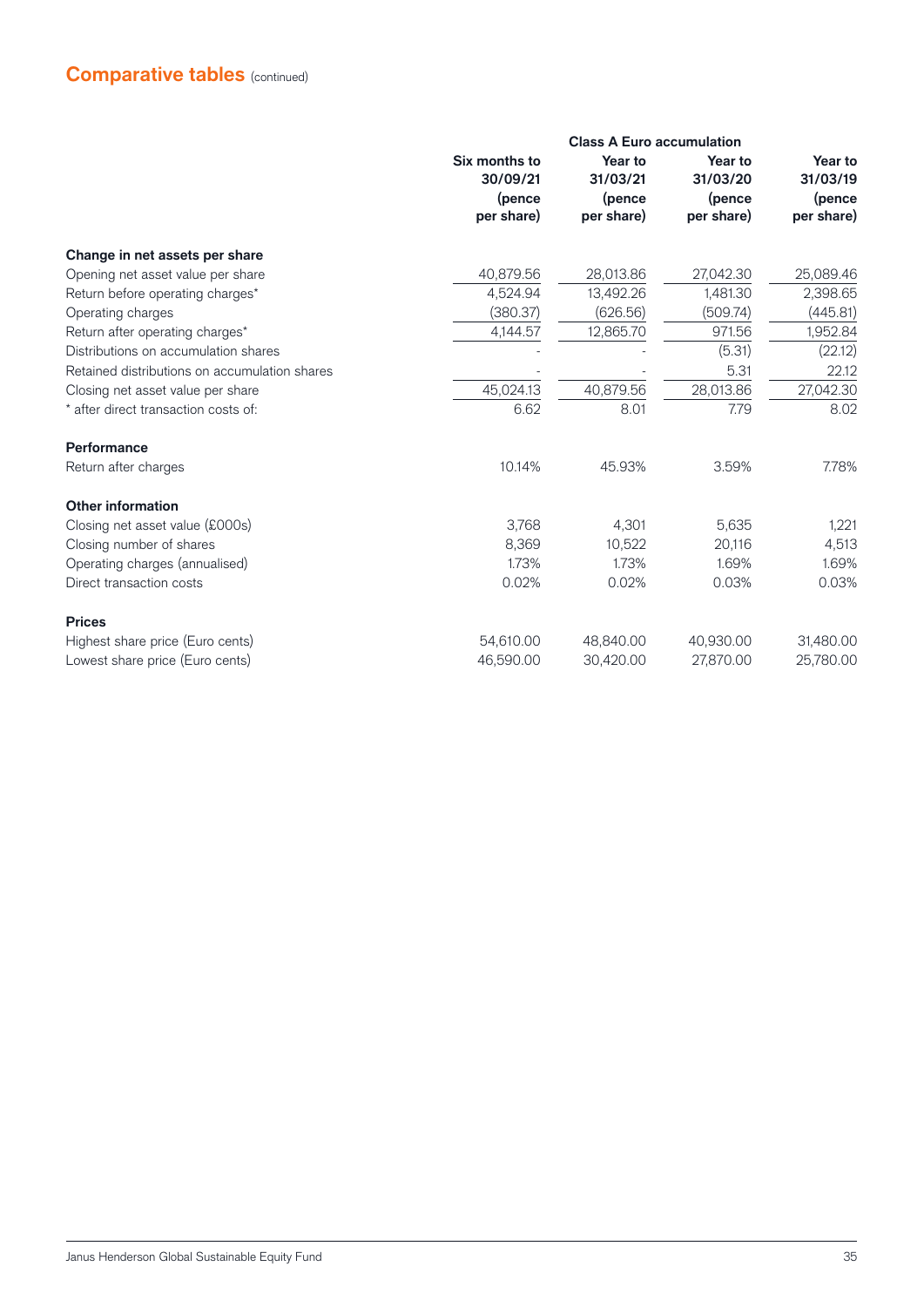|                                                    | <b>Class I Euro (hedged) accumulation</b>         |                                             |                                             |                                             |
|----------------------------------------------------|---------------------------------------------------|---------------------------------------------|---------------------------------------------|---------------------------------------------|
|                                                    | Six months to<br>30/09/21<br>(pence<br>per share) | Year to<br>31/03/21<br>(pence<br>per share) | Year to<br>31/03/20<br>(pence<br>per share) | Year to<br>31/03/19<br>(pence<br>per share) |
| Change in net assets per share                     |                                                   |                                             |                                             |                                             |
| Opening net asset value per share                  | 2,958.38                                          | 2,109.24                                    | 1,990.57                                    | 1,893.53                                    |
| Return before operating charges*                   | 342.63                                            | 872.25                                      | 136.85                                      | 113.04                                      |
| Operating charges                                  | (13.00)                                           | (23.11)                                     | (18.18)                                     | (16.00)                                     |
| Return after operating charges*                    | 329.63                                            | 849.14                                      | 118.67                                      | 97.04                                       |
| Distributions on accumulation shares               | (0.99)                                            | (8.17)                                      | (10.28)                                     | (14.36)                                     |
| Retained distributions on accumulation shares      | 0.99                                              | 8.17                                        | 10.28                                       | 14.36                                       |
| Closing net asset value per share                  | 3,288.01                                          | 2,958.38                                    | 2,109.24                                    | 1,990.57                                    |
| * after direct transaction costs of:               | 0.48                                              | 0.62                                        | 0.58                                        | 0.60                                        |
| Performance                                        |                                                   |                                             |                                             |                                             |
| Return after charges (Share class base currency)   | 11.14%                                            | 40.26%                                      | 5.96%                                       | 5.12%                                       |
| Return after charges (Share class currency hedged) | 9.62%                                             | 45.70%                                      | 3.18%                                       | 7.05%                                       |
| <b>Other information</b>                           |                                                   |                                             |                                             |                                             |
| Closing net asset value (£000s)                    | 1,652                                             | 8,944                                       | 5.839                                       | 1,277                                       |
| Closing number of shares                           | 50,236                                            | 302,338                                     | 276,829                                     | 64,158                                      |
| Operating charges (annualised)                     | 0.82%                                             | 0.82%                                       | 0.81%                                       | 0.81%                                       |
| Direct transaction costs                           | 0.02%                                             | 0.02%                                       | 0.03%                                       | 0.03%                                       |
| <b>Prices</b>                                      |                                                   |                                             |                                             |                                             |
| Highest share price (Euro cents)                   | 3,994.07                                          | 3,646.94                                    | 2,913.77                                    | 2,431.76                                    |
| Lowest share price (Euro cents)                    | 3,403.97                                          | 2,270.11                                    | 2,200.16                                    | 1,989.38                                    |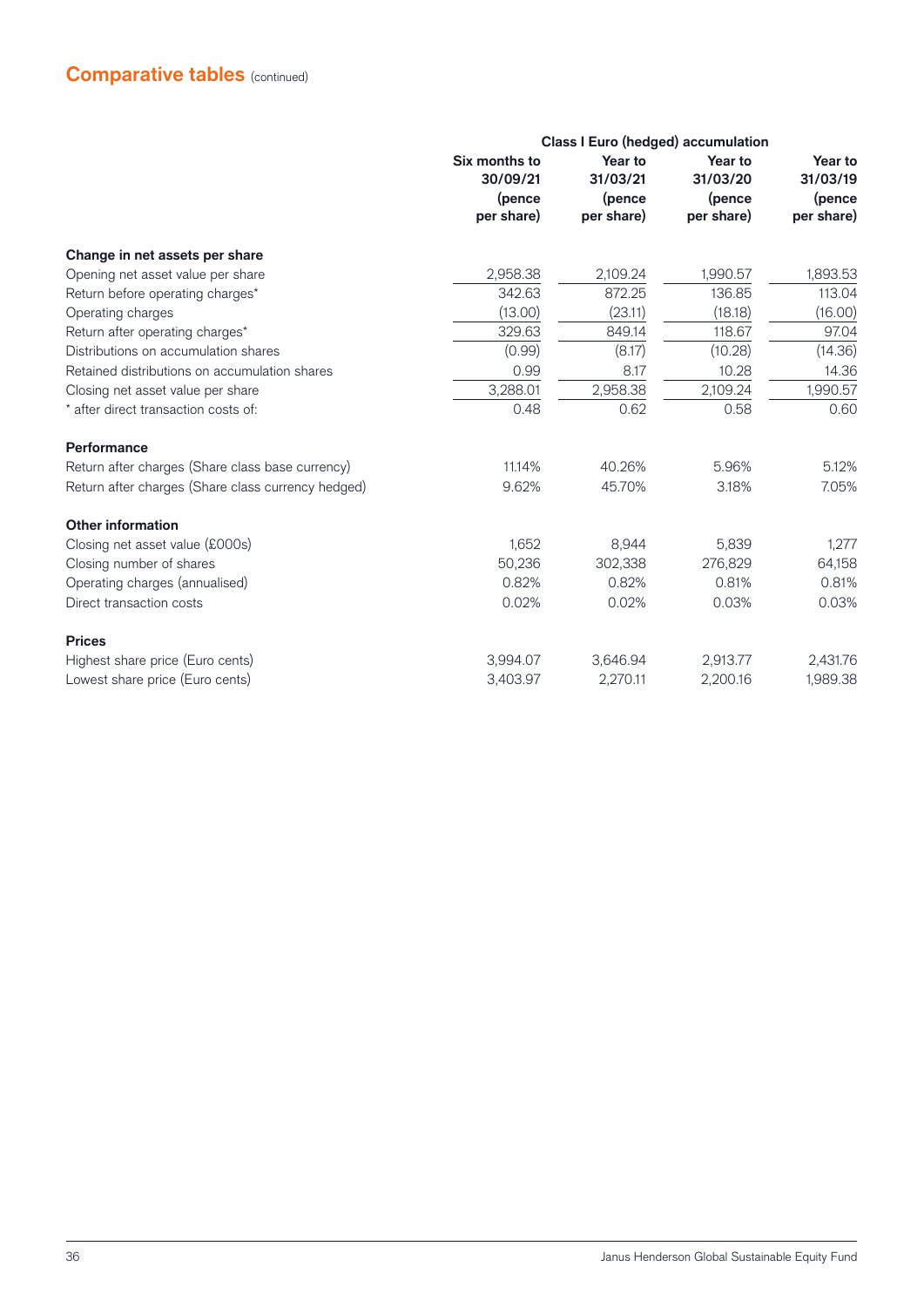|                                               | <b>Class I Euro accumulation</b><br>Year to<br>Year to |                                  |  |
|-----------------------------------------------|--------------------------------------------------------|----------------------------------|--|
|                                               | 31/03/20<br>(pence<br>per share)                       | 31/03/19<br>(pence<br>per share) |  |
| Change in net assets per share                |                                                        |                                  |  |
| Opening net asset value per share             | 195.42                                                 | 179.70                           |  |
| Return before operating charges*              | 18.95                                                  | 17.25                            |  |
| Operating charges                             | (1.72)                                                 | (1.53)                           |  |
| Return after operating charges*               | 17.23                                                  | 15.72                            |  |
| Distributions on accumulation shares          | (0.93)                                                 | (1.28)                           |  |
| Retained distributions on accumulation shares | 0.93                                                   | 1.28                             |  |
| Final cancellation                            | $(212.65)$ <sup>3</sup>                                |                                  |  |
| Closing net asset value per share             |                                                        | 195.42                           |  |
| * after direct transaction costs of:          | 0.05                                                   | 0.06                             |  |
| Performance                                   |                                                        |                                  |  |
| Return after charges                          | 8.82%                                                  | 8.75%                            |  |
| <b>Other information</b>                      |                                                        |                                  |  |
| Closing net asset value (£000s)               |                                                        | 139,651                          |  |
| Closing number of shares                      |                                                        | 71,463,171                       |  |
| Operating charges (annualised)                | 0.81%                                                  | 0.81%                            |  |
| Direct transaction costs                      | 0.03%                                                  | 0.03%                            |  |
| <b>Prices</b>                                 |                                                        |                                  |  |
| Highest share price (Euro cents)              | 249.70                                                 | 227.20                           |  |
| Lowest share price (Euro cents)               | 223.00                                                 | 185.90                           |  |

3 Class I Euro accumulation closed on 17 October 2019.

Direct transaction costs incurred on securities transactions (including derivatives) are stated after deducting the proportion of the amounts collected from dilution adjustments that relate to direct transaction costs.

Performance values are at close of business on a bid basis, which will differ from those in the Performance summary.

#### **Operating charges**

Operating charges are expenses associated with the maintenance and administration of the fund on a day-to-day basis that are actually borne by the share class.

#### **Share class launches and closures**

There were no share classes launched or closed during the period.

#### **Hedged share classes**

Class A Euro (hedged) accumulation and Class I Euro (hedged) accumulation are hedged share classes. Hedged share classes allow the ACD to use currency hedging transactions to reduce the effect of fluctuations in the rate of exchange between the currency of shares in those classes and sterling which is the base currency of the fund.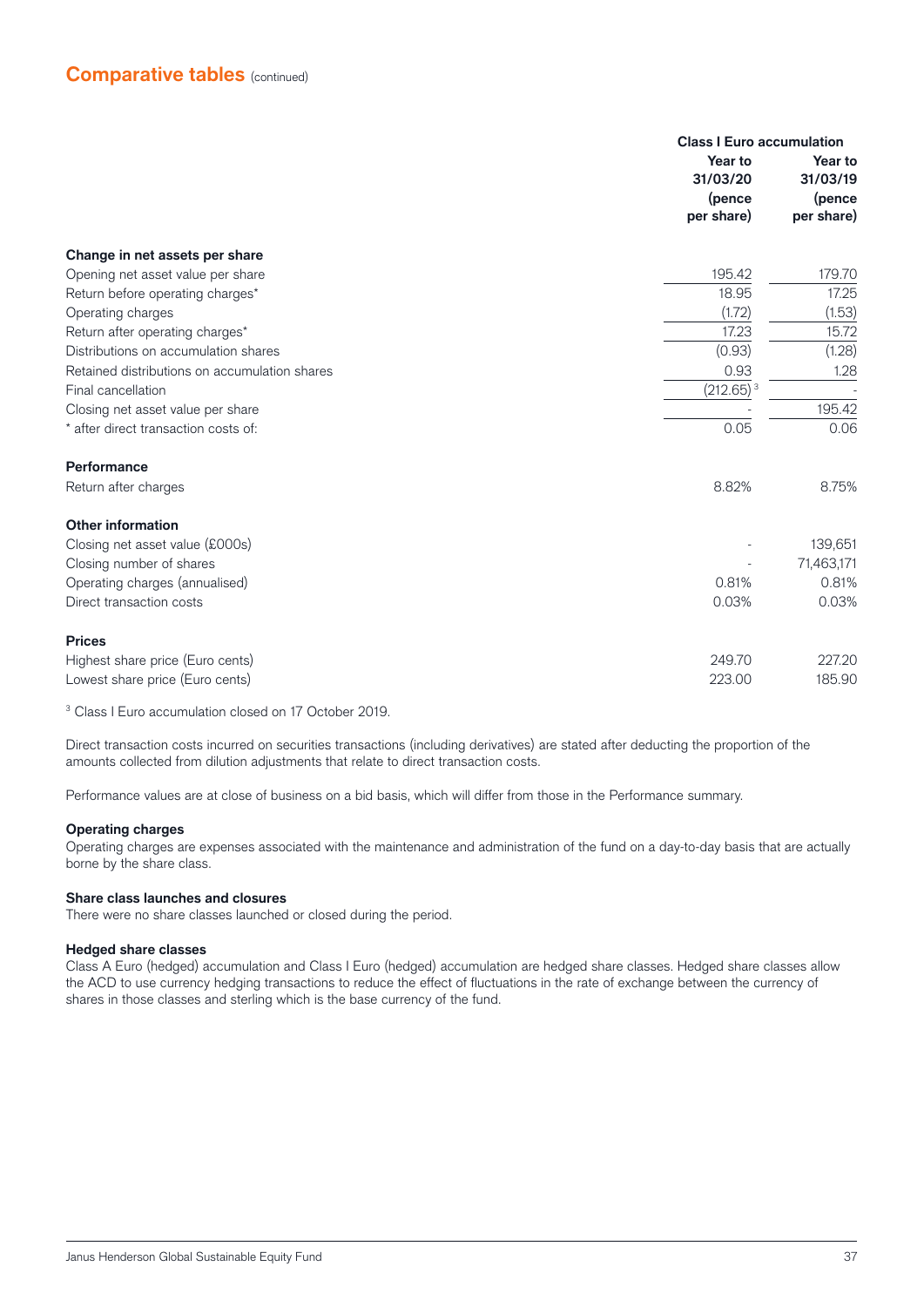### **Ongoing charge figure**

The annualised OCF of the fund is calculated as the ratio of the total ongoing charges to the average net asset value for twelve months. Ongoing charges are all expenses deducted from the assets of the fund during the period, except for expenses that are explicitly excluded by regulation.

|                                           | 30/09/21<br>% | 31/03/21<br>%     |
|-------------------------------------------|---------------|-------------------|
| <b>Class A income</b>                     | 1.73          | 1.73 <sup>1</sup> |
| <b>Class E income</b>                     | 1.23          | 1.23 <sup>1</sup> |
| <b>Class G income</b>                     | 0.75          | 0.74 <sup>1</sup> |
| <b>Class I accumulation</b>               | 0.85          | 0.85 <sup>1</sup> |
| <b>Class I income</b>                     | 0.85          | 0.85 <sup>1</sup> |
| <b>Class Z accumulation</b>               | 0.07          | 0.07 <sup>1</sup> |
| <b>Class A Euro (hedged) accumulation</b> | 1.73          | 1.72 <sup>1</sup> |
| <b>Class A Euro accumulation</b>          | 1.73          | 1.73 <sup>1</sup> |
| <b>Class I Euro (hedged) accumulation</b> | 0.82          | 0.82 <sup>1</sup> |

The OCF is calculated in accordance with guidelines issued by ESMA.

<sup>1</sup> The OCF is a blended rate reflecting new GAC rates which took effect from 5 May 2020.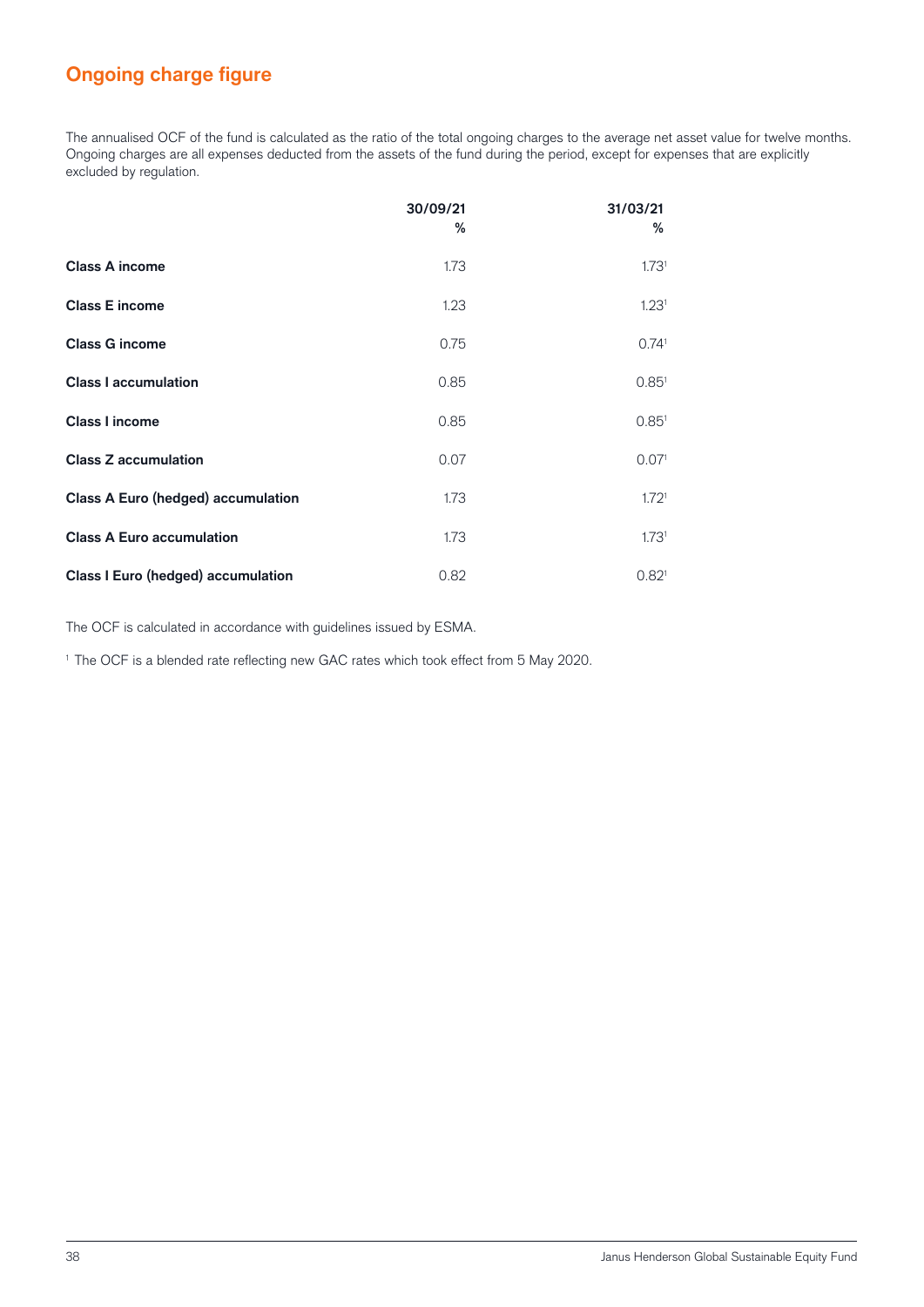### **Risk and reward profile**

The fund currently has 9 types of share class in issue: A income, E income, G income, I accumulation, I income, Z accumulation, A Euro (hedged) accumulation, A Euro accumulation and I Euro (hedged) accumulation.

Each share class has the same risk and reward profile which is as follows:

| <b>Typically lower potential</b><br>risk/reward |  | <b>Typically higher potential</b><br>risk/reward |  |                    |
|-------------------------------------------------|--|--------------------------------------------------|--|--------------------|
| Lower risk                                      |  |                                                  |  | <b>Higher risk</b> |
|                                                 |  | $\mathsf{h}$                                     |  |                    |

The share classes appear at 6 out of 7. Share classes in higher categories have shown greater and/or more frequent variations in net asset value in the past 5 years than those in lower categories. The lowest category does not mean risk free.

The SRRI is calculated based on historical volatility over a rolling 5\* year period, it is reviewed monthly and updated if volatility has changed materially to cause a movement in the SRRI level. The SRRI is an indicator and may not accurately reflect future volatility and market conditions.

The value of an investment and any income from it can go up or down. When you sell your shares they may be worth less than you paid for them.

The risk/reward rating above is based on medium-term volatility. In the future, the fund's actual volatility could be higher or lower and its rated risk/reward level could change.

The rating does not reflect the possible effects of unusual market conditions or large unpredictable events. Under normal market conditions the following risks may apply:

**Counterparty Risk and Operational Risk** The fund could lose money if a counterparty with which the fund trades becomes unwilling or unable to meet its obligations, or as a result of failure or delay in operational processes or the failure of a third party provider.

**Currency Hedging** When the fund, or a hedged share class, seeks to mitigate exchange rate movements of a currency relative to the base currency, the hedging strategy itself may create a positive or negative impact to the value of the fund due to differences in short-term interest rates between the currencies.

Derivatives The fund may use derivatives with the aim of reducing risk or managing the portfolio more efficiently. However this introduces other risks, in particular, that a derivative counterparty may not meet its contractual obligations.

**Equities** Shares can lose value rapidly, and typically involve higher risks than bonds or money market instruments. The value of your investment may fall as a result.

**Exchange Rates** If the fund holds assets in currencies other than the base currency of the fund or you invest in a share class of a different currency to the fund (unless 'hedged'), the value of your investment may be impacted by changes in exchange rates.

**Liquidity** Securities within the fund could become hard to value or to sell at a desired time and price, especially in extreme market conditions when asset prices may be falling, increasing the risk of investment losses.

**Sustainable Investment** The fund follows a sustainable investment approach, which may cause it to be overweight and/or underweight in certain sectors and thus perform differently than funds that have a similar objective but which do not integrate sustainable investment criteria when selecting securities.

The full list of the fund's risks are contained in the 'Risk Factors' section of the fund's prospectus.

There has been no change to the risk ratings in the period.

The SRRI conforms to the ESMA guidelines for the calculation of the SRRI.

\* Class G income was launched on 16 February 2018, Class A Euro (hedged) accumulation was launched on 26 October 2018 and Class E income was launched on 8 July 2019. As these share classes do not have a 5 year history, a synthetic history has been created for G income and A Euro (hedged) accumulation using the fund's relevant sector average and for E income using the A income share class.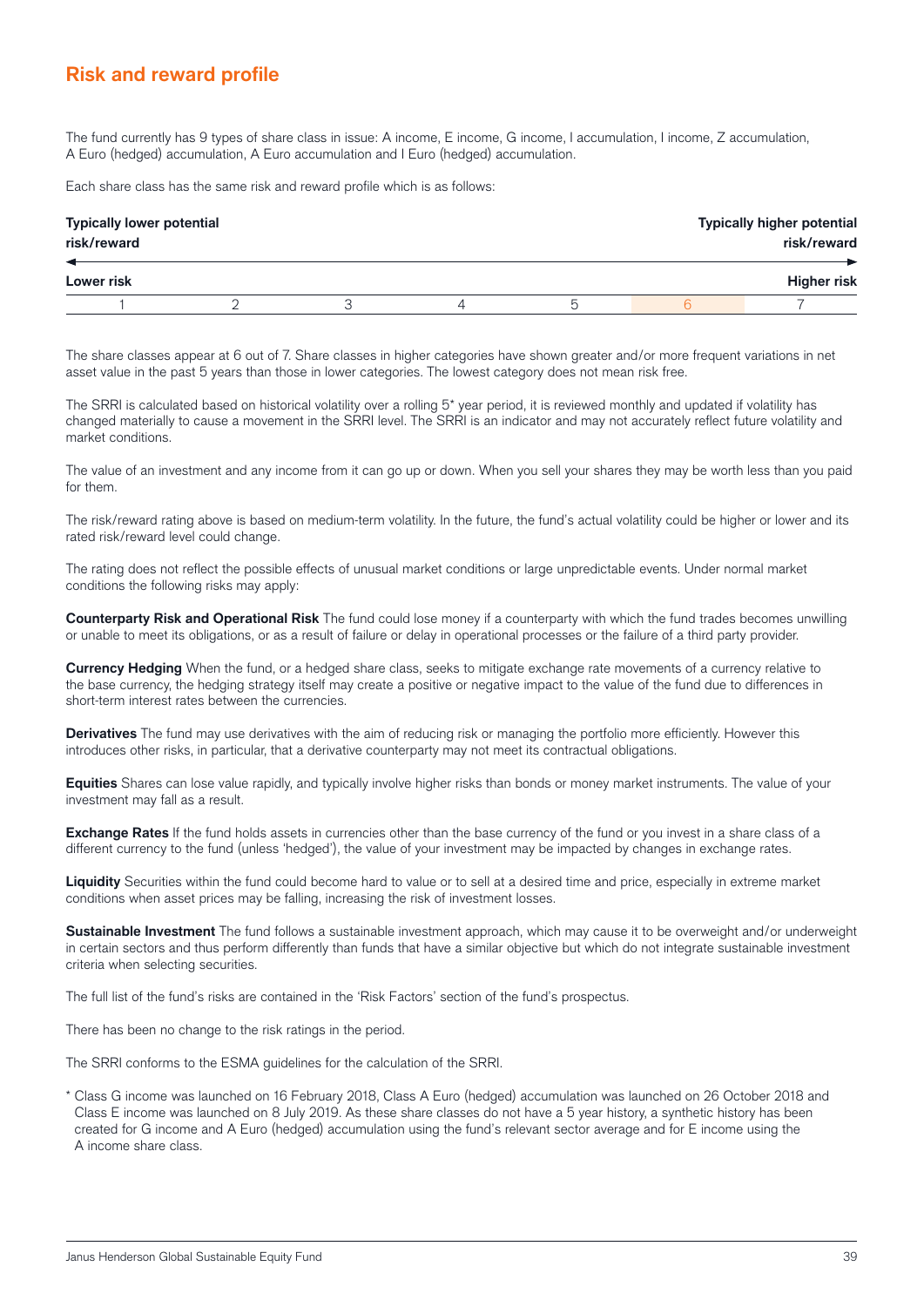## **Portfolio statement** as at 30 September 2021

| <b>Holding</b> | Investment                                                                                                                                | <b>Market</b><br>value<br>£000 | Percentage<br>of total<br>net assets<br>% |
|----------------|-------------------------------------------------------------------------------------------------------------------------------------------|--------------------------------|-------------------------------------------|
| 2,172,800      | Equities 97.52% (31/03/2021: 97.00%)<br>Australia 0.40% (31/03/2021: 0.44%)<br>Health Care 0.40% (31/03/2021: 0.44%)<br><b>Nanosonics</b> | 7,217                          | 0.40                                      |
|                | Canada 4.83% (31/03/2021: 5.20%)<br>Financials 2.14% (31/03/2021: 2.25%)                                                                  |                                |                                           |
| 394,000        | Intact Financial                                                                                                                          | 38,545                         | 2.14                                      |
|                | Utilities 2.69% (31/03/2021: 2.95%)                                                                                                       |                                |                                           |
| 1,121,189      | Boralex 'A'                                                                                                                               | 24,410                         | 1.36                                      |
| 2,020,448      | Innergex Renewable Energy                                                                                                                 | 23,988<br>48,398               | 1.33<br>2.69                              |
|                |                                                                                                                                           |                                |                                           |
|                | China 0.42% (31/03/2021: 0.81%)                                                                                                           |                                |                                           |
| 9,972,611      | Information Technology 0.42% (31/03/2021: 0.81%)                                                                                          |                                | 0.42                                      |
|                | Linklogis                                                                                                                                 | 7,591                          |                                           |
|                | France 4.64% (31/03/2021: 4.88%)                                                                                                          |                                |                                           |
| 800,600        | Communication Services 0.36% (31/03/2021: 0.46%)<br>Orange                                                                                | 6,435                          | 0.36                                      |
|                |                                                                                                                                           |                                |                                           |
|                | Industrials 4.28% (31/03/2021: 4.42%)                                                                                                     |                                |                                           |
| 463,500        | Legrand                                                                                                                                   | 36,938                         | 2.05                                      |
| 324,600        | Schneider Electric                                                                                                                        | 40,137<br>77,075               | 2.23<br>4.28                              |
|                |                                                                                                                                           |                                |                                           |
|                | Germany 3.11% (31/03/2021: 3.53%)                                                                                                         |                                |                                           |
| 113,900        | Consumer Discretionary 1.48% (31/03/2021: 1.66%)<br>Adidas                                                                                | 26,702                         | 1.48                                      |
|                |                                                                                                                                           |                                |                                           |
|                | Industrials 1.63% (31/03/2021: 1.87%)                                                                                                     |                                |                                           |
| 366,200        | Knorr-Bremse                                                                                                                              | 29,278                         | 1.63                                      |
|                | Hong Kong 1.95% (31/03/2021: 2.32%)                                                                                                       |                                |                                           |
| 4,103,700      | Financials 1.95% (31/03/2021: 2.32%)<br>AIA                                                                                               | 35,148                         | 1.95                                      |
|                |                                                                                                                                           |                                |                                           |
|                | Ireland 1.70% (31/03/2021: 0.00%)                                                                                                         |                                |                                           |
|                | Health Care 1.70% (31/03/2021: 0.00%)                                                                                                     |                                |                                           |
| 157,800        | <b>ICON</b>                                                                                                                               | 30,678                         | 1.70                                      |
|                | Japan 8.79% (31/03/2021: 8.98%)                                                                                                           |                                |                                           |
|                | Communication Services 2.29% (31/03/2021: 2.47%)                                                                                          |                                |                                           |
| 115,300        | Nintendo                                                                                                                                  | 41,248                         | 2.29                                      |
|                | Consumer Discretionary 2.02% (31/03/2021: 1.86%)                                                                                          |                                |                                           |
| 166,700        | Shimano                                                                                                                                   | 36,444                         | 2.02                                      |
|                |                                                                                                                                           |                                |                                           |
|                | Industrials 0.96% (31/03/2021: 1.18%)                                                                                                     |                                |                                           |
| 208,800        | Nidec                                                                                                                                     | 17,210                         | 0.96                                      |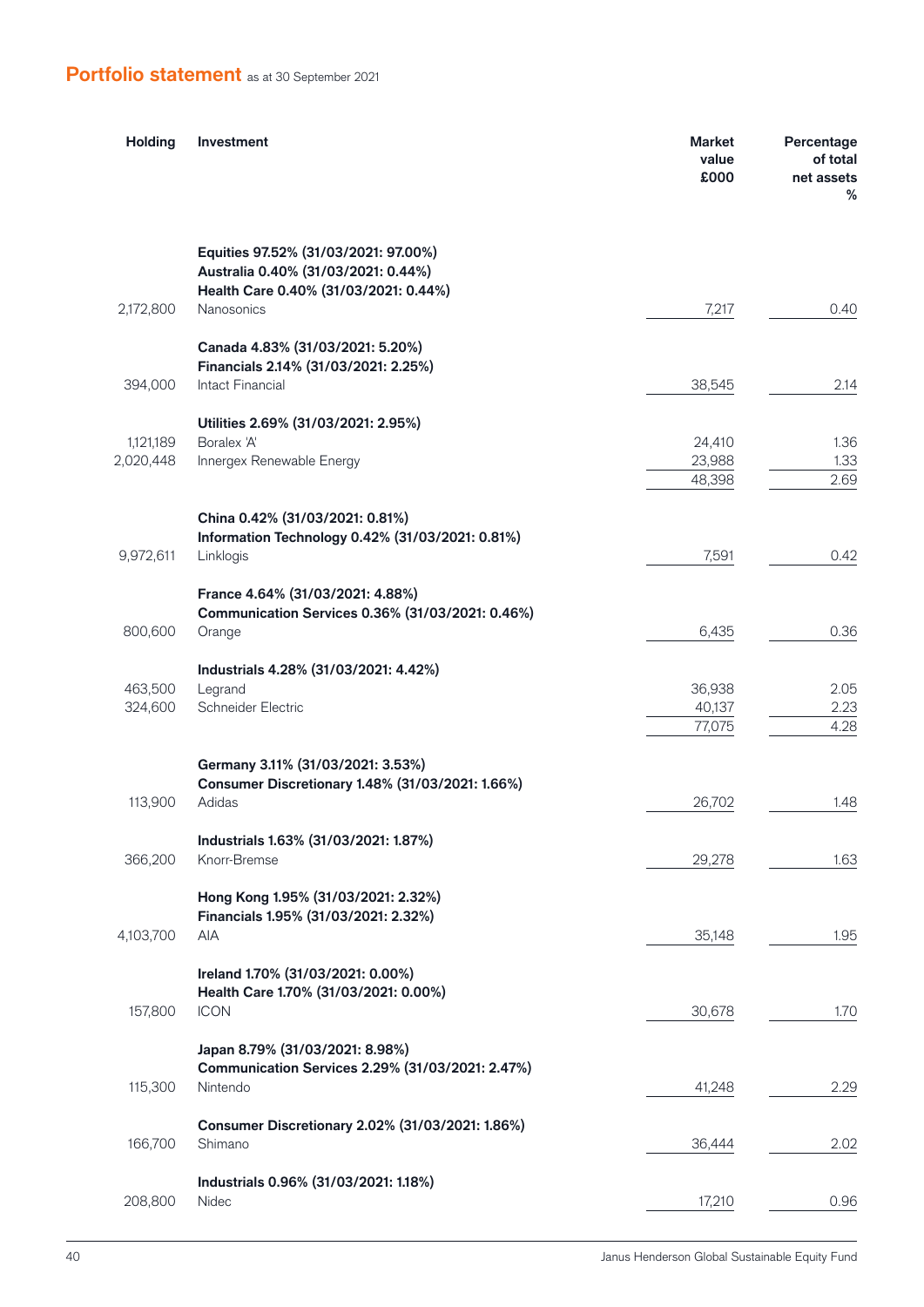| <b>Holding</b> | Investment                                                                                    | <b>Market</b><br>value<br>£000 | Percentage<br>of total<br>net assets<br>℅ |
|----------------|-----------------------------------------------------------------------------------------------|--------------------------------|-------------------------------------------|
|                | Information Technology 3.52% (31/03/2021: 3.47%)                                              |                                |                                           |
| 528,300        | Murata Manufacturing                                                                          | 34,506                         | 1.92                                      |
| 881,500        | Shimadzu                                                                                      | 28,740                         | 1.60                                      |
|                |                                                                                               | 63,246                         | 3.52                                      |
|                | Netherlands 3.41% (31/03/2021: 3.52%)<br>Industrials 1.44% (31/03/2021: 1.34%)                |                                |                                           |
| 329,100        | <b>Wolters Kluwer</b>                                                                         | 25,860                         | 1.44                                      |
|                | Information Technology 1.97% (31/03/2021: 2.18%)                                              |                                |                                           |
| 63,800         | <b>ASML</b>                                                                                   | 35,419                         | 1.97                                      |
|                | Taiwan 2.63% (31/03/2021: 2.94%)<br>Information Technology 2.63% (31/03/2021: 2.94%)          |                                |                                           |
| 3,065,700      | Taiwan Semiconductor Manufacturing                                                            | 47,333                         | 2.63                                      |
|                | United Kingdom 3.12% (31/03/2021: 3.07%)<br>Materials 1.53% (31/03/2021: 1.36%)               |                                |                                           |
| 6,668,600      | <b>DS Smith</b>                                                                               | 27,535                         | 1.53                                      |
|                | Utilities 1.59% (31/03/2021: 1.71%)                                                           |                                |                                           |
| 1,819,700      | <b>SSE</b>                                                                                    | 28,578                         | 1.59                                      |
|                | United States 62.52% (31/03/2021: 61.31%)<br>Consumer Discretionary 4.36% (31/03/2021: 3.59%) |                                |                                           |
| 330,450        | Aptiv                                                                                         | 36,485                         | 2.03                                      |
| 68,000         | Home Depot                                                                                    | 16,555                         | 0.92                                      |
| 171,000        | Nike 'B'                                                                                      | 18,418                         | 1.02                                      |
| 12,600         | Tesla                                                                                         | 7,242                          | 0.39                                      |
|                |                                                                                               | 78,700                         | 4.36                                      |
| 121,400        | Consumer Staples 0.40% (31/03/2021: 0.65%)<br>McCormick Non-Voting Shares                     | 7,293                          | 0.40                                      |
|                | Financials 8.01% (31/03/2021: 7.91%)                                                          |                                |                                           |
| 234,550        | <b>AON</b>                                                                                    | 49,688                         | 2.76                                      |
| 324,600        | Marsh & McLennan                                                                              | 36,438                         | 2.02                                      |
| 349,600        | Progressive                                                                                   | 23,424                         | 1.30                                      |
| 412,400        | Walker & Dunlop                                                                               | 34,699                         | 1.93                                      |
|                |                                                                                               | 144,249                        | 8.01                                      |
|                | Health Care 4.45% (31/03/2021: 4.90%)                                                         |                                |                                           |
| 269,700        | Accolade                                                                                      | 8,435                          | 0.46                                      |
| 557,200        | Encompass Health                                                                              | 31,018                         | 1.72                                      |
| 141,700        | Humana                                                                                        | 40,885                         | 2.27                                      |
|                | Industrials 5.88% (31/03/2021: 4.71%)                                                         | 80,338                         | 4.45                                      |
| 1,813,200      | Evoqua Water Technologies                                                                     | 50,509                         | 2.80                                      |
| 416,900        | Wabtec                                                                                        | 26,649                         | 1.48                                      |
| 313,500        | Xylem                                                                                         | 28,759                         | 1.60                                      |
|                |                                                                                               | 105,917                        | 5.88                                      |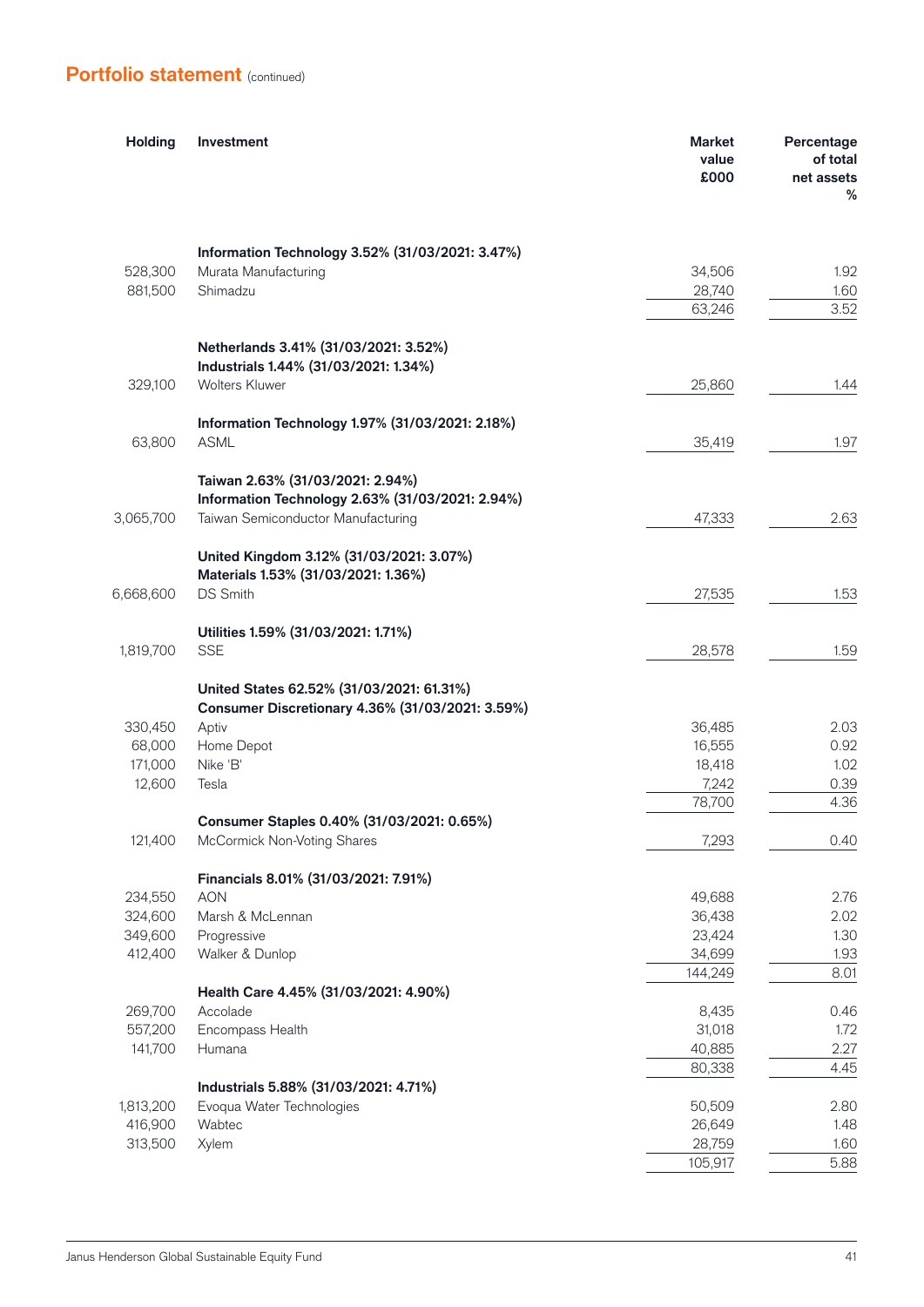| <b>Holding</b> | Investment                                                                                                 | <b>Market</b><br>value<br>£000 | Percentage<br>of total<br>net assets<br>% |
|----------------|------------------------------------------------------------------------------------------------------------|--------------------------------|-------------------------------------------|
|                | Information Technology 34.47% (31/03/2021: 34.03%)                                                         |                                |                                           |
| 135,050        | Adobe                                                                                                      | 57,634                         | 3.20                                      |
| 109,600        | Atlassian                                                                                                  | 31,816                         | 1.77                                      |
| 308,600        | Autodesk                                                                                                   | 65,236                         | 3.62                                      |
| 284,800        | Avalara                                                                                                    | 36,936                         | 2.05                                      |
| 104,600        | Bill.com                                                                                                   | 20,709                         | 1.15                                      |
| 222,400        | Cadence Design Systems                                                                                     | 24,972                         | 1.39                                      |
| 253,000        | <b>IPG Photonics</b>                                                                                       | 29,722                         | 1.65                                      |
| 88,500         | Lam Research                                                                                               | 37,338                         | 2.07                                      |
| 114,700        | <b>MasterCard</b>                                                                                          | 29,564                         | 1.64                                      |
| 281,300        | Microchip Technology                                                                                       | 32,007                         | 1.78                                      |
| 483,700        | Microsoft                                                                                                  | 101,052                        | 5.61                                      |
| 341,000        | Nvidia                                                                                                     | 52,356                         | 2.90                                      |
| 378,000        | <b>TE Connectivity</b>                                                                                     | 38,457                         | 2.13                                      |
| 251,000        | Texas Instruments                                                                                          | 35,768                         | 1.99                                      |
| 317,700        | Zendesk                                                                                                    | 27,436                         | 1.52                                      |
|                |                                                                                                            | 621,003                        | 34.47                                     |
|                |                                                                                                            |                                |                                           |
| 135,050        | Materials 1.15% (31/03/2021: 1.16%)                                                                        |                                | 1.15                                      |
|                | Avery Dennison                                                                                             | 20,745                         |                                           |
|                | Real Estate 3.80% (31/03/2021: 4.36%)                                                                      |                                |                                           |
| 181,100        | Crown Castle International                                                                                 | 23,272                         | 1.29                                      |
| 45,850         | Equinix                                                                                                    | 26,843                         | 1.49                                      |
| 198,100        | Prologis                                                                                                   | 18,421                         | 1.02                                      |
|                |                                                                                                            | 68,536                         | 3.80                                      |
|                |                                                                                                            |                                |                                           |
|                | Derivatives 0.00% (31/03/2021: (0.01%))<br>Forward Foreign Exchange Contracts (Hedged share classes) 0.00% |                                |                                           |
|                | $(31/03/2021:(0.01%))$ <sup>1</sup>                                                                        |                                |                                           |
|                | Buy EUR 16 : Sell GBP 13 October 2021 <sup>2</sup>                                                         |                                |                                           |
|                | Buy EUR 1,965,455 : Sell GBP 1,677,576 October 2021                                                        | 12                             |                                           |
|                | Buy EUR 1,976,397 : Sell GBP 1,686,916 October 2021                                                        | 13                             |                                           |
|                | Buy EUR 3 : Sell GBP 2 October 2021 <sup>2</sup>                                                           |                                |                                           |
|                | Buy EUR 3,550 : Sell GBP 3,030 October 2021 <sup>2</sup>                                                   |                                |                                           |
|                | Buy EUR 3,804 : Sell GBP 3,247 October 2021 <sup>2</sup>                                                   |                                |                                           |
|                | Buy EUR 6 : Sell GBP 5 October 2021 <sup>2</sup>                                                           |                                |                                           |
|                | Buy EUR 6 : Sell GBP 5 October 2021 <sup>2</sup>                                                           |                                |                                           |
|                | Buy EUR 8 : Sell GBP 7 October 2021 <sup>2</sup>                                                           |                                |                                           |
|                | Buy EUR 9 : Sell GBP 8 October 2021 <sup>2</sup>                                                           |                                |                                           |
|                | Buy GBP 10 : Sell EUR 12 October 2021 <sup>2</sup>                                                         |                                |                                           |
|                | Buy GBP 2 : Sell EUR 3 October 2021 <sup>2</sup>                                                           |                                |                                           |
|                | Buy GBP 2 : Sell EUR 3 October 2021 <sup>2</sup>                                                           |                                |                                           |
|                | Buy GBP 2,215 : Sell EUR 2,565 October 2021 <sup>2</sup>                                                   |                                |                                           |
|                | Buy GBP 3 : Sell EUR 3 October 2021 <sup>2</sup>                                                           |                                |                                           |
|                | Buy GBP 3,404 : Sell EUR 3,998 October 2021 <sup>2</sup>                                                   |                                |                                           |
|                | Buy GBP 34,524 : Sell EUR 39,898 October 2021 <sup>2</sup>                                                 |                                |                                           |
|                | Buy GBP 35,056 : Sell EUR 40,513 October 2021 <sup>2</sup>                                                 |                                |                                           |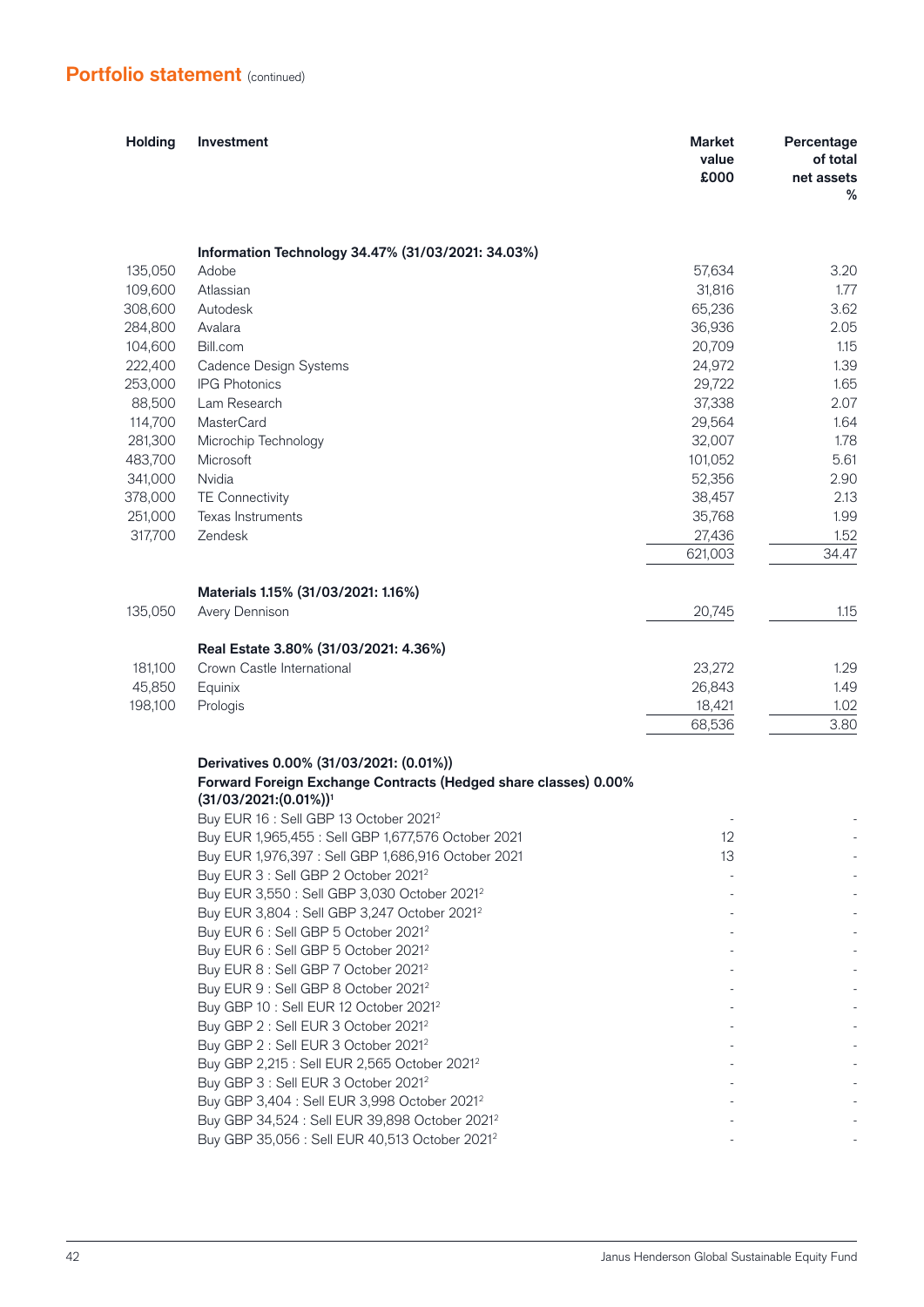| <b>Holding</b> | Investment                                                               | <b>Market</b><br>value<br>£000 | Percentage<br>of total<br>net assets<br>% |
|----------------|--------------------------------------------------------------------------|--------------------------------|-------------------------------------------|
|                | Forward Foreign Exchange Contracts (Hedged share classes)<br>(continued) |                                |                                           |
|                | Buy GBP 5 : Sell EUR 6 October 2021 <sup>2</sup>                         |                                |                                           |
|                | Buy GBP 5,492 : Sell EUR 6,375 October 2021 <sup>2</sup>                 |                                |                                           |
|                | Buy GBP 6 : Sell EUR 8 October 2021 <sup>2</sup>                         |                                |                                           |
|                |                                                                          | 25                             |                                           |
|                | <b>Investment assets</b>                                                 | 1,756,746                      | 97.52                                     |
|                | Other net assets                                                         | 44,592                         | 2.48                                      |
|                | <b>Total net assets</b>                                                  | 1,801,338                      | 100.00                                    |

 $^1$  Not listed on an official stock exchange<br> $^2$  Due to rounding to pearest £1,000

<sup>2</sup> Due to rounding to nearest £1,000

All investments are listed on recognised stock exchanges or are 'approved securities' within the meaning of FCA rules unless otherwise stated.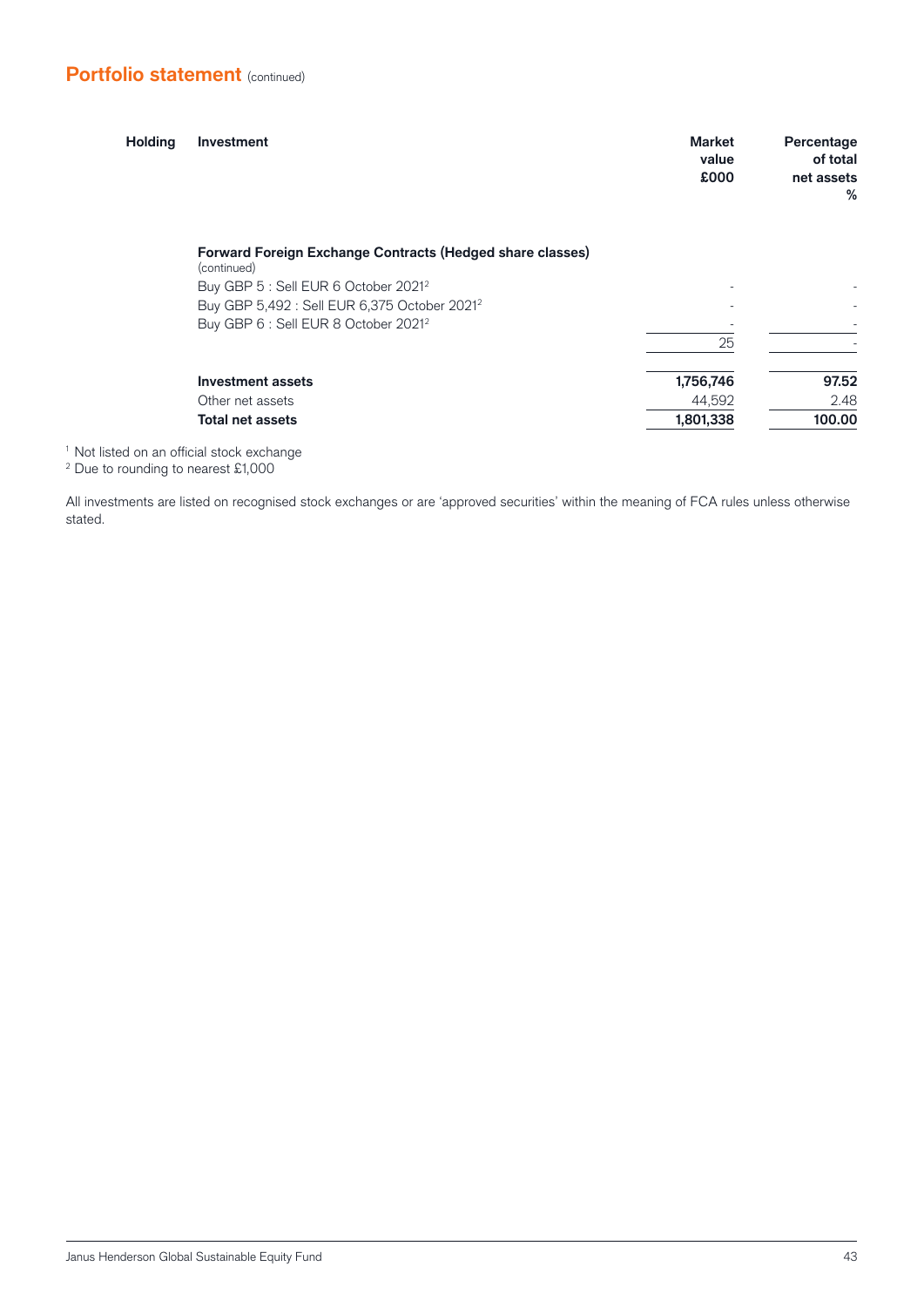## **Statement of total return** (unaudited) for the six months ended 30 September 2021

|                                                   |         | 30/09/21 |         | 30/09/20 |  |
|---------------------------------------------------|---------|----------|---------|----------|--|
|                                                   | £000    | £000     | £000    | £000     |  |
| Income                                            |         |          |         |          |  |
| Net capital gains                                 |         | 159,407  |         | 277,968  |  |
| Revenue                                           | 10,543  |          | 7,834   |          |  |
| <b>Expenses</b>                                   | (7,254) |          | (4,525) |          |  |
| Net revenue before taxation                       | 3,289   |          | 3,309   |          |  |
| Taxation                                          | (987)   |          | (698)   |          |  |
| Net revenue after taxation                        |         | 2,302    |         | 2,611    |  |
| Total return before distributions                 |         | 161,709  |         | 280,579  |  |
| <b>Distributions</b>                              |         | (2,818)  |         | (2,840)  |  |
| Change in net assets attributable to shareholders |         |          |         |          |  |
| from investment activities                        |         | 158,891  |         | 277,739  |  |

#### **Statement of change in net assets attributable to shareholders**

(unaudited) for the six months ended 30 September 2021

|                                                                                    | 30/09/21             |           | 30/09/20             |           |
|------------------------------------------------------------------------------------|----------------------|-----------|----------------------|-----------|
|                                                                                    | £000                 | £000      | £000                 | £000      |
| Opening net assets attributable to shareholders                                    | 1,484,749            |           |                      | 824,555   |
| Amounts receivable on issue of shares<br>Amounts payable on cancellation of shares | 211,980<br>(56, 485) |           | 171,142<br>(69, 325) |           |
|                                                                                    |                      | 155,495   |                      | 101,817   |
| Dilution adjustment                                                                |                      |           |                      | 29        |
| Change in net assets attributable to shareholders<br>from investment activities    |                      | 158,891   |                      | 277,739   |
| Retained distributions on accumulation shares                                      |                      | 2,203     |                      | 2,070     |
| Closing net assets attributable to shareholders                                    |                      | 1,801,338 |                      | 1,206,210 |

\* The opening net assets attributable to shareholders for the current period do not equal the closing net assets attributable for the comparative period as they are not consecutive periods.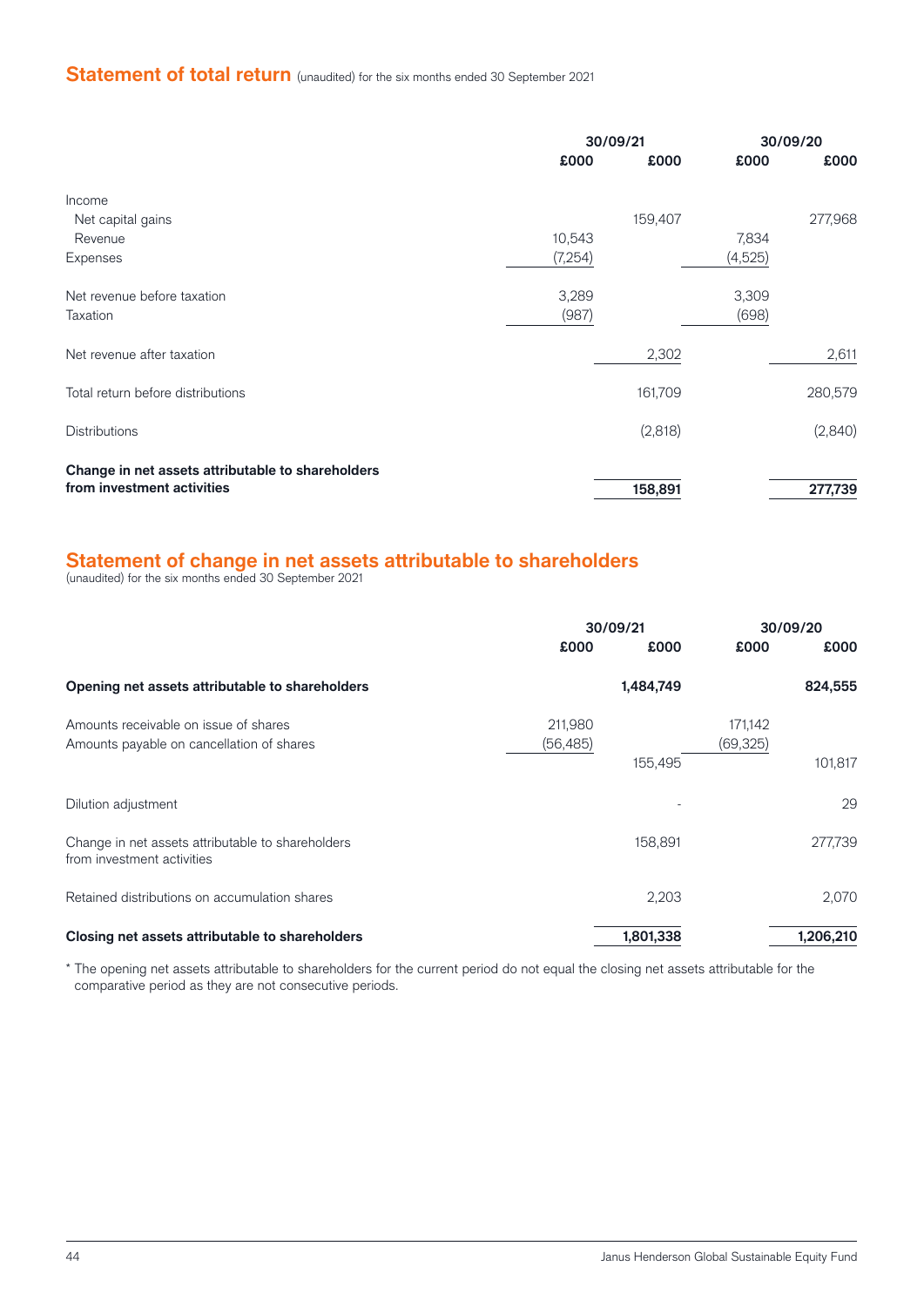## **Balance sheet** (unaudited) as at 30 September 2021

|                                         | 30/09/21<br>£000 | 31/03/21<br>£000 |
|-----------------------------------------|------------------|------------------|
| <b>Assets:</b>                          |                  |                  |
| Investments                             | 1,756,746        | 1,440,185        |
| Current assets:                         |                  |                  |
| Debtors                                 | 29,607           | 12,141           |
| Cash and bank balances                  | 60,675           | 47,132           |
| <b>Total assets</b>                     | 1,847,028        | 1,499,458        |
| <b>Liabilities:</b>                     |                  |                  |
| Investment liabilities                  |                  | 109              |
| Creditors:                              |                  |                  |
| Distributions payable                   | 615              | 246              |
| Other creditors                         | 45,075           | 14,354           |
| <b>Total liabilities</b>                | 45,690           | 14,709           |
| Net assets attributable to shareholders | 1,801,338        | 1,484,749        |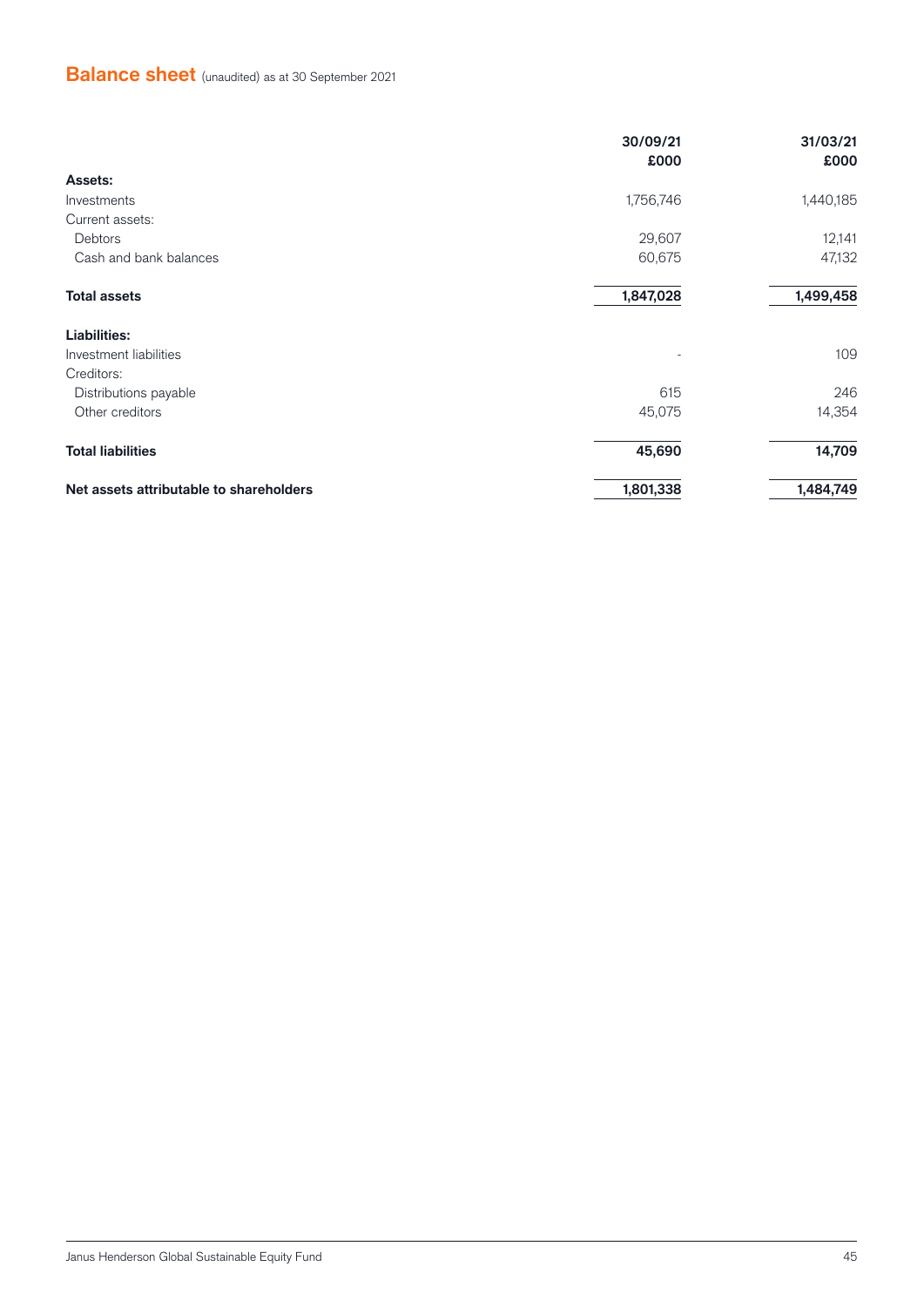#### Interim dividend distribution (accounting date 30 September 2021, paid on 30 November 2021)

Group 1: shares purchased prior to 1 April 2021 Group 2: shares purchased on or after 1 April 2021

**Distribution per share Total distribution per share 30/11/21 Total distribution per share 30/11/20 Class A income** Group 1 - - - Group 2 - - - **Class E income** Group 1 - - 0.2676 Group 2 - - 0.2676 **Class G income** Group 1 1.0038 1.0038 1.2872 Group 2 1.0038 1.0038 1.2872 **Class I accumulation** Group 1 0.7690 0.7690 0.9820 Group 2 0.7690 0.7690 0.9820 **Class I income** Group 1 0.7504 0.7504 1.0675 Group 2 0.7504 0.7504 1.0675 **Class Z accumulation** Group 1 4.2606 4.2606 3.9285 Group 2 4.2606 4.2606 3.9285 **Class A Euro (hedged) accumulation<sup>1</sup>** Group 1 - - - Group 2 - - - **Class A Euro accumulation<sup>1</sup>** Group 1 - - - Group 2 - - - **Class I Euro (hedged) accumulation<sup>1</sup>** Group 1 1.1459 1.1459 6.4376 Group 2 1.1459 1.1459 6.4376 1 in Euro cents per share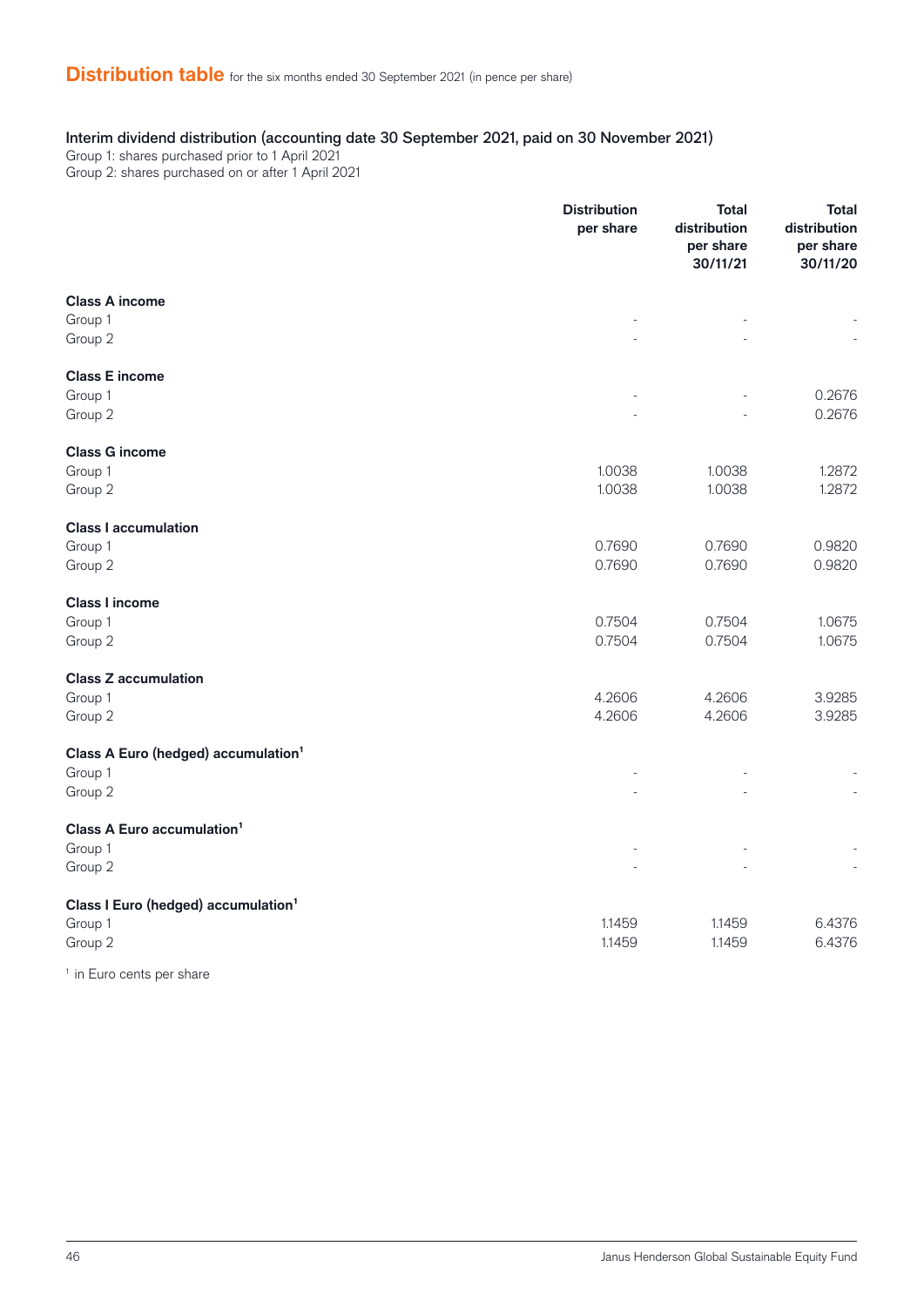# **Janus Henderson Sustainable Future Technologies Fund**

### **Authorised Corporate Director's report**

#### Investment Fund Managers

Graeme Clark, Alison Porter and Richard Clode

#### Investment objective and policy

The fund aims to provide capital growth over the long term (5 years or more) by investing in technology-related companies that contribute to the development of a sustainable global economy.

The fund invests at least 90% of its assets in shares (also known as equities) of technology-related companies of any size, in any country, whose products and services are considered by the Investment Manager as contributing to positive environmental or social change, thereby having an impact on the development of a sustainable global economy. The fund's investment universe is defined by technology and technology-related companies that derive at least 50% of their current or future expected revenues from the sustainable technology themes identified by the Investment Manager. The fund will avoid investing in companies that the Investment Manager considers could contribute to environmental or societal harm.

The fund may also invest in other assets including CIS (including those managed by Janus Henderson) and cash.

The Investment Manager may use derivatives (complex financial instruments) to reduce risk or to manage the fund more efficiently.

The fund is actively managed with reference to the MSCI ACWI Information Technology Index, which is broadly representative of the companies in which it may invest, as this can provide a useful comparator for assessing the fund's performance. The Investment Manager has discretion to choose investments for the fund with weightings different to the index or not in the index.

#### **Strategy**

The Investment Manager, within its thematic framework of environmental and social themes and positive/negative (avoidance) criteria screening, seeks to identify undervalued growth companies that are aligned with the UN's Sustainable Development Goals, and derive at least 50% of their current or future expected revenues from the sustainable technology themes the Investment Manager has identified as having a positive impact on those goals. Examples of themes the Investment Manager has identified include clean energy technology, sustainable transport, low carbon infrastructure, digital democratisation, health technology, smart cities, data security and resource and productivity optimisation. The Investment Manager looks to navigate the hype cycle (different stages in the development of a technology from conception to widespread adoption) around technology adoption by assessing the company's fundamental business model and by focusing on companies with high quality management following good governance practices and sustainable barriers to entry, driving longer term unappreciated earnings growth. The fund will avoid investing in companies that the Investment Manager considers could contribute to significant environmental or societal harm.

#### Performance summary

## **Cumulative performance Since inception 3 Aug 21 - 30 Sep 21 % Class I accumulation (Net)** 1.4\* **MSCI ACWI Information Technology Index** 0.0\* **IA Technology and Technology Innovations Sector** 0.5\* **Discrete performance 3 Aug 21\*\* - 30 Sep 21 % Class I accumulation (Net)** 1.4\* **MSCI ACWI Information Technology Index** 0.0\* **IA Technology and Technology Innovations Sector** 0.5\*

\* Cumulative and discrete performance figures are the same, as this is a newly launched fund.

\*\* The fund launched on 3 August 2021.

 $\overline{a}$ 

Source: Morningstar Class I accumulation (Net), NAV to NAV, net of fees and net income reinvested as at 12 noon valuation point.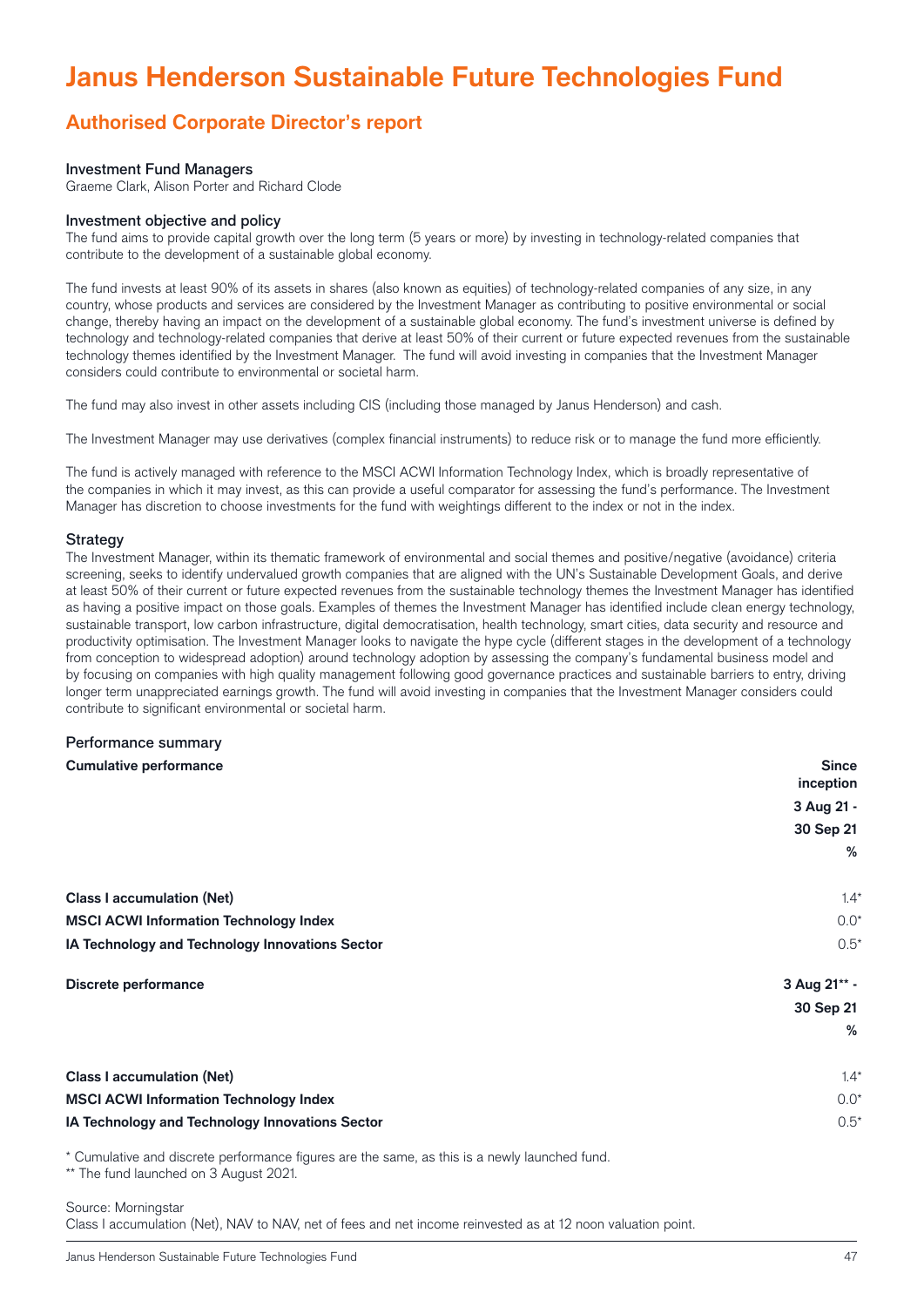### **Authorised Corporate Director's report (continued)**

#### Performance summary (continued)

Benchmark values are as at close of business.

Class I accumulation is disclosed as it is the representative share class.

#### **Benchmark usage**

Index: MSCI ACWI Information Technology Index Index usage: Comparator

Index description: The MSCI ACWI (All Country World Index) Information Technology Index is a measure of the performance of large and medium sized information technology companies from developed and emerging stock markets around the world. It provides a useful comparison against which the fund's performance can be assessed over time.

Peer group: IA Technology and Technology Innovations Sector

Peer group usage: Comparator

Peer group description: The Investment Association (IA) groups funds with similar geographic and/or investment remit into sectors. The fund's ranking within the sector (as calculated by a number of data providers) can be a useful performance comparison against other funds with similar aims.

Please remember that past performance is not a guide to future performance. The value of an investment and the revenue from it can fall as well as rise as a result of market and currency fluctuations and you may not get back the amount originally invested.

#### **Significant portfolio changes** for the period 3 August 2021 to 30 September 2021

| Largest purchases      | £000  | <b>Largest sales</b> | £000 |
|------------------------|-------|----------------------|------|
|                        |       |                      |      |
| Microsoft              | 194   | MercadoLibre         | 96   |
| ServiceNow             | 166   |                      |      |
| Adobe                  | 165   |                      |      |
| Equinix                | 155   |                      |      |
| Trimble                | 130   |                      |      |
| <b>TE Connectivity</b> | 130   |                      |      |
| PayPal                 | 130   |                      |      |
| Impinj                 | 130   |                      |      |
| Infineon Technologies  | 129   |                      |      |
| Chegg                  | 129   |                      |      |
|                        |       |                      |      |
| <b>Total purchases</b> | 4,763 | <b>Total sales</b>   | 96   |
|                        |       |                      |      |

All sales are included.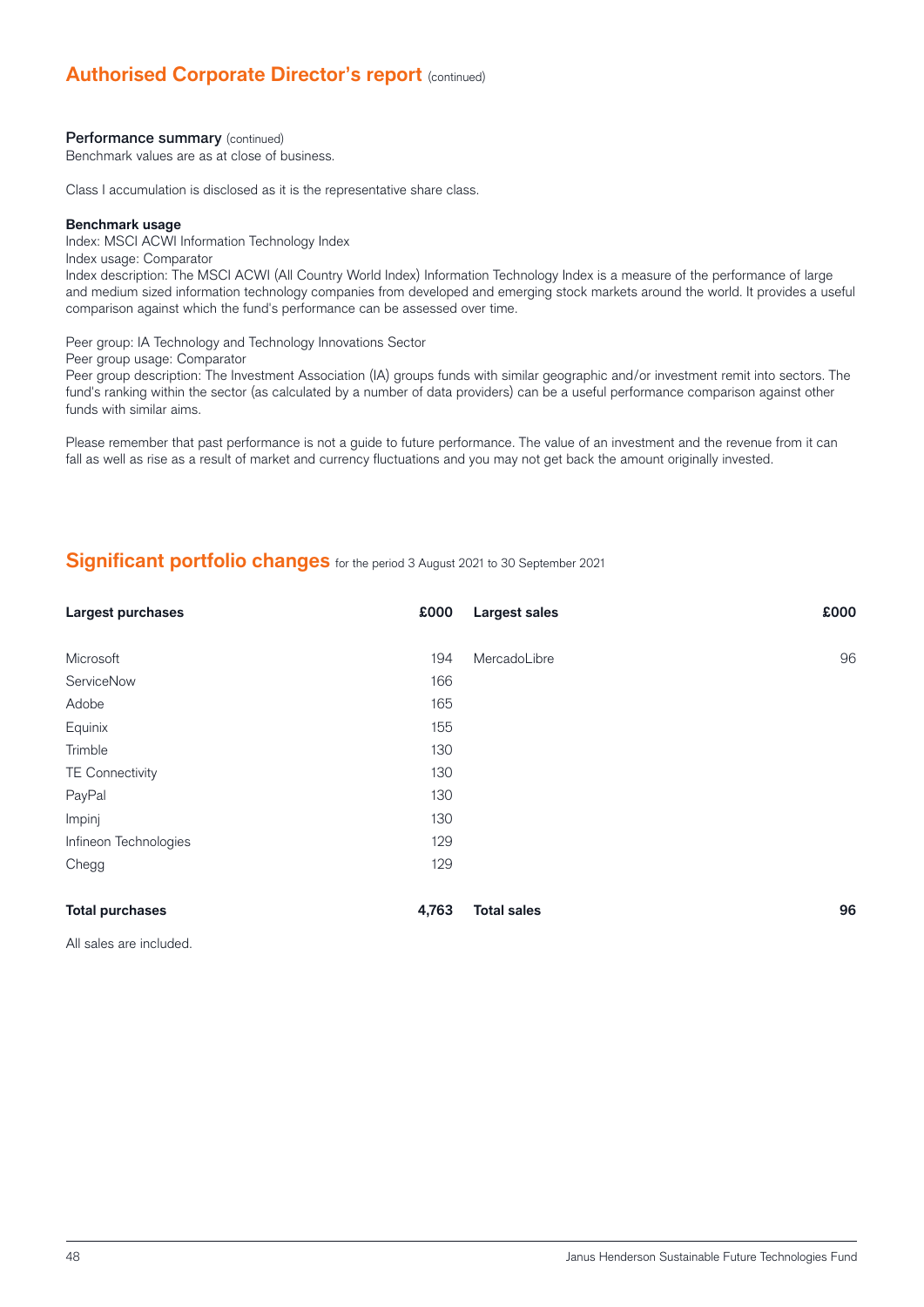### **Authorised Corporate Director's report (continued)**

#### Investment review

The fund returned 1.4% based on Class I accumulation (Net) over the period from 3 August 2021 to 30 September 2021, compared with a return of 0.0% in the MSCI ACWI Information Technology Index and a return of 0.5% in the IA Technology and Technology Innovations Sector peer group benchmark.

The Janus Henderson Sustainable Future Technologies Fund launched on 3 August 2021. The Sustainable Future Technologies Strategy is based on the Global Technology Leaders Team's extensive investment experience, which allows the managers to better understand technology's impact on society and the environment. Innovation and disruption are two sides of the same coin, while there are also often conflicts between environmental and social sustainability.

Key tenets of the approach:

- Positive and negative (avoidance) investment criteria are used to help navigate a course through to a sustainable investment strategy, while pro-active company engagement and portfolio management are required throughout the journey.
- Environmental and social factors are considered at all stages of the investment process. Only companies with a clear positive impact, generating at least 50% of current or future revenues from eight identified sustainable technology themes are eligible for investment.
- Positive impact thematic overlay of sustainable technology themes and positive screening creates a 'technology for good' portfolio compliant with EU Sustainable Finance Disclosure Regulation (SFDR) Article 9 standards with sustainability as its objective.

Integrated risk management is reflected in portfolio construction, which considers a variety of risk factors focusing on managing thematic, liquidity and sustainability risk. A focus on liquidity control is an important aspect of navigating the hype cycle – to avoid overcrowded and overhyped areas of the technology sector.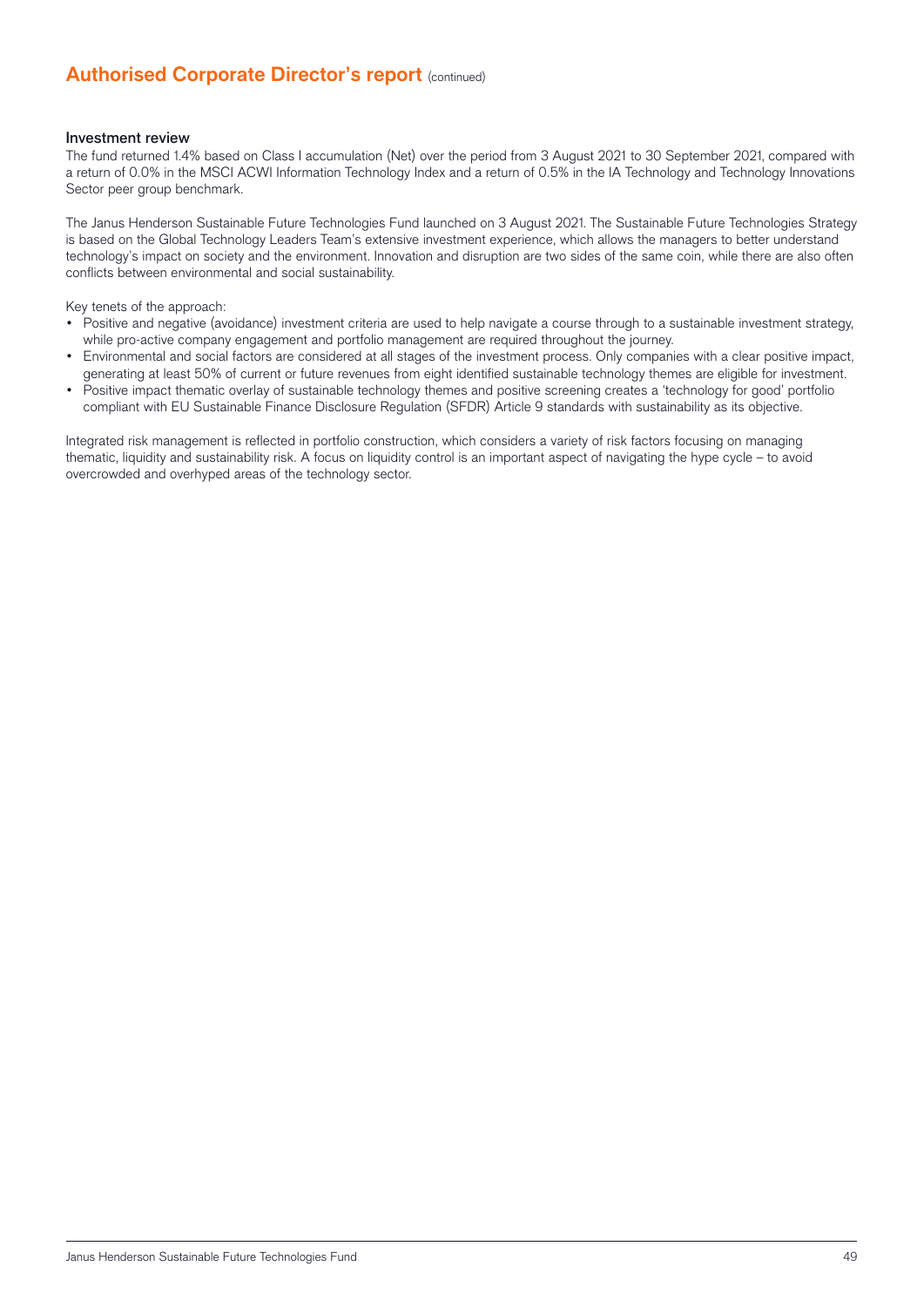|                                               | <b>Class G accumulation</b><br>$03/08/21 -$<br>30/09/21<br>(pence<br>per share) |
|-----------------------------------------------|---------------------------------------------------------------------------------|
| Change in net assets per share                |                                                                                 |
| Opening net asset value per share             | 100.001                                                                         |
| Return before operating charges*              | 0.95                                                                            |
| Operating charges                             | (0.10)                                                                          |
| Return after operating charges*               | 0.85                                                                            |
| Distributions on accumulation shares          |                                                                                 |
| Retained distributions on accumulation shares |                                                                                 |
| Closing net asset value per share             | 100.85                                                                          |
| * after direct transaction costs of:          | 0.01                                                                            |
| Performance                                   |                                                                                 |
| Return after charges                          | 0.85%                                                                           |
| <b>Other information</b>                      |                                                                                 |
| Closing net asset value (£000s)               | 2,562                                                                           |
| Closing number of shares                      | 2,542,085                                                                       |
| Operating charges (annualised)                | 0.62%                                                                           |
| Direct transaction costs                      | 0.01%                                                                           |
| <b>Prices</b>                                 |                                                                                 |
| Highest share price (pence)                   | 105.70                                                                          |
| Lowest share price (pence)                    | 100.00                                                                          |

<sup>1</sup> The fund launched on 3 August 2021 and this is the first published price.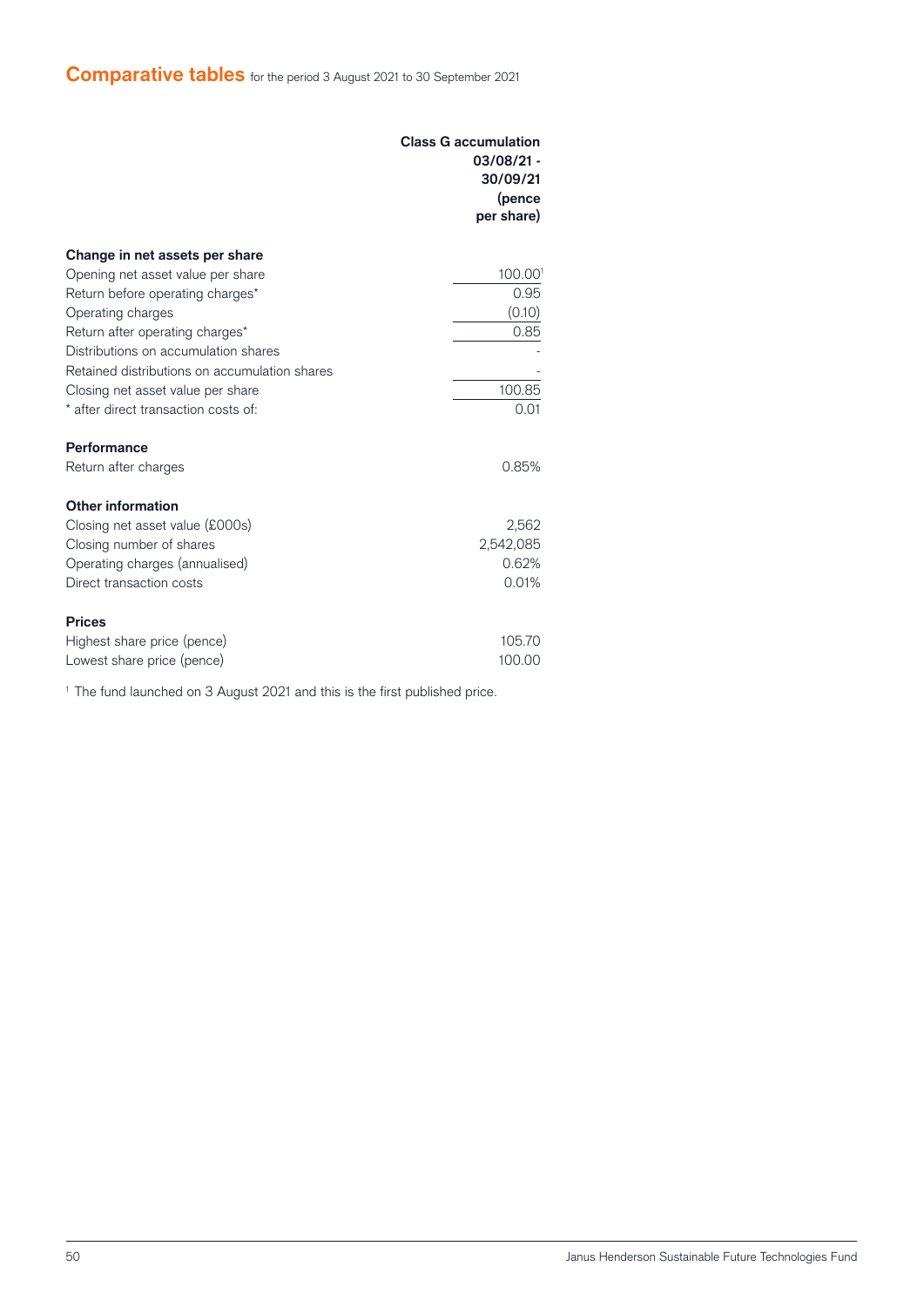|                                      | <b>Class G income</b><br>03/08/21 -<br>30/09/21<br>(pence<br>per share) |
|--------------------------------------|-------------------------------------------------------------------------|
| Change in net assets per share       |                                                                         |
| Opening net asset value per share    | 100.00 <sup>2</sup>                                                     |
| Return before operating charges*     | 0.93                                                                    |
| Operating charges                    | (0.10)                                                                  |
| Return after operating charges*      | 0.83                                                                    |
| Distributions on income shares       |                                                                         |
| Closing net asset value per share    | 100.83                                                                  |
| * after direct transaction costs of: | 0.01                                                                    |
| Performance                          |                                                                         |
| Return after charges                 | 0.83%                                                                   |
| <b>Other information</b>             |                                                                         |
| Closing net asset value (£000s)      | 1                                                                       |
| Closing number of shares             | 500                                                                     |
| Operating charges (annualised)       | 0.62%                                                                   |
| Direct transaction costs             | 0.01%                                                                   |
| <b>Prices</b>                        |                                                                         |
| Highest share price (pence)          | 105.70                                                                  |
| Lowest share price (pence)           | 100.00                                                                  |

<sup>2</sup> The fund launched on 3 August 2021 and this is the first published price.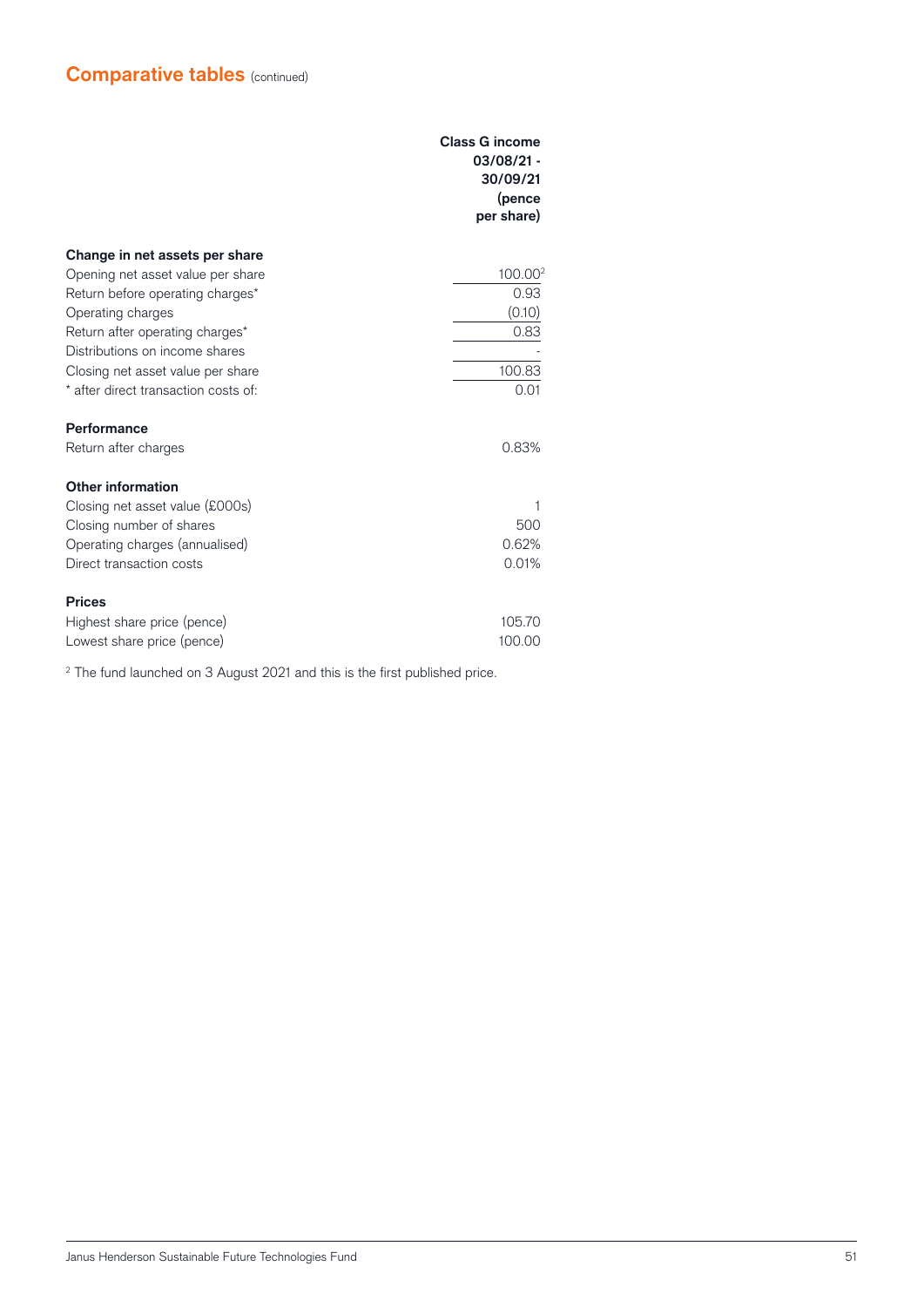|                                               | <b>Class I accumulation</b><br>$03/08/21 -$<br>30/09/21<br>(pence<br>per share) |
|-----------------------------------------------|---------------------------------------------------------------------------------|
| Change in net assets per share                |                                                                                 |
| Opening net asset value per share             | 100.003                                                                         |
| Return before operating charges*              | 0.94                                                                            |
| Operating charges                             | (0.13)                                                                          |
| Return after operating charges*               | 0.81                                                                            |
| Distributions on accumulation shares          |                                                                                 |
| Retained distributions on accumulation shares |                                                                                 |
| Closing net asset value per share             | 100.81                                                                          |
| * after direct transaction costs of:          | 0.01                                                                            |
| Performance                                   |                                                                                 |
| Return after charges                          | 0.81%                                                                           |
| <b>Other information</b>                      |                                                                                 |
| Closing net asset value (£000s)               | 2,520                                                                           |
| Closing number of shares                      | 2,500,500                                                                       |
| Operating charges (annualised)                | 0.85%                                                                           |
| Direct transaction costs                      | 0.01%                                                                           |
| <b>Prices</b>                                 |                                                                                 |
| Highest share price (pence)                   | 105.60                                                                          |
| Lowest share price (pence)                    | 100.00                                                                          |

<sup>3</sup> The fund launched on 3 August 2021 and this is the first published price.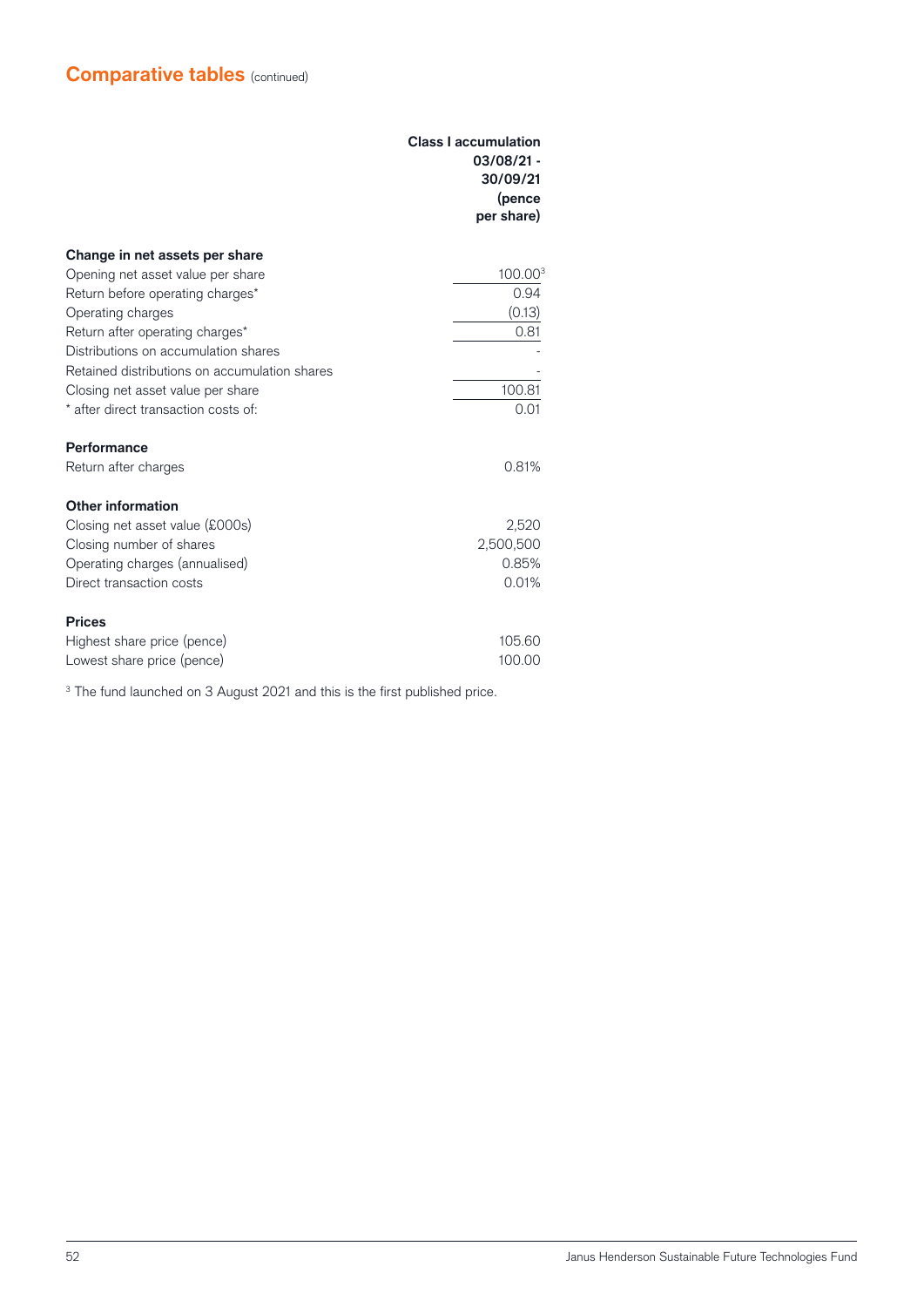|                                      | <b>Class I income</b><br>$03/08/21 -$<br>30/09/21<br>(pence<br>per share) |
|--------------------------------------|---------------------------------------------------------------------------|
| Change in net assets per share       |                                                                           |
| Opening net asset value per share    | 100.004                                                                   |
| Return before operating charges*     | 0.96                                                                      |
| Operating charges                    | (0.13)                                                                    |
| Return after operating charges*      | 0.83                                                                      |
| Distributions on income shares       |                                                                           |
| Closing net asset value per share    | 100.83                                                                    |
| * after direct transaction costs of: | 0.01                                                                      |
| Performance                          |                                                                           |
| Return after charges                 | 0.83%                                                                     |
| Other information                    |                                                                           |
| Closing net asset value (£000s)      | 1                                                                         |
| Closing number of shares             | 500                                                                       |
| Operating charges (annualised)       | 0.85%                                                                     |
| Direct transaction costs             | 0.01%                                                                     |
| <b>Prices</b>                        |                                                                           |
| Highest share price (pence)          | 105.70                                                                    |
| Lowest share price (pence)           | 100.00                                                                    |

<sup>4</sup> The fund launched on 3 August 2021 and this is the first published price.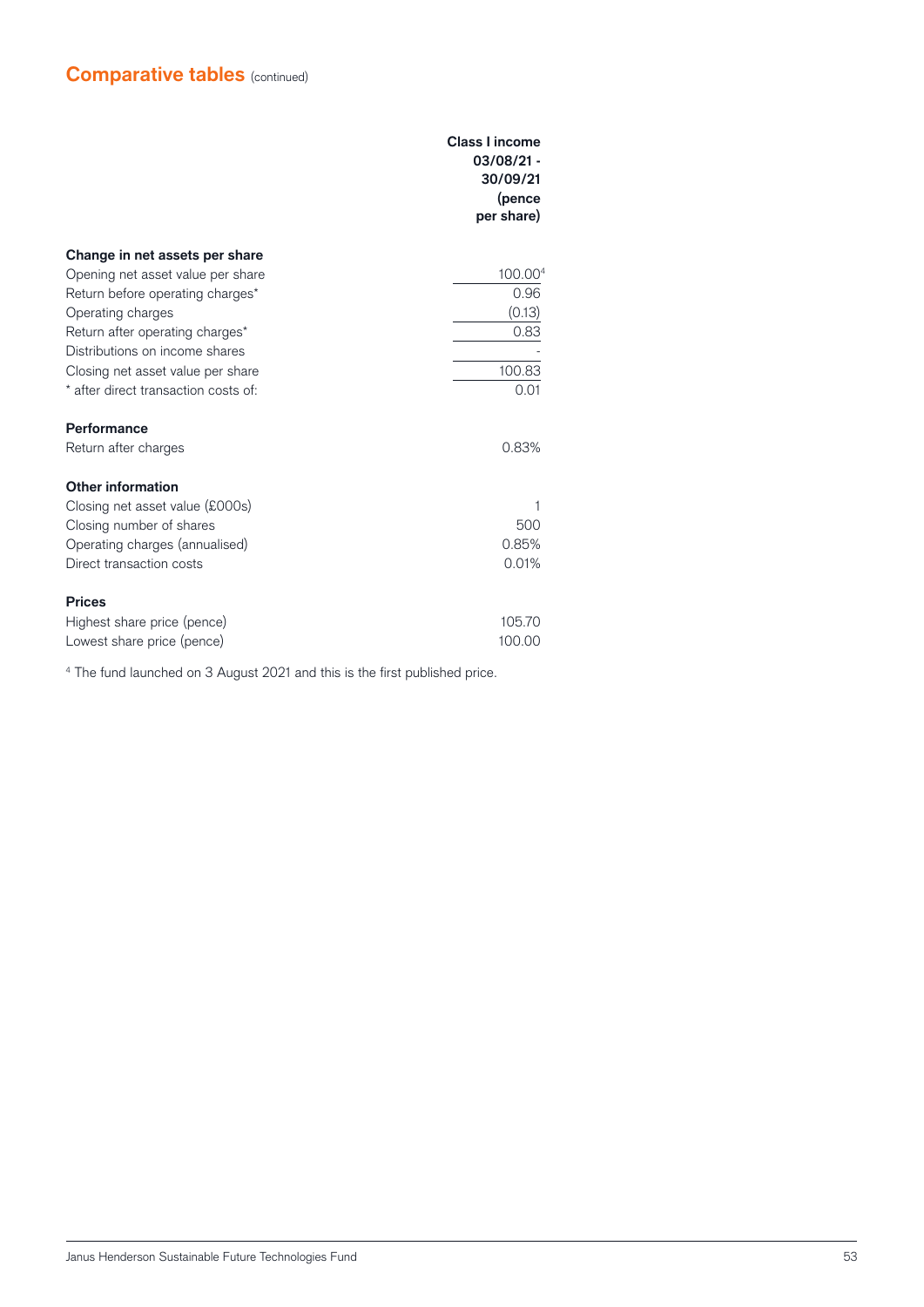|                                               | <b>Class Z accumulation</b><br>$03/08/21 -$<br>30/09/21<br>(pence<br>per share) |
|-----------------------------------------------|---------------------------------------------------------------------------------|
| Change in net assets per share                |                                                                                 |
| Opening net asset value per share             | 100.00 <sup>5</sup>                                                             |
| Return before operating charges*              | 0.95                                                                            |
| Operating charges                             | (0.01)                                                                          |
| Return after operating charges*               | 0.94                                                                            |
| Distributions on accumulation shares          |                                                                                 |
| Retained distributions on accumulation shares |                                                                                 |
| Closing net asset value per share             | 100.94                                                                          |
| * after direct transaction costs of:          | 0.01                                                                            |
| Performance                                   |                                                                                 |
| Return after charges                          | 0.94%                                                                           |
| <b>Other information</b>                      |                                                                                 |
| Closing net asset value (£000s)               | 1                                                                               |
| Closing number of shares                      | 500                                                                             |
| Operating charges (annualised)                | 0.07%                                                                           |
| Direct transaction costs                      | 0.01%                                                                           |
| <b>Prices</b>                                 |                                                                                 |
| Highest share price (pence)                   | 105.70                                                                          |
| Lowest share price (pence)                    | 100.00                                                                          |

<sup>5</sup> The fund launched on 3 August 2021 and this is the first published price.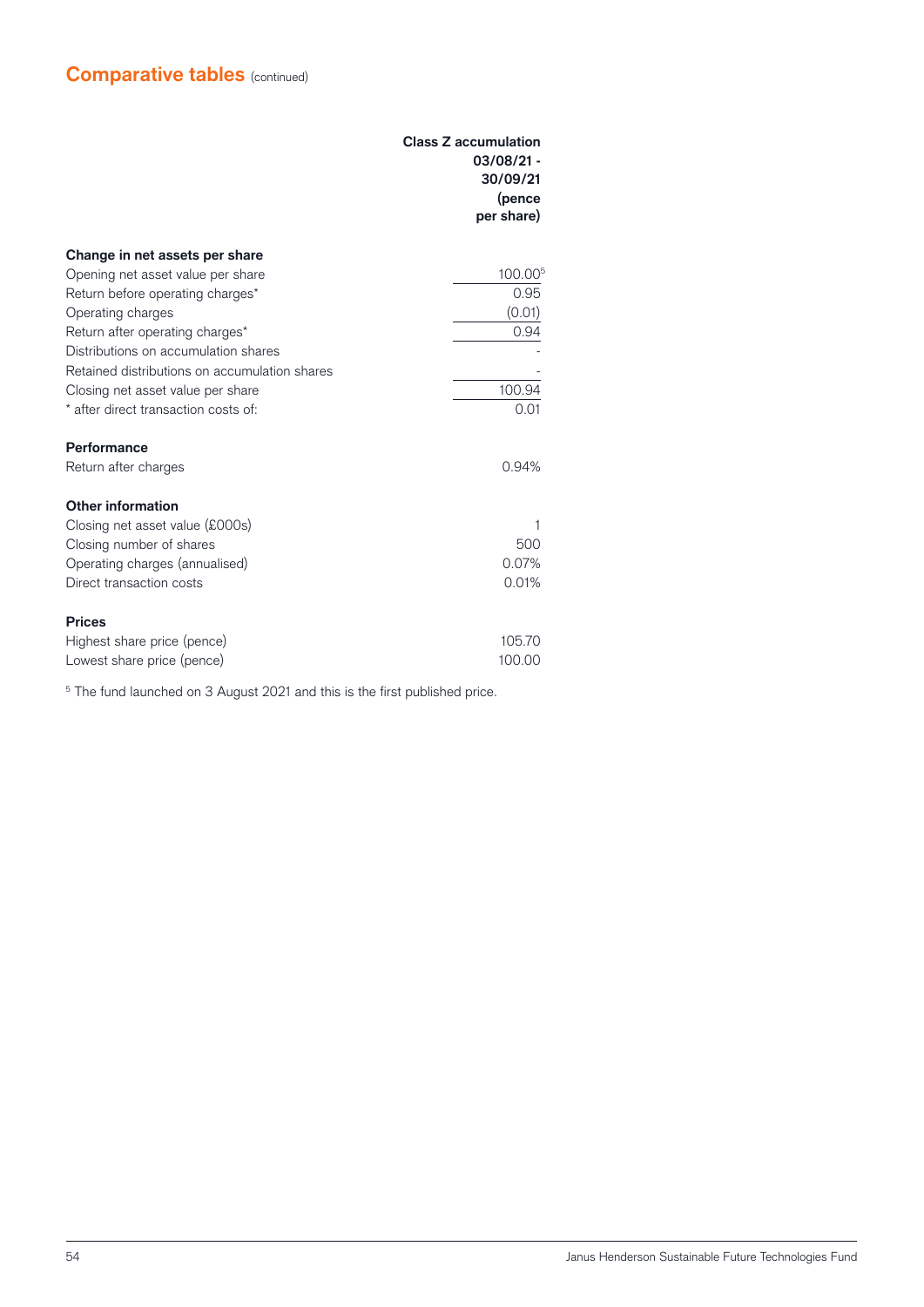|                                      | <b>Class Z income</b><br>$03/08/21 -$<br>30/09/21<br>(pence<br>per share) |
|--------------------------------------|---------------------------------------------------------------------------|
| Change in net assets per share       |                                                                           |
| Opening net asset value per share    | 100.00 <sup>6</sup>                                                       |
| Return before operating charges*     | 0.95                                                                      |
| Operating charges                    | (0.01)                                                                    |
| Return after operating charges*      | 0.94                                                                      |
| Distributions on income shares       |                                                                           |
| Closing net asset value per share    | 100.94                                                                    |
| * after direct transaction costs of: | 0.01                                                                      |
| Performance                          |                                                                           |
| Return after charges                 | 0.94%                                                                     |
| <b>Other information</b>             |                                                                           |
| Closing net asset value (£000s)      | 1                                                                         |
| Closing number of shares             | 500                                                                       |
| Operating charges (annualised)       | 0.07%                                                                     |
| Direct transaction costs             | 0.01%                                                                     |
| <b>Prices</b>                        |                                                                           |
| Highest share price (pence)          | 105.70                                                                    |
| Lowest share price (pence)           | 100.00                                                                    |

<sup>6</sup> The fund launched on 3 August 2021 and this is the first published price.

Performance values are at close of business on a bid basis, which will differ from those in the Performance summary.

#### **Operating charges**

Operating charges are expenses associated with the maintenance and administration of the fund on a day-to-day basis that are actually borne by the share class.

#### **Share class launches and closures**

| The following share classes launched during the period: |                    |  |
|---------------------------------------------------------|--------------------|--|
| <b>Share class</b>                                      | <b>Launch date</b> |  |
| Class G accumulation                                    | 3 August 2021      |  |
| Class G income                                          | 3 August 2021      |  |
| Class I accumulation                                    | 3 August 2021      |  |
| Class I income                                          | 3 August 2021      |  |
| Class Z accumulation                                    | 3 August 2021      |  |
| Class Z income                                          | 3 August 2021      |  |

There were no share classes closed during the period.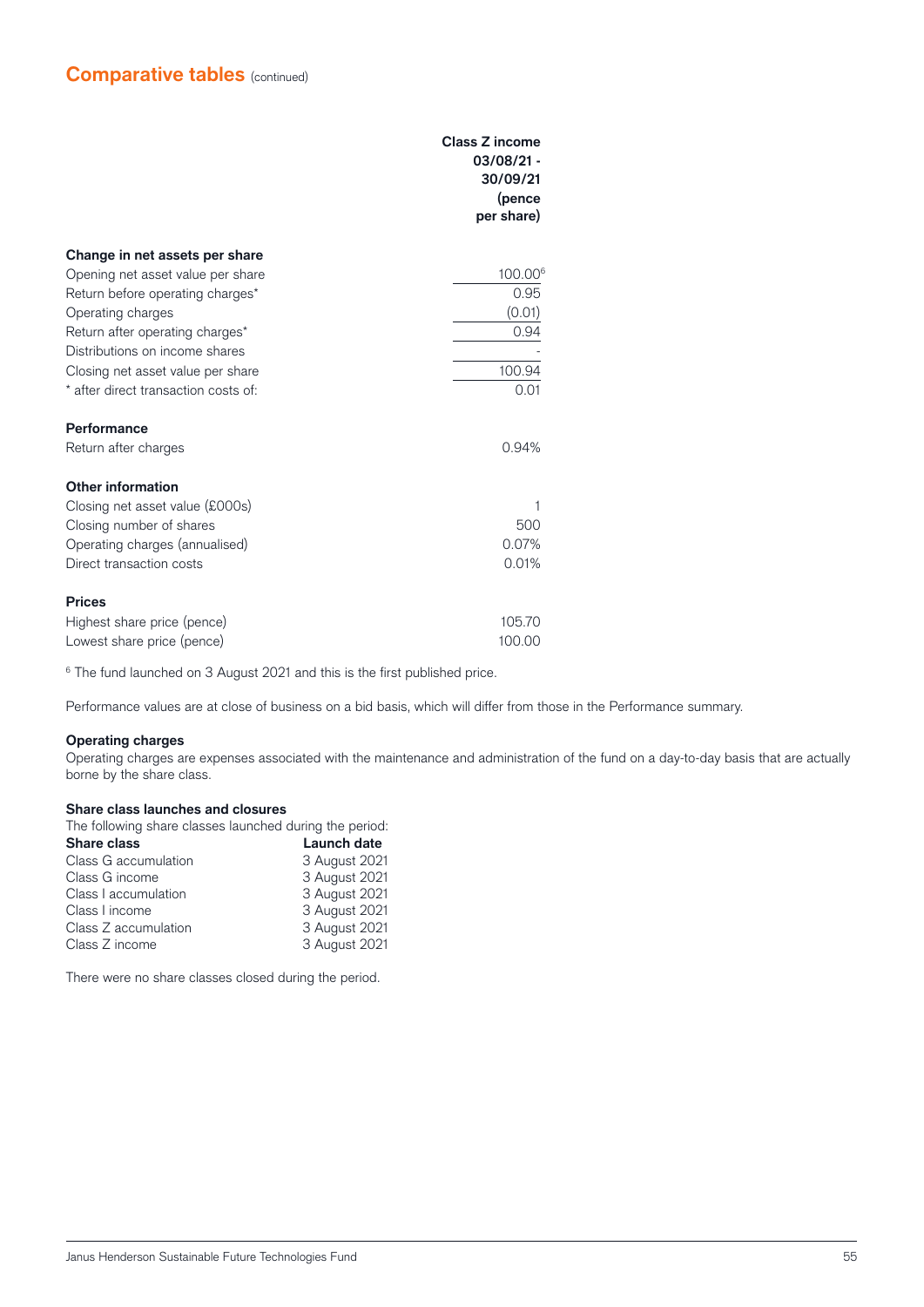### **Ongoing charge figure**

The annualised OCF of the fund is calculated as the ratio of the total ongoing charges to the average net asset value for twelve months. Ongoing charges are all expenses deducted from the assets of the fund during the period, except for expenses that are explicitly excluded by regulation.

|                                     | 30/09/21<br>$\%$ | <b>Estimated OCF</b><br>from 3 August 2021 <sup>1</sup><br>% |
|-------------------------------------|------------------|--------------------------------------------------------------|
| Class G accumulation <sup>2</sup>   | 0.62             | 0.62                                                         |
| Class G income <sup>2</sup>         | 0.62             | 0.62                                                         |
| Class I accumulation <sup>2</sup>   | 0.85             | 0.85                                                         |
| Class I income <sup>2</sup>         | 0.85             | 0.85                                                         |
| Class $Z$ accumulation <sup>2</sup> | 0.07             | 0.07                                                         |
| Class Z income <sup>2</sup>         | 0.07             | 0.07                                                         |

The OCF is calculated in accordance with guidelines issued by ESMA.

1 The estimated ongoing charge based on the annual fee rates from 3 August 2021.

2 The fund launched on 3 August 2021.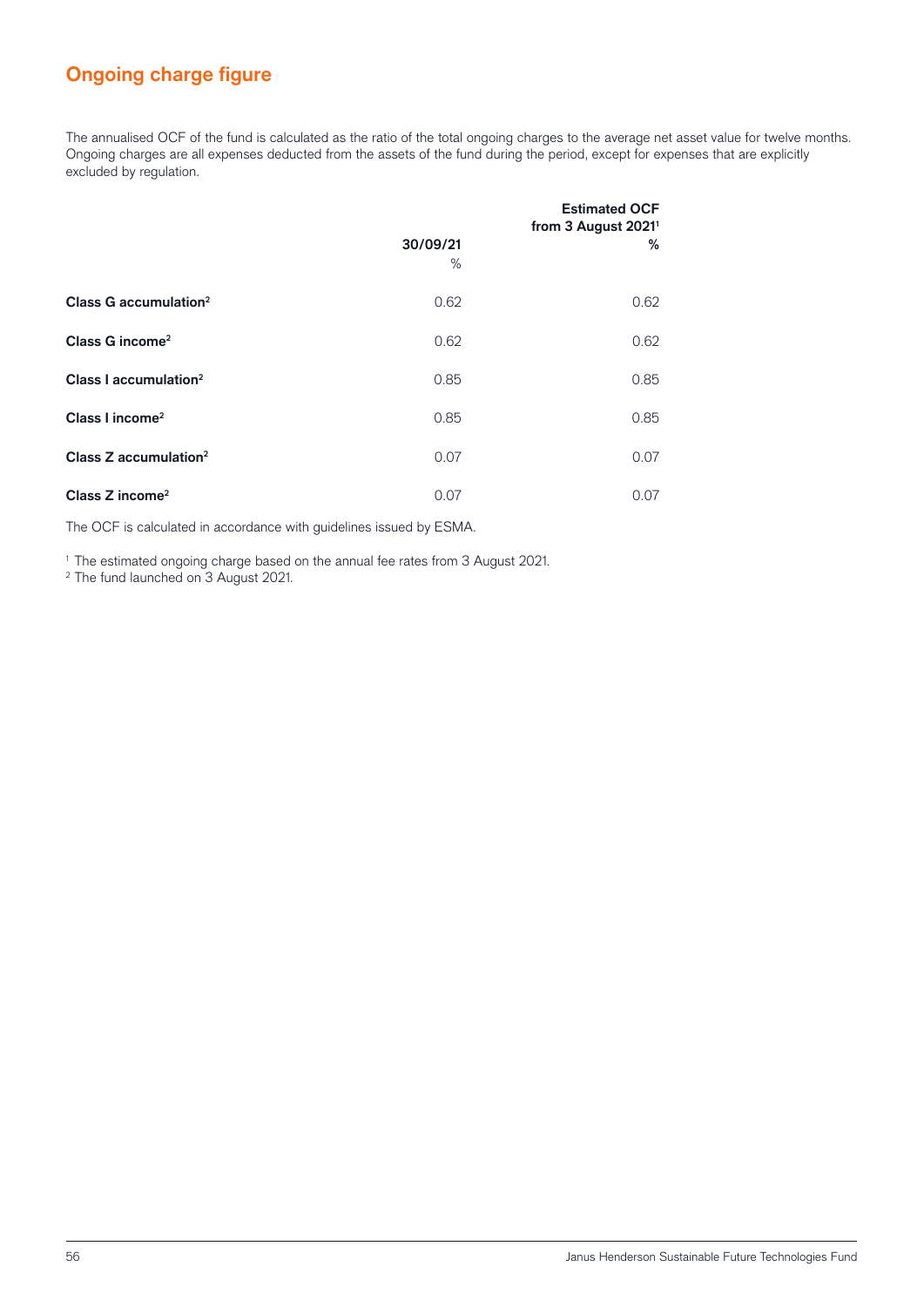### **Risk and reward profile**

The fund currently has 6 types of share class in issue: G accumulation, G income, I accumulation, I income, Z accumulation and Z income.

Each share class has the same risk and reward profile which is as follows:

| <b>Typically lower potential</b><br>risk/reward |  |  | <b>Typically higher potential</b><br>risk/reward |                    |
|-------------------------------------------------|--|--|--------------------------------------------------|--------------------|
| Lower risk                                      |  |  |                                                  | <b>Higher risk</b> |
|                                                 |  |  | n                                                |                    |

The share classes appear at 6 out of 7. Share classes in higher categories have shown greater and/or more frequent variations in net asset value in the past 5 years than those in lower categories. The lowest category does not mean risk free.

The SRRI is calculated based on historical volatility over a rolling 5\* year period, it is reviewed monthly and updated if volatility has changed materially to cause a movement in the SRRI level. The SRRI is an indicator and may not accurately reflect future volatility and market conditions.

The value of an investment and any income from it can go up or down. When you sell your shares they may be worth less than you paid for them.

The risk/reward rating above is based on medium-term volatility. In the future, the fund's actual volatility could be higher or lower and its rated risk/reward level could change.

The rating does not reflect the possible effects of unusual market conditions or large unpredictable events. Under normal market conditions the following risks may apply:

**Counterparty Risk and Operational Risk** The fund could lose money if a counterparty with which the fund trades becomes unwilling or unable to meet its obligations, or as a result of failure or delay in operational processes or the failure of a third party provider.

**Country or Region** If a fund has a high exposure to a particular country or geographical region it carries a higher level of risk than a fund which is more broadly diversified.

**Derivatives** The fund may use derivatives with the aim of reducing risk or managing the portfolio more efficiently. However this introduces other risks, in particular, that a derivative counterparty may not meet its contractual obligations.

**Equities** Shares can lose value rapidly, and typically involve higher risks than bonds or money market instruments. The value of your investment may fall as a result.

**Exchange Rates** If the fund holds assets in currencies other than the base currency of the fund or you invest in a share class of a different currency to the fund (unless 'hedged'), the value of your investment may be impacted by changes in exchange rates.

**Investment Focus** The fund is focused towards particular industries or investment themes and may be heavily impacted by factors such as changes in government regulation, increased price competition, technological advancements and other adverse events.

**Liquidity** Securities within the fund could become hard to value or to sell at a desired time and price, especially in extreme market conditions when asset prices may be falling, increasing the risk of investment losses.

**Sustainable Investment** The fund follows a sustainable investment approach, which may cause it to be overweight and/or underweight in certain sectors and thus perform differently than funds that have a similar objective but which do not integrate sustainable investment criteria when selecting securities.

The full list of the fund's risks are contained in the 'Risk Factors' section of the fund's prospectus.

The SRRI conforms to the ESMA guidelines for the calculation of the SRRI.

\* Class G accumulation, Class G income, Class I accumulation, Class I income, Class Z accumulation and Class Z income launched on 3 August 2021. As these share classes do not have a 5 year history, a synthetic history has been created using the fund's relevant sector average.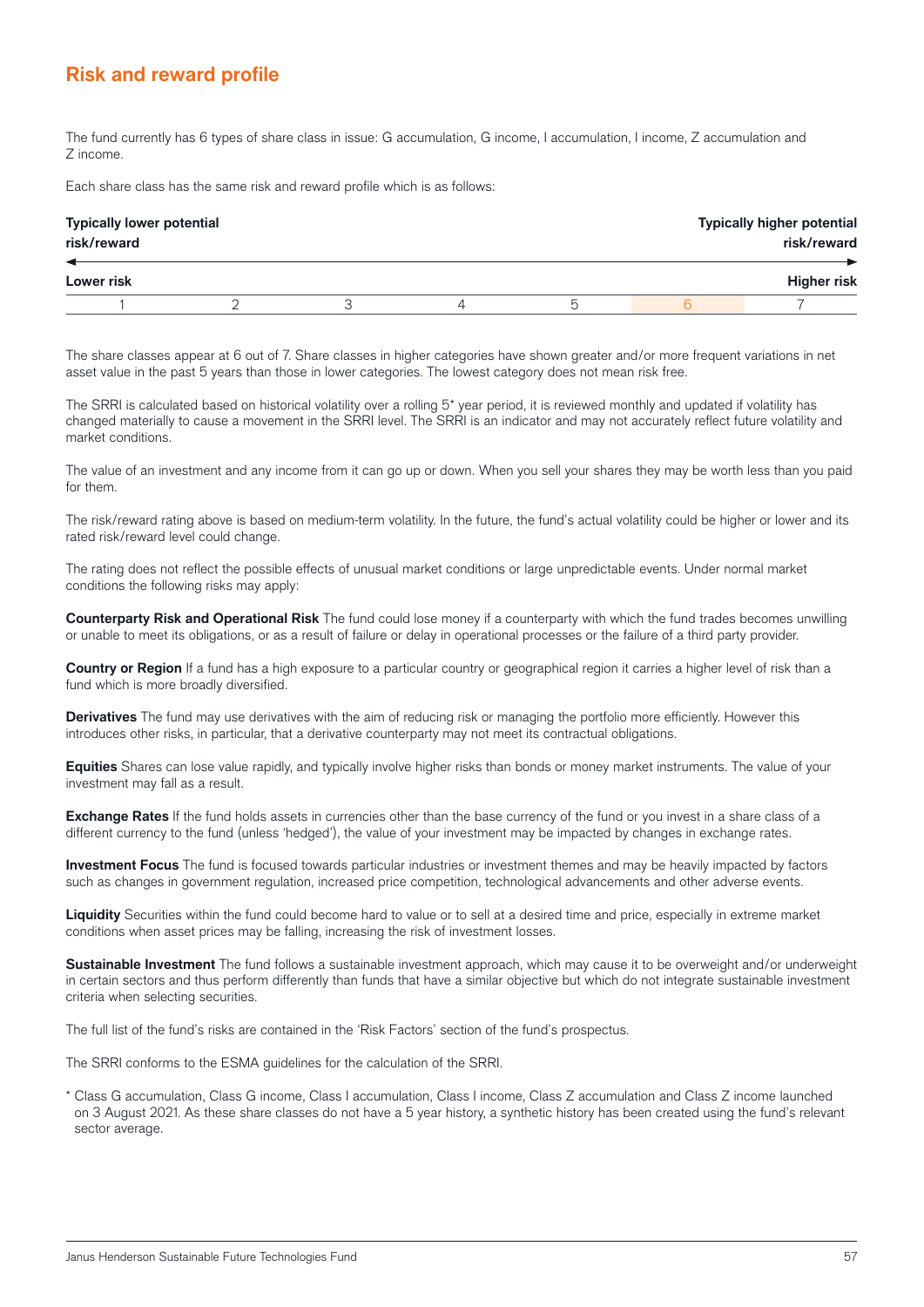## **Portfolio statement** as at 30 September 2021

| Holding        | Investment                                    | <b>Market</b><br>value<br>£000 | Percentage<br>of total<br>net assets<br>% |
|----------------|-----------------------------------------------|--------------------------------|-------------------------------------------|
|                | <b>Equities 92.49%</b>                        |                                |                                           |
|                | Germany 2.73%<br>Technology 2.73%             |                                |                                           |
| 4,548          | Infineon Technologies                         | 139                            | 2.73                                      |
|                | Japan 1.61%                                   |                                |                                           |
| 500            | Industrials 1.61%<br>Fanuc                    | 82                             | 1.61                                      |
|                |                                               |                                |                                           |
|                | Netherlands 1.77%                             |                                |                                           |
| 308            | Technology 1.77%<br><b>ASM</b> International  | 90                             | 1.77                                      |
|                | South Korea 1.49%                             |                                |                                           |
|                | Technology 1.49%                              |                                |                                           |
| 1,174          | SK Hynix                                      | 76                             | 1.49                                      |
|                | <b>Spain 1.97%</b>                            |                                |                                           |
|                | <b>Telecommunications 1.97%</b>               |                                |                                           |
| 2,178          | Cellnex Telecom                               | 100                            | 1.97                                      |
|                | <b>United Kingdom 1.04%</b>                   |                                |                                           |
|                | Energy 1.04%                                  |                                |                                           |
| 4,909          | Ceres Power                                   | 53                             | 1.04                                      |
|                | United States 81.88%                          |                                |                                           |
|                | <b>Consumer Discretionary 5.90%</b>           |                                |                                           |
| 2,491          | 2U                                            | 62                             | 1.22                                      |
| 455            | Aptiv                                         | 50                             | 0.98                                      |
| 2,019<br>2,171 | Chegg<br>Lyft 'A'                             | 102<br>86                      | 2.01<br>1.69                              |
|                |                                               | 300                            | 5.90                                      |
|                |                                               |                                |                                           |
|                | <b>Energy 2.58%</b>                           |                                |                                           |
| 417<br>431     | Enphase Energy<br>SolarEdge Technologies      | 46<br>85                       | 0.91<br>1.67                              |
|                |                                               | 131                            | 2.58                                      |
|                |                                               |                                |                                           |
|                | Financials 3.65%                              |                                |                                           |
| 3,009<br>336   | Open Lending<br>S&P Global                    | 80<br>106                      | 1.57<br>2.08                              |
|                |                                               | 186                            | 3.65                                      |
|                | Health Care 2.12%                             |                                |                                           |
| 147            | Intuitive Surgical                            | 108                            | 2.12                                      |
|                | Industrials 15.26%                            |                                |                                           |
| 1,049          | <b>Fidelity National Information Services</b> | 95                             | 1.87                                      |
| 1,329          | Fiserv                                        | 107                            | 2.10                                      |
| 647            | Global Payments                               | 76                             | 1.49                                      |
| 342            | <b>MasterCard</b>                             | 88                             | 1.73                                      |
| 666            | PayPal                                        | 128                            | 2.52                                      |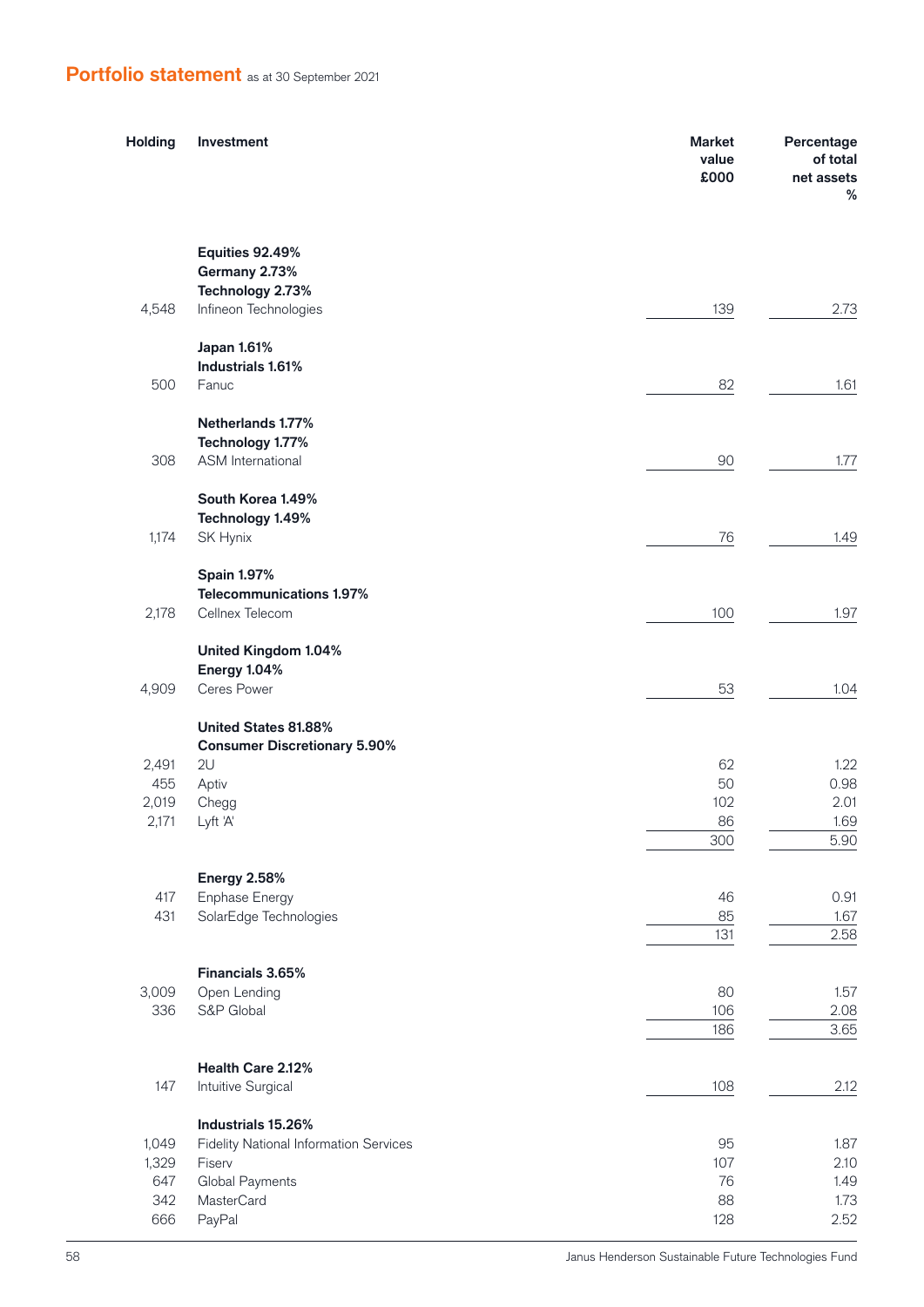| £000                                                            | of total<br>net assets<br>% |
|-----------------------------------------------------------------|-----------------------------|
|                                                                 |                             |
| <b>Industrials</b> (continued)                                  |                             |
| 129<br>2,118<br>Trimble                                         | 2.54                        |
| 608<br>100<br>Visa                                              | 1.97                        |
| 138<br>Zebra Technologies 'A'<br>53                             | 1.04                        |
| 776                                                             | 15.26                       |
| Real Estate 3.03%                                               |                             |
| 263<br>Equinix<br>154                                           | 3.03                        |
|                                                                 |                             |
| Technology 47.90%                                               |                             |
| 370<br>158<br>Adobe                                             | 3.11                        |
| 1,137<br>Ambarella<br>131<br>767<br>95<br><b>Analog Devices</b> | 2.58<br>1.87                |
| 453<br>96<br>Autodesk                                           | 1.89                        |
| 82<br>229<br>Broadcom                                           | 1.61                        |
| 87<br>2,369<br>Calix                                            | 1.71                        |
| 1,025<br>Cloudflare<br>86                                       | 1.69                        |
| 437<br>Crowdstrike<br>79                                        | 1.55                        |
| 435<br>DocuSign<br>83                                           | 1.63                        |
| 4,105<br>Dropbox 'A'<br>89                                      | 1.75                        |
| 165<br>3,902<br>Impinj                                          | 3.24                        |
| 97<br>243<br>Intuit                                             | 1.91                        |
| 1,292<br>Jabil<br>56                                            | 1.10                        |
| 82<br>1,835<br>Marvell Technology                               | 1.61                        |
| 939<br>Microsoft<br>196                                         | 3.85                        |
| 5,930<br>NortonLifeLock<br>111                                  | 2.18                        |
| 563<br>Nvidia<br>86                                             | 1.69                        |
| 980<br>Qualcomm<br>94                                           | 1.85                        |
| 605<br>Salesforce.com<br>122                                    | 2.40                        |
| 398<br>184<br>ServiceNow                                        | 3.62                        |
| 124<br>1,216<br><b>TE Connectivity</b>                          | 2.44                        |
| 483<br>Universal Display<br>61                                  | 1.20                        |
| 4,010<br>Vertiv<br>72                                           | 1.42                        |
| 2,436                                                           | 47.90                       |
| <b>Telecommunications 1.44%</b>                                 |                             |
| 1,922<br>Ciena<br>73                                            | 1.44                        |
| 4,704<br><b>Investment assets</b>                               | 92.49                       |
| 382<br>Other net assets                                         | 7.51                        |
| 5,086<br><b>Total net assets</b>                                | 100.00                      |

All investments are listed on recognised stock exchanges or are 'approved securities' within the meaning of FCA rules unless otherwise stated.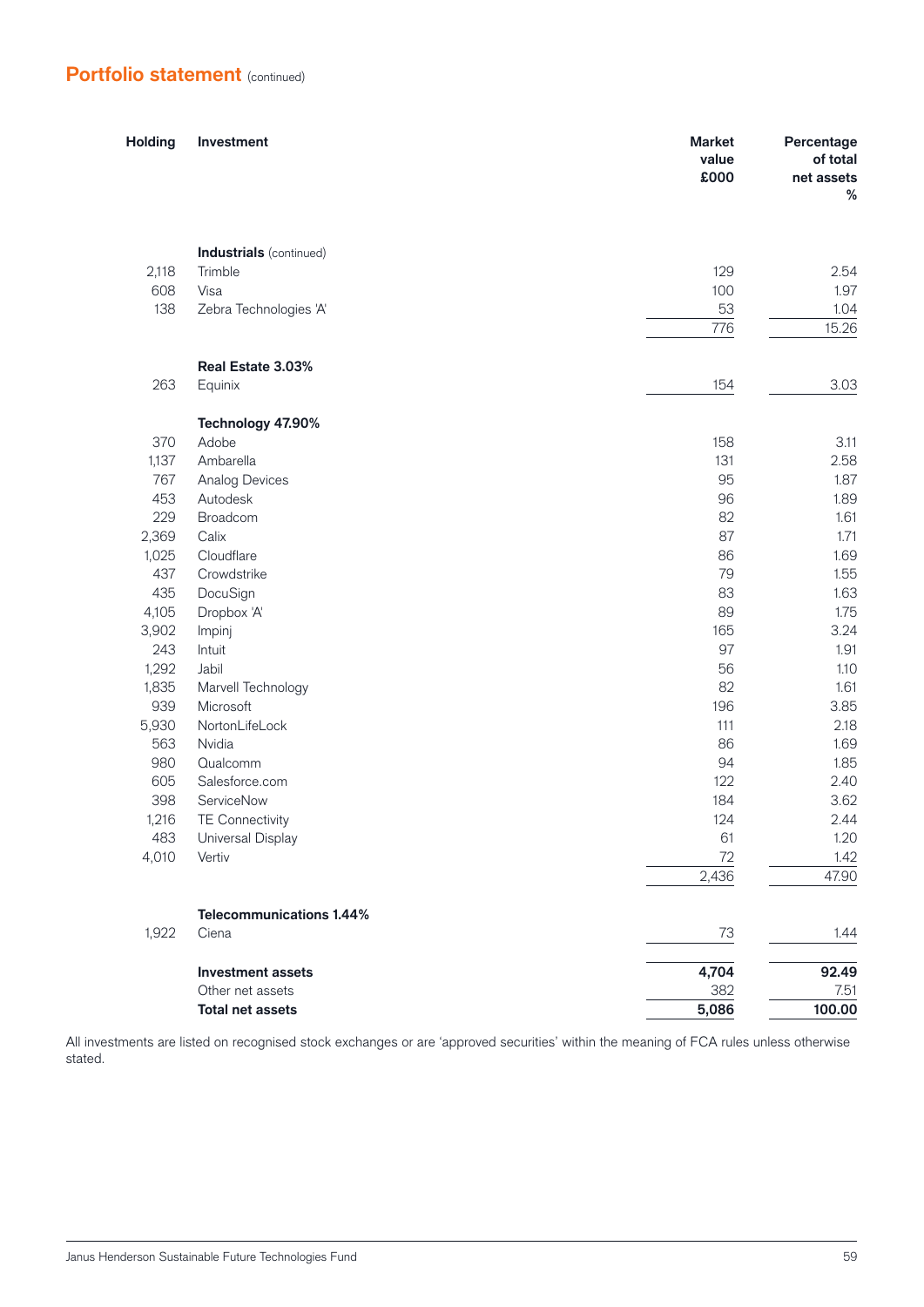## **Statement of total return** (unaudited) for the period 3 August 2021 to 30 September 2021

|                                                                                 | £000       | 03/08/21 - 30/09/21<br>£000 |
|---------------------------------------------------------------------------------|------------|-----------------------------|
| Income<br>Net capital gains<br>Revenue<br>Expenses                              | 5<br>(6)   | 42                          |
| Net expense before taxation<br>Taxation                                         | (1)<br>(1) |                             |
| Net expense after taxation                                                      |            | (2)                         |
| Total return before distributions                                               |            | 40                          |
| <b>Distributions</b>                                                            |            | $\overline{\phantom{a}}$    |
| Change in net assets attributable to shareholders<br>from investment activities |            | 40                          |

#### **Statement of change in net assets attributable to shareholders**

(unaudited) for the period 3 August 2021 to 30 September 2021

|                                                                                 | 03/08/21 - 30/09/21<br>£000 | £000  |
|---------------------------------------------------------------------------------|-----------------------------|-------|
| Opening net assets attributable to shareholders*                                |                             |       |
| Amounts receivable on issue of shares                                           | 5,046                       | 5,046 |
| Change in net assets attributable to shareholders<br>from investment activities |                             | 40    |
| Closing net assets attributable to shareholders                                 |                             | 5,086 |

\* The fund launched on 3 August 2021.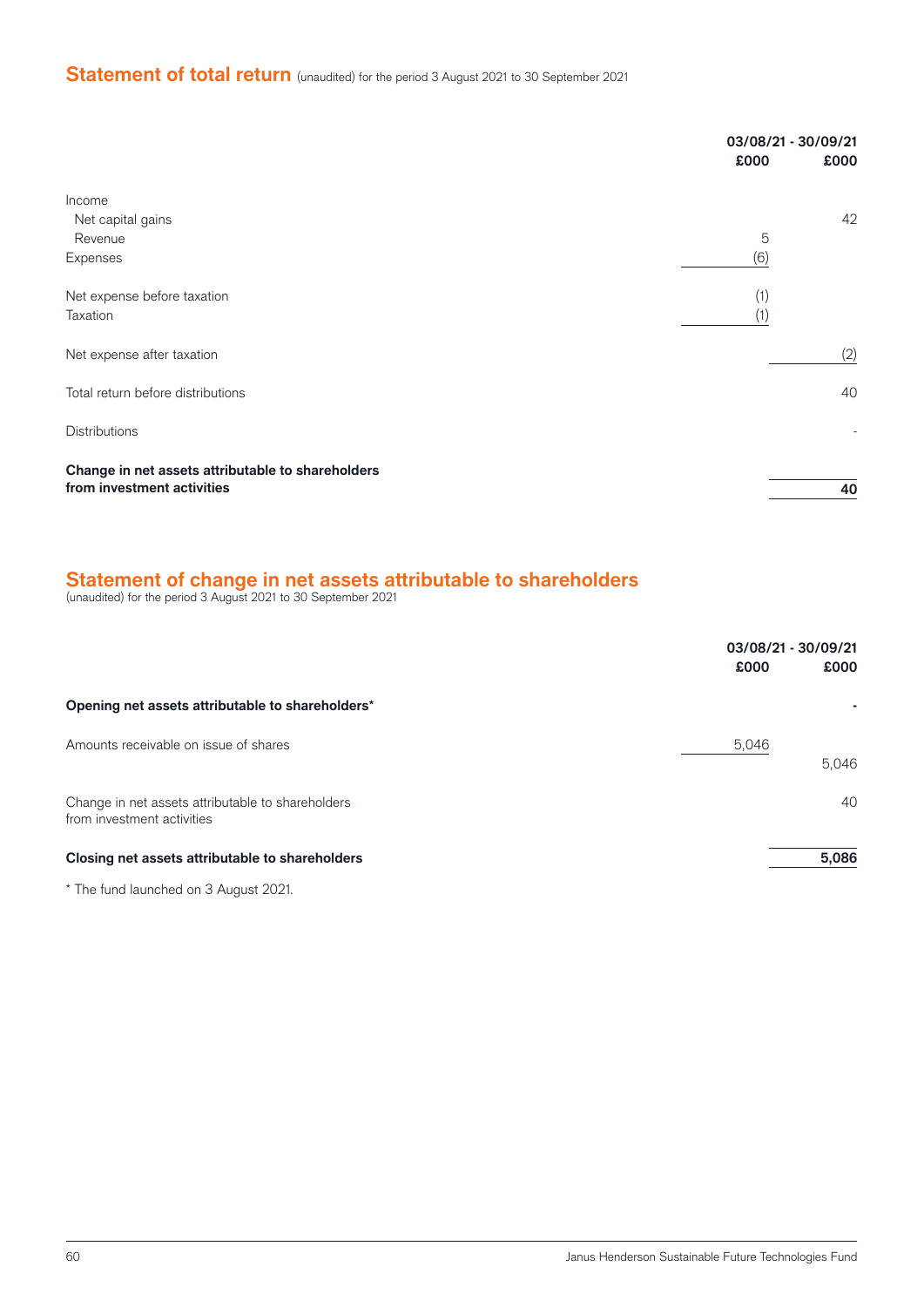## **Balance sheet** (unaudited) as at 30 September 2021

|                                         | 30/09/21<br>£000 |
|-----------------------------------------|------------------|
| Assets:                                 |                  |
| Investments                             | 4,704            |
| Current assets:                         |                  |
| Debtors                                 | 11               |
| Cash and bank balances                  | 374              |
| <b>Total assets</b>                     | 5,089            |
| <b>Liabilities:</b>                     |                  |
| Other creditors                         | 3                |
| <b>Total liabilities</b>                | 3                |
| Net assets attributable to shareholders | 5,086            |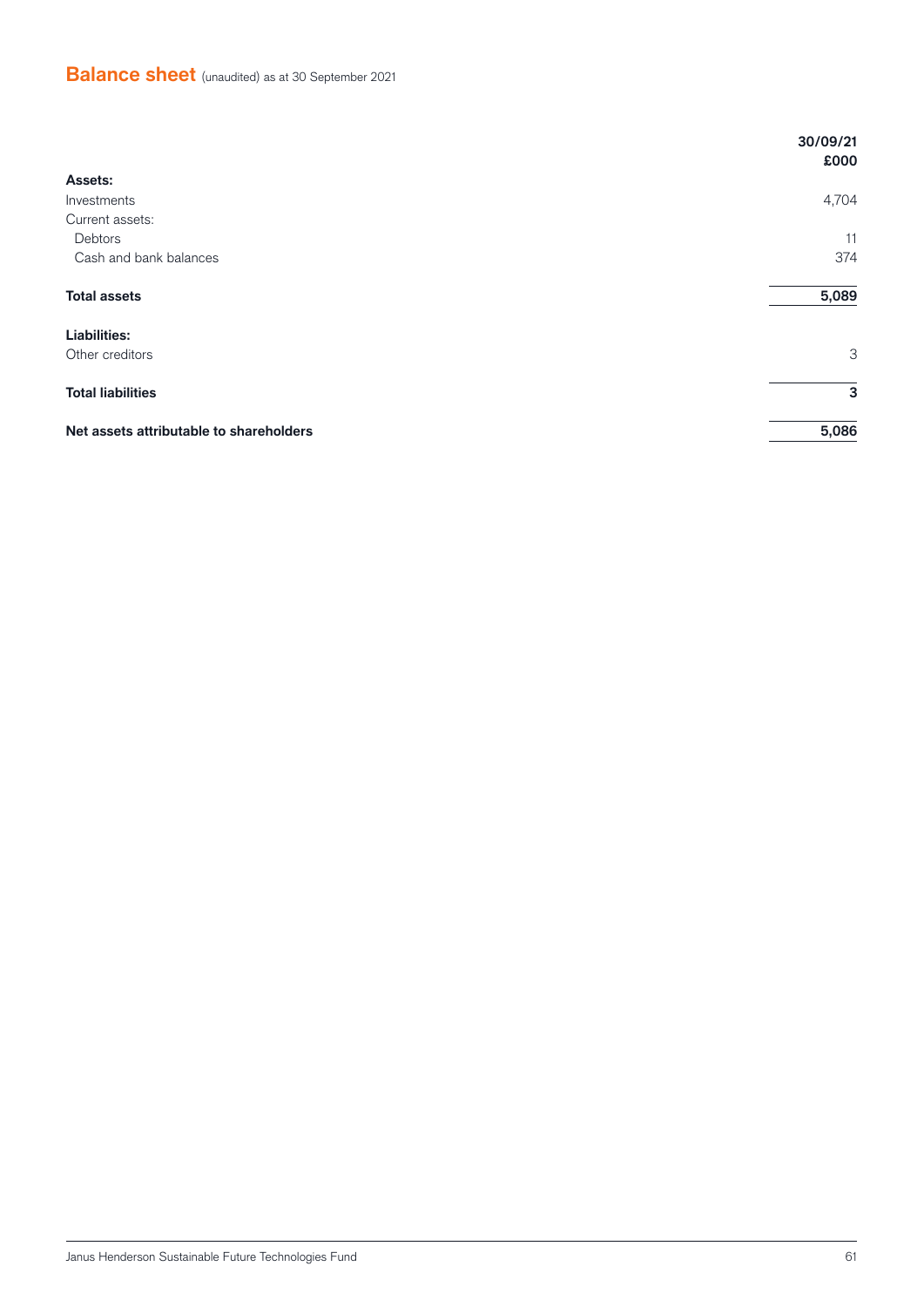# **Janus Henderson UK Responsible Income Fund**

### **Authorised Corporate Director's report**

#### Investment Fund Manager

Andrew Jones

#### Investment objective and policy

The fund aims to provide an income with the potential for capital growth over the long term (5 years or more).

The fund invests at least 80% of its assets in shares (also known as equities) of companies, of any size, in the UK. Companies will be incorporated, headquartered, or deriving significant revenue from, the UK. The fund will avoid investing in shares that the Investment Manager considers to potentially have a negative impact on the development of a sustainable global economy.

The fund may also invest in other assets including other shares, CIS (including those managed by Janus Henderson) and cash.

The Investment Manager may use derivatives (complex financial instruments) to reduce risk, to manage the fund more efficiently, or to generate additional income for the fund.

The fund is actively managed with reference to the FTSE All Share Index, which is broadly representative of the companies in which it may invest, as this can provide a useful comparator for assessing the fund's performance. The Investment Manager has discretion to choose investments for the fund with weightings different to the index or not in the index.

#### **Strategy**

The Investment Manager adopts a flexible and pragmatic investment process, designed with the intention of achieving its objective in a variety of market conditions. The investment process focuses on UK companies with good cash flow and growing dividends, as well as seeking only to invest in companies with a high level of environmental, social and governance (ESG) integrity, which avoids investing in companies involved in such areas as gambling, alcohol production, the military, nuclear energy, and tobacco.

#### Performance summary

| <b>Cumulative performance</b>     |                   |             |             |                   | <b>Since</b> |
|-----------------------------------|-------------------|-------------|-------------|-------------------|--------------|
|                                   | <b>Six months</b> | One year    | Three years | <b>Five years</b> | inception    |
|                                   | 31 Mar 21 -       | 30 Sep 20 - | 30 Sep 18 - | 30 Sep 16 -       | 30 Jun 85 -  |
|                                   | 30 Sep 21         | 30 Sep 21   | 30 Sep 21   | 30 Sep 21         | 30 Sep 21    |
|                                   | %                 | %           | %           | %                 | %            |
| Class I income (Net)              | 5.6               | 26.3        | 19.4        | 34.3              | 771.4        |
| <b>FTSE All Share Index</b>       | 8.0               | 27.9        | 9.5         | 29.8              | 508.2        |
| <b>IA UK Equity Income Sector</b> | 7.5               | 32.7        | 9.4         | 25.5              | 502.3        |
| Discrete performance              | 30 Sep 20 -       | 30 Sep 19 - | 30 Sep 18 - | 30 Sep 17 -       | 30 Sep 16 -  |
|                                   | 30 Sep 21         | 30 Sep 20   | 30 Sep 19   | 30 Sep 18         | 30 Sep 17    |
|                                   | %                 | %           | %           | %                 | %            |
| Class I income (Net)              | 26.3              | (12.7)      | 8.4         | 2.2               | 10.0         |
| <b>FTSE All Share Index</b>       | 27.9              | (16.6)      | 2.7         | 5.9               | 11.9         |
| <b>IA UK Equity Income Sector</b> | 32.7              | (17.4)      | (0.1)       | 3.5               | 10.8         |

#### Source: Morningstar

Class I income (Net), NAV to NAV, net of fees and net income reinvested as at 12 noon valuation point.

Benchmark values are as at close of business.

Class I income is disclosed as it is the representative share class.

#### **Benchmark usage**

Index: FTSE All Share Index

Index usage: Comparator

Index description: The FTSE All Share Index is a measure of the combined performance of a large number of the companies listed on the London Stock Exchange and includes large, medium and smaller companies. It provides a useful comparison against which the fund's performance can be assessed over time.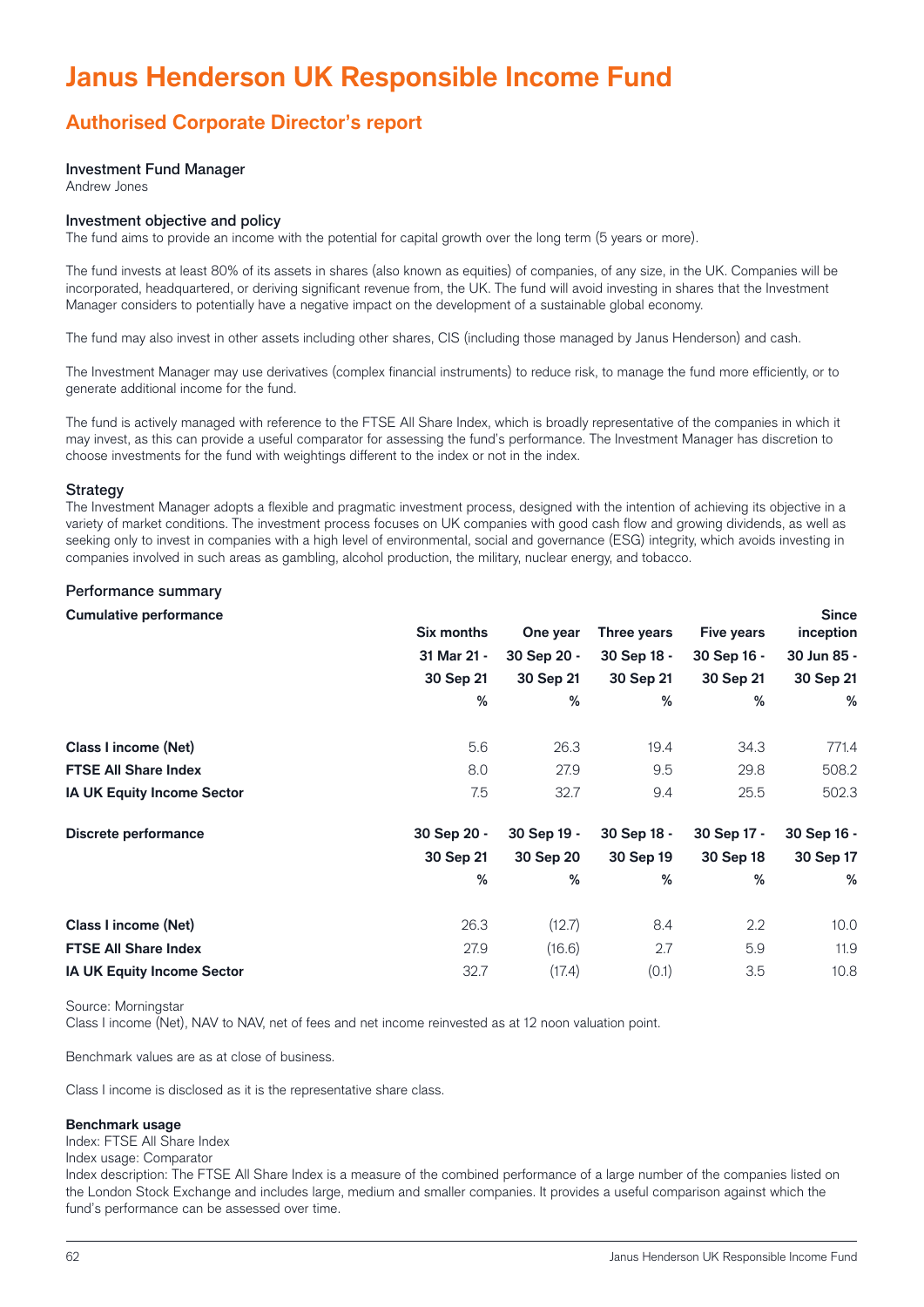### **Authorised Corporate Director's report (continued)**

#### Performance summary (continued)

Peer group: IA UK Equity Income Sector

Peer group usage: Comparator

Peer group description: The Investment Association (IA) groups funds with similar geographic and/or investment remit into sectors. The fund's ranking within the sector (as calculated by a number of data providers) can be a useful performance comparison against other funds with similar aims

Please remember that past performance is not a guide to future performance. The value of an investment and the revenue from it can fall as well as rise as a result of market and currency fluctuations and you may not get back the amount originally invested.

### **Significant portfolio changes** for the six months ended 30 September 2021

| Largest purchases      | £000   | Largest sales             | £000   |
|------------------------|--------|---------------------------|--------|
|                        |        |                           |        |
| <b>RELX</b>            | 5,459  | UPM-Kymmene               | 4,922  |
| AstraZeneca            | 5,407  | Wm Morrison Supermarkets  | 4,828  |
| Direct Line Insurance  | 5,269  | <b>Standard Chartered</b> | 3,181  |
| Phoenix                | 5,196  | Vivendi                   | 2,643  |
| <b>BAWAG</b>           | 4,486  | Zurich Insurance          | 1,751  |
| Aviva                  | 4,212  | ABB                       | 963    |
| Kingfisher             | 3,987  | Intermediate Capital      | 850    |
| Vodafone               | 3,664  | AstraZeneca               | 730    |
| Smith & Nephew         | 3,660  | <b>National Grid</b>      | 528    |
| <b>DS Smith</b>        | 3,484  | <b>RELX</b>               | 486    |
| <b>Total purchases</b> | 90,280 | <b>Total sales</b>        | 33,193 |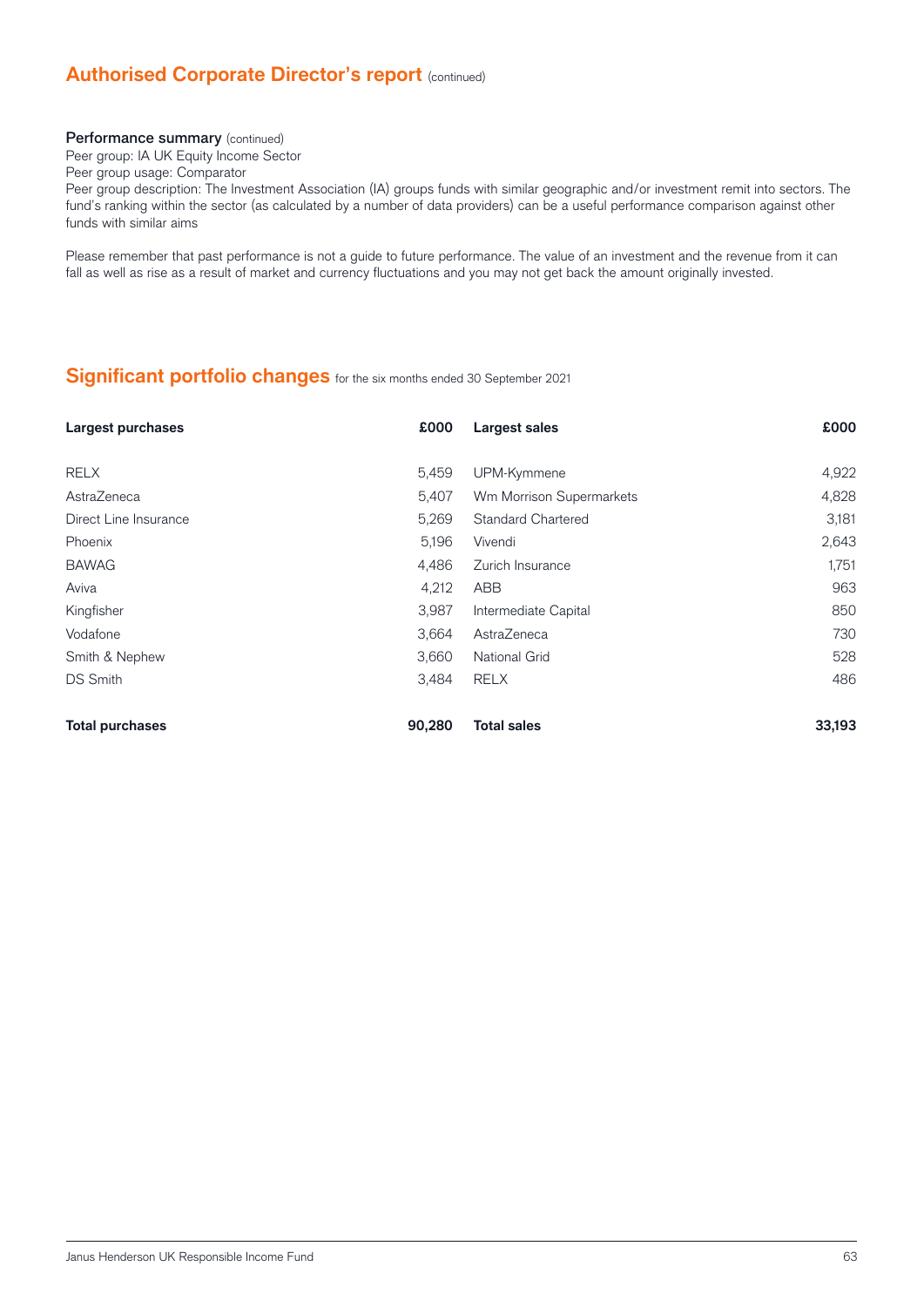### **Authorised Corporate Director's report (continued)**

#### Investment review

The fund rose by 5.6% based on Class I income (Net) over the period under review, compared with a return of 8.0% in the FTSE All Share Index and a return of 7.5% in the IA UK Equity Income Sector peer group benchmark.

During the period, the FTSE 100 Index rose by 7.7%, the FTSE 250 Index gained 8.4% and the FTSE Small Companies ex Investment Trusts Index was up by 13.5%. At a sector level, energy, healthcare and industrials performed well while financials, communication services and consumer staples underperformed.

Despite concerns about the spread of the Delta variant of COVID-19 in several countries, equity markets finished the period in positive territory, helped by strong corporate earnings. However, as the period progressed, investors became increasingly concerned about the outlook for global growth amid rising inflationary pressures, higher gas prices and supply-chain bottlenecks. With oil prices rising significantly, the energy sector was by far the strongest-performing sector.

As a result of the fund's responsible investment approach, there are no holdings in the energy sector. Against a period of strong share price performance from both Royal Dutch Shell and BP, this was negative for the fund's returns relative to the FTSE All Share Index. The fund also avoids companies that manufacture alcoholic drinks, and the strong performance of Diageo was also negative. The holdings in National Express and Moneysupermarket.com also detracted from returns. National Express is well placed to benefit from the easing of pandemic restrictions. However, with the spread of the Delta variant of COVID-19, the company saw downgrades to its earnings estimates. Moneysupermarket.com underperformed as its energy-switching business saw a significant decline in activity as a result of several energy providers running into financial difficulties.

The holding in SSE was positive for performance as the appearance of an activist investor on the company's share register highlighted the value its assets in the journey to a lower-carbon future. RELX also performed strongly, as it announced results with the strongest sales growth for several years and held a well-received series of environmental, social and governance (ESG) presentations where it highlighted its strengths in various areas. The fund's performance was also aided by the takeover battle for Wm Morrison Supermarkets, in which Clayton, Dubilier and Rice outbid Fortress.

During the period, the fund increased its holding in AstraZeneca. Although the company has received most attention over the past 18 months as a result of developing a COVID-19 vaccine with the University of Oxford, we felt that far greater value lay in its other therapeutic areas, such as oncology (cancer) treatment. The company had several hugely impressive trial outcomes during the period. Despite this, AstraZeneca was trading at an average sector valuation, which provided a great opportunity.

The fund also increased its holdings in Experian, RELX and DS Smith. Experian is a leading global information business that is well placed to help both businesses and consumers reduce fraud and identity theft. It continued to deliver very strong sales growth as demand for its services increased across several industries. We expected RELX to benefit from the risk division becoming a larger proportion of the company, which we felt was not reflected in its rating. DS Smith is a leading provider of corrugated packaging solutions and is very well placed to benefit from the move to a more circular economy, which promotes reuse and recycling. These positions were funded by exiting Vivendi and trimming the holding in Wm Morrison Supermarkets after strong share price performance.

Following a challenging period for dividends in the UK as a result of the pandemic, it was pleasing to resume growth in the unit distribution in the first half of the fund's reporting year. As well as having significant exposure to resilient sectors such as utilities and healthcare, a number of financial companies also resumed dividend growth.

We continue to believe that the outlook for economic growth remains robust, despite some nearer-term challenges. The UK equity market continues to be very attractively valued on a number of metrics, such as price/earnings and dividend yields, yet it has continued to underperform most other developed equity markets. The fund will continue with its responsible investment approach, which incorporates ESG factors and focuses on companies with good free-cash-flow generation and are attractively valued.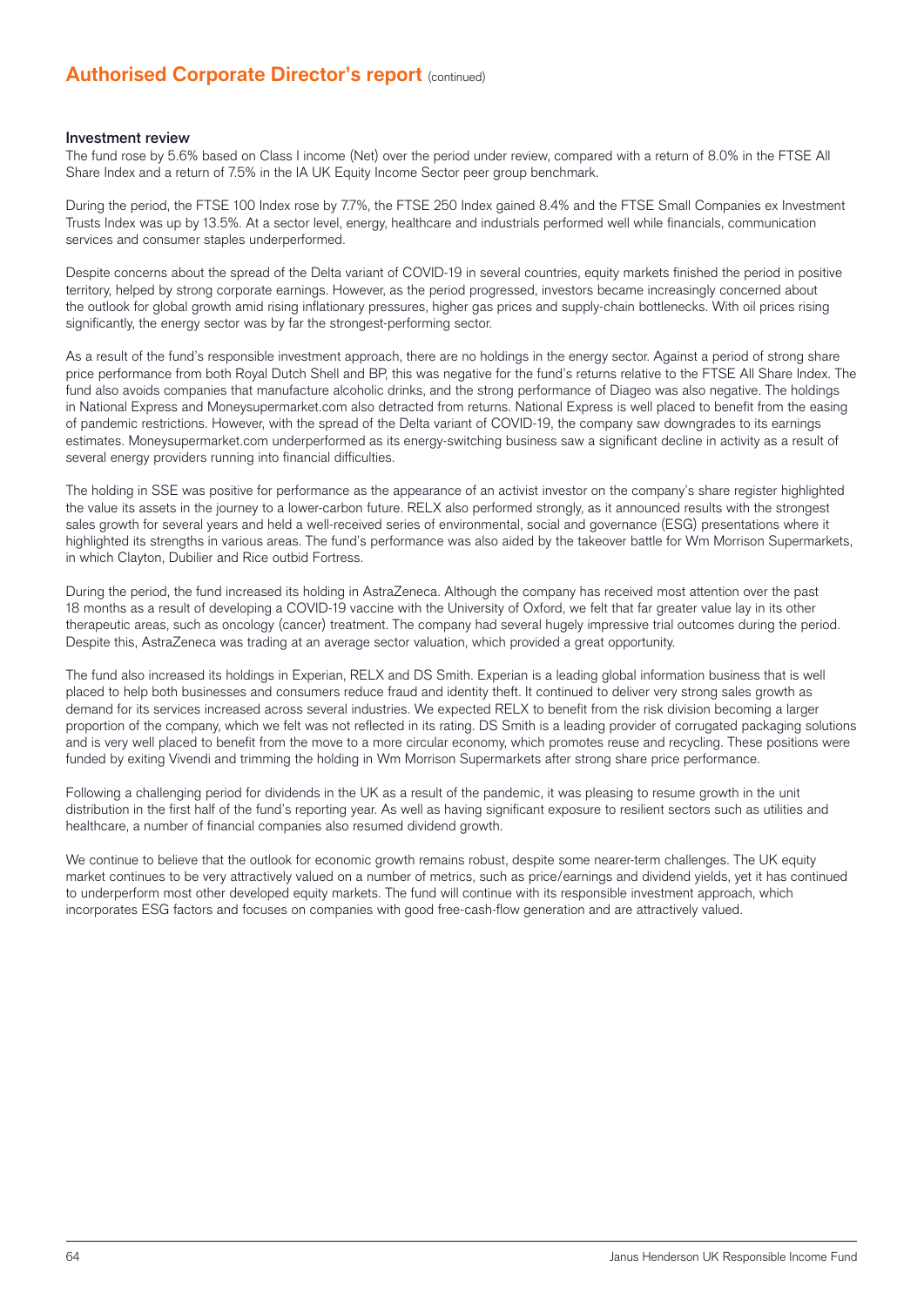### **Comparative tables** for the six months ended 30 September 2021

|                                                                     |                                     | <b>Class A income</b>         |                               |                               |
|---------------------------------------------------------------------|-------------------------------------|-------------------------------|-------------------------------|-------------------------------|
|                                                                     | Six months to<br>30/09/21<br>(pence | Year to<br>31/03/21<br>(pence | Year to<br>31/03/20<br>(pence | Year to<br>31/03/19<br>(pence |
|                                                                     | per share)                          | per share)                    | per share)                    | per share)                    |
| Change in net assets per share                                      |                                     |                               |                               |                               |
| Opening net asset value per share                                   | 127.87                              | 103.32                        | 124.64                        | 124.87                        |
| Return before operating charges*                                    | 7.91                                | 31.25                         | (13.70)                       | 7.12                          |
| Operating charges                                                   | (1.18)                              | (2.02)                        | (2.22)                        | (2.16)                        |
| Return after operating charges*                                     | 6.73                                | 29.23                         | (15.92)                       | 4.96                          |
| Distributions on income shares                                      | (2.98)                              | (4.68)                        | (5.40)                        | (5.19)                        |
| Closing net asset value per share                                   | 131.62                              | 127.87                        | 103.32                        | 124.64                        |
| * after direct transaction costs of:                                | 0.12                                | 0.29                          | 0.25                          | 0.17                          |
| <b>Performance</b>                                                  |                                     |                               |                               |                               |
| Return after charges                                                | 5.26%                               | 28.29%                        | (12.77%)                      | 3.97%                         |
| <b>Other information</b>                                            |                                     |                               |                               |                               |
| Closing net asset value (£000s)                                     | 36,841                              | 33,972                        | 30,747                        | 50,564                        |
| Closing number of shares                                            | 27,990,988                          | 26,568,067                    | 29,757,502                    | 40,567,478                    |
| Operating charges (annualised)                                      | 1.73%                               | 1.73%                         | 1.70%                         | 1.70%                         |
| Direct transaction costs                                            | 0.09%                               | 0.25%                         | 0.19%                         | 0.13%                         |
| <b>Prices</b>                                                       |                                     |                               |                               |                               |
| Highest share price (pence)                                         | 141.70                              | 130.60                        | 142.00                        | 137.29                        |
| Lowest share price (pence)                                          | 128.90                              | 95.98                         | 93.34                         | 113.40                        |
|                                                                     |                                     | <b>Class E income</b>         |                               |                               |
|                                                                     | Six months to                       | Year to                       | 08/07/19 -                    |                               |
|                                                                     | 30/09/21                            | 31/03/21                      | 31/03/20                      |                               |
|                                                                     | (pence<br>per share)                | (pence<br>per share)          | (pence<br>per share)          |                               |
|                                                                     |                                     |                               |                               |                               |
| Change in net assets per share<br>Opening net asset value per share | 128.99                              | 103.71                        | 133.131                       |                               |
| Return before operating charges*                                    | 7.99                                | 31.45                         | (22.86)                       |                               |
| Operating charges                                                   | (0.85)                              | (1.46)                        | (1.16)                        |                               |
| Return after operating charges*                                     | 7.14                                | 29.99                         | (24.02)                       |                               |
| Distributions on income shares                                      | (3.01)                              | (4.71)                        | (5.40)                        |                               |
| Closing net asset value per share                                   | 133.12                              | 128.99                        | 103.71                        |                               |
| after direct transaction costs of:                                  | 0.12                                | 0.30                          | 0.26                          |                               |
| Performance                                                         |                                     |                               |                               |                               |
| Return after charges                                                | 5.53%                               | 28.92%                        | $(18.04\%)$                   |                               |
| <b>Other information</b>                                            |                                     |                               |                               |                               |
| Closing net asset value (£000s)                                     | 19,186                              | 17,648                        | 10,804                        |                               |
| Closing number of shares                                            | 14,412,930                          | 13,681,449                    | 10,417,478                    |                               |
| Operating charges (annualised)                                      | 1.23%                               | 1.23%                         | 1.20%                         |                               |
| Direct transaction costs                                            | 0.09%                               | 0.25%                         | 0.19%                         |                               |
| <b>Prices</b>                                                       |                                     |                               |                               |                               |
| Highest share price (pence)                                         | 143.30                              | 131.70                        | 142.50                        |                               |
| Lowest share price (pence)                                          | 130.00                              | 96.34                         | 93.67                         |                               |

<sup>1</sup> Class E income launched on 8 July 2019 and this is the first published price.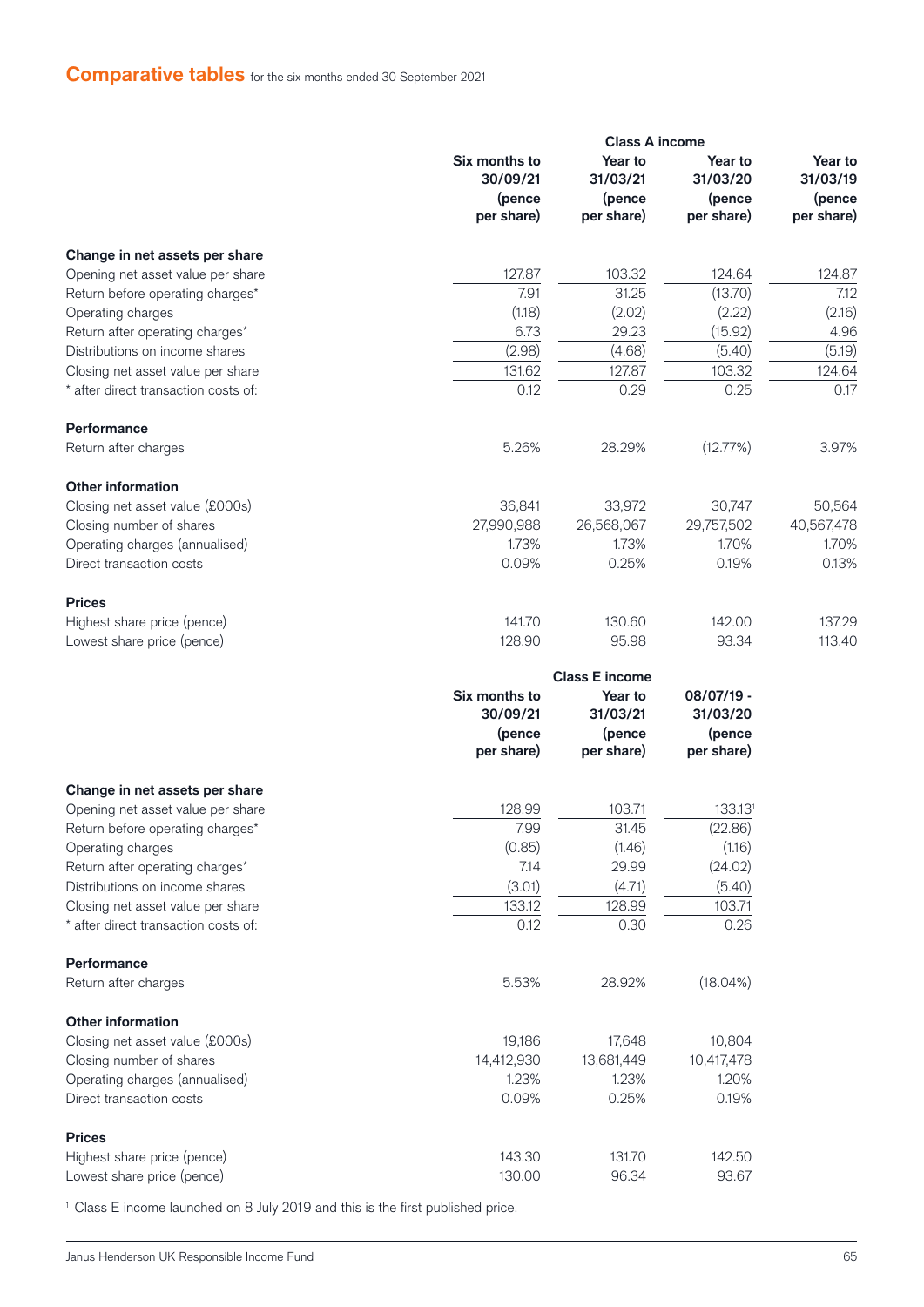|                                               | <b>Class I accumulation</b><br>$12/04/21 -$<br>30/09/21<br>(pence<br>per share) |  |
|-----------------------------------------------|---------------------------------------------------------------------------------|--|
|                                               |                                                                                 |  |
| Change in net assets per share                |                                                                                 |  |
| Opening net asset value per share             | 100.00 <sup>2</sup>                                                             |  |
| Return before operating charges*              | 2.91                                                                            |  |
| Operating charges                             | (0.42)                                                                          |  |
| Return after operating charges*               | 2.49                                                                            |  |
| Distributions on accumulation shares          | (1.85)                                                                          |  |
| Retained distributions on accumulation shares | 1.85                                                                            |  |
| Closing net asset value per share             | 102.49                                                                          |  |
| * after direct transaction costs of:          | 0.09                                                                            |  |
| Performance                                   |                                                                                 |  |
| Return after charges                          | 2.49% <sup>3</sup>                                                              |  |
| <b>Other information</b>                      |                                                                                 |  |
| Closing net asset value (£000s)               | 27,482                                                                          |  |
| Closing number of shares                      | 26,813,037                                                                      |  |
| Operating charges (annualised)                | 0.85%                                                                           |  |
| Direct transaction costs                      | 0.09%                                                                           |  |
| <b>Prices</b>                                 |                                                                                 |  |
| Highest share price (pence)                   | 107.90                                                                          |  |
| Lowest share price (pence)                    | 98.74                                                                           |  |

<sup>2</sup> Class I accumulation launched on 12 April 2021 and this is the first published price.

 $^{\rm 3}$  Return after charges relates to the period 12/04/21 to 30/09/21. This performance will differ from the other share classes as it does not include returns generated prior to class launch, whilst the other classes returns cover the entire period under review.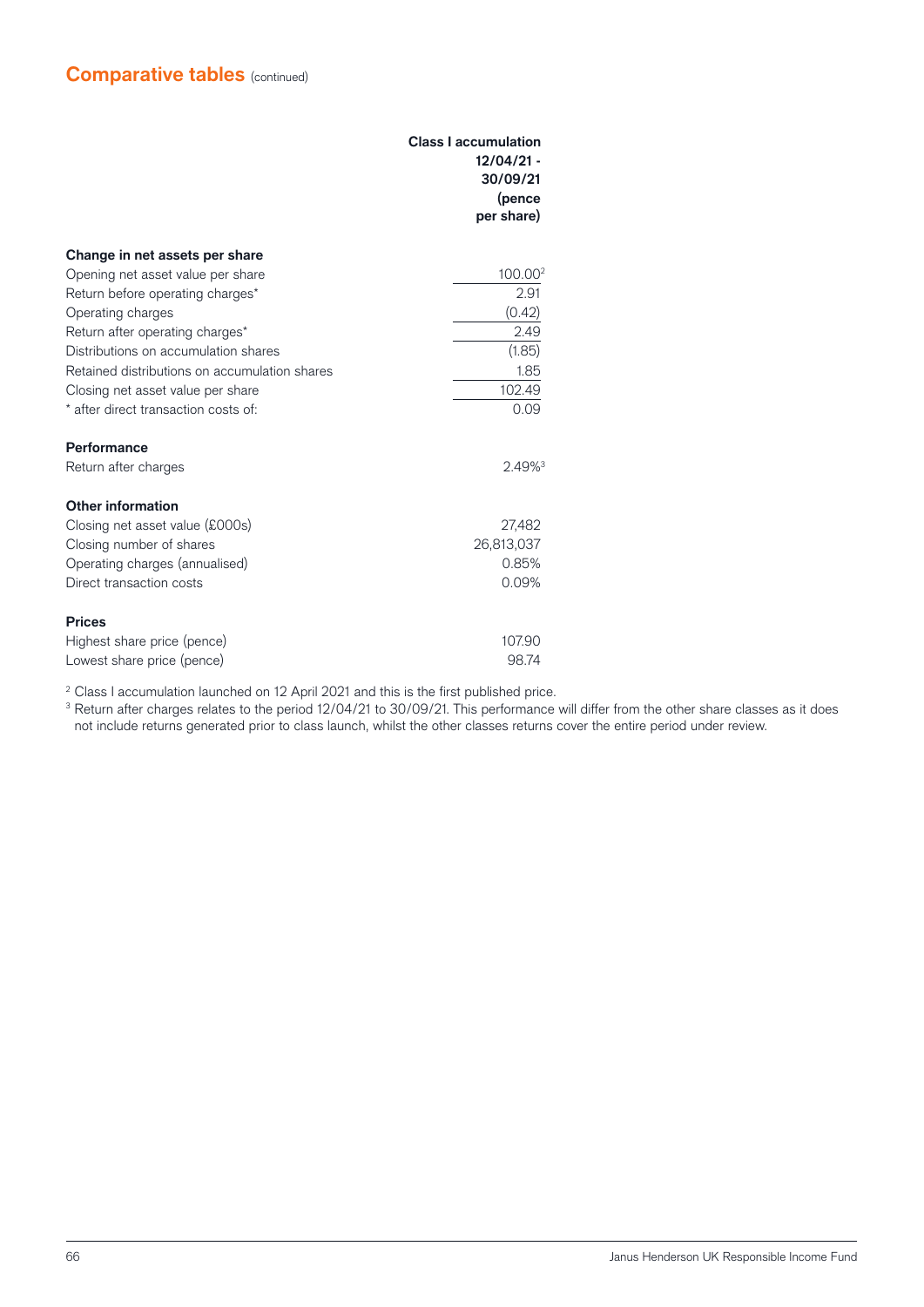|                                               | <b>Class I income</b>     |                             |                     |                     |
|-----------------------------------------------|---------------------------|-----------------------------|---------------------|---------------------|
|                                               | Six months to<br>30/09/21 | Year to<br>31/03/21         | Year to<br>31/03/20 | Year to<br>31/03/19 |
|                                               | (pence                    | (pence                      | (pence              | (pence              |
|                                               | per share)                | per share)                  | per share)          | per share)          |
| Change in net assets per share                |                           |                             |                     |                     |
| Opening net asset value per share             | 152.09                    | 121.97                      | 146.03              | 145.18              |
| Return before operating charges*              | 9.41                      | 37.04                       | (16.27)             | 8.32                |
| Operating charges                             | (0.70)                    | (1.19)                      | (1.29)              | (1.25)              |
| Return after operating charges*               | 8.71                      | 35.85                       | (17.56)             | 7.07                |
| Distributions on income shares                | (3.66)                    | (5.73)                      | (6.50)              | (6.22)              |
| Closing net asset value per share             | 157.14                    | 152.09                      | 121.97              | 146.03              |
| after direct transaction costs of:            | 0.14                      | 0.35                        | 0.30                | 0.20                |
| <b>Performance</b>                            |                           |                             |                     |                     |
| Return after charges                          | 5.73%                     | 29.39%                      | (12.02%)            | 4.87%               |
| <b>Other information</b>                      |                           |                             |                     |                     |
| Closing net asset value (£000s)               | 274,988                   | 237,735                     | 118,096             | 107,101             |
| Closing number of shares                      | 174,991,579               | 156,314,776                 | 96,824,510          | 73,342,646          |
| Operating charges (annualised)                | 0.85%                     | 0.85%                       | 0.84%               | 0.84%               |
| Direct transaction costs                      | 0.09%                     | 0.25%                       | 0.19%               | 0.13%               |
| <b>Prices</b>                                 |                           |                             |                     |                     |
| Highest share price (pence)                   | 169.20                    | 155.40                      | 167.60              | 159.82              |
| Lowest share price (pence)                    | 153.30                    | 113.30                      | 110.20              | 132.60              |
|                                               |                           | <b>Class Z accumulation</b> |                     |                     |
|                                               | Six months to             | Year to                     | Year to             | Year to             |
|                                               | 30/09/21                  | 31/03/21                    | 31/03/20            | 31/03/19            |
|                                               | (pence                    | (pence                      | (pence              | (pence              |
|                                               | per share)                | per share)                  | per share)          | per share)          |
| Change in net assets per share                |                           |                             |                     |                     |
| Opening net asset value per share             | 416.53                    | 317.87                      | 361.01              | 341.64              |
| Return before operating charges*              | 25.70                     | 98.92                       | (42.91)             | 19.58               |
| Operating charges                             | (0.18)                    | (0.26)                      | (0.23)              | (0.21)              |
| Return after operating charges*               | 25.52                     | 98.66                       | (43.14)             | 19.37               |
| Distributions on accumulation shares          | (10.08)                   | (15.25)                     | (16.39)             | (14.93)             |
| Retained distributions on accumulation shares | 10.08                     | 15.25                       | 16.39               | 14.93               |
| Closing net asset value per share             | 442.05                    | 416.53                      | 317.87              | 361.01              |
| after direct transaction costs of:            | 0.38                      | 0.93                        | 0.75                | 0.47                |
| Performance                                   |                           |                             |                     |                     |
| Return after charges                          | 6.13%                     | 31.04%                      | (11.95%)            | 5.67%               |
| <b>Other information</b>                      |                           |                             |                     |                     |
| Closing net asset value (£000s)               | 2,935                     | 2,950                       | 2,127               | 2,598               |
| Closing number of shares                      | 663,984                   | 708,100                     | 669,180             | 719,575             |
| Operating charges (annualised)                | 0.07%                     | 0.07%                       | 0.06%               | 0.06%               |
| Direct transaction costs                      | 0.09%                     | 0.25%                       | 0.19%               | 0.13%               |
| <b>Prices</b>                                 |                           |                             |                     |                     |
| Highest share price (pence)                   | 465.00                    | 419.20                      | 428.80              | 376.52              |
| Lowest share price (pence)                    | 419.80                    | 296.20                      | 282.20              | 321.50              |
|                                               |                           |                             |                     |                     |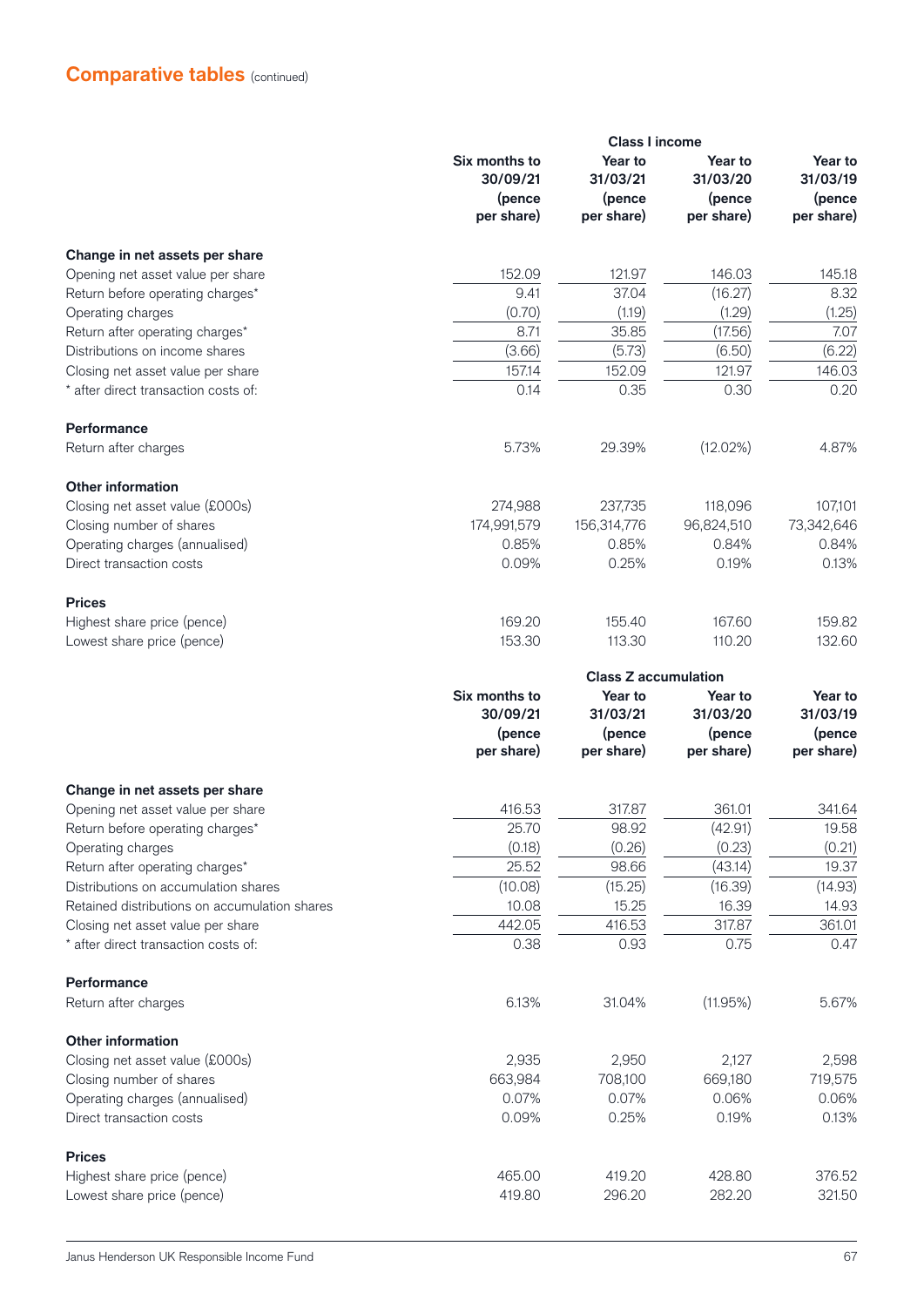Direct transaction costs incurred on securities transactions (including derivatives) are stated after deducting the proportion of the amounts collected from dilution adjustments that relate to direct transaction costs.

Performance values are at close of business on a bid basis, which will differ from those in the Performance summary.

#### **Operating charges**

Operating charges are expenses associated with the maintenance and administration of the fund on a day-to-day basis that are actually borne by the share class.

#### **Share class launches and closures**

The following share class launched during the period:

| <b>Share class</b>   | Launch date   |
|----------------------|---------------|
| Class I accumulation | 12 April 2021 |

There were no share classes closed during the period.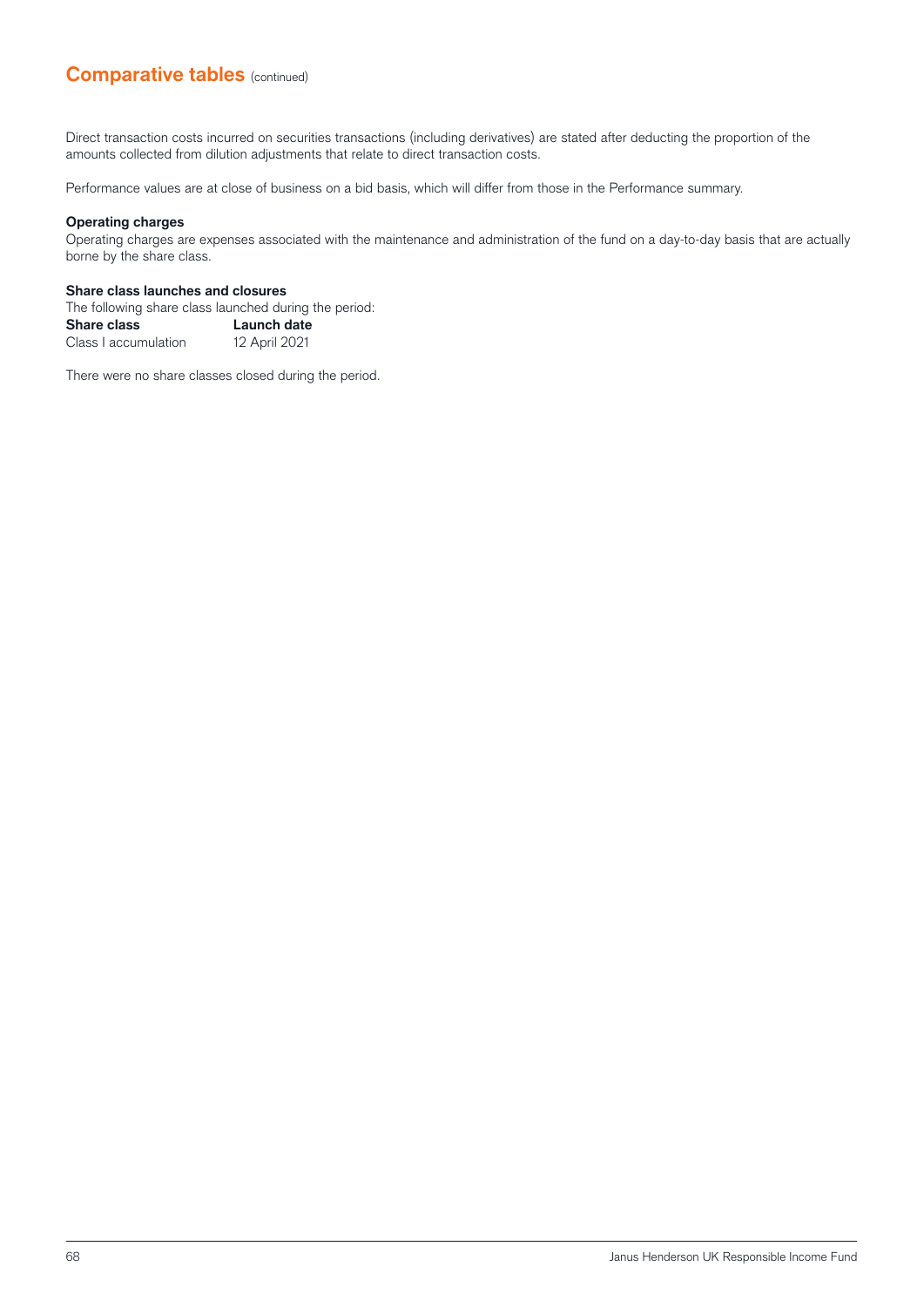# **Ongoing charge figure**

The annualised OCF of the fund is calculated as the ratio of the total ongoing charges to the average net asset value for twelve months. Ongoing charges are all expenses deducted from the assets of the fund during the period, except for expenses that are explicitly excluded by regulation.

|                                   | 30/09/21<br>% | 31/03/21<br>% | <b>Estimated OCF</b><br>from 12 April 2021 <sup>1</sup><br>% |
|-----------------------------------|---------------|---------------|--------------------------------------------------------------|
| <b>Class A income</b>             | 1.73          | 1.73          | n/a                                                          |
| <b>Class E income</b>             | 1.23          | 1.23          | n/a                                                          |
| Class I accumulation <sup>2</sup> | 0.85          | n/a           | 0.85                                                         |
| <b>Class I income</b>             | 0.85          | 0.85          | n/a                                                          |
| <b>Class Z accumulation</b>       | 0.07          | 0.07          | n/a                                                          |

The OCF is calculated in accordance with guidelines issued by ESMA.

<sup>1</sup> The estimated ongoing charge based on the annual fee rates from 12 April 2021.

2 Class I accumulation launched on 12 April 2021.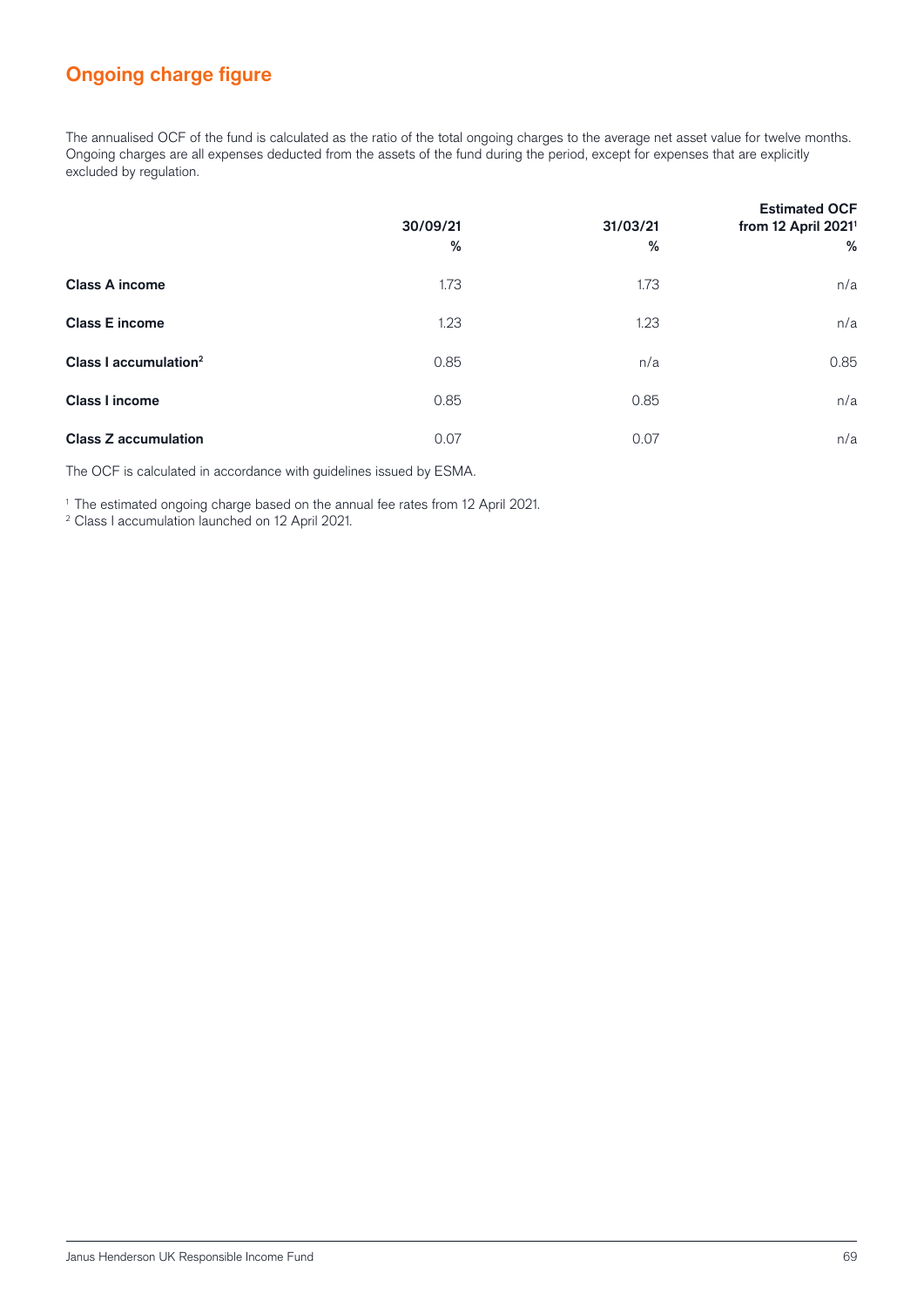### **Risk and reward profile**

The fund currently has 5 types of share class in issue: A income, E income, I accumulation, I income and Z accumulation.

Each share class has the same risk and reward profile which is as follows:

| <b>Typically lower potential</b><br>risk/reward<br>◢ |  |  |  | <b>Typically higher potential</b><br>risk/reward |
|------------------------------------------------------|--|--|--|--------------------------------------------------|
| Lower risk                                           |  |  |  | <b>Higher risk</b>                               |
|                                                      |  |  |  |                                                  |

The share classes appear at 6 out of 7. Share classes in higher categories have shown greater and/or more frequent variations in net asset value in the past 5 years than those in lower categories. The lowest category does not mean risk free.

The SRRI is calculated based on historical volatility over a rolling 5<sup>\*</sup> year period, it is reviewed monthly and updated if volatility has changed materially to cause a movement in the SRRI level. The SRRI is an indicator and may not accurately reflect future volatility and market conditions.

The value of an investment and any income from it can go up or down. When you sell your shares they may be worth less than you paid for them.

The risk/reward rating above is based on medium-term volatility. In the future, the fund's actual volatility could be higher or lower and its rated risk/reward level could change.

The rating does not reflect the possible effects of unusual market conditions or large unpredictable events. Under normal market conditions the following risks may apply:

**Charges to Capital** Some or all of the ongoing charges may be taken from capital, which may erode capital or reduce potential for capital growth.

**Counterparty Risk and Operational Risk** The fund could lose money if a counterparty with which the fund trades becomes unwilling or unable to meet its obligations, or as a result of failure or delay in operational processes or the failure of a third party provider.

**Country or Region** If a fund has a high exposure to a particular country or geographical region it carries a higher level of risk than a fund which is more broadly diversified.

**Derivatives** The fund may use derivatives with the aim of reducing risk or managing the portfolio more efficiently. However this introduces other risks, in particular, that a derivative counterparty may not meet its contractual obligations.

**Equities** Shares can lose value rapidly, and typically involve higher risks than bonds or money market instruments. The value of your investment may fall as a result.

**Liquidity** Securities within the fund could become hard to value or to sell at a desired time and price, especially in extreme market conditions when asset prices may be falling, increasing the risk of investment losses.

**Smaller Companies** Shares of small and mid-size companies can be more volatile than shares of larger companies, and at times it may be difficult to value or to sell shares at desired times and prices, increasing the risk of losses.

**Responsible Investment** The fund follows a responsible investment approach, which may cause it to be underweight in certain sectors (due to the avoidance criteria employed) and thus perform differently than funds that have a similar financial objective but which do not apply any avoidance criteria when selecting investments.

The full list of the fund's risks are contained in the 'Risk Factors' section of the fund's prospectus.

There has been no change to the risk ratings in the period.

The SRRI conforms to the ESMA guidelines for the calculation of the SRRI.

\* Class E income was lunched on 8 July 2019 and Class I accumulation was launched on 12 April 2021. As these share classes do not have a 5 year history, a synthetic history has been created for E income using the A income share class and for I accumulation the fund's relevant sector average.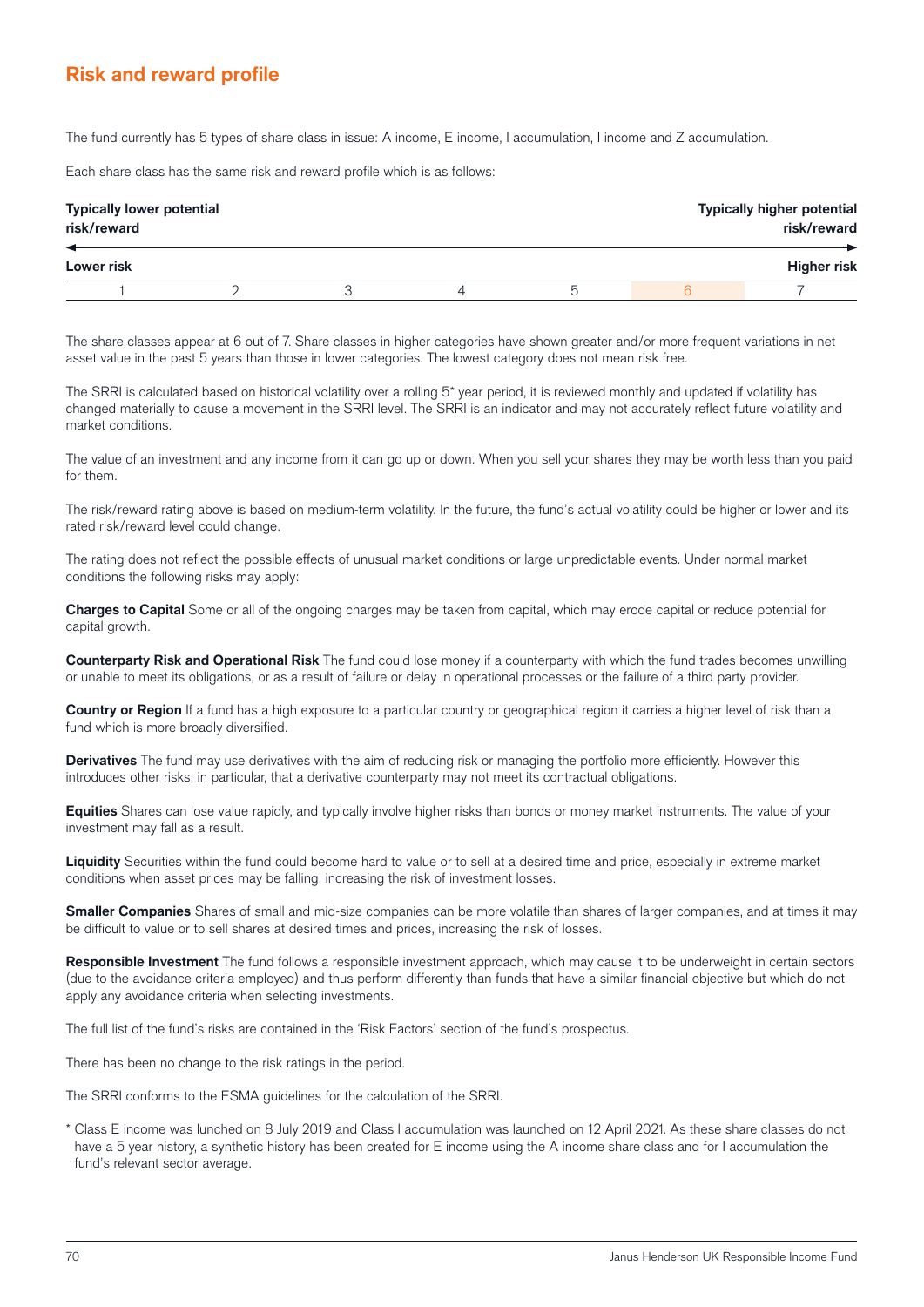# **Portfolio statement** as at 30 September 2021

| <b>Holding</b>     | Investment                                                                                                                         | <b>Market</b><br>value<br>£000 | Percentage<br>of total<br>net assets<br>% |
|--------------------|------------------------------------------------------------------------------------------------------------------------------------|--------------------------------|-------------------------------------------|
| 98,705             | Equities 99.53% (31/03/2021: 101.01%)<br>Austria 1.29% (31/03/2021: 0.00%)<br>Financials 1.29% (31/03/2021: 0.00%)<br><b>BAWAG</b> | 4,670                          | 1.29                                      |
|                    | Finland 0.00% (31/03/2021: 1.58%)<br>Basic Materials 0.00% (31/03/2021: 1.58%)                                                     |                                |                                           |
|                    | France 1.56% (31/03/2021: 1.68%)<br>Consumer Discretionary 0.00% (31/03/2021: 0.89%)                                               |                                |                                           |
| 150,224            | Financials 0.86% (31/03/2021: 0.00%)<br><b>AXA</b>                                                                                 | 3,109                          | 0.86                                      |
| 20,354             | Industrials 0.70% (31/03/2021: 0.79%)<br>Schneider Electric                                                                        | 2,517                          | 0.70                                      |
| 254,271            | Germany 1.06% (31/03/2021: 1.27%)<br>Telecommunications 1.06% (31/03/2021: 1.27%)<br>Deutsche Telekom                              | 3,818                          | 1.06                                      |
| 210,840            | Ireland 2.26% (31/03/2021: 1.68%)<br>Industrials 2.26% (31/03/2021: 1.68%)<br>Smurfit Kappa                                        | 8,164                          | 2.26                                      |
|                    | Switzerland 2.11% (31/03/2021: 5.13%)<br>Financials 0.00% (31/03/2021: 0.62%)                                                      |                                |                                           |
| 62,600             | Health Care 1.06% (31/03/2021: 3.08%)<br>Novartis                                                                                  | 3,824                          | 1.06                                      |
| 151,381            | Industrials 1.05% (31/03/2021: 1.43%)<br>ABB                                                                                       | 3,778                          | 1.05                                      |
|                    | United Kingdom 87.31% (31/03/2021: 86.25%)<br>Basic Materials 1.90% (31/03/2021: 2.18%)                                            |                                |                                           |
| 256,519            | Johnson Matthey                                                                                                                    | 6,885                          | 1.90                                      |
|                    | Consumer Discretionary 13.57% (31/03/2021: 13.50%)                                                                                 |                                |                                           |
| 188,276            | Compass<br>Go-Ahead                                                                                                                | 2,868                          | 0.79                                      |
| 155,048<br>684,748 | Informa                                                                                                                            | 1,240<br>3,760                 | 0.34<br>1.04                              |
| 2,939,715          | <b>ITV</b>                                                                                                                         | 3,134                          | 0.87                                      |
| 1,535,507          | Kingfisher                                                                                                                         | 5,167                          | 1.43                                      |
| 1,925,226          | <b>National Express</b>                                                                                                            | 4,644                          | 1.29                                      |
| 38,742             | <b>Next</b>                                                                                                                        | 3,181                          | 0.88                                      |
| 135,128            | Persimmon                                                                                                                          | 3,604                          | 1.00                                      |
| 593,887            | <b>RELX</b>                                                                                                                        | 12,751                         | 3.53                                      |
| 445,037            | <b>RM</b>                                                                                                                          | 1,046                          | 0.29                                      |
| 1,862,399          | Taylor Wimpey                                                                                                                      | 2,901                          | 0.80                                      |
| 143,297            | Whitbread                                                                                                                          | 4,752<br>49,048                | 1.31<br>13.57                             |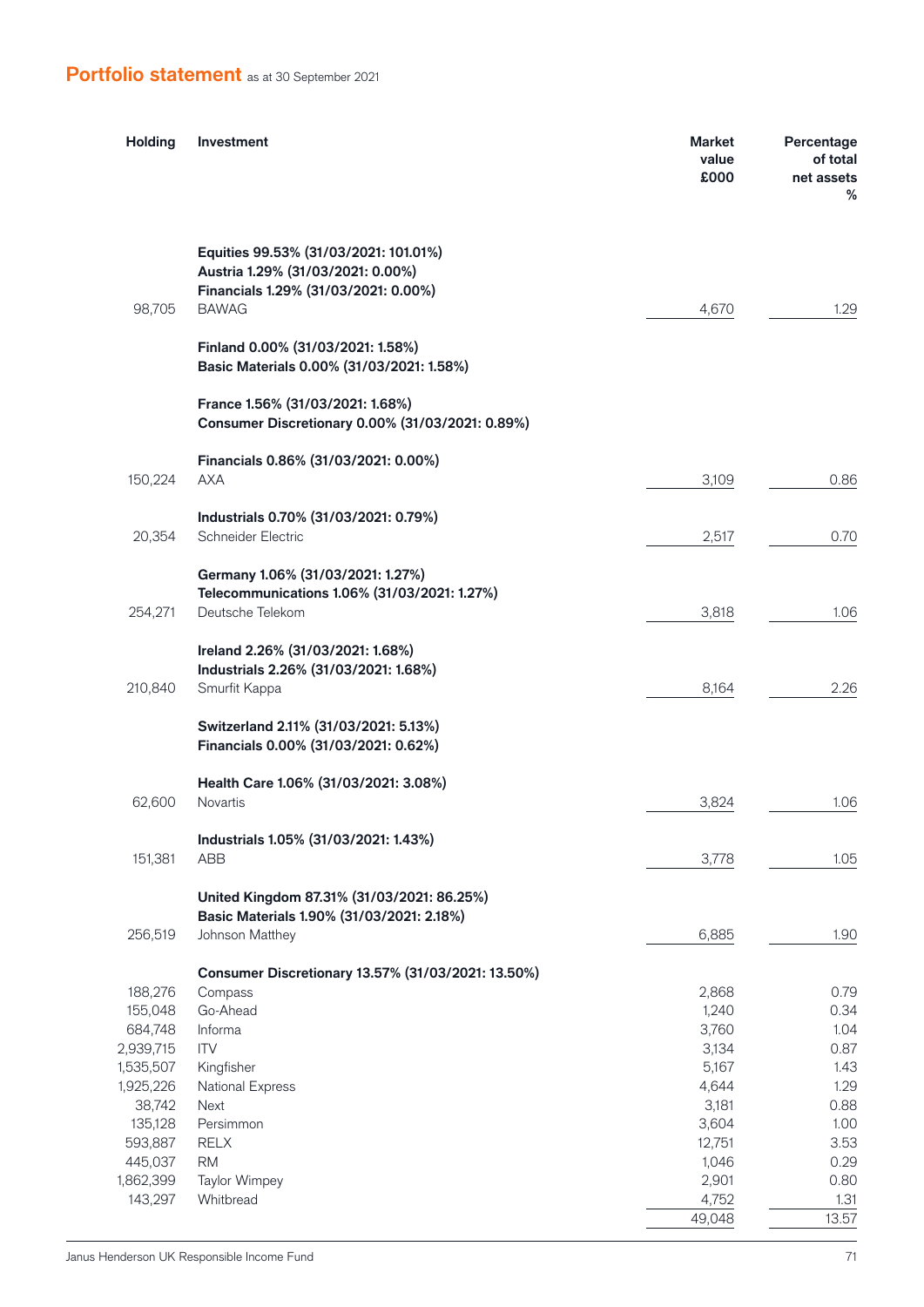### **Portfolio statement** (continued)

| <b>Holding</b>       | Investment                                            | <b>Market</b><br>value<br>£000 | Percentage<br>of total<br>net assets<br>℅ |
|----------------------|-------------------------------------------------------|--------------------------------|-------------------------------------------|
|                      |                                                       |                                |                                           |
|                      | Consumer Staples 2.94% (31/03/2021: 3.69%)            |                                |                                           |
| 633,088              | <b>Britvic</b>                                        | 5,654                          | 1.56                                      |
| 1,691,787            | Wm Morrison Supermarkets                              | 4,982<br>10,636                | 1.38<br>2.94                              |
|                      | Financials 29.31% (31/03/2021: 29.72%)                |                                |                                           |
| 844,609              | Ashmore                                               | 2,877                          | 0.80                                      |
| 2,437,769            | Aviva                                                 | 9,651                          | 2.67                                      |
| 1,827,834            | abrdn                                                 | 4,670                          | 1.29                                      |
| 3,434,301            | Direct Line Insurance                                 | 9,946                          | 2.75                                      |
| 563,139              | Greencoat UK Wind                                     | 731                            | 0.20                                      |
| 339,405              | Intermediate Capital                                  | 6,941                          | 1.92                                      |
| 1,985,407            | Jupiter Fund Management                               | 4,963                          | 1.37                                      |
| 11,031,867           | Lloyds Banking                                        | 5,136                          | 1.42                                      |
| 56,967               | London Stock Exchange                                 | 4,243                          | 1.17                                      |
| 3,030,392            | M&G                                                   | 6,170                          | 1.71                                      |
| 2,683,864            | NatWest                                               | 6,033                          | 1.67                                      |
| 745,508<br>1,625,447 | Paragon Banking<br>Phoenix                            | 4,067<br>10,494                | 1.13<br>2.90                              |
| 506,079              | Prudential                                            | 7,361                          | 2.04                                      |
| 369,543              | Schroders Non-voting                                  | 8,943                          | 2.47                                      |
| 222,069              | St James's Place                                      | 3,347                          | 0.93                                      |
| 808,625              | Зi                                                    | 10,358                         | 2.87                                      |
|                      |                                                       | 105,931                        | 29.31                                     |
|                      | Health Care 11.78% (31/03/2021: 8.81%)                |                                |                                           |
| 247,341              | AstraZeneca                                           | 22,152                         | 6.13                                      |
| 2,778,054            | ConvaTec                                              | 5,998                          | 1.66                                      |
| 358,430              | GlaxoSmithKline                                       | 5,030                          | 1.39                                      |
| 731,407              | Smith & Nephew                                        | 9,413                          | 2.60                                      |
|                      |                                                       | 42,593                         | 11.78                                     |
|                      | Industrials 7.23% (31/03/2021: 7.09%)                 |                                |                                           |
| 1,750,901            | <b>DS Smith</b>                                       | 7,229<br>3,992                 | 2.00<br>1.11                              |
| 370,325<br>308,633   | Electrocomponents<br>Euromoney Institutional Investor | 3,136                          | 0.87                                      |
| 116,492              | Experian                                              | 3,622                          | 1.00                                      |
| 132,792              | Oxford Instruments                                    | 3,028                          | 0.84                                      |
| 132,073              | Spectris                                              | 5,112                          | 1.41                                      |
|                      |                                                       | 26,119                         | 7.23                                      |
|                      | Real Estate 2.32% (31/03/2021: 2.82%)                 |                                |                                           |
| 3,061,697            | Assura                                                | 2,191                          | 0.61                                      |
| 160,200              | Ethical Property <sup>1</sup>                         | 115                            | 0.03                                      |
| 872,659              | <b>Land Securities</b>                                | 6,082                          | 1.68                                      |
|                      |                                                       | 8,388                          | 2.32                                      |
|                      | Technology 3.85% (31/03/2021: 3.12%)                  |                                |                                           |
| 2,207,237            | Moneysupermarket.com                                  | 4,697                          | 1.30                                      |
| 1,298,331            | Sage                                                  | 9,213                          | 2.55                                      |
|                      |                                                       | 13,910                         | 3.85                                      |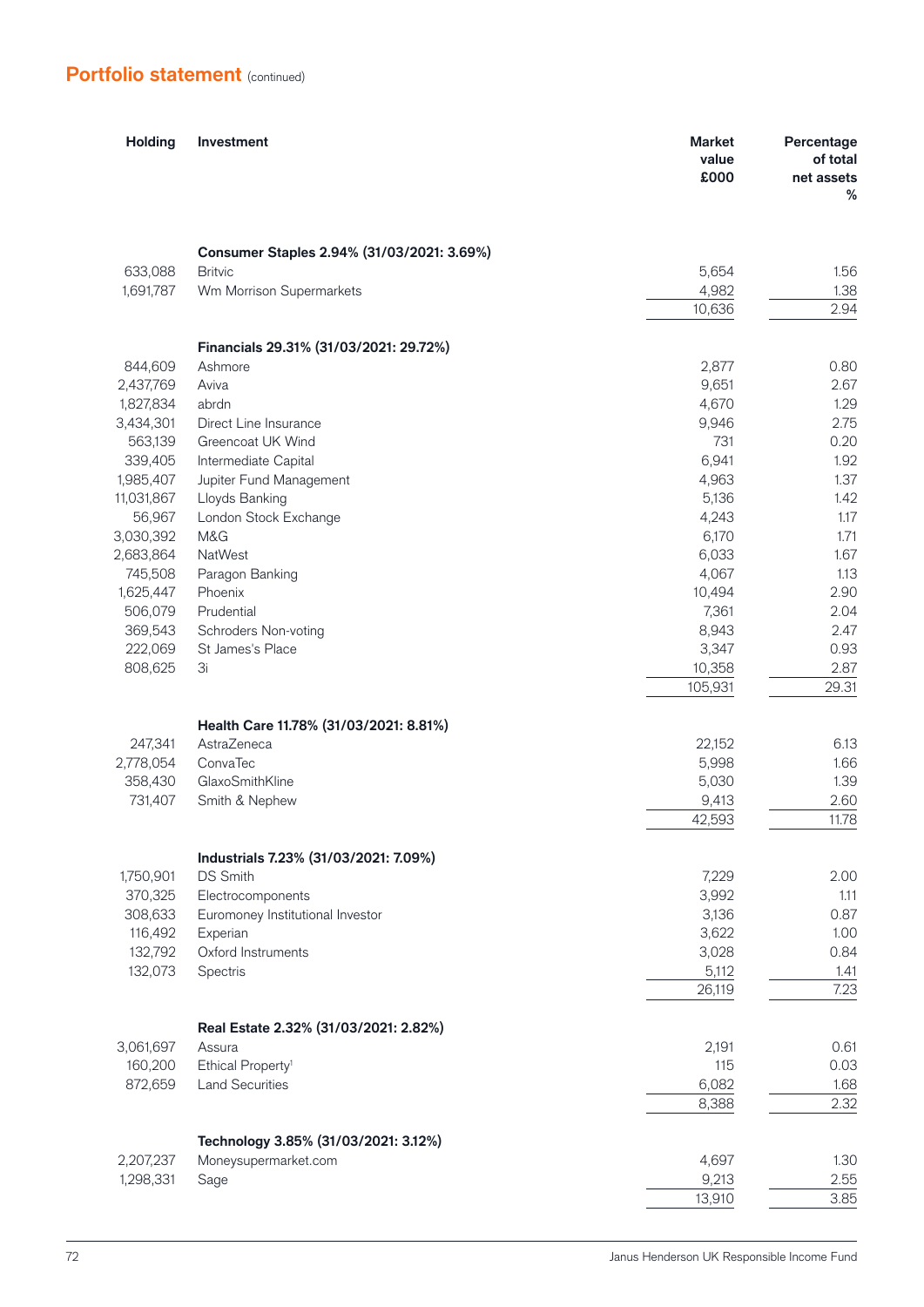## **Portfolio statement** (continued)

| Telecommunications 5.02% (31/03/2021: 4.89%)<br>4,358,704<br><b>BT</b><br>6,965<br>1.93<br>Vodafone<br>3.09<br>9,858,169<br>11,170<br>18,135<br>Utilities 9.39% (31/03/2021: 10.43%)<br><b>National Grid</b><br>956,863<br>8,464<br>2.35<br>3,616<br>319,109<br>Pennon<br>1.00<br>180,937<br>4,712<br>Severn Trent<br>1.30<br>734,449<br><b>SSE</b><br>11,535<br>3.19<br>579,110<br><b>United Utilities</b><br>5,608<br>1.55<br>9.39<br>33,935<br>United States 3.94% (31/03/2021: 3.42%)<br>Health Care 0.76% (31/03/2021: 1.00%)<br><b>Bristol-Myers Squibb</b><br>62,535<br>0.76<br>2,743<br>Industrials 1.23% (31/03/2021: 0.00%)<br>43,129<br>Ferguson<br>1.23<br>4,457<br>Technology 0.64% (31/03/2021: 0.78%)<br>16,356<br>Texas Instruments<br>2,331<br>0.64<br>Telecommunications 1.31% (31/03/2021: 1.64%)<br>66,384<br>Cisco Systems<br>2,679<br>0.74<br>Verizon Communications<br>51,723<br>2,071<br>0.57<br>1.31<br>4,750<br>359,741<br>99.53<br><b>Investment assets</b><br>Other net assets<br>1,691<br>361,432<br>100.00<br><b>Total net assets</b> | <b>Holding</b> | Investment | <b>Market</b><br>value<br>£000 | Percentage<br>of total<br>net assets<br>% |
|---------------------------------------------------------------------------------------------------------------------------------------------------------------------------------------------------------------------------------------------------------------------------------------------------------------------------------------------------------------------------------------------------------------------------------------------------------------------------------------------------------------------------------------------------------------------------------------------------------------------------------------------------------------------------------------------------------------------------------------------------------------------------------------------------------------------------------------------------------------------------------------------------------------------------------------------------------------------------------------------------------------------------------------------------------------------|----------------|------------|--------------------------------|-------------------------------------------|
|                                                                                                                                                                                                                                                                                                                                                                                                                                                                                                                                                                                                                                                                                                                                                                                                                                                                                                                                                                                                                                                                     |                |            |                                |                                           |
|                                                                                                                                                                                                                                                                                                                                                                                                                                                                                                                                                                                                                                                                                                                                                                                                                                                                                                                                                                                                                                                                     |                |            |                                |                                           |
|                                                                                                                                                                                                                                                                                                                                                                                                                                                                                                                                                                                                                                                                                                                                                                                                                                                                                                                                                                                                                                                                     |                |            |                                |                                           |
|                                                                                                                                                                                                                                                                                                                                                                                                                                                                                                                                                                                                                                                                                                                                                                                                                                                                                                                                                                                                                                                                     |                |            |                                | 5.02                                      |
|                                                                                                                                                                                                                                                                                                                                                                                                                                                                                                                                                                                                                                                                                                                                                                                                                                                                                                                                                                                                                                                                     |                |            |                                |                                           |
|                                                                                                                                                                                                                                                                                                                                                                                                                                                                                                                                                                                                                                                                                                                                                                                                                                                                                                                                                                                                                                                                     |                |            |                                |                                           |
|                                                                                                                                                                                                                                                                                                                                                                                                                                                                                                                                                                                                                                                                                                                                                                                                                                                                                                                                                                                                                                                                     |                |            |                                |                                           |
|                                                                                                                                                                                                                                                                                                                                                                                                                                                                                                                                                                                                                                                                                                                                                                                                                                                                                                                                                                                                                                                                     |                |            |                                |                                           |
|                                                                                                                                                                                                                                                                                                                                                                                                                                                                                                                                                                                                                                                                                                                                                                                                                                                                                                                                                                                                                                                                     |                |            |                                |                                           |
|                                                                                                                                                                                                                                                                                                                                                                                                                                                                                                                                                                                                                                                                                                                                                                                                                                                                                                                                                                                                                                                                     |                |            |                                |                                           |
|                                                                                                                                                                                                                                                                                                                                                                                                                                                                                                                                                                                                                                                                                                                                                                                                                                                                                                                                                                                                                                                                     |                |            |                                |                                           |
|                                                                                                                                                                                                                                                                                                                                                                                                                                                                                                                                                                                                                                                                                                                                                                                                                                                                                                                                                                                                                                                                     |                |            |                                |                                           |
|                                                                                                                                                                                                                                                                                                                                                                                                                                                                                                                                                                                                                                                                                                                                                                                                                                                                                                                                                                                                                                                                     |                |            |                                |                                           |
|                                                                                                                                                                                                                                                                                                                                                                                                                                                                                                                                                                                                                                                                                                                                                                                                                                                                                                                                                                                                                                                                     |                |            |                                |                                           |
|                                                                                                                                                                                                                                                                                                                                                                                                                                                                                                                                                                                                                                                                                                                                                                                                                                                                                                                                                                                                                                                                     |                |            |                                |                                           |
|                                                                                                                                                                                                                                                                                                                                                                                                                                                                                                                                                                                                                                                                                                                                                                                                                                                                                                                                                                                                                                                                     |                |            |                                |                                           |
|                                                                                                                                                                                                                                                                                                                                                                                                                                                                                                                                                                                                                                                                                                                                                                                                                                                                                                                                                                                                                                                                     |                |            |                                |                                           |
|                                                                                                                                                                                                                                                                                                                                                                                                                                                                                                                                                                                                                                                                                                                                                                                                                                                                                                                                                                                                                                                                     |                |            |                                |                                           |
|                                                                                                                                                                                                                                                                                                                                                                                                                                                                                                                                                                                                                                                                                                                                                                                                                                                                                                                                                                                                                                                                     |                |            |                                |                                           |
|                                                                                                                                                                                                                                                                                                                                                                                                                                                                                                                                                                                                                                                                                                                                                                                                                                                                                                                                                                                                                                                                     |                |            |                                |                                           |
|                                                                                                                                                                                                                                                                                                                                                                                                                                                                                                                                                                                                                                                                                                                                                                                                                                                                                                                                                                                                                                                                     |                |            |                                |                                           |
|                                                                                                                                                                                                                                                                                                                                                                                                                                                                                                                                                                                                                                                                                                                                                                                                                                                                                                                                                                                                                                                                     |                |            |                                |                                           |
|                                                                                                                                                                                                                                                                                                                                                                                                                                                                                                                                                                                                                                                                                                                                                                                                                                                                                                                                                                                                                                                                     |                |            |                                | 0.47                                      |
|                                                                                                                                                                                                                                                                                                                                                                                                                                                                                                                                                                                                                                                                                                                                                                                                                                                                                                                                                                                                                                                                     |                |            |                                |                                           |

1 Manually priced securities

All investments are listed on recognised stock exchanges or are 'approved securities' within the meaning of FCA rules unless otherwise stated.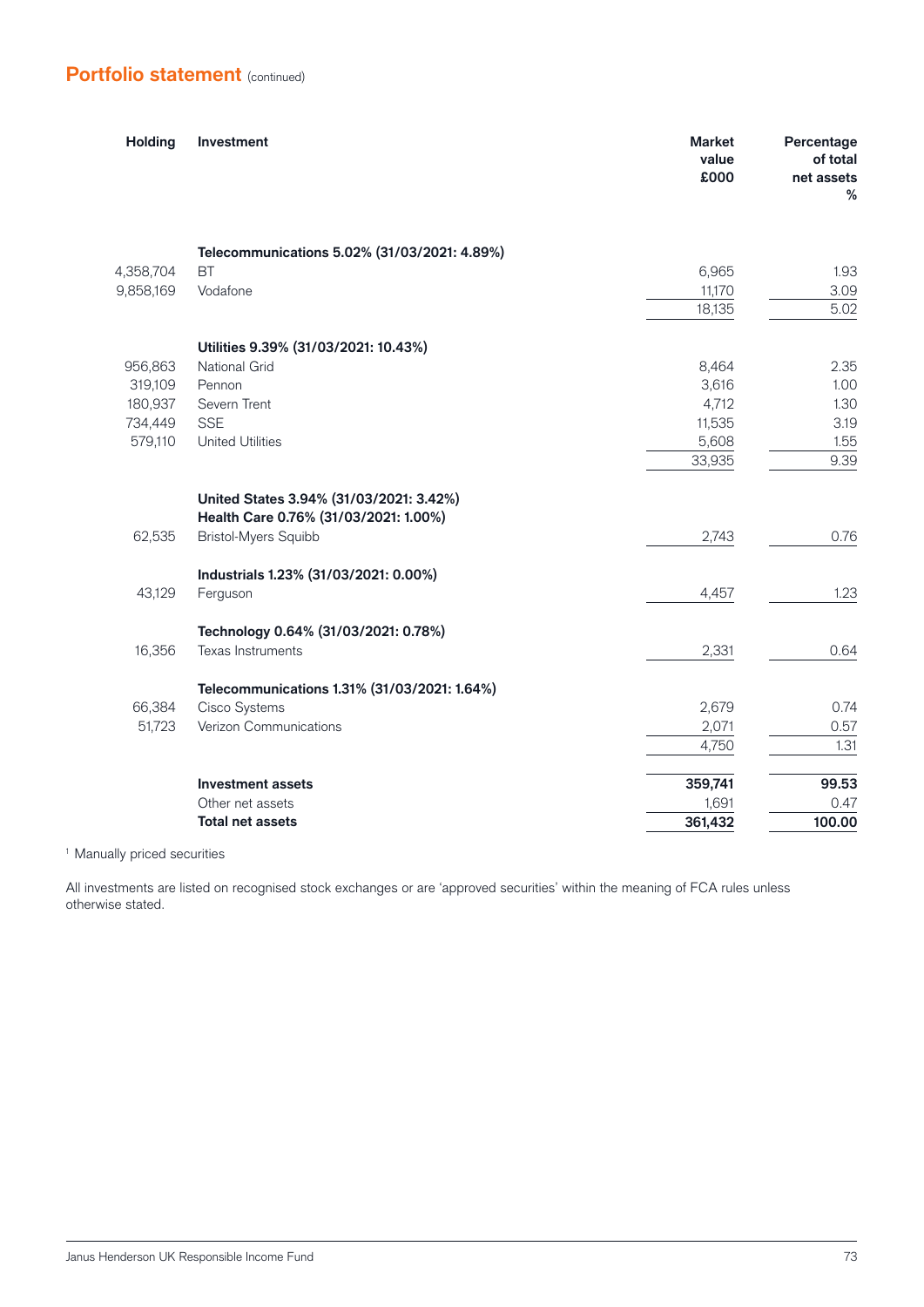# **Statement of total return** (unaudited) for the six months ended 30 September 2021

|                                                   |         | 30/09/21 |       | 30/09/20 |  |
|---------------------------------------------------|---------|----------|-------|----------|--|
|                                                   | £000    | £000     | £000  | £000     |  |
| Income                                            |         |          |       |          |  |
| Net capital gains                                 |         | 8,989    |       | 10,103   |  |
| Revenue                                           | 7,524   |          | 5,191 |          |  |
| Expenses                                          | (1,594) |          | (987) |          |  |
| Interest payable and similar charges              | (1)     |          | (1)   |          |  |
| Net revenue before taxation                       | 5,929   |          | 4,203 |          |  |
| Taxation                                          | (55)    |          | (134) |          |  |
| Net revenue after taxation                        |         | 5,874    |       | 4,069    |  |
| Total return before distributions                 |         | 14,863   |       | 14,172   |  |
| <b>Distributions</b>                              |         | (7,263)  |       | (4,930)  |  |
| Change in net assets attributable to shareholders |         |          |       |          |  |
| from investment activities                        |         | 7,600    |       | 9,242    |  |

### **Statement of change in net assets attributable to shareholders**

(unaudited) for the six months ended 30 September 2021

|                                                                                    | 30/09/21            |         | 30/09/20          |         |
|------------------------------------------------------------------------------------|---------------------|---------|-------------------|---------|
|                                                                                    | £000                | £000    | £000              | £000    |
| Opening net assets attributable to shareholders*                                   |                     | 292,305 |                   | 161,774 |
| Amounts receivable on issue of shares<br>Amounts payable on cancellation of shares | 93,473<br>(32, 677) |         | 52,869<br>(7,256) |         |
|                                                                                    |                     | 60,796  |                   | 45,613  |
| Dilution adjustment                                                                |                     | 168     |                   | 87      |
| Change in net assets attributable to shareholders<br>from investment activities    |                     | 7,600   |                   | 9,242   |
| Retained distributions on accumulation shares                                      |                     | 563     |                   | 65      |
| Closing net assets attributable to shareholders                                    |                     | 361,432 |                   | 216,782 |

\* The opening net assets attributable to shareholders for the current period do not equal the closing net assets attributable for the comparative period as they are not consecutive periods.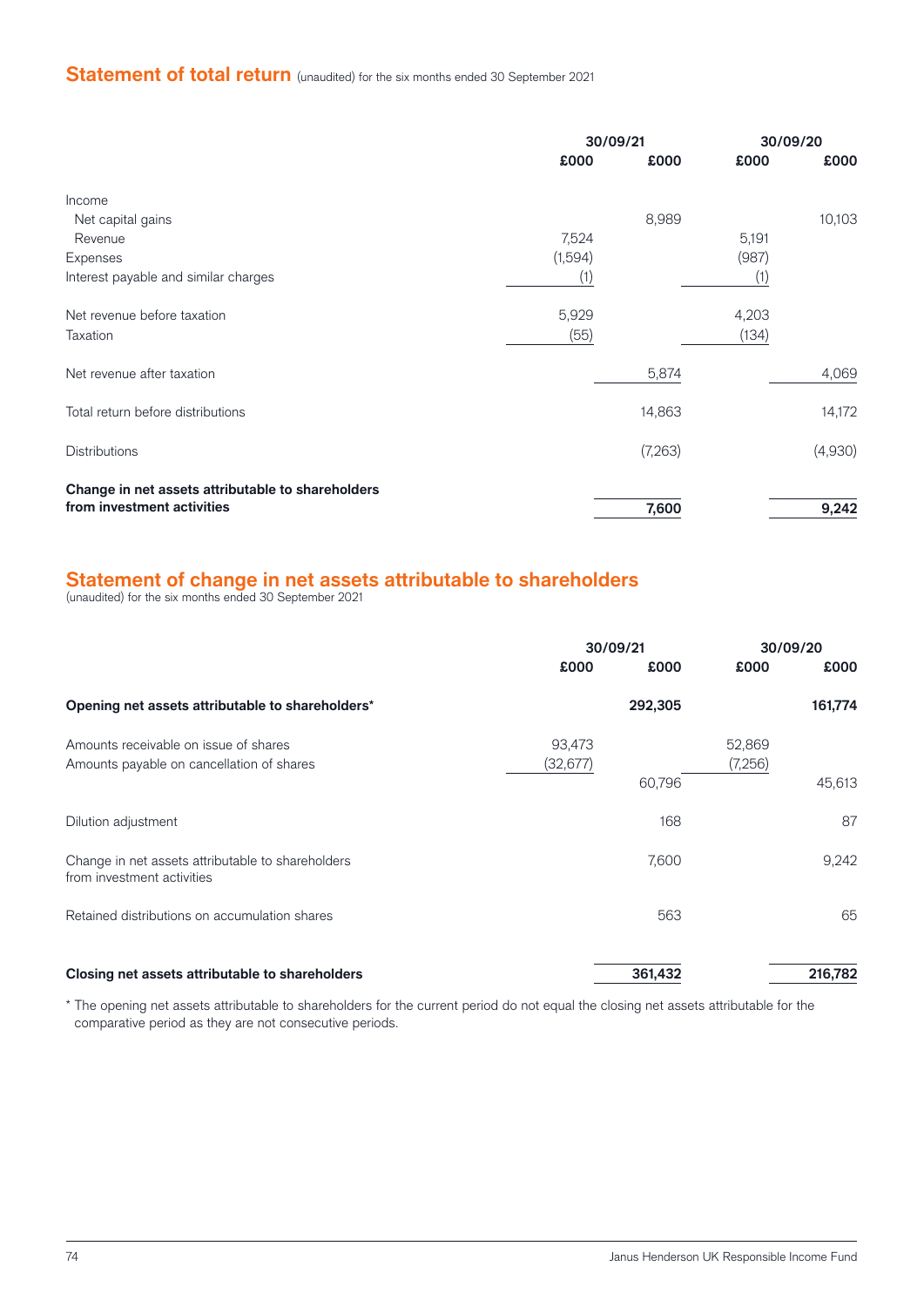# **Balance sheet** (unaudited) as at 30 September 2021

|                                         | 30/09/21<br>£000 | 31/03/21<br>£000 |
|-----------------------------------------|------------------|------------------|
| <b>Assets:</b>                          |                  |                  |
| Investments                             | 359,741          | 295,264          |
| Current assets:                         |                  |                  |
| Debtors                                 | 2,299            | 2,228            |
| Cash and bank balances                  | 7,437            | 1,179            |
| <b>Total assets</b>                     | 369,477          | 298,671          |
| <b>Liabilities:</b>                     |                  |                  |
| Creditors:                              |                  |                  |
| Distributions payable                   | 7,669            | 4,368            |
| Other creditors                         | 376              | 1,998            |
| <b>Total liabilities</b>                | 8,045            | 6,366            |
| Net assets attributable to shareholders | 361,432          | 292,305          |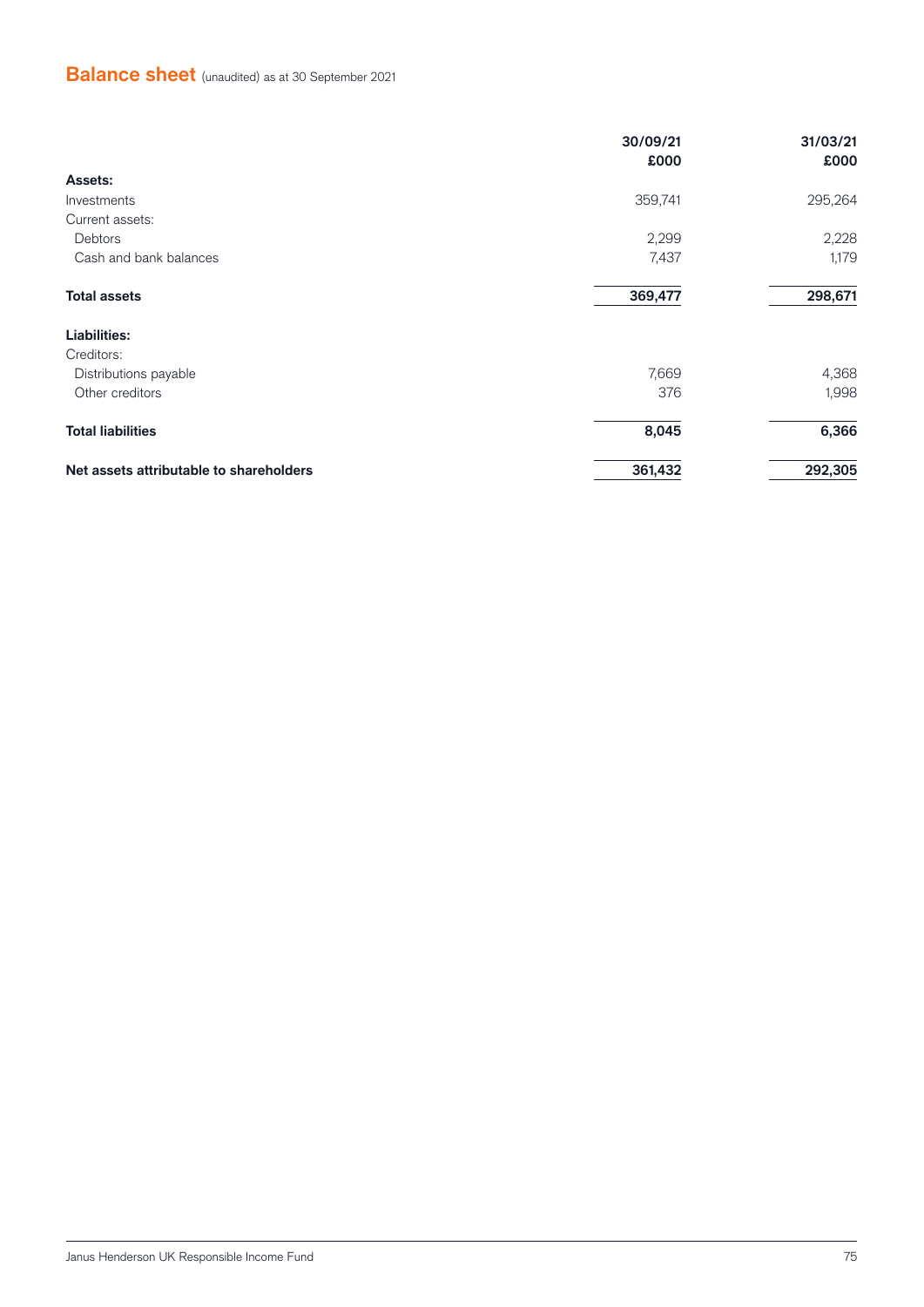### Interim dividend distribution (accounting date 30 September 2021, paid on 30 November 2021)

Group 1: shares purchased prior to 1 April 2021 Group 2: shares purchased on or after 1 April 2021

|                             | <b>Distribution</b><br>per share | <b>Equalisation</b> | <b>Total</b><br>distribution<br>per share<br>30/11/21 | <b>Total</b><br>distribution<br>per share<br>30/11/20 |
|-----------------------------|----------------------------------|---------------------|-------------------------------------------------------|-------------------------------------------------------|
| <b>Class A income</b>       |                                  |                     |                                                       |                                                       |
| Group 1                     | 2.9813                           |                     | 2.9813                                                | 2.8148                                                |
| Group 2                     | 0.6950                           | 2.2863              | 2.9813                                                | 2.8148                                                |
| <b>Class E income</b>       |                                  |                     |                                                       |                                                       |
| Group 1                     | 3.0107                           |                     | 3.0107                                                | 2.8325                                                |
| Group 2                     | 1.6540                           | 1.3567              | 3.0107                                                | 2.8325                                                |
| <b>Class I accumulation</b> |                                  |                     |                                                       |                                                       |
| Group 1                     | 1.8493                           |                     | 1.8493                                                | n/a                                                   |
| Group 2                     | 0.2817                           | 1.5676              | 1.8493                                                | n/a                                                   |
| <b>Class I income</b>       |                                  |                     |                                                       |                                                       |
| Group 1                     | 3.6579                           |                     | 3.6579                                                | 3.4189                                                |
| Group 2                     | 1.4735                           | 2.1844              | 3.6579                                                | 3.4189                                                |
| <b>Class Z accumulation</b> |                                  |                     |                                                       |                                                       |
| Group 1                     | 10.0753                          |                     | 10.0753                                               | 8.9762                                                |
| Group 2                     | 6.7307                           | 3.3446              | 10.0753                                               | 8.9762                                                |
|                             |                                  |                     |                                                       |                                                       |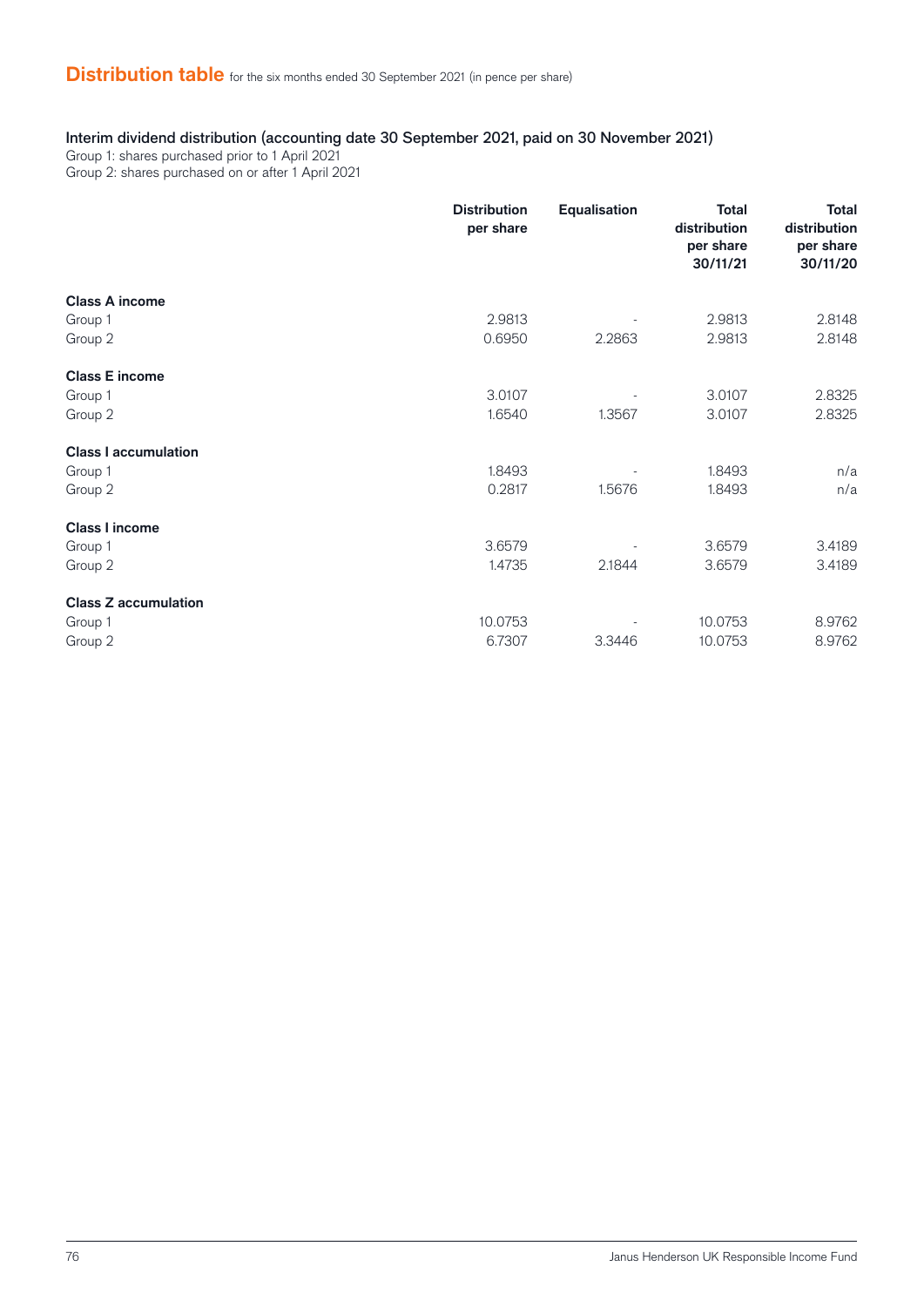### **Further information**

#### Shareholder enquiries

If you have any queries about your fund holding, either contact your professional adviser or telephone us on one of the numbers below:

For dealing enquiries including buying and selling shares please telephone at local rate: **0845 608 8703**

The following line is also available:

Client Services: **0800 832 832**

or you can contact us via e-mail at **support@janushenderson.com**

We may record telephone calls for our mutual protection and to improve customer service.